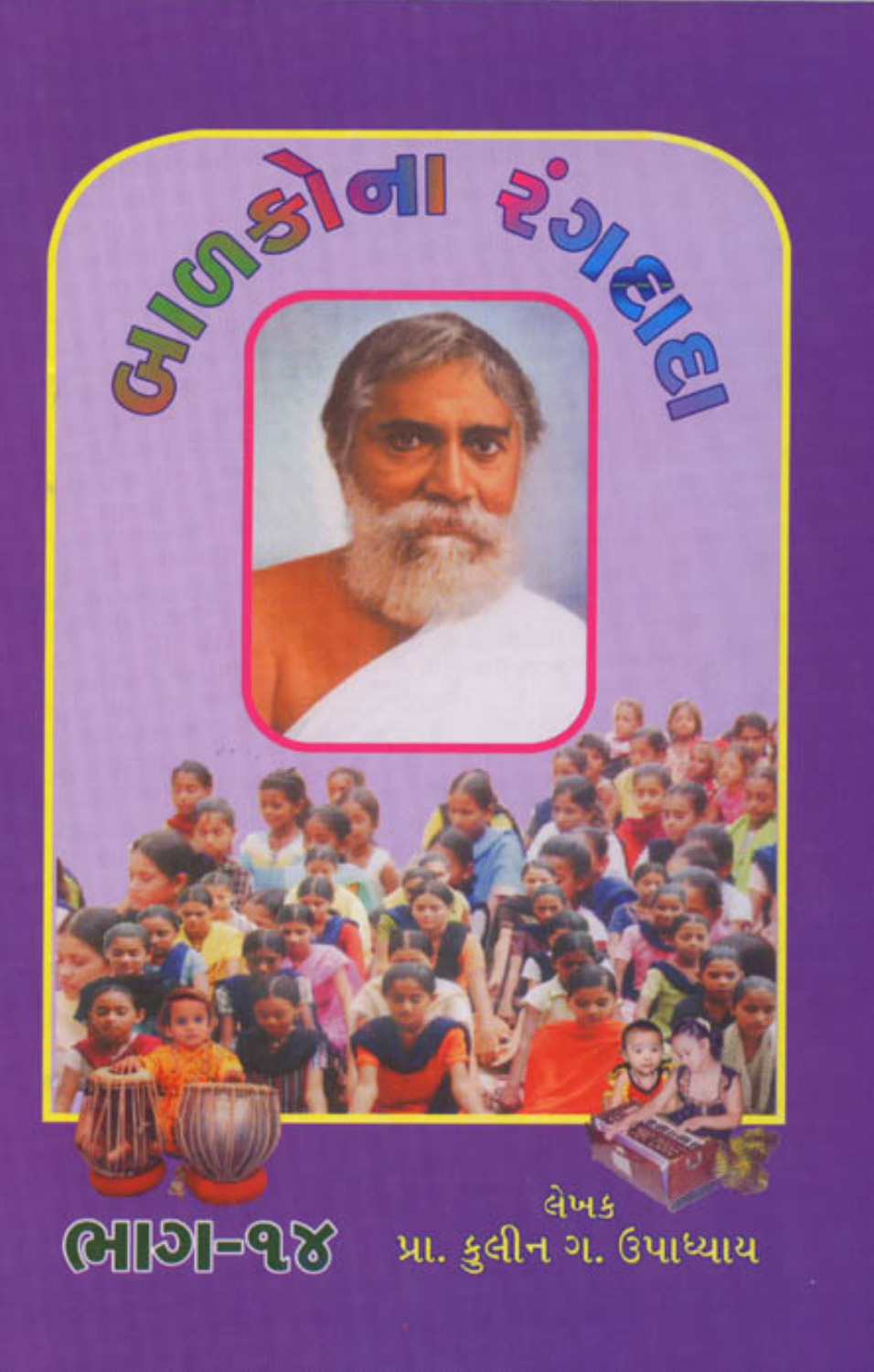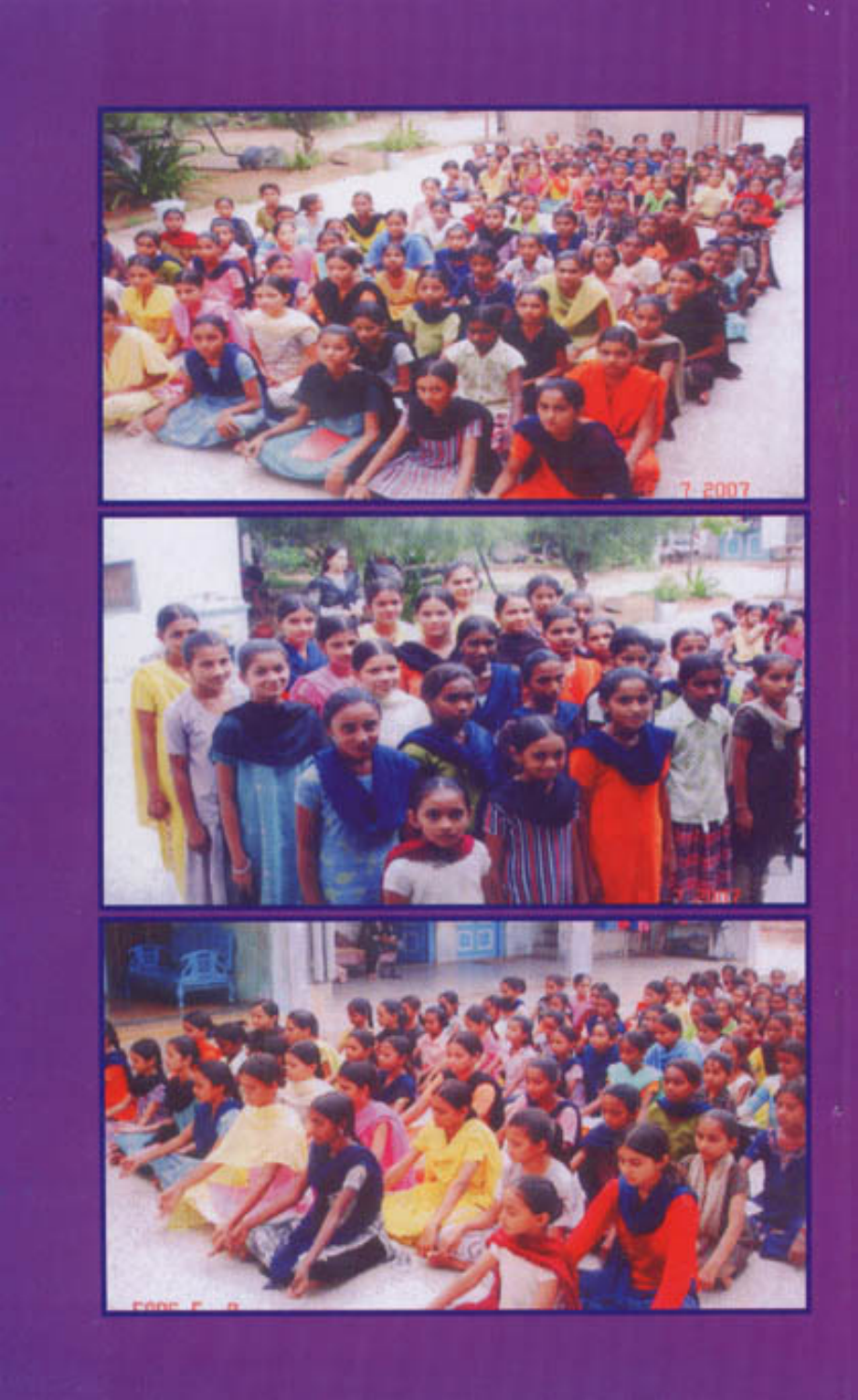ચ રૂપિય  $\frac{1}{\sqrt{1-\frac{1}{2}}\sqrt{1-\frac{1}{2}}\left(\frac{1}{2}-\frac{1}{2}\right)}$ 

 $:9000$ ਪਰ f : 1000 million (1000)<br>1000 million (1000)

### (७**૬**મી પ્રેમ જચંતી)

આવૃત્તિ : પ્રથમ<br>ભાદરવા સુદ એકમ, ૨૦૬૩. બુધવાર, તા. ૧૨-૦૯-૨૦૦૭.<br>.

પ્રકાશક : પ્રેમજચંતી સમિતિ  $EEMBENQSE$  $di.$  ELETY OTROS.

 $\sqrt{25454539}$ <u>ગ્રાફિક્સ : શ્રી રવીશ રાજેન્દ્ર ઉપાધ્યાય</u> **'રાહ-રંગપ્રેમની'**<br>આણંદ- ૩૮૮ ૦૦૧.  $(0996 - 388)$  $\sqrt{2}$ 

મુહ્રક : અંબિકા પ્રિન્ટર્સ<br>અમદાવાદ.  $(00C-24843C08)$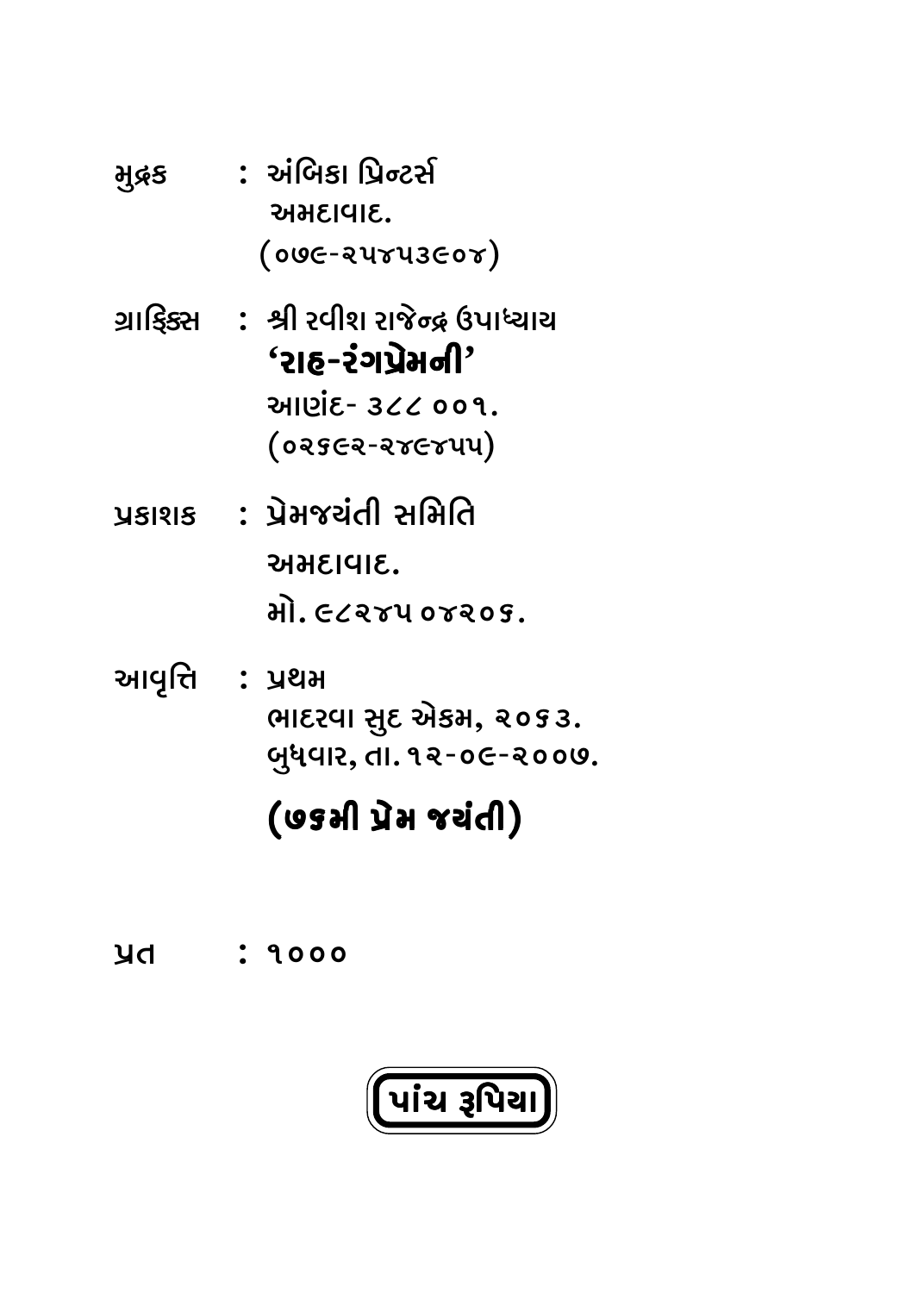

—<del>>≶</del>@ અ|શીર્વચિન ૄ<del>ઃ</del><br>અહેર ભાષામાં બાળસાહિત્યનું મહત્ત્વ સ્વીકારાયું છે. પહેલાના সમચમાં દાદા-દાદીના ખોળામાં માથું મૂકીને સૂતેલા બાળકને દાદા-દાદી દ્વારા વાર્તા સાંભળવાની મળતી. હું પાંચ વર્ષની ઉંમરનો odો ત્યારે મારા માતુશ્રીના ખોળામાં સૂતા સૂતા તેમના મુખેથી —<br>ભકત ધ્રુવની વાર્તા સાંભળતો. એના ફળ સ્વરૂપે 'બાળકોના રંગદાદા'નું<br>બાળ સાહિત્ય પાપ્ત થયં છે એવં મને લાગે છે. હવે આવા ભાગ્યશાળી બાળ સાહિત્ય પ્રાપ્ત થયું છે એવું મને લાગે છે. હવે આવા ભાગ્યશાળી<br>પરિવારોની સંખ્યા ઓછી જોવા મળે છે. નાની ઉંમરના બાળકોને પૂ. બાપજીની વાતો કહીને એમનામાં પૂ.શ્રીની ભક્તિના અમી ઘૂંટડા પાવાનું કામ પરિવારમાં સભાનપણે થવું જોઈએ. પૂ.શ્રીની ભક્તિનો ,<br>વિસ્તાર વધે અને એ ભક્તિનો વારસો પરિવારમાં જળવાઈ રહે<br>એ આશચથી 'બાળકોના રંગદાદા' પસ્તક શ્રેાગીનં આચોજન થચં છે. એ આશચથી 'બાળકોના રંગદાદા' પુસ્તક શ્રેણીનું આયોજન થયું છે.<br>એ શ્રેણીમાં તેર પુસ્તકો તો પ્રકાશિત થઈ પણ ગયા છે.

લાળકોને વાંચવાનું ગમે અને છતાં જાણતાં-અજાણતાં એના મનમાં સંસ્કારો દઢ થતા જાય એ રીતે તૈયાર થતું લખાણ પ્રશંસનીચ છે, અનુકરણીચ છે.

.<br>'બાળકોના રંગદાદા' ભાગ-૧૪ને હું આવકારું છું અને<br>પ.પ. સદગર શ્રી રંગ અવધત મહારાજને પાર્થના કરં છું કે આવં પ.પૂ. સદ્ગુરુ શ્રી રંગ અવધૂત મહારાજને પ્રાર્થના કરું છું કે આવું બાળ સાહિત્ચ શ્રી કુલીનભાઈ વધુ ને વધુ પરિવારના બાળકોને<br>પીરસતા રહે.

આપણે બાળકોને સાચવીશું તો બાળકો આપણને સાચવશે. બાળપણ એ ભગવાનની ભેટ છે. આ કીમતી ભેટનું આપણે જતન µÛ¥fo #@ I"\_Û……— I@ŸO ©Â@. #Û xOflfiE— I@ŸO…⁄√ #Ûfo@ QÂE… xO∑—#@ #…@ #Û\_Û \_A⁄ f⁄ÕExOÛ@…⁄√ w…fiÛ™o xO∑—#@.

અમેરિકા.

**al.७-०**∈-२००७ का साथ स**ो अ** 

તિ.

 $\ddot{x}$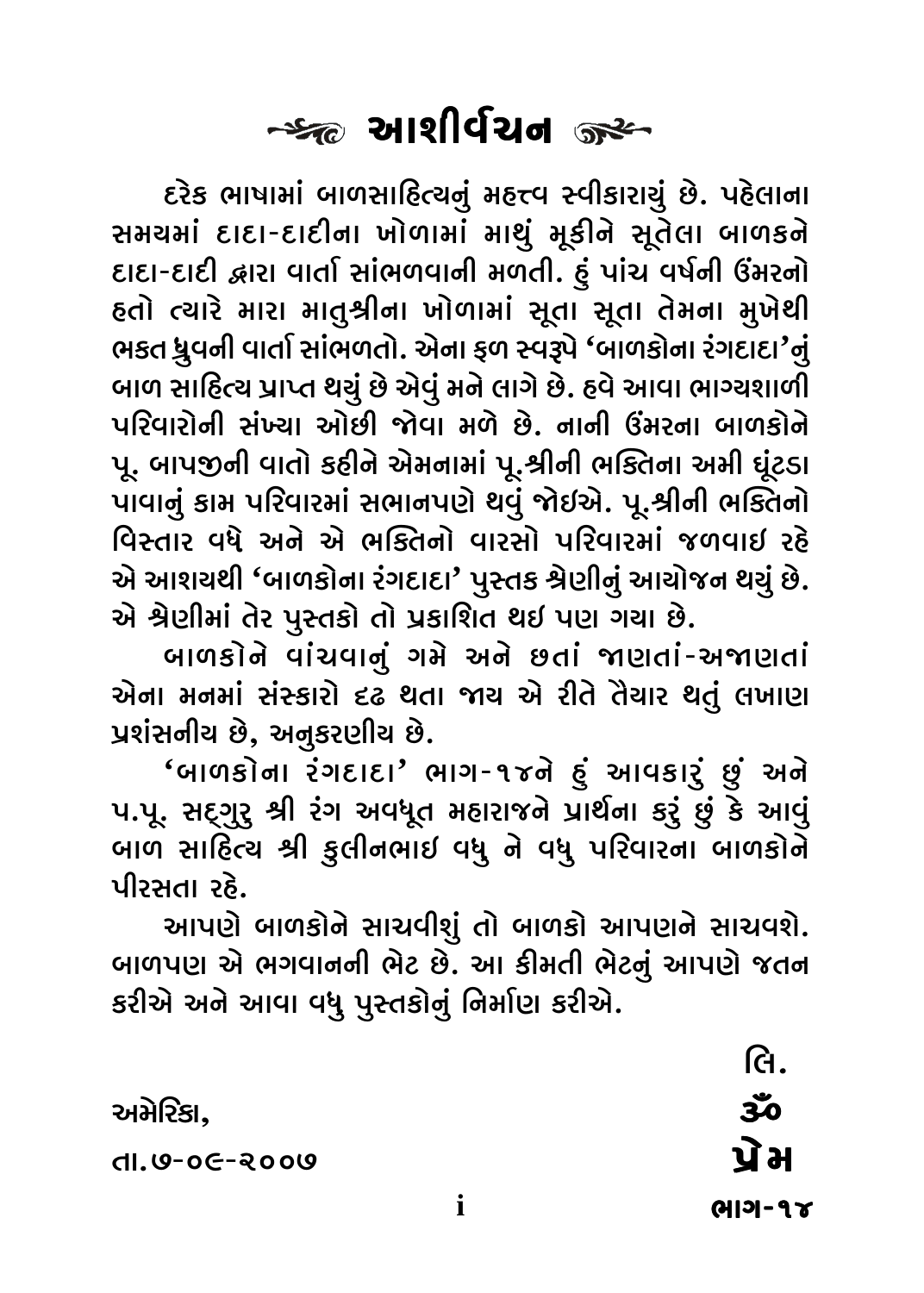### $\sim$  આવકાર જસ્

ભગવાન દત્તાત્રેચે ચોવીસ ગુરૂઓ પૈકી 'બાળક'ને પણ ગુરૂ બનાવ્યો છે. નાનું બાળક ભોળું હોય છે, નિર્દોષ હોય છે. એની સંસ્કાર સ્વીકારવાની વૃત્તિ તીવ્ર હોય છે. બાળક ઉપદેશથી શીખતું નથી, આચાર જોઈને શીખે છે. એટલે નાની વચે એને જેટલું સારું શીખવા મળે એટલું સારૂં. શ્લોકોના અર્થ ભલે ન સમજે પણ શ્લોકો સાંભળે અને મોઢે કરે તો એ રોપેલા બીજ ચુવાનીમાં પાંગરશે ત્યારે એ સમજતો થઈ ગયો હશે.

આપણા ગુરૂમહારાજે એટલે જ કહ્યું છે કે બાલ્યાવસ્થા એ પ્રભુની મોટામાં મોટી બક્ષિસ છે અને જીવનનો પાચો નાંખવાનો ઉત્તમ સમય છે. વરસાદ આવતા પહેલા જેમ ખેડૂત જમીનને સાફ કરીને અને ખેડીને બી વાવે છે તેમ બાળક કિશોર બને તે પહેલાં વડીલો એને સારી સારી વાતો કરે તથા સારૂં વાંચન પૂર્ા પાડે એ જરૂરી છે.

'બાળકોના રંગદાદા' પુસ્તકની શ્રેણી એ આ દિશામાં ભરાચેલું સ્તુત્ય પગલું છે. પ્રા. કુલીનભાઈ ઉપાધ્યાચે માવજતપૂર્વક પ્રસંગોનું વર્ણન કર્યું છે અને નાના તેમજ મોટાને પણ જાણવા મળે એવી વાતો રજૂ કરી છે.

આજ સુધીમાં તેર ભાગો પ્રકાશિત થઇ ગયા છે અને આજે આ ચૌદમો ભાગ પ્રકાશિત થઈ રહ્યો છે ત્યારે પ્રા. કુલીનભાઈને આ પુસ્તક શ્રેણી રજૂ કરવા માટે ખૂબ ખૂબ અભિનંદન આપું છું.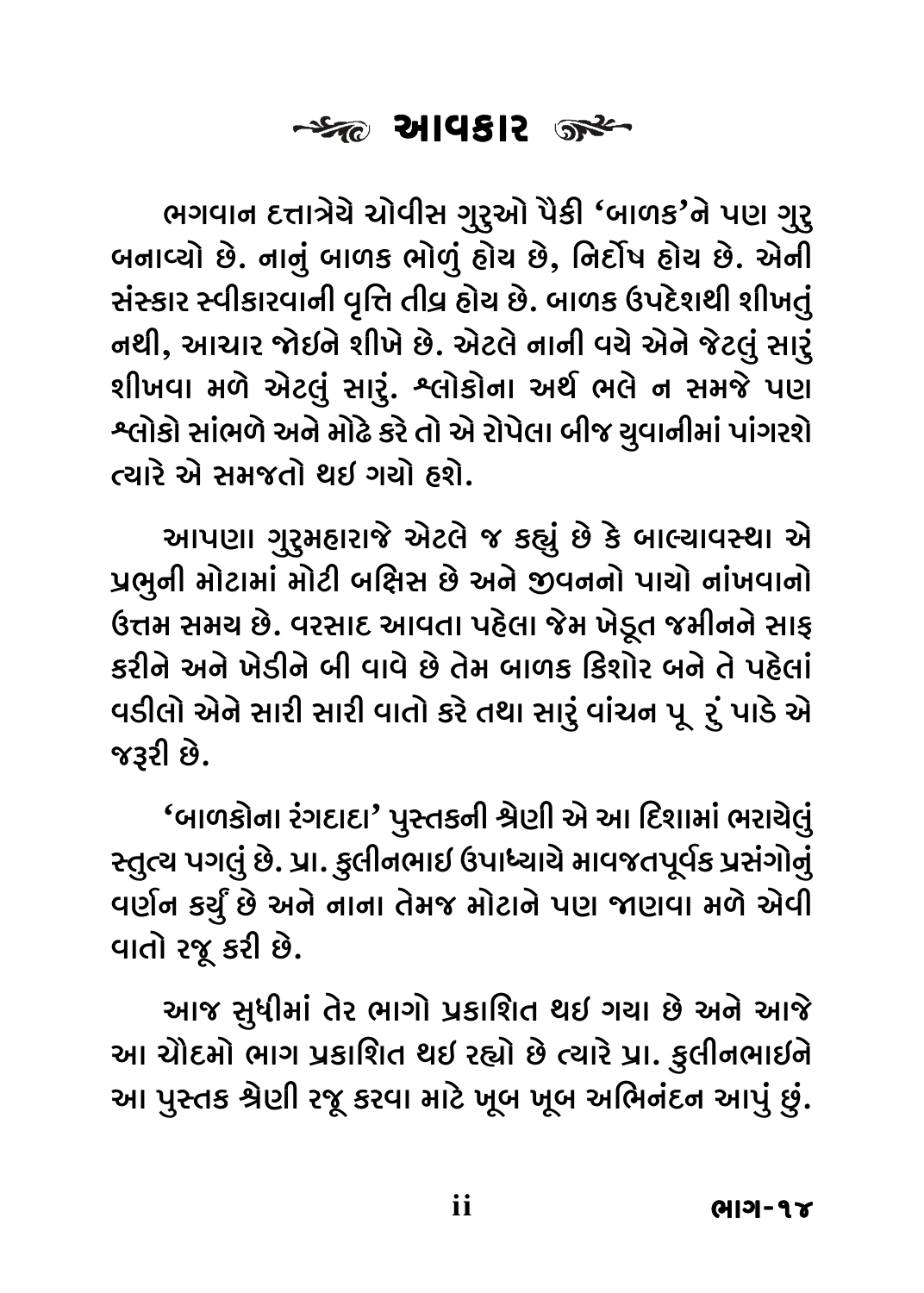@"Û…⁄@" #Û {Û≠pOfiÛ@ IÛ" f∑fi #ÛpO∑o—} fiÛ∑Û f∑fi wfiL f\. fV@fi #\_A\Eu…Û Q±fi wpO\_Y@ Q fVxOÛwBE ZÛ} ©Â@ #…@ #@…Û@ આવકાર લખવાનું સદ્ભાગ્ય મને સાંપડ્યું છે.

પ.પૂ. રંગ અવધૂત ગુરૂમહારાજના તથા પૂ. પ્રેમ અવધૂતજીના <u>અજસ આશીર્વાદ સ્નેહીશ્રી કુલીનભાઈ પર ઉતરો અને આવું વિવિધ</u> સાહિત્યનું સર્જન કરતા રહે એવી શુભેચ્છા સાથે વિર<u>મું છું</u>.

### કાન્તિભાઈ ચી. દવે

\$Y…f⁄∑, xOÛ»±EIÛ\$ {—. pO\_@ xOÛ»±EIÛ\$ {—. pO\_@ xOÛ»±EIÛ\$ {—. (OUG) RU3GEUDT9.  $(0, 9)$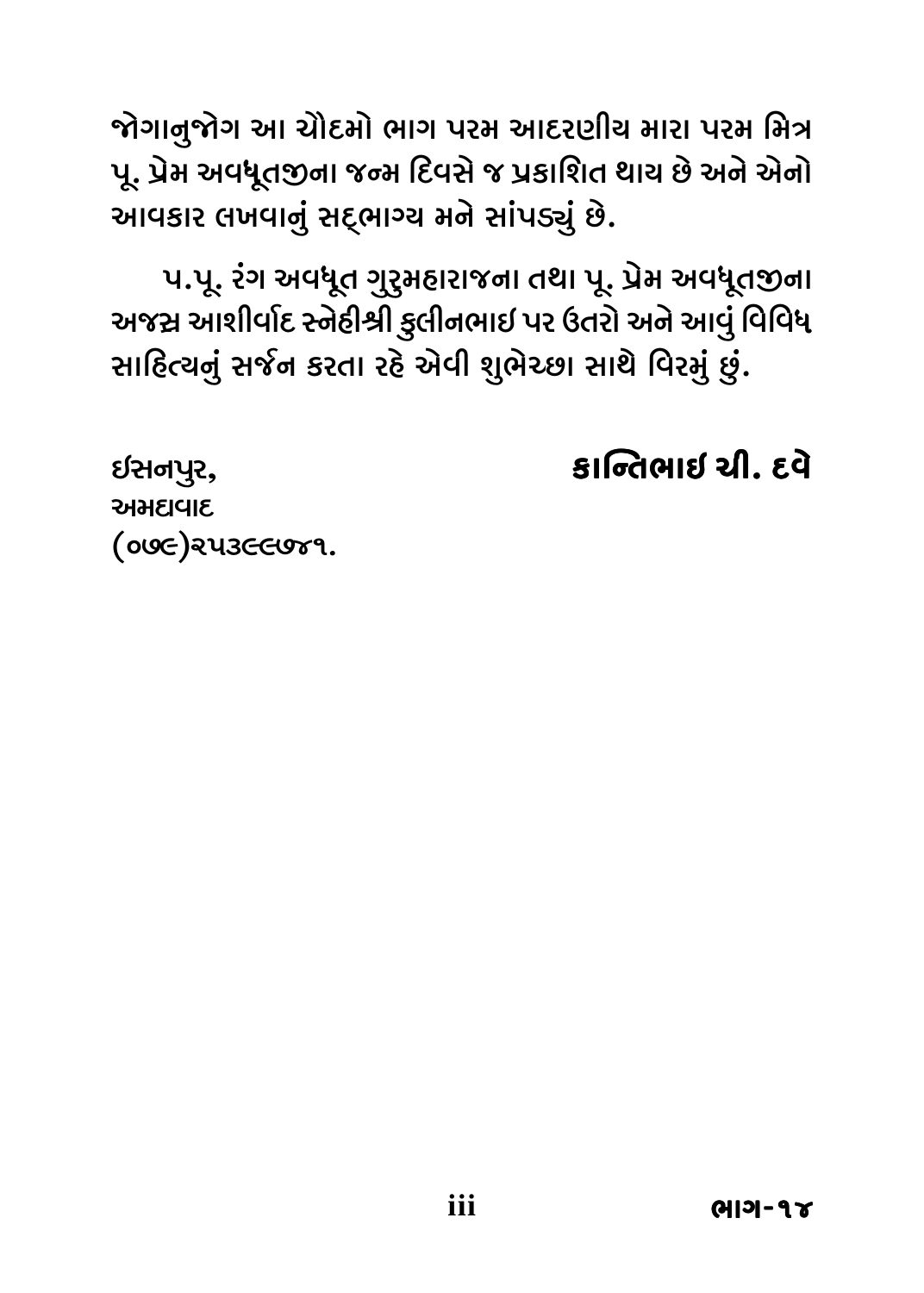## ન્ક્ર્જ્ લેખકનું નિવેદન જ્રસ્∽

જ્યારે બાળકોનું મન કોરી સ્લેટ જેવું હોચ ત્યારે જ આપણે એના ઉપર સંસ્કારી વાતોનું રેખાંકન કરી દઈએ તો સારું. 'કુમળા છોડને વાળીએ તેમ વળે' એ ન્યાયે નાના બાળકોને પૂ.શ્રી વિશેની વાતો જાણવા મળે તો સારૂં એવા વિચારમાંથી આ પુસ્તિકાનું પ્રકાશન થઈ રહ્યું છે.

મારા પુત્ર હર્ષલની નિર્જરીને આ સંસ્કારોથી મઢવાની વૃત્તિથી વાર્તો કરતાં કરતાં આવી પુસ્તિકાની શ્રેણી રચવાની ઈચ્છા .<br>જાગી. એમાં 'બાળકોના મોટા' એવી પુસ્તિકા હાથમાં આવી. શ્રી મુકુલ કલાર્થીની આ પુસ્તિકાની વાત શ્રી સુભાષભાઈ દવેને કરી તો એમણે મને પ્રોત્સાંહિત કર્યો કે રંગ પરિવારના મુકુલભાઈ તમે બનો. એમનો વિશ્વાસ ગુરૂ મહારાજની કૃપાથી સાર્યો ઠર્યો છે એટલે એ વિશ્વાસ જગાવનારના ઋણ સ્વીકારરૂપે એમનું સ્મરણ કરૂં અને આભાર માનું એ ઉચિત જ છે.

આવકાર લખી આપવા બદલ કાન્તિકાકાનો આભારી છું. પ્રૂફ તપાસી આપવા બદલ તથા ધર્મપત્ની સૌ. અંજનીનો હં આભારી છું.

પૂ. પ્રેમ અવધૂતજીનો આભાર માની હું અંગતપણાનો ભાવ ક્ષીણ થવા નહિ દઉં. એ પ્રેરકબળ પણ છે અને ચાલક બળ પણ છે. પ.પૂ.શ્રી રંગ અવધૂત મહારાજના ચરણોમાં અનેકાનેક વંદન અને પૂ. પ્રેમ અવધૂતજીને સાદર વંદન હો!

તિ <u>અમદાવાદ</u> dl. 8-0E-2000. કુલીન ઉપાધ્યાચ  $(00C - 208C)$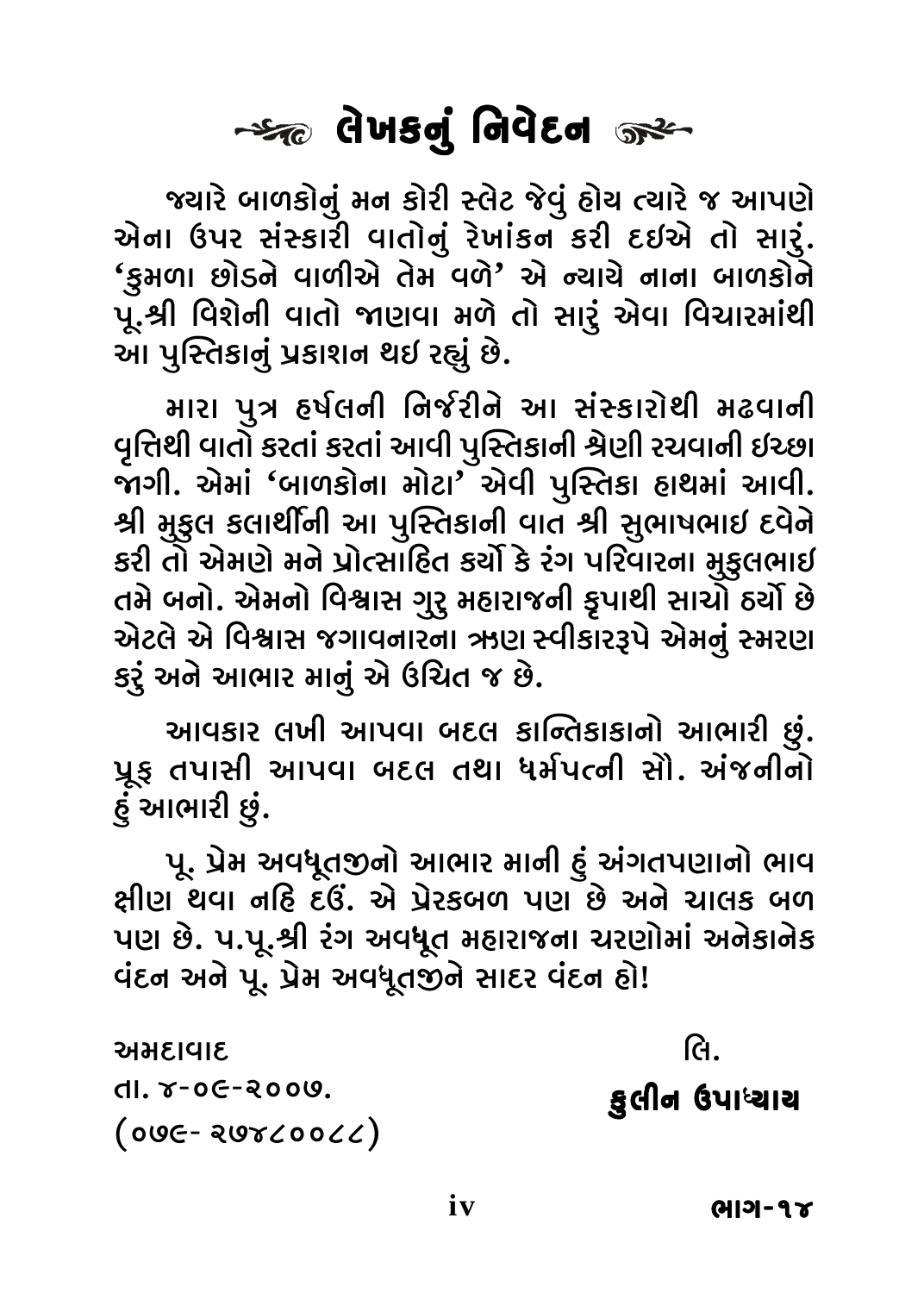## $(9)$

## ન્ક્ય્જ્ર શ્યામના ડરને ભગાડ્યો જ<del>સ્</del>

આપણું મન એ બંધનનું તેમજ મોક્ષનું કારણ છે. મજબૂત મનવાળો જીતે અને નબળા મનવાળો હારે. મન નબળું હોચ એને ડર લાગે. મન જ બધું કર્તા-હર્તા છે. મનકી હારે હાર હૈ મનકી જીતે જીત. મન મીલાવે રામકો મનહિ કરે ફજીત. આ મનને મજબૂત કરવા માટે જ સાધના છે, પ્રભુનું લામસ્મરાગ છે. એકવાર શ્રદ્ધા પ્રગટે કે ભગવાન મારી સાથે છે તો પછી ડર ન લાગે. પણ એ શ્રદ્ધા અડગ ઠોવી જોઈએ. શ્રદ્ધા અને વિશ્વાસથી મન મજબૂત બને છે. વરણામા નામનું ગામ. એમાં એક રંગભકત રહે. આ ભકતનું નામ નરહરિભાઈ પાઠક. પૂ.શ્રીને સાક્ષાત્ દત્તનો અવતાર માને. રંગ ભરોસે જીવનનેચા ચલાવે.

### અર્દકાર એ ક્રોધનો પિતા છે.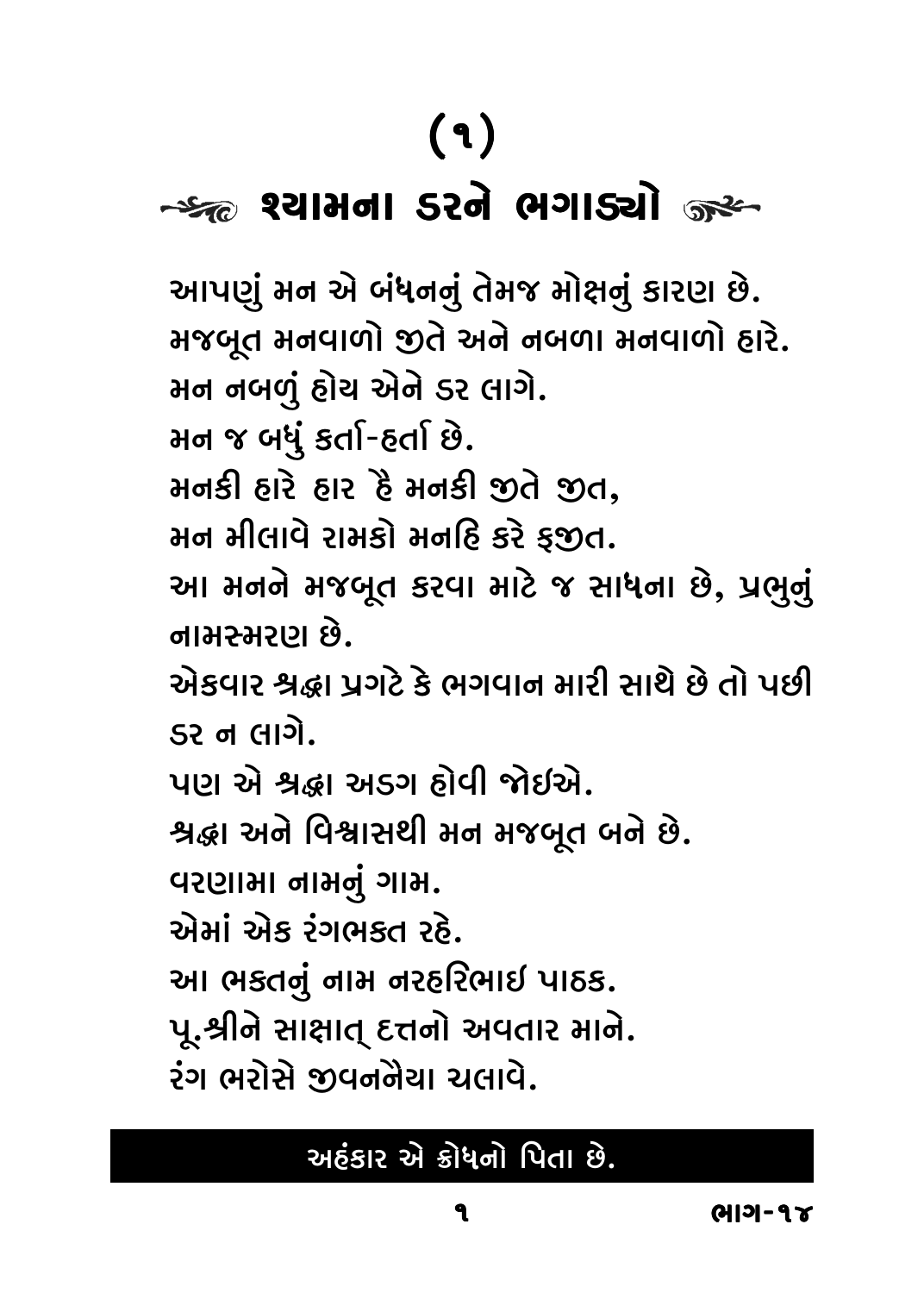આ નરહરિભાઈનો એક ભાણો.

એ ભાણાનું નામ શ્યામ.

આ શ્યામ નાનો હતો ત્યારે એના મનમાં ડર પેસી #Û ‹}Ûfi …Û…Û@ ˜EÛ@ '}Û∑@ #@…Û fi…fiÛ√ ¤O∑ f@Y—

ડર તો એવો કે એક રૂમમાંથી બીજા રૂમમાં જતા પણ કરે**.** બીક લાગે.

¤O∑@, µ—xO ËÛ"@. @ n∑fiÛ√ µAÛ ˜Û@} EÛ@ fo #Û\_— µ—xO ËÛ"@ EÛ@ f©Â—

્ટિસ્સ સ્ટેન્ટ સ્ટેન્ટ સ્ટેન્ટ કરી છે.<br>બધા સમજાવે પણ શ્યામાનો ડર જાય નહિ.<br>એકવાર તરફરિભાઈ તારેશ્વર ગયા

સાથે એમનો ભાણો પણ હતો.

પૂ.શ્રી. પાસે બેઠા.

્ર<br>નરહરિભાઈએ પૂ.શ્રી.ને કહ્યું: "બાપજી! આ શ્યામ<br>ખૂબ ૬રે છે. ખૂબ બીએ છે <sup>?</sup>'

ખૂબ ડરે છે, ખૂબ બીએ છે.''<br>આ સાંભળતાં જ પૂ.શ્રી.એ જગજીવન માસ્તરને કહ્યું: .<br>''માસ્તર! આ શ્યામને ગુફામાં લઈ જાવ.''<br>'માસ્તરકાકા તો શ્યામને લઈને ગુફામાં ગુગા

માસ્તરકાકા તો શ્યામને લઈને ગુફામાં ગચા.<br>ગુફામાં પ્રવેશતાં જ પ્રવેશ દ્વારે વ્યાઘ્ર ચર્મ (વાઘનું ચામડું) હતું.

એ જોઈને શ્ચામ પાછો બઠાર આવ્યો. #@ @\$…@ ‹}Ûfi fÛ©ÂÛ@ µ˜Û∑ #Û[}Û@.

 $\overline{\mathfrak{gl}}$ ર્યા એ કોધની માતા છે.<br>ર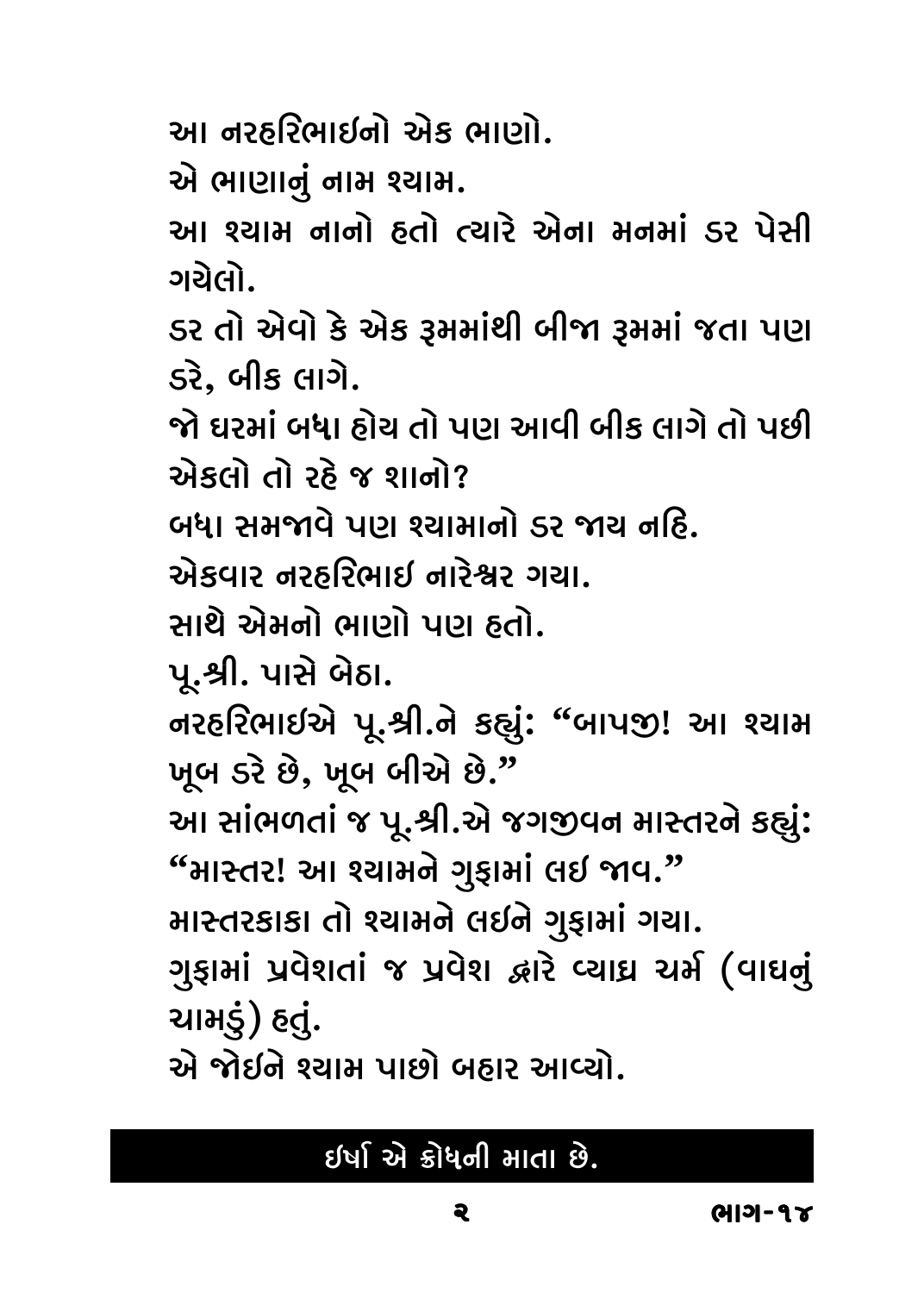શ્ચામ બહાર આવ્યો એટલે બાપજીએ કહ્યું: ''શ્ચામ!<br>ઠવે તને બીક લાગે ત્યારે મને ચાદ કરજે હં અહીંથી મારો વાઘ મોકલીશ.

<sub>૩</sub><br>વાઘને જોઈને તારી બીક ભાગી જશે. બસ!''<br>૫ શ્રી એ એવી કપા કરી કે તે દિવસશી શ્યામ

પૂ.શ્રી.એ એવી કૃપા કરી કે તે દિવસથી શ્યામની બીક<br>ભાગી ગઈ.

શ્ચામના મનમાંથી ડર નીકળી ગચો.

 $\overline{\phantom{a}}$  he limits in the second that  $\overline{\phantom{a}}$ fi˜Ûf⁄∑⁄∆Û@…— fVÀÛ@ &x@OË\_Û…— ∑—E …Û@«— …@ w…∑Û¥— ˜Û@} ©Â@.

### (૨)  $\frac{1}{2}$ ¤OÛø. C— ¤OÛø. C— ¤OÛø. C— ∑Ûfi IÛ@>YË@…⁄√ fÛ……⁄√ µ—¤⁄√O ∑Ûfi IÛ@>YË@…⁄√ fÛ……⁄√ µ—¤⁄√O IÛ@>YË@…⁄√ fÛ……⁄√ µ—¤⁄√O

આંતરરાષ્ટ્રીય ખ્યાતિ ધરાવનાર મસાજ નિષ્ણાત<br>શ્રીરામ ભોંસલે પૂ.શ્રીના ભક્ત. એક વાર પૂ.શ્રીના શરીરે લકવા પડ્યો. પૂ.શ્રી તો દેહથી પર એટલે લકવાનું દુ:ખ નહિ. જે કંઈ સહેવું પડે તે આનંદથી સહન કરે. સેવામાં જગજીવન માસ્તર.

 $\ddot{\mathbf{y}}$ ોધ એ માનસિક નબળાઈનું બીજું નામ છે.<br>————————————————————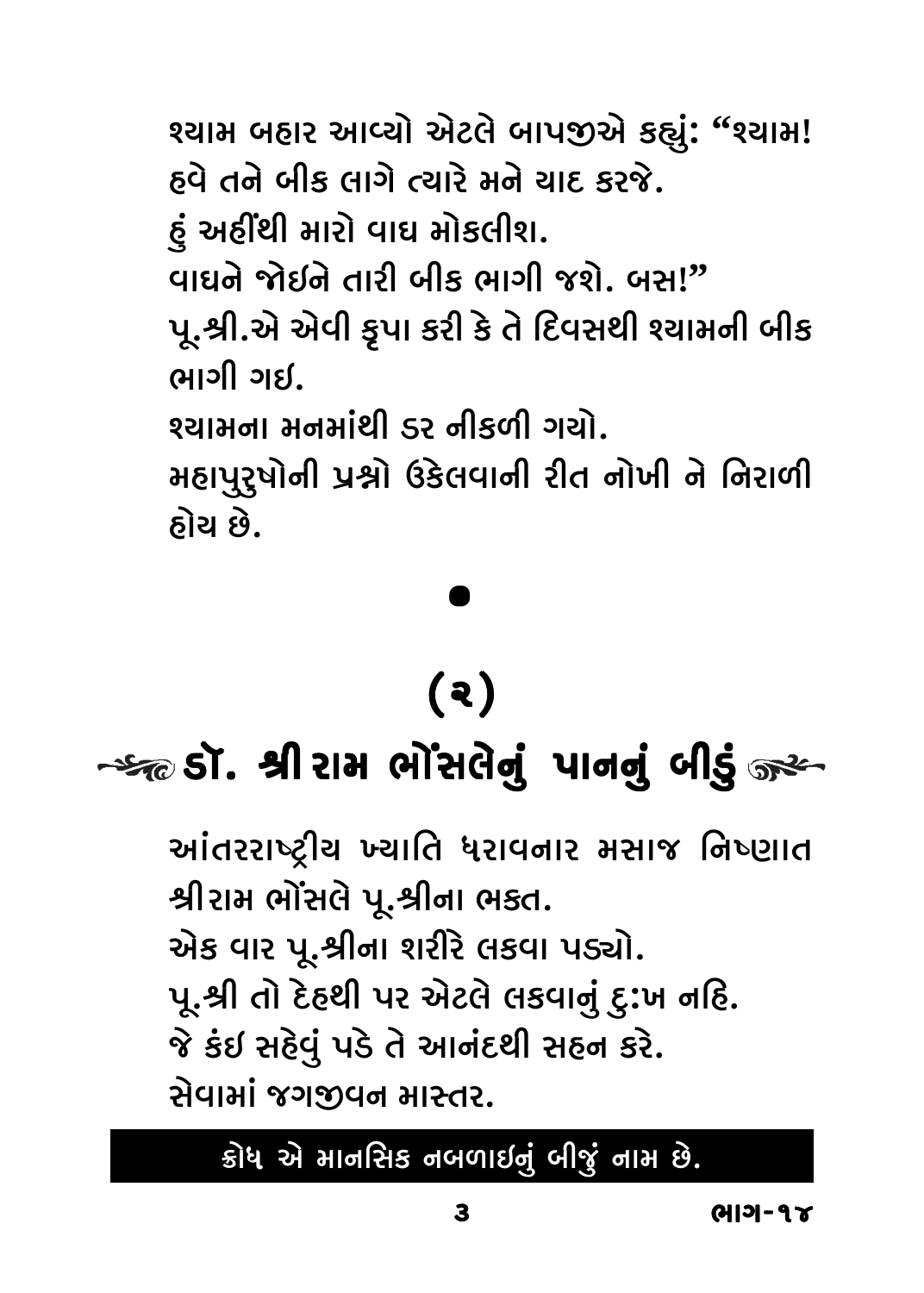લંગોટ પહેરવામાં પણ મદદરૂપ બનવું પડે.<br>આ ભોંસલે મુંબઈમાં રહે. જમ્યા પછી કલકત્તી મીઠું પાન ખાચ. અમુક પાનના ગલ્લાનું જ પાન ખાચ. પાન વગર નહિ ચાલે. આ ભોંસલે મસાજ કરવા માટે નારેશ્વર આવ્યા. <u>બે-ત્રણ દિવસમાં પરત થવાની ગણતરી રાખેલી.</u> એટલે એટલા દિવસના પાન સાથે લઈને આવેલા. પાન પૂરા થચાં પણ જવાની રજા ના મળી. પ.શ્રીએ રોક્યા. ભોંસલે તો રોકાઈ ગયા. પૂ.શ્રીની સેવાનો લાભ મળે એનાથી રૂડું બીજું શું? માગ ચિંતા કેવળ જમ્યા પછીના પાનની. લીજે દિવસે ઊઠ્યા. <u>નિત્યકર્મથી પરવારી પૂ.શ્રીને માલીસ કર્યું.</u> સમય થયો એટલે જમવા ગયા. જમીને પોતાની રૂમ પર જતા હતા ત્યારે પાન ચાદ આવ્યું. હવે શું કરશું? પાન વગર ફેમ ચાલશે? f∬ and an official {∐∰ and an official {

### આગંતિ એ કોર્ધનું સંતાન છે.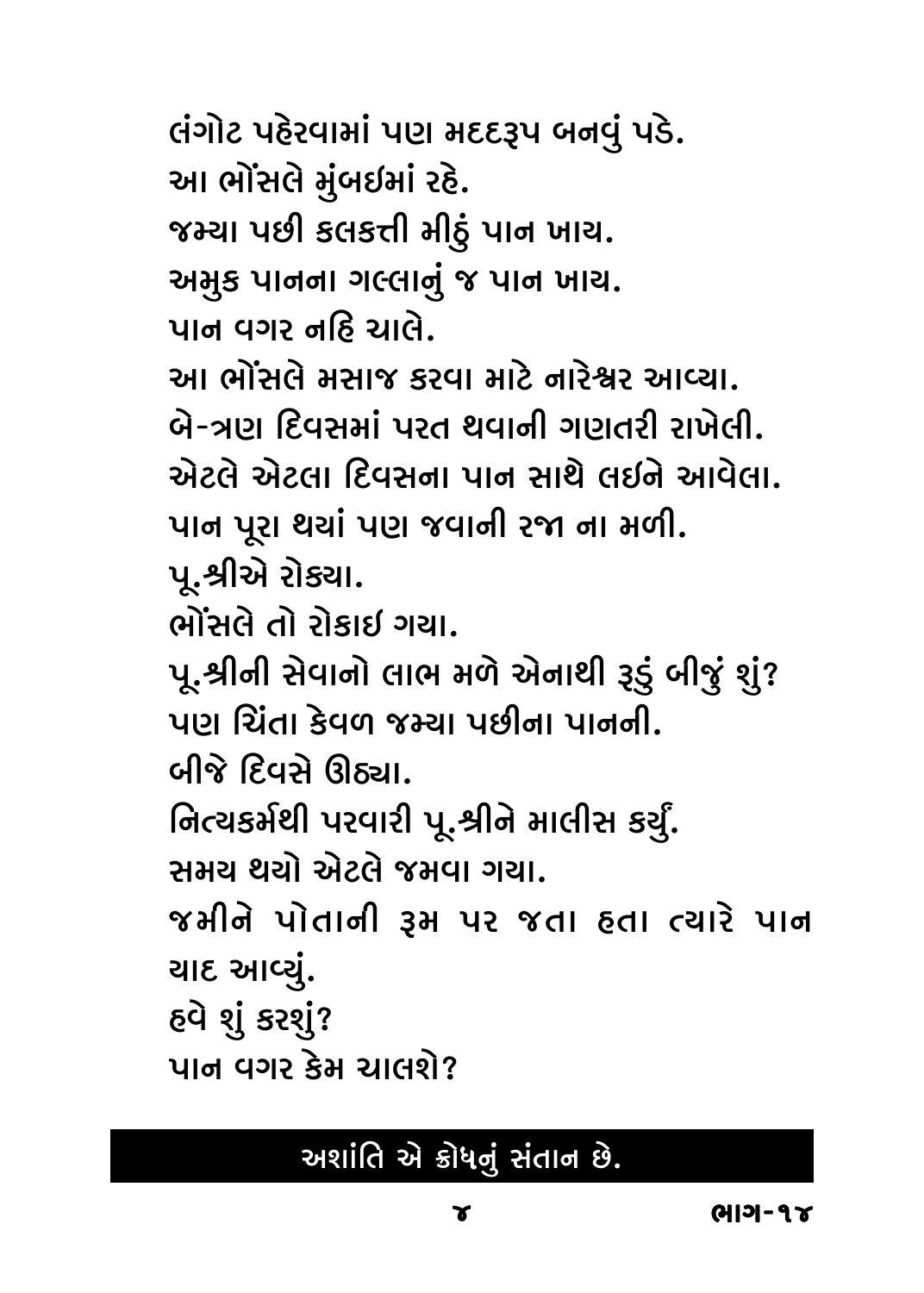પાન વગર શું થશે?<br>એવું વિચારતા વિચારતા પોતાની રૂમ પર આવ્યા. 3ૂમનું તાળું ખોલ્ચું પણ રૂમમાં જાચ એ પહેલા એમની નજર પડી બારણાના ટોડલા ઉપર. ટોડલા ઉપર નાનું પડીફું જોયું. ŸOÛ@¤OËÛ &f∑ …Û…⁄√ f¤O—x⁄√O @}⁄√. f¤O—x⁄√O Ë—A⁄√ #…@ TfifiÛ√ "}Û. પડીકું ખોલ્યું તો જોતા જ રહી ગ<mark>યા.</mark><br>એ ખાતા હતા તેવું જ પાન. પાન મોઢામાં મૂકી વિચારવા લાગ્યા: આ પાન કોણ

લાવ્યું હશે? જે હશે તે. આપણા પ્રશ્નનો નિકાલ તો થઈ  $\Sigma$ рай $\delta$ 

પછી તો રોજનો ક્રમ થઈ ગયો

જેટલા દિવસ રહ્યા તેટલા દિવસ તાજું પાન પડીકામાં આવેલું જ હોચ.

એ મુંબઈના ગલ્લાનું જ પાન.

નારેશ્વર સેવાકાર્ચ પૂર્ં કરીને મુંબઈ ગયા.

મુંબઈ પહોંચીને પાન ખાવા ગયા પાનના ગલ્લે.

પાનના ગલ્લાવાળા સાથે વાત કરી તો એણે કહ્યું: …………………………………………………………<br>"એક ઉંમરલાયક વ્યક્તિ રોજ તમારું નામ કઠીને પાન<br>લઈ જતા હતા <sup>?</sup>'  $\mathcal{C}$ . Ib& Ib $\mathcal{C}$ 

# ીધ હૈયાની હોળી છે, પ્રેમ દિલની દિવાળી છે.<br>હવાગ-૧૪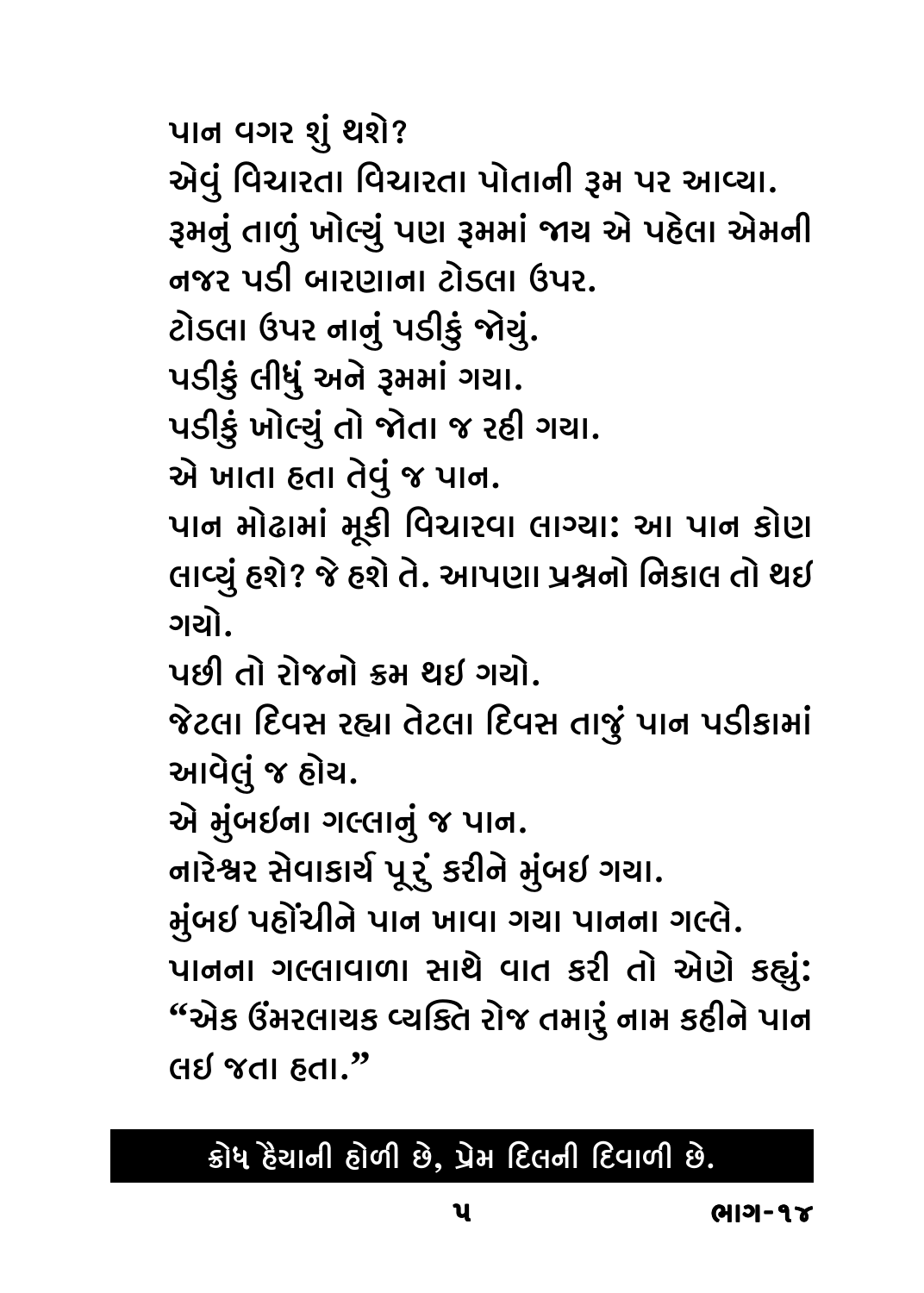ભોંસલેજીને સમજાઈ ગયું. પોતાની સેવા કરનારની અવધૂતજી સેવા કરતા હતા તે જાણીને આનંદ પણ થયો અને દુ:ખ પણ થયું. આ ડૉકટર ભોંસલેએ રાષ્ટ્રપતિ રાજેન્દ્રબાબુને પણ મસાજ કર્યું હતું.

# $\left( 3\right)$

### *~‱* શિષ્ય પરમ મંગલમ્ | <sub>জ</sub>≈-

શ્રી દત્તાત્રેય શ્રીપાદ સપ્રે એમનું નામ.

 $45$  $E$ રામાં રહે.

બધા એમને સપ્રે ગુરૂજીના નામે ઓળખે.

સપ્રે ગુરૂજીના ગુરૂ ગુલવણી મહારાજ. પરંતુ પૂ.શ્રી. સાથે પણ સંબંધ બંધાચો અને એમને પણ ગુરુ માને. એમને મન ગુલવણી મહારાજ અને અવધૂત બાપજી બંને સરખા જ. એ બેમાં કોઈ કેર નહિ. અધૂરામાં પૂર્રતે ચાર વર્ષની ઉંમરથી સ્વામી મહારાજ પત્ચે પરમ આદરનો ભાવ.

### ક્રોધ કરનાર ખુદ બળે છે અને બીજાને બાળે છે.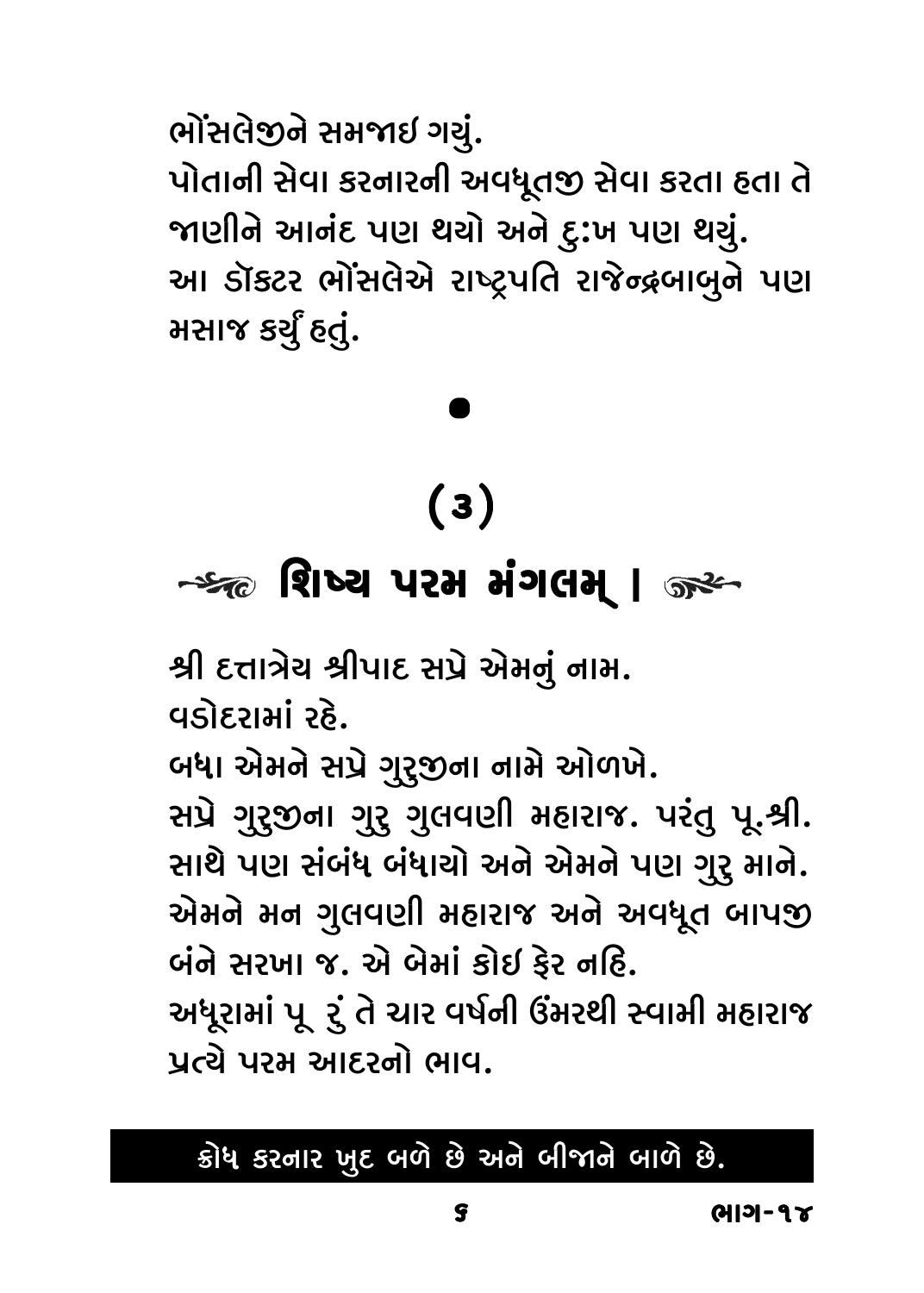$\mathcal{L}$ ے میں سے محبوب اللہ اللہ اللہ عام ہوتا ہے کہ کو بات عام  $\mathcal{L}$ #@xO \_Û∑ Õ\_c…fiÛ√ YfV@ "⁄∑⁄u…@ xOÛ@\$ Y√±}ÛY—#@ fi√L

en te #@ \_ÛE #@fio@ #@fi…Û pO—ÆÛ"⁄∑⁄ "⁄Ë\_o— fi˜Û∑ÛQÂ…@

.<br>એમણે એ મંત્રનું અર્ધુ વિધાન લખી મોકલ્ચું અને<br>બાકીના વિધાન માટે ગરૂડેશ્વર અશવા પ્રજ્ય બાકીના વિધાન માટે ગરુડેશ્વર અથવા પૂજ્ય શ્રી રંગ અવધૂત મહારાજને પૂછવા જણાવ્યું.<br>સપ્રે ગુરુજી ગચા નારેશ્વર.

 $y$ .श्रीने पात કરી.

ૂ<br>બાકીનું અર્ધુ વિધાન જણાવવા પ્રાર્થના કરી.<br>પ શ્રીએ જણાવ્યં∙ જેમણે અર્ધ વિધાન લાની

પૂ.શ્રીએ જણાવ્યું: જેમણે અર્ધુ વિધાન લખી આપ્યું છે<br>તે જ બાકીનું જણાવશે. એક પાસે રોટલી, બીજા પાસે શાક, એવું ચાલે નહિ.

બંને મહાપુર્ષો એક જ જવાબ આપ્યા કરે.

દોઢ વર્ષનો સમચગાળો ગયો.

સપ્રે ગુરૂજીને ચઢી રીસ.

એમણે તો સ્વામી મહારાજને જ ફરિયાદરૂપે પ્રાર્થના #@fio@ EÛ@ Õ\_Ûfi— fi˜Û∑ÛQÂ…@ QÂ lw∑}ÛpOTf@ fVÛZ™…Û xO∑—: **"**fiÛ∑@ ˜\_@ xOÛ@\$ "⁄∑⁄…— QÂT∑ ËÛ"E— …Z— #…@ <u>ઠ</u>ું આ મંત્રની ઉપાસના નહિ કરું."

# ીધ તોડે છે, પ્રેમ જોડે છે.<br>**છ**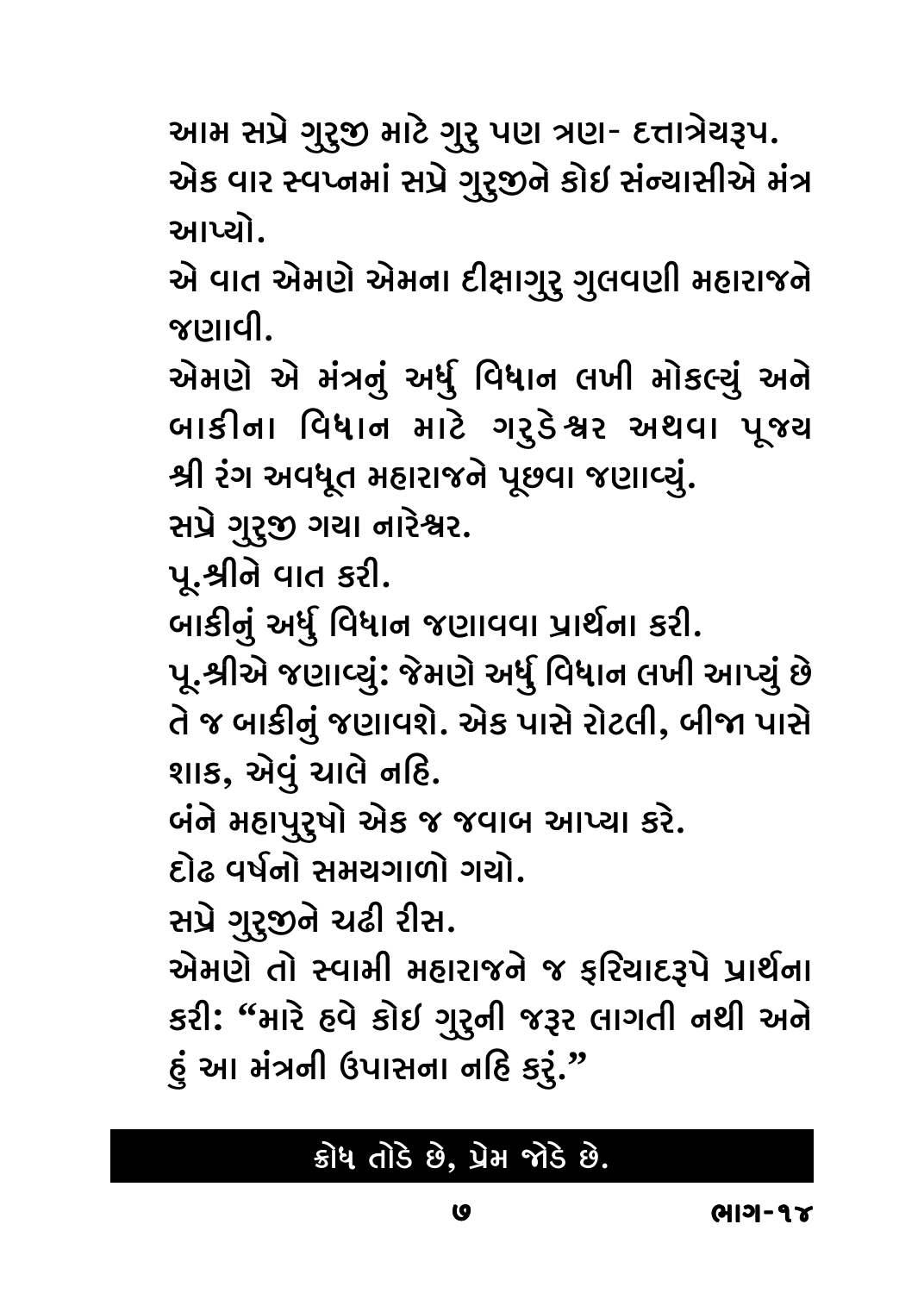બીજે દિવસે ગચા નારેશ્વર.

બધા ભકતોની સાથે સપ્રે ગુરુજી બેઠા એટલે પૂ.શ્રીએ<br>કહ્યું: ''ઠવે અવધતની કઝિયાદો તેમના ગુરમઠાગજ પાસે કહ્યું: ''હવે અવધૂતની ફરિયાદો તેમના ગુરૂમહારાજ પાસે ZÛ} ©Â@.**"**

#@ŸOË@ xOÛ@xO I®E@ f\N}⁄√: **"**µÛfu! xOÛ@o ©Â@ #@?**"** '}Û∑@ fi∑xO fi∑xO ˜YEÛ µÛfu µÛ@º}Û: **"**xOÛ@\$ ∑ÛÆY હશે. જવા દો <mark>ને.''</mark><br>સપ્રે ગુરૂજી રાજી થઈ ગયા.

એમને ખાતરી થઈ કે આજે એમનું કામ થઇ જશે. બધા ગચાં એટલે પૂ.બાપજીએ બાકીનું અર્ધુ વિધાન<br>લામાવ્યં

્ર<br>એ અર્ડ્યું લખાવતા પહેલા શરૂઆતનું અર્ડ્યું પણ<br>બોલ્ગા

… … …<br>પૂર્ણ વિધાન આપ્યા પછી બાપજી બોલ્યા: "તપ વિના<br>કંઈ મળતું નથી. તે વખતે જો પાર્ગ વિધાન કહ્યું હોત તો કંઈ મળતું નથી. તે વખતે જો પૂર્ણ વિધાન કહ્યું હોત તો<br>તેમાંથી તમે સુવર્ણસિદ્ધિ તરફ ગચા હોત. માટે વિલંબ સ્ચો છે.''<br>કર્યો છે.''<br>પોતાના ઊખ્ચનું શામાં ફુલ્સાણ છે એની ઊંતા ગર

 $\frac{1}{2}$  was a solid waband waa waa waxaa xoo waxaa xoo  $\frac{33}{2}$  $\frac{1}{2}$ 

# ∏કોધ જીવતાને મારે છે, પ્રેમ મરેલાને જીવાડે છે.<br>દૂધ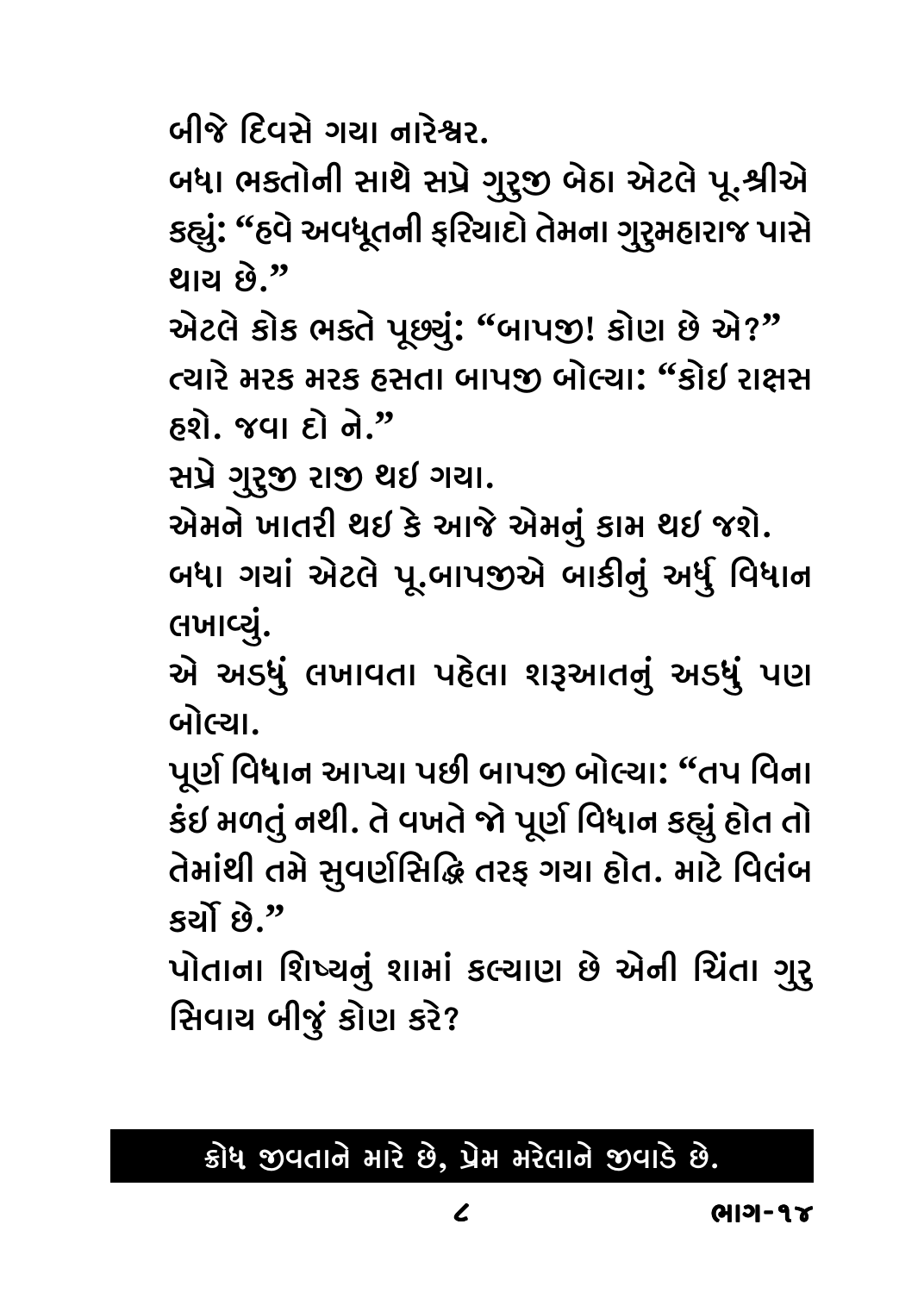અને સાચી ગુરુકૃપા એ જ છે કે જેમાં શિષ્ચનું<br>પરમ મંગલ થતું હોચ. ગુર્\$ુપાહિ કેવલમ્ શિષ્ચપરમમંગલમ્ **|**  $\mathbb{Z}^{\mathbb{Z}^{\mathbb{Z}^{\mathbb{Z}^{\mathbb{Z}^{\mathbb{Z}^{\mathbb{Z}^{\mathbb{Z}^{\mathbb{Z}^{\mathbb{Z}^{\mathbb{Z}^{\mathbb{Z}^{\mathbb{Z}^{\mathbb{Z}^{\mathbb{Z}^{\mathbb{Z}^{\mathbb{Z}^{\mathbb{Z}^{\mathbb{Z}^{\mathbb{Z}^{\mathbb{Z}^{\mathbb{Z}^{\mathbb{Z}^{\mathbb{Z}^{\mathbb{Z}^{\mathbb{Z}^{\mathbb{Z}^{\mathbb{Z}^{\mathbb{Z}^{\mathbb{Z}^{\mathbb{Z}^{\mathbb$ 

# $(\gamma)$ *~ધ્ર*ઢ રંગના રંગે રંગાચા જ્ર<del>ય</del>

श्री शिपुભાઈ મણિલાલા દવે એમનું નામ.<br>મૂળ વતન ડભોઈ.

પછી વડોદરામાં સ્થિર થયા અને જિંદગીના છેલ્લા <u>વર્ષોમાં અમેરિકા જઇલે પાગ રહ્યા.</u>

સને ૧૯૪૭નું વર્ષ.

બી.એ.ની પરીક્ષા આપીને મે-વેકેશન ડભોઇમાં  $H[Q]$ dl $\delta$ dl.

પડોશમાં દલસુખભાઈ પંડ્યા રહે.

એમના પુત્ર શાંતિલાલ સાથે મિત્રતા.

આ પડોશના ઘરે મળસ્કે દત્તબાવની થાય અને બાપજીના અન્ય સ્તોત્રો ગવાય.

 $\frac{1}{2}$ કોધનો સત્કાર થાય એટલે ચુદ્ધનો પડકાર ફેંકા<mark>ય.</mark><br>.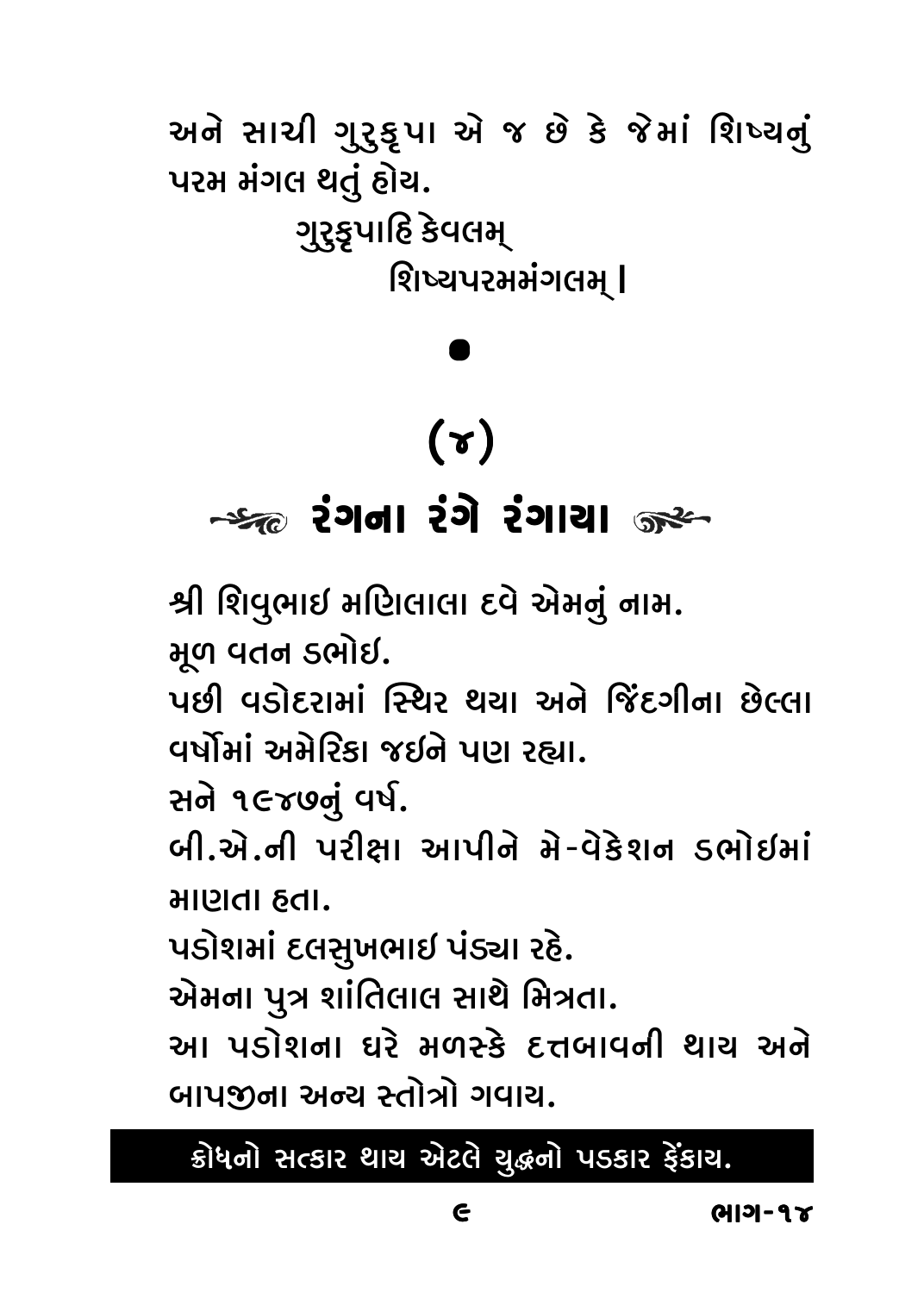શિવુભાઈનું મન ખેંચાચું.<br>પૂ.શ્રી વિશે વાતો સાંભળી અને પ્રભાવિત થચાં. ્ર<br>ઓગસ્ટ માસમાં પૂ.શ્રી ડભોઈ પધાર્થા.<br>મકામ ઠતો સ્ટેશન પાસેના જનવાળાના લંગલે મુકામ હતો સ્ટેશન પાસેના જીનવાળાના બંગલે.<br>મિત્ર શાંતિભાઈ સાથે દર્શને ગયા. દર્શને ગચા તો ખરા પણ ભાવ દર્શન કરવાનો નહિ. .<br>સાધુ સંતો પ્રત્યે મનમાં બહુ માનની લાગણી નહિ.<br>આગં પછો તો ઘણા ભરેલં મન …ુ ૂ…… ટૂ…….<br>બધા દર્શનાર્થીઓની સાથે લાઈનમાં ઊભા રહ્યા.<br>લાઈન ધીમે ધીમે આગળ વધતી હતી લાઇન ધીમે ધીમે આગળ વધતી હતી.<br>ત્યાં પૂ.શ્રીની છબીનું વેચાણ થતું હતું. જૂદી જૂદી અનેક છબીઓ પર નજર પડી. ુ…ુ…<br>બાપજીની વેધક દષ્ટિનું આકર્ષણ થયું.<br>એક છબી ખરીદી અને ઉપરના ખિસ્સામાં .<br>ધીમે ધીમે બધા દર્શન કર્ચે જતા હતા.<br>કોઈ પ શ્રીને કોટો આપે તો પ શ્રી અભિમંત્રિત ક કોઈ પૂ.શ્રીને ફોટો આપે તો પૂ.શ્રી અભિમંત્રિત કરીને<br>પાછો આપતા હતા. શિવુભાઈને પણ પૂ.શ્રીનો ફોટો અભિમંત્રિત કરાવવાનો ભાવ જાગ્યો.

શિવુભાઈની ભાવના સાત્ત્વિક થતી જતી હતી.  $\mathcal{O}$ 

ોધ માણસનાં મનમાં ક્ષોભ નિર્માણ કરે છે.<br>કા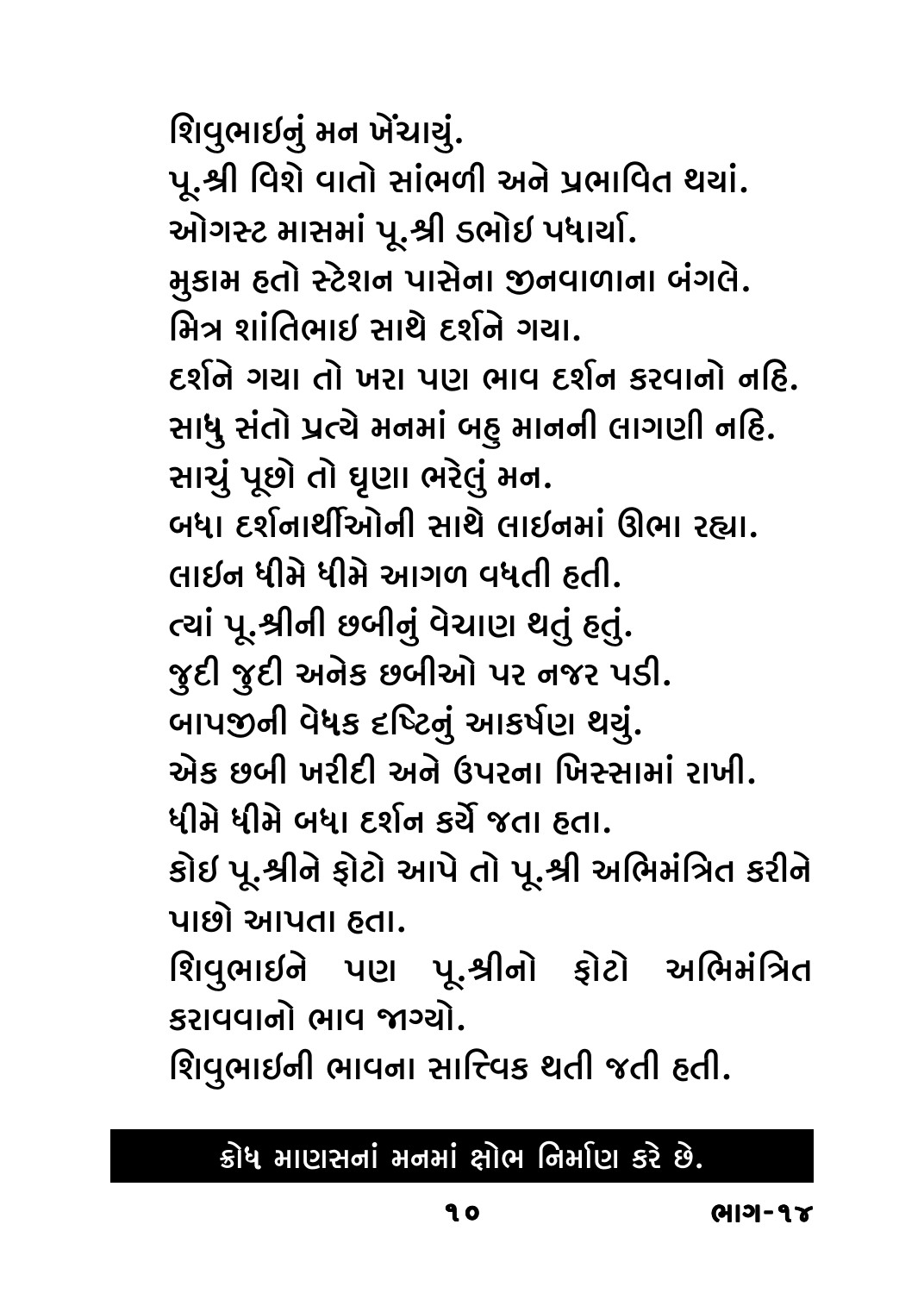ઘૃણાના સ્થાને હવે શ્રદ્ધા જાગી હતી.

એમ કરતાં કરતાં એમનો વારો આવ્યો.

પૂ.શ્રીને પગે લાગતા પહેલા પૂ.શ્રીનો ફોટો લેવા ખિસ્સામાં ઠાથ નાંખ્યો.

સ્વચંસેવક બોલી ઊઠ્યો: ''પેસા મૂકવાની મનાઈ છે. પેસા ના મૂકશો."

શિવુભાઈ કાંઈ બોલે એ પહેલા જ પૂ.શ્રી બોલી ઊઠ્યા: ''એ ભાઈ તો કોટો કાઢે છે.''

અને ખરેખર શિવુભાઈએ ફોટો કાઢ્યો અને પૂ.શ્રીએ ભાવપૂર્વક અભિમંત્રિત કરી આપ્યો.

ચોગીરાજ અવધૂત બાપજીએ પ્રથમ દર્શને જ એમના અંતર્યામીત્વની શિવુભાઈને ખાતરી કરાવી આપી અને શિવુભાઈને પોતાના કરી લીધા.

આ શિવુભાઈ પછી સંસ્કૃતભાષાના અતિ વિદ્વાન રંગભકત બન્યા અને દત્તપુરાણ તથા દ્વિસાહસી ગુરૂચરિત્રના ગુજરાતીમાં સરસ અનુવાદ કર્યા.

શિવુભાઈ રંગના રંગે રંગાઈ ગયા.

### ક્રોધ એ સંમોહનું કારણ છે- ક્રોધાત્ ભવતિ સંમોહ: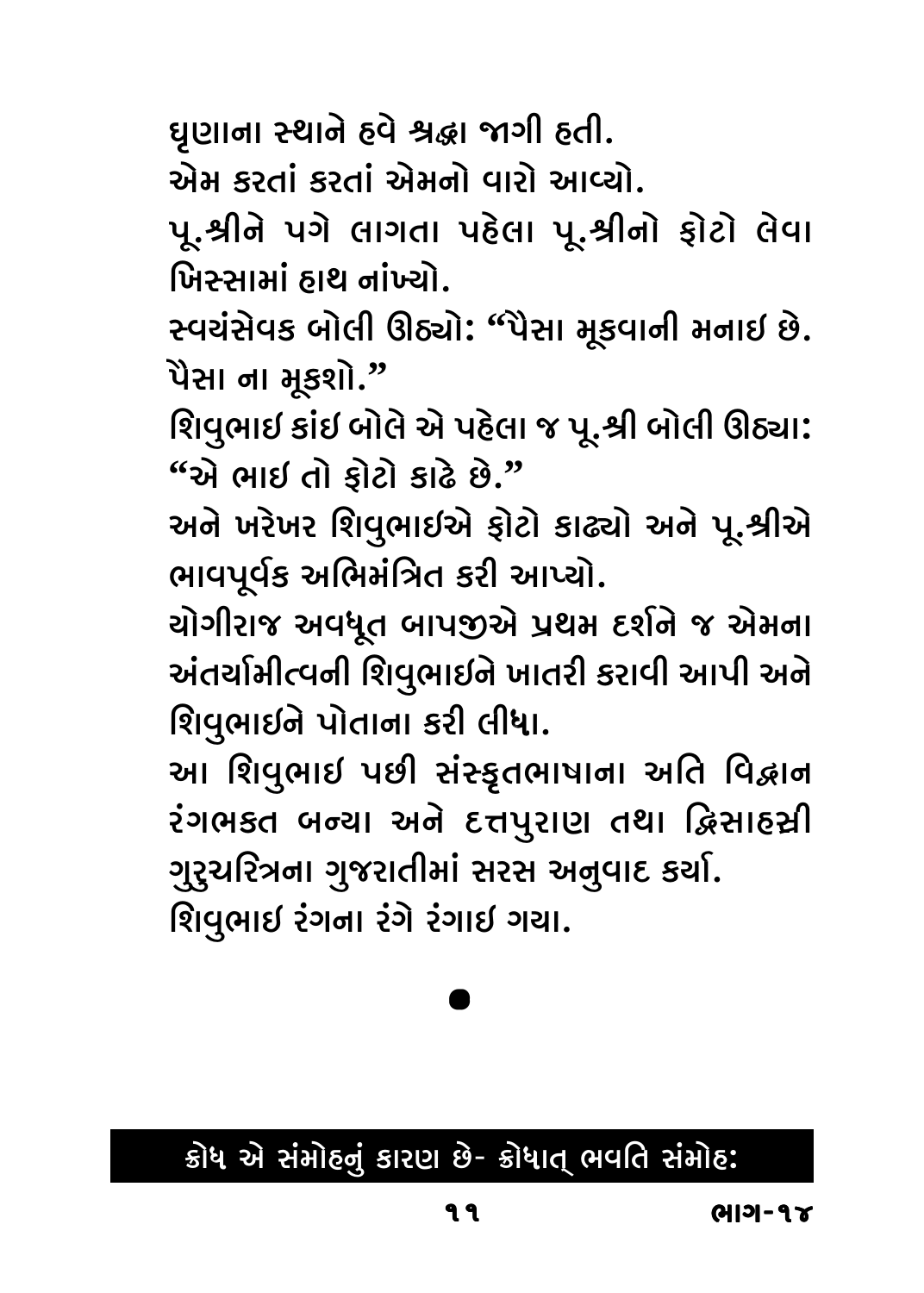# (5) \_ÛwË}Û@ µ±}Û@ \_Û»ºfixOfl \_ÛwË}Û@

નારદના ઉપદેશથી વાલિચો લૂટારૂ વાલ્મિકી ઋષિ<br>બની ગયો

વ્યક્તિને વર્ળાક આપનારો મળવો જોઈએ.

ણિભાશમાર્ગે વપરાતી શક્તિનો વિકાસ માર્ગે ઉપરોગ ww.esiawon.es

<u>પાણીમાં વીજળી તો છે જ પણ એને માટે પાણીને</u> ઉપર લઈ જઈને ત્યાંથી ફેંકનાર જોઈએને?

નવસારી જિલ્લાનું એક નાનું ગામ.

ગામનું નામ ગણદેવી.

પૂ.શ્રીનો ગણદેવીમાં મુકામ હતો.

્ર<br>બાબુભાઈ ભકે નામના એક ધર્મપ્રેમી બ્રાહ્મણ પૂ.શ્રીને<br>ગાગદેવીમાં લાવ્યા હતા

ગામથી થોડે દૂર પૂ.શ્રીનો મુકામ હતો.

પૂ.શ્રી સમય અને શિસ્તના આગ્રહી.

કાર્ચક્રમો વ્યવસ્થિત થાચ.

ભકતો દર્શને આવે અને પૂ.શ્રી નિચમાનુસાર સમયસર  $B$  populate  $B$ #Û∑Ûfi xO∑\_Û }.

# "⁄ÕYÛ@ #@ "Û√¤Ofo…— w…BÛ…— ©Â@.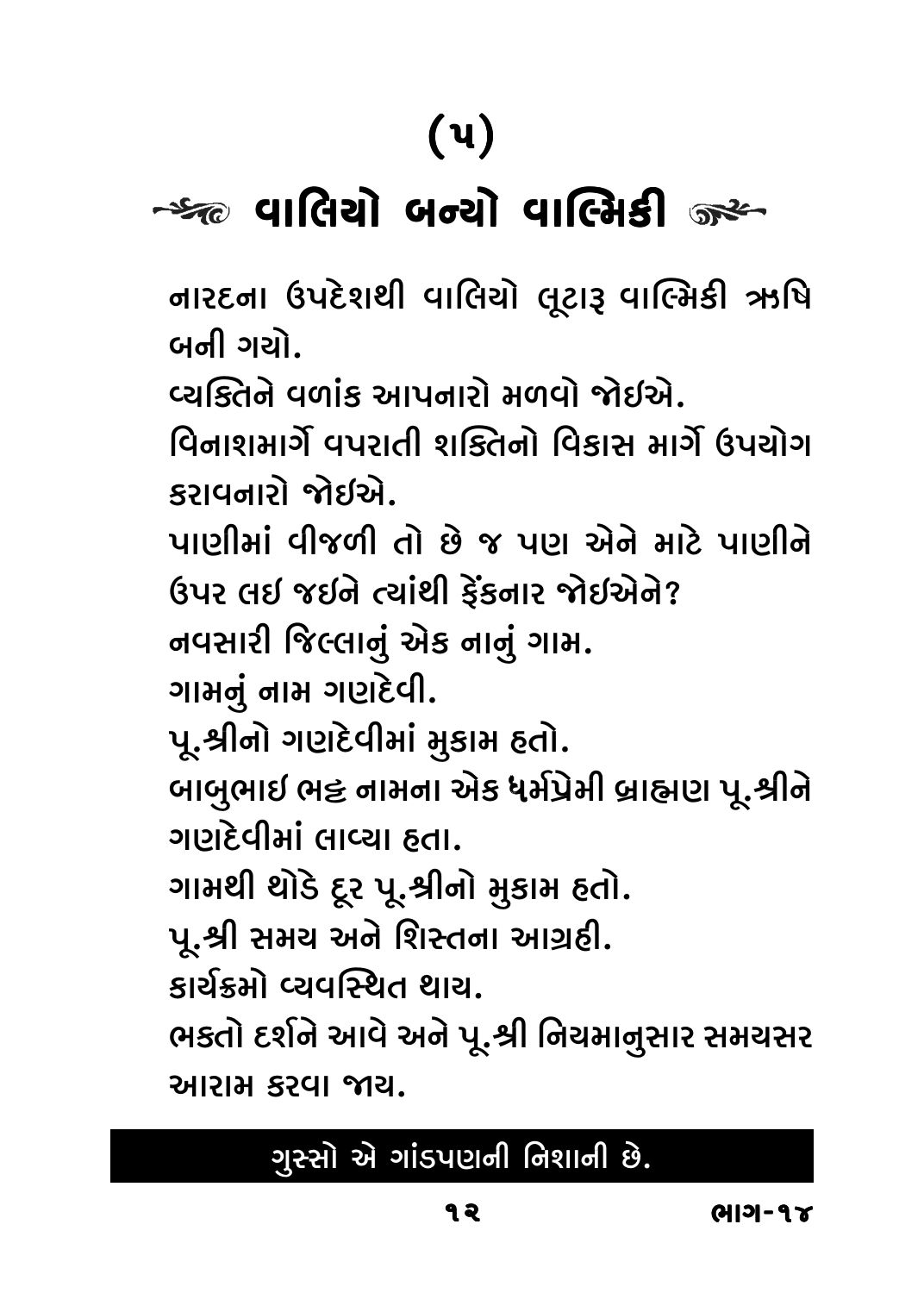એ ગામમાં એક અનાવિલ બ્રાહ્મણ રહે. એમનું નામ દોલતભાઈ દેસાઈ. ખેતીવાડીનો વ્યવસાય. ખેતીવાડીમાં ખૂબ મહેનત કરે. શાકીને લોશપોશ શાચ ઘરે આવે એટલે પછી થાક ઉતારવા દારૂ પીએ. સુરત તરફ તો દારૂ પીવાની નવાઈ નહિ. અને આ તો અનાવિલ બ્રાહ્મણ. દંભ નહિ. ડર નહિ. બિનધાસ્ત દારૂ પીએ. પછી તો જીવનનાવ ખરાબે ચઢી ગઈ. દોલતભાઈની ગણતરી માથાભારે માણસમાં થાચ. એક દિવસ મોડી રાત્રે દોલતભાઈ પૂ.શ્રી પાસે ગયા. પૂ.શ્રી તો આરામમાં જતા રહ્યા હતા. ઘણું મોડું થયું હતું. સેવકોએ કહ્યું: "હવે દર્શન નહિ થાચ. કાલે સવારે આવજો.'' પાગ આ તો દોલતભાઈ. એમ માને ખરા કે? મોટે મોટેથી બોલવા લાગ્યા. પૂ.શ્રીએ સાંભળ્યું.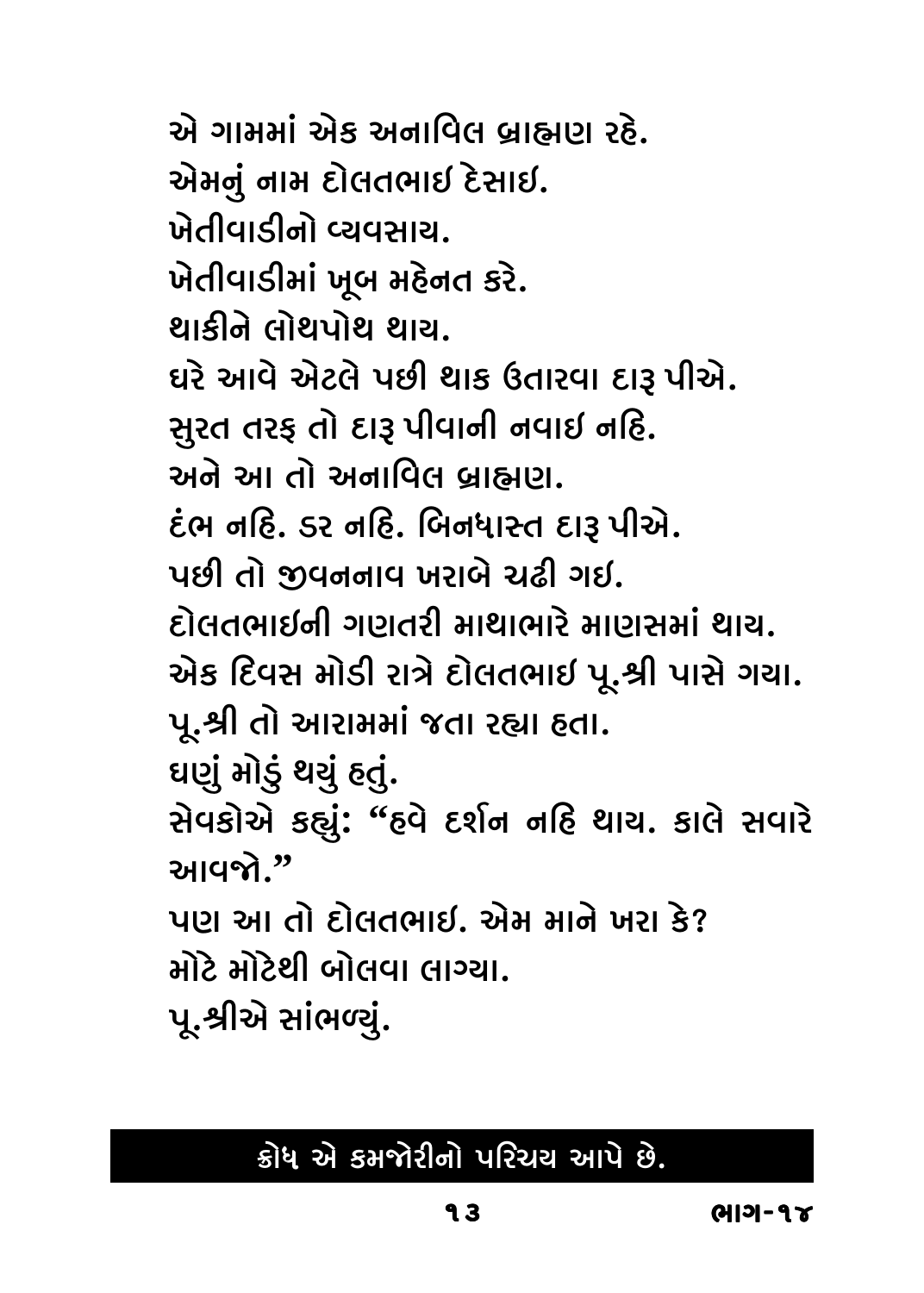પૂ.શ્રીએ સેવકને બોલાવીને કહ્યું: "એમને કહો કે બાપજી કહે છે કે કાલે સવારે ન્હાઈ-ધોઈને આવજો એટલે દર્શન થશે.''<br>સેવકે દોલતભાઈને બાપજીનો સંદેશો આપ્યો.

દોલતભાઈ કશું જ બોલ્ચા વિના જતા રહ્યા અને બીજે .<br>દિવસે વહેલી સવારે ન્હાઈ-ધોઈને દર્શને આવી ગયા.<br>પ શ્રીના દર્શન દરસ્યાન શું શરૂં તેની ખૂબર તો કોઈને પૂ.શ્રીના દર્શન દરમ્યાન શું થયું તેની ખબર તો કોઈને<br>ન પડી પણ દોલતભાઈ પૂ.શ્રીના ભક્ત બની ગયા.

એમનું ખરાબે ચઢેલું નાવ દરિયામાં વ્યવસ્થિત &ંકારાવા લાગ્યું.

દોલતભાઈએ છેલ્લે છેલ્લે નારેશ્વરમાં શાંતિનિકું**જ** <u>સંભાળ્યું. ત્યાં સેવા આપી.</u>

વાલિચામાંથી વાલ્મિકીની વાત સાંભળી હતી, પરંતુ દારૂડિયા દોલતભાઈને ભક્ત દોલતભાઈ **તરીકે** pOÛTw¤O}Û pOÛ@ËEIÛ\$…@ I®E pOÛ@ËEIÛ\$ E∑—x@O µAÛ#@ @}Û.

પૂ.શ્રીએ એવું તે શું કર્યું?

# $\frac{1}{2}$  find  $\frac{1}{2}$  of  $\frac{1}{2}$  find  $\frac{1}{2}$   $\frac{1}{2}$

.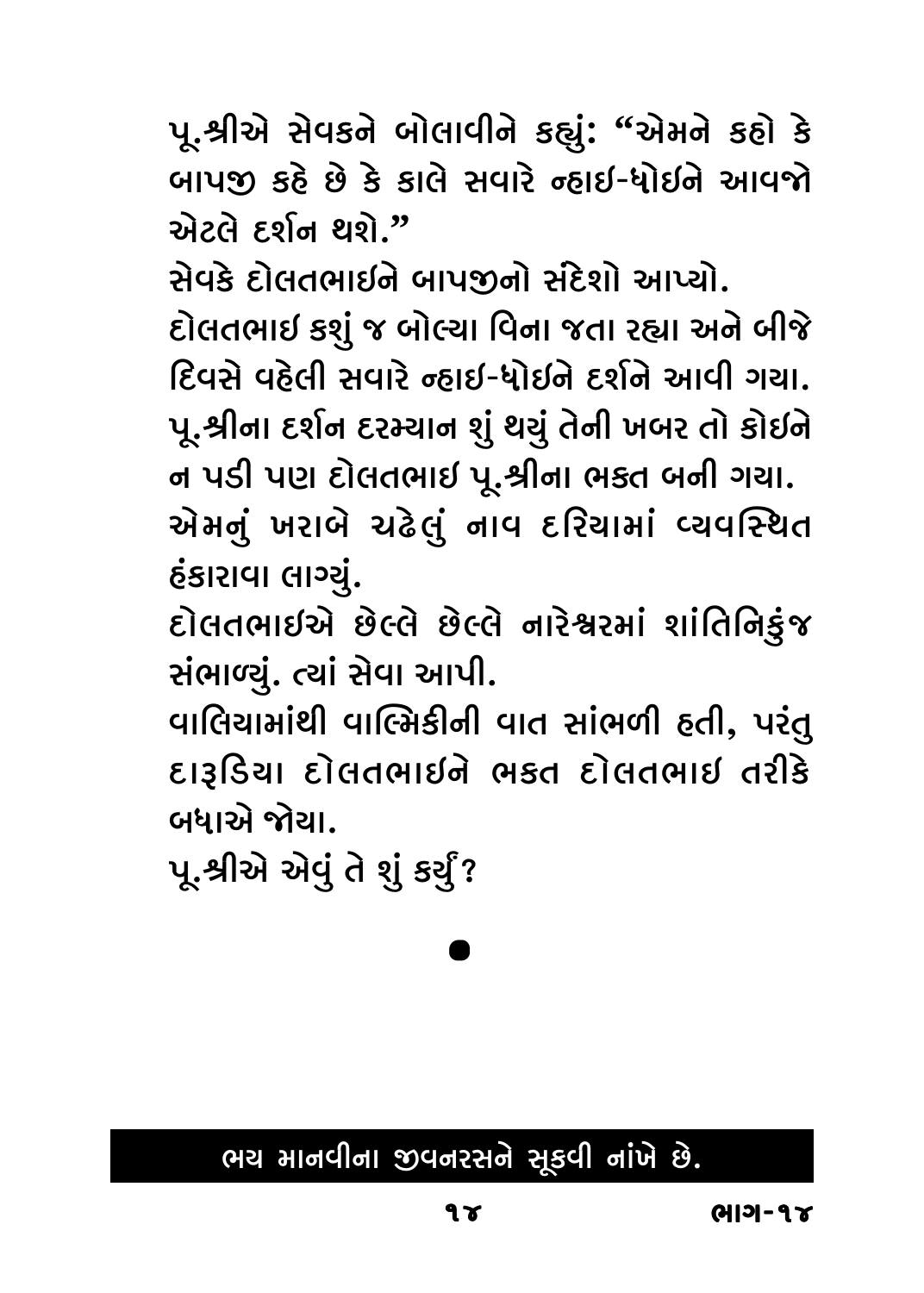# -<sup>୬</sup>େ ନାଧିଧାଗାମ **ଦ: ଶ**କ୍ଷ୍ମ<br>- <sup>ଜ</sup>େ କାଧିଧାଗାମ ଦ: ଶର୍*ଧ* <sup>ଅ</sup> (દુ:ખીઓના રક્ષણાર્થે શસ્ત્ર અમારાં)  $\omega$  and  $\omega$  and  $\omega$

આપણા રંગદાદા અદ્ભુત પ્રકારના સંત હતા.<br>જેવી એમની દેવભક્તિ એવી જ એમની દેશભક્તિ. સ્વમાનપૂર્વક જીવવા માટે તન અને મન બંને મજબૂત  $\delta$ ોવા જોઈએ.

વ્યક્તિનું જીવન પણ એક સંગ્રામ જ છે.

એમાં પણ વ્યક્તિએ લડત આપવાની રહે છે.

પણ સાથે સાથે સમાજ અને દેશના સ્વમાન અને સંરક્ષણ માટે પણ જાનની બાજી ખેલવાની રહે છે.

 $E(X, Y) = E(X, Y)E(X, Y)$ 

માર્ચ માસની સત્તાવીસમી તારીખ.

નારેશ્વરના તપોવનમાં એક જુદા જ પ્રકારના કેમ્પનું આચોજન થયું.

્ર<br>એ હતો ''રાચફલ ટ્રેનિંગ કેમ્પ''.<br>ચાયકલની તાલીમ આપતા અ

રાચફલની તાલીમ આપતા આ કેમ્પનું ઉદ્ઘાટન<br>પૂ.શ્રીએ કર્યું અને તે પણ રાચફલનો પ્રથમ ઘોડો દબાવીને કર્યું હતું.

 $\frac{1}{2}$ <u>xo fo for film and particle</u>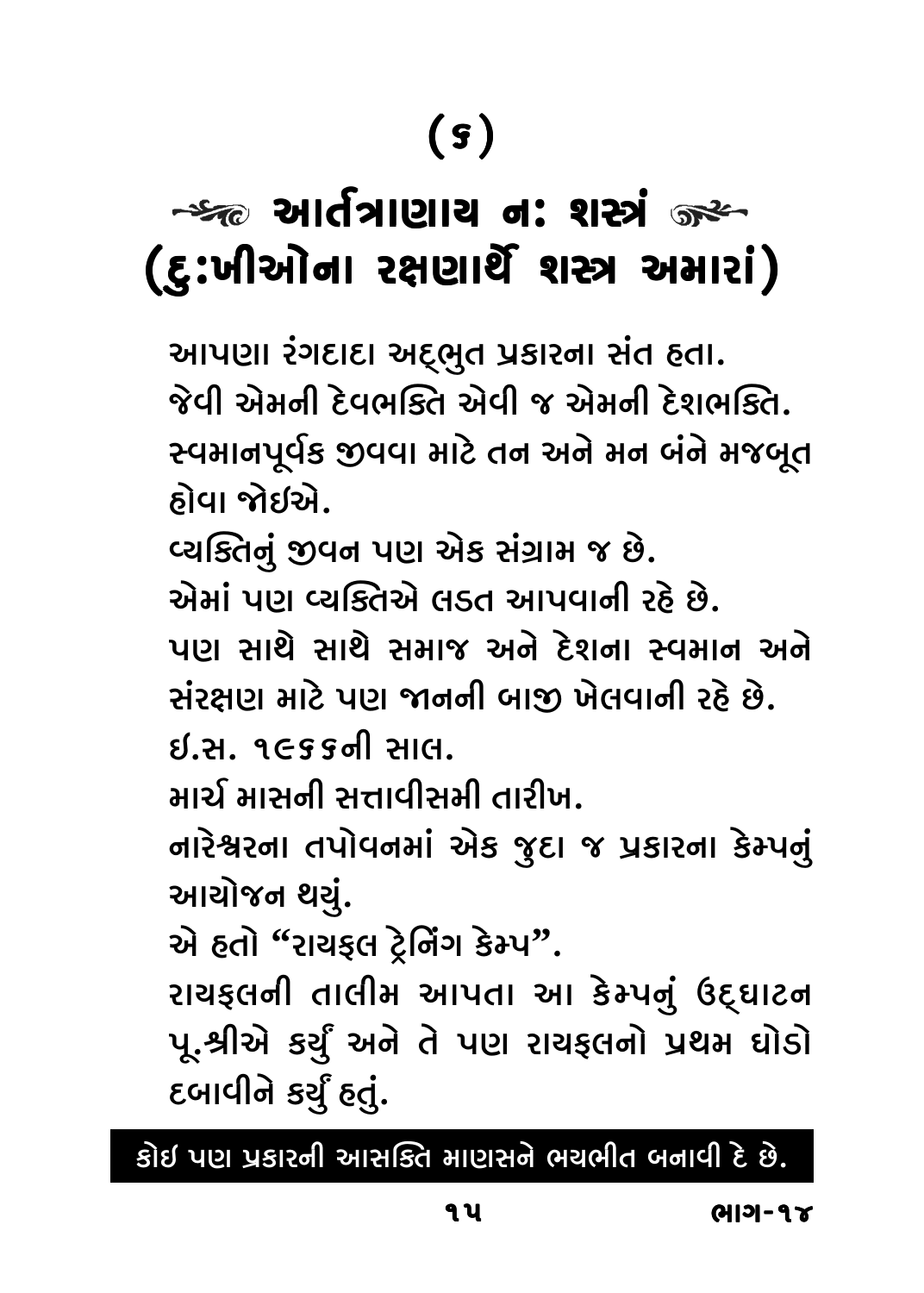હિંદુધર્મના દેવ-દેવીઓના હાથમાં શસ્ત્રો જોવા મળે છે.<br>વિષ્ણુ ભગવાનનું સુદર્શન ચક્ર, ભગવાન રામનું ~~ ૱~~~~~ ૢ ૱<br>ધનુષ-બાણ, માતાજીના હાથમાં તલવાર અને ભગવાન<br>શંકરના ઠાશમાં ત્રિશલ છે

્ર<br>ટાષ્ટ્ર પર આક્રમણ થાચ ત્યારે બધાને શસ્ત્ર ચલાવતા<br>આવડવં જોઈએ. અને જાનકેસાની કરવાની વૃત્તિ આવડવું જોઇએ અને જાનફેસાની કરવાની વૃત્તિ<br>હોવી જોઈએ

~- …<br>પૂ.શ્રીએ આશીર્વચનમાં કહ્યું: "દથિયાર વાપરવાનું<br>શીખનારાઓમાં સંઘશક્તિ, શિસ્ત, નિર્બળની વઠારે શીખનારાઓમાં સંઘશક્તિ, શિસ્ત, નિર્બળની વહારે<br>ચઢવાની વૃત્તિ- વગેરે વગેરે સદ્ગુણોનો ઉદચ થાઓ. અને સૌ પોતપોતાના ગામનું એકમ સાચવવાનું શીખીને સરવાળે રાષ્ટ્ર-સંરક્ષણમાં પોતપોતાનો B—«—…@ Y∑\_Û¥@ ∑Û‰§-Y√∑ÆofiÛ√ fÛ@EfÛ@EÛ…Û@ #ºf-Õ\_ºf lÛ¥Û@ …Û@>AÛ\_\_ÛfiÛ√ fÛ©ÂÛ … f¤OÛ@. #@\_— અંતરની શુભાશિષ છે.''<br>પૂ.શ્રીએ મહત્ત્વનું સૂત્ર ચાદ રાખવા જણાવ્યું.

~<br>એ સૂત્ર હતું: ''આર્તત્રાણાય ન: શસ્ત્રં'' અમારા (ન:)<br>શસ્ત્રો *દ*ામીઓના સ્થાગ માટે છે

BmÛ@ p⁄:«—#Û@…Û ∑Æo fiÛŸ@O ©Â@. **"**fw∑LÛoÛ} YÛA\…Û√**"**…— QÂ\_ÛµpOÛ∑— EÛ@ I"\_Û… ફૃષ્ણે પણ ઉઠાવી જ છે ને!

# યેરાગ્ય અભયનું અનુપમ વરદાન આપે છે.<br>૧૬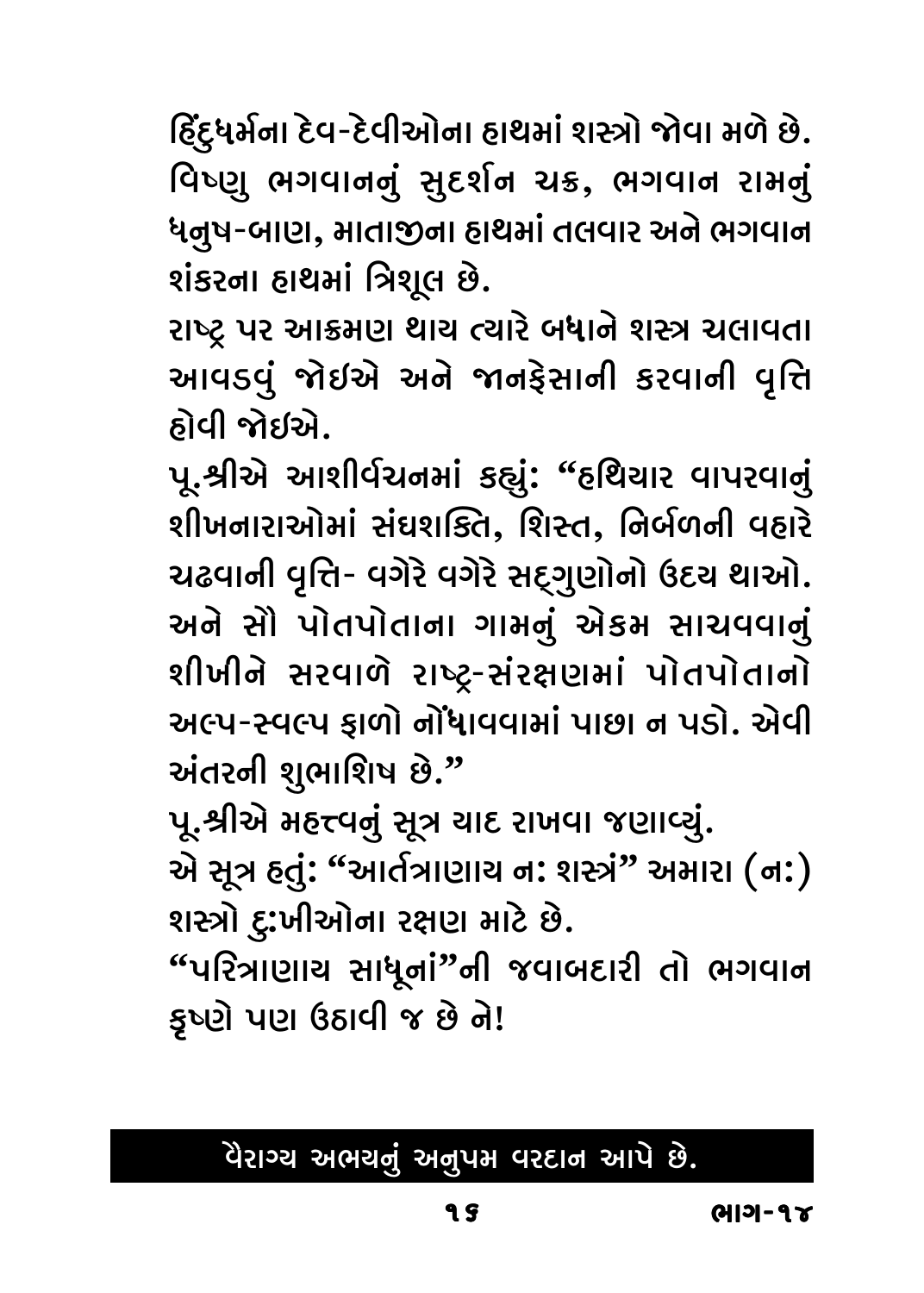એક સંત શસ્ત્રના ટ્રેનિંગ કેમ્પનું ઉદ્ઘાટન કરે એ દેશભક્તિ જ કેવી અલૌકિક છે. હે બાળકો! જે દેશ માટે જીવે છે તે જ સાચું જીવ્યો ગણાચ.

## $(\mathbf{v})$

### ~‱ મનની વાત **જાણનારા સંત**ુજ~

બીલીમોરા ગામ. રેલવે સ્ટેશન તરીકે જાણીતું. એમાં એક અનાવિલ બાહ્યાગ રહે. નામ મગનભાઈ વશી. નાનપણમાં ગરીબીનું દુ:ખ વેઠેલું. લોકોના સગપણમાં સ્વાર્થનું તત્ત્વ જોઈ મન 'સામ્ચવાદ' તરફ ઢળેલું પણ ભગવાનની કૃપાથી પછી આર્થિક સ્થિતિ ઘાગી સારી શરોતી. ટ્રેકટર ટ્રેડર્સના નામની એમની પેઢી ચાલે. પૂ.શ્રીના સંપર્કમાં ચોગાનુચોગ આવ્યા અને પછી ધીરે ધીરે પાકા રંગભકત બન્યા.

### સંચમી માણસ એ સંસ્કૃતિનો શણગાર છે.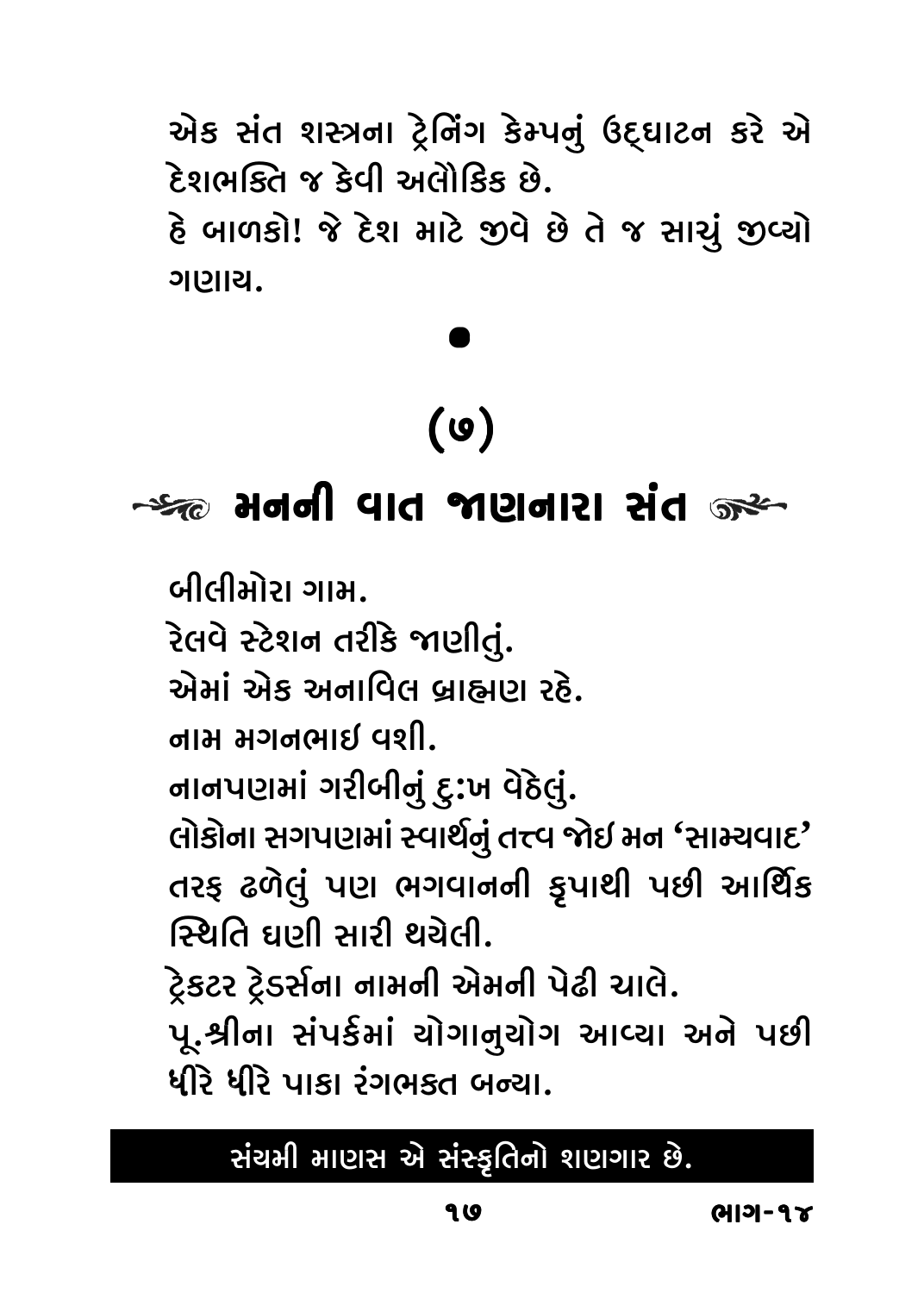ઈ.સ. ૧૯૫૧નું વર્ષ.<br>સંવત ૨૦૦૭ની ગુરૃપૂર્ણિમા.

અષાઢ મહિનાની પૂર્ણિમા.

ગુરૂપૂર્ણિમાના ઉત્સવ પર નારેશ્વર જવાનું નક્કી કર્યું. ્ૐ ૢૻૻૺ<br>સાથે બીલીમોરાના સરદેસાઈ બ્રધર્સ પેઢીના કુટુંબીજનોને<br>પણ સાથે બીધા પણ સાથે લીધા.<br>નારેશ્વર પહોંચ્યા.

પૂ.શ્રી પ્રત્યે ભાવ ખરો પણ હજી સમર્પિત ભકત થયા  $\frac{1}{2}$  for  $\frac{1}{2}$   $\frac{1}{2}$  ( $\frac{1}{2}$   $\frac{1}{2}$   $\frac{1}{2}$   $\frac{1}{2}$   $\frac{1}{2}$   $\frac{1}{2}$   $\frac{1}{2}$   $\frac{1}{2}$   $\frac{1}{2}$   $\frac{1}{2}$   $\frac{1}{2}$   $\frac{1}{2}$   $\frac{1}{2}$   $\frac{1}{2}$   $\frac{1}{2}$   $\frac{1}{2}$   $\frac{1}{2}$   $\frac{1}{2}$   $\frac{1}{$ 

ગુર્પૂર્ણિમા ઉપર પાદુકાપૂજન થાય.

*ઠ*જારો ભકતો આવે.

ભકતો માટે ગુરૂપૂજનનો ઉત્સવ સોથી મોટો કહેવાચ. I®EÛ@ fiÛŸ@O "⁄∑⁄f\QÂ……Û@ &'Y\_ YÛ≠Z— fiÛ@ŸOÛ@ xO˜@\_Û}. f\QÂ… f\ ∑Â⁄√ Z}⁄√ #…@ µAÛ I®EÛ@ f\.C—…@ f"@ ËÛ"\_Û

લાંબી લાઈન થઈ.

ભકતો પૂ.શ્રીને પગે લાગે અને સેવક પ્રસાદ આપે.

I®EÛ@ f\.C—…@ f"@ ËÛ"@ #…@ Y@\_xO fVYÛpO #Ûf@. Y∑p@OYÛ\$ µVAY™\_Û¥Û…Û x⁄OŸ⁄√Oµ—QÂ……@ fÛY@ µ@YÛ¤O—

 $\sigma$  is a set of  $\sigma$  $\sim$ يات المركب المركب المركب المركب المركب المركب المركب المركب المركب المركب المركب المركب المركب المركب المركب ا  $\ddot{\phantom{0}}$ 

# તિ જ પુણ્ય, પરપીડન એ જ પાપ.<br>વેંદિન્ન જણાવી જોડી માટે આગ-૧૪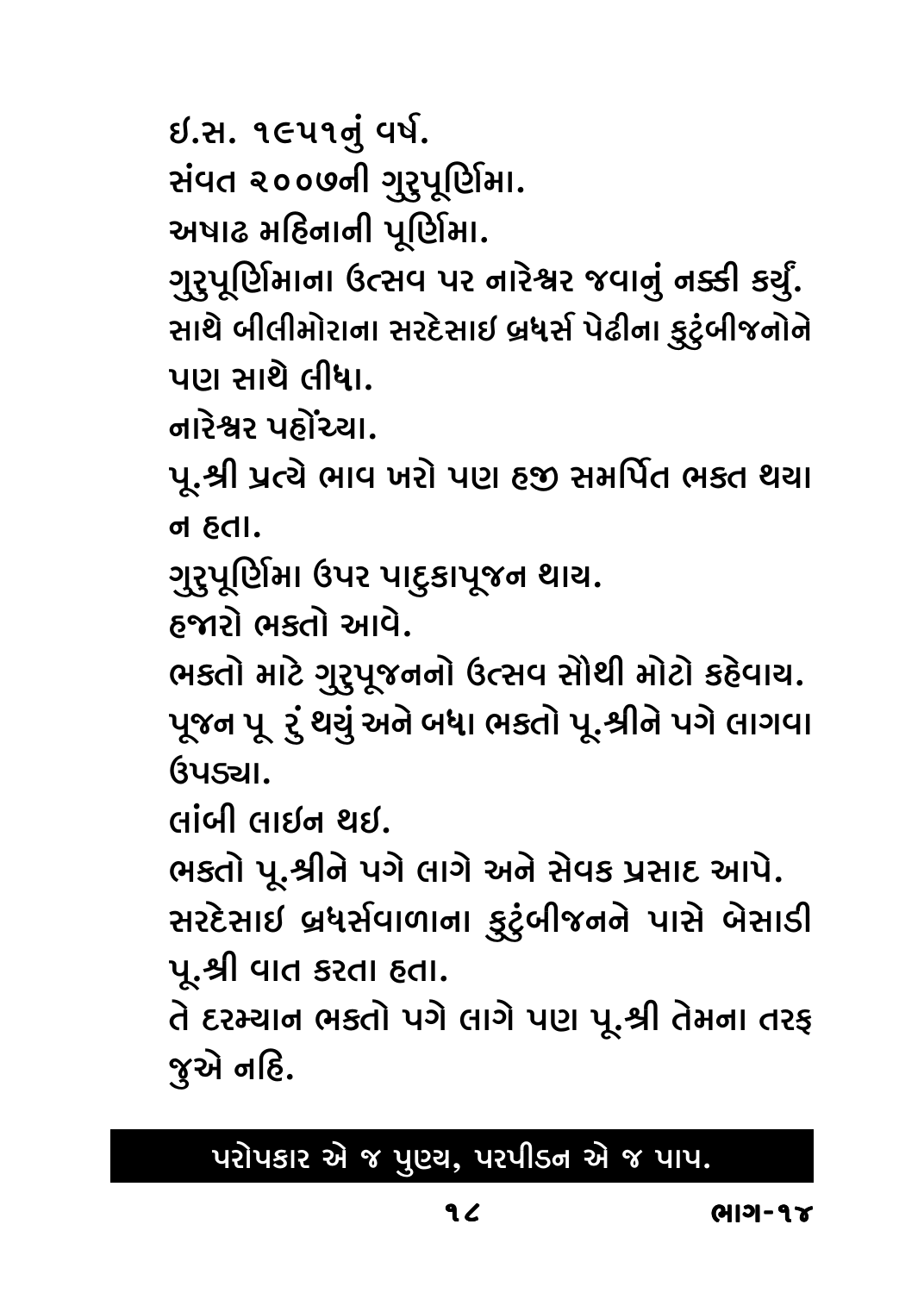સરદેસાઈ બ્રંધર્સવાળા સાથે વાતો ચાલુ રાખે.

આ જોઇને મગનભાઈને થયું: "નારેશ્વરમાં પણ<br>પૈસાદારની જ બોલબાલા છે. ગરીબ ભક્તોની તો કંઈ પડી જ નથી. એમના ભાવનો તો કોઈ પ્રતિભાવ જ  $\mathbb{R}^{|\mathfrak{D}|}}$  " નથી.''<br>આમ મગનભાઈને મનમાં ઘણું <u>દુ</u>:ખ થયું.

બીજે દિવસે બીલીમોરા જતા પહેલા પૂ.શ્રીને પગે  $H$ 

… …………<br>પૂ.શ્રીએ પૂછ્યું: "બસ! જવું છે મગનભાઈ! આનંદ<br>આવ્યો?" આવ્યો?"

**મગનભાઈએ કહ્યું: "હા બાપજી! ઘણો આનંદ** આવ્યો.''<br>બસ! જ્યાં મગનભાઈ બોલી રહ્યા ત્યાં જ પૂ.શ્રી

µY! ƒ}Û√ fi"…IÛ\$ µÛ@Ë— ∑·Û '}Û√ QÂ f\.C— µÛ@º}Û: **"**fi"…IÛ\$! Efi@ EÛ@ QÂ\ sOÂ⁄√ µÛ@ËÛ@ ©ÂÛ@. Efi…@ તો મનમાં દુ:ખ થચું છે. પણ અવધૂત જેની સામે<br>જોતો નથી તેને કશું આપતો નથી એવું તમે કેમ @EÛ@ …Z— E@…@ xOB⁄√ #ÛfEÛ@ …Z— #@\_⁄√ Efi@ x@Ofi fiÛ…— Ë—A⁄√? #…@ C—l¥…— wxO>fiE x@OŸOË—?**"**

કાપો તો લોઠી ન નીકળે એવી સ્થિતિ થઈ. xOÛfÛ@ EÛ@ ËÛ@˜— … …—xO¥@ #@\_— »ÕZwE Z\$.

Õ…@˜…@ #˜Û@IÛ\_Z— fiÛoÛ@ fo fiÛwËxOflIÛ\_Z— EÛoÛ@ …w˜.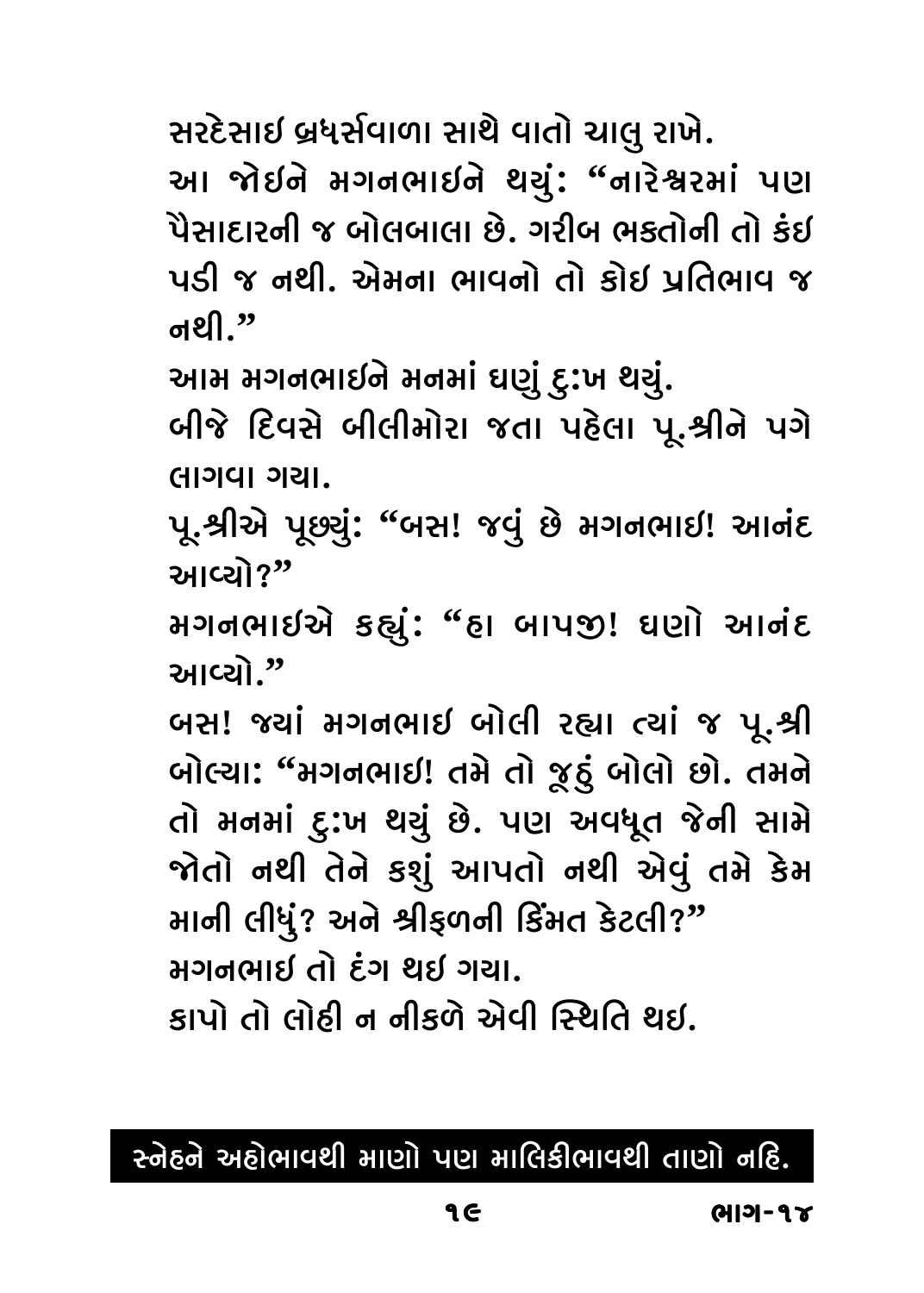પોતાને થચેલા દુ:ખની વાત એમણે તો કોઈને પણ<br>કરી જ ન ઠતી

પૂ.શ્રી સામેની વ્યક્તિનું મન વાંચી શકે છે, એનો મનોવ્યાપાર જાણી શકે છે એની મગનભાઈને ખાતરી  $\frac{1}{2}$ 

બસ! પછી તો મગનભાઈ પૂ.શ્રીના સમર્પિત  $(Dedicated)$  ભકત બની ગયા.

## $(2)$ ~‰ ગુરૂર્મે સર્વસ્વં જ્ર ∕≫ ™ ™<br>™ ∂∕∂∕ ™ ™  $\sqrt{9}$  find  $\sqrt{9}$

પૂ.રંગદાદાના સદ્ગુરુ પ.પૂ. સ્વામી વાસુદેવાનંદ<br>સરસ્વતી સ્વામી મઠારાજ.

એમના સ્થૂલ દેહના દર્શન તો એક જ વાર થયેલા અને <u>તે પણ આઠ વર્ષની નાની ઉંમરે.</u>

અને છતાં સદા સદ્ગુરૂએ એમના જીવનની નૈયાનું  $\sim$ ് $\sim$ ുള്തിന്റെ  $\omega$  $\mathcal{P}$   $\mathcal{P}$   $\mathcal{P}$ 

# $\sum_{i=1}^n$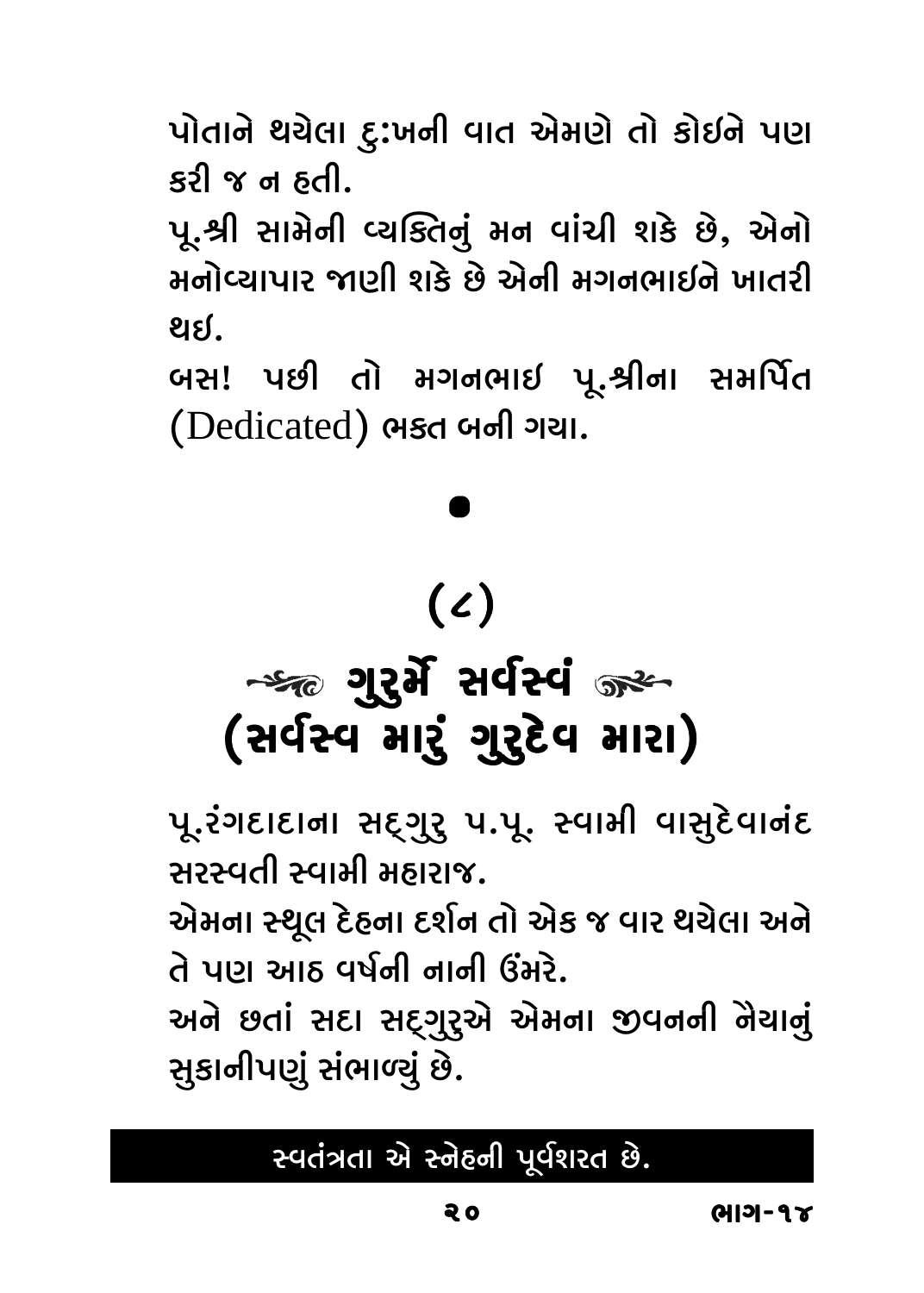્ર<br>નારેશ્વરથી ગરુડેશ્વર જાચ તો ગરુડેશ્વરના મંદિરની ધજા<br>કેખણ એટલે વાહનમાંથી ઉતરી પડે અને રાાલતા ગુરૂસ્થાને જાચ. ગરૂડેશ્વરમાં પોતાની જચ ના બોલવા દે. પોતાનું મહત્ત્વ પ્રગટ થતી કોઈ પ્રવૃત્તિ ન કરવા દે. ગરૂડેશ્વરમાં રહેવા માટેનું સ્થાન પણ ગુરૂસ્થાન કરતાં  $\overline{d}$ ચીઓ જગ્યા પર રાખે. ગરૂડેશ્વરમાં પોતાનું આસન નહિ કે અમુક વિસ્તારમાં પાદકા પણ પહેરવાની નહિ. પોતે શિષ્ચ છે એટલે ગુરુની પૂરી આમન્યા રાખે. એક વાર પૂ.શ્રીનું શરીર અસ્વસ્થ થયું. પગે તકલીક થઈ. પગ લાંબો કરીને બેસવું પડે. હવા ખાવાના સ્થળે મુકામ થયો. મોટું મકાન.

પૂ.શ્રી પગ લાંબો કરીને બેસે.

આ રીતે બેસવાથી સારું લાગે.

 $\frac{1}{2}$ ادر،  $\frac{1}{2}$ اماملاند إندری  $\ddot{\mathcal{O}}$ 

# fing in the shall what wish with the shall.<br>Ramon-arm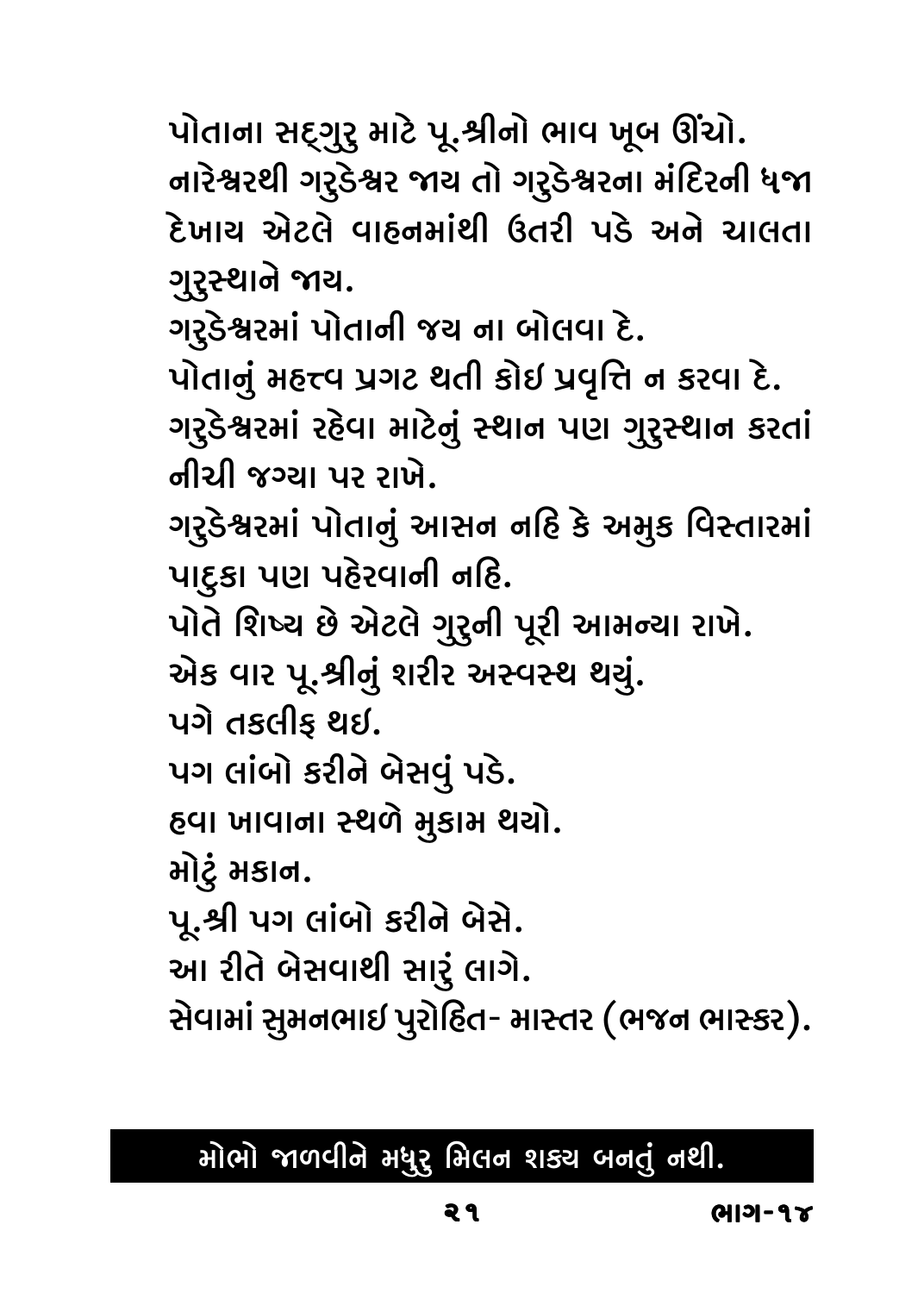એમને વિચાર આવ્યો કે પૂ.બાપજીના રૂમમાં<br>સ્વામી મહારાજનો કોટો મકીએ.

પૂ.શ્રીને આનંદ થશે.

્ર<br>એમણે તો સ્વામી મહારાજની છબી પધરાવી દીધી.<br>પ શ્રીએ જેચું કે સામે ગુરમઠારાજ બીરાજે છે.

પૂ.શ્રીએ જોયું કે સામે ગુરુમહારાજ બીરાજે છે. તો<br>મારાથી પગ લાંબા કેમ થાચ?

એમણે પગ લાંબો કરવાનું બંધ કર્યું.<br>પગ લાંબો કરવો ઠોચ તો બીજા ર

પગ લાંબો કરવો હોચ તો બીજા રૂમમાં જઈને બેસે<br>અને પગ લાંબો કરે

સેવકને પોતાની ભૂલ સમજાઈ.

પૂ.શ્રીને તકલીફ ના પડે એટલે એમણે છબી બીજા રૂમમાં મૂકવા વિચાર્યું.

્.<br>પૂ.શ્રીને વાત કરી તો બાપજી બોલ્યા: "સ્વામી મહારાજ<br><sup>હો</sup> બેઠા '' છો બેઠા.''<br>સેવકને મન એ સ્વામી મઠારાજની છબી ઠતી જ્યારે

બાપજીને મન એ સાક્ષાત્ જીવંત ગુરૂમહારાજ હતા.

i …<br>Gûj ™nosten &po Palciarcic Rete  $\frac{3}{2}$  ,  $\frac{3}{2}$  ,  $\frac{3}{2}$  ,  $\frac{3}{2}$  ,  $\frac{3}{2}$  ,  $\frac{3}{2}$  ,  $\frac{3}{2}$  ,  $\frac{3}{2}$  ,  $\frac{3}{2}$  ,  $\frac{3}{2}$ 

કોઈ વ્યક્તિ ગરૂડેશ્વર થઇને નારેશ્વર જાય અને  $\sim$ ראכון הכן היום די היובון הכוצאכונט ביציע צובון ביציע. "∑⁄¤@OU∑…Û@ fVYÛpO #Ûf@ EÛ@ f\.C— #@ fVYÛpO ≥IÛ

fiÛoY '}Û"Z— QÂ fi˜Û… µ…@ ©Â@.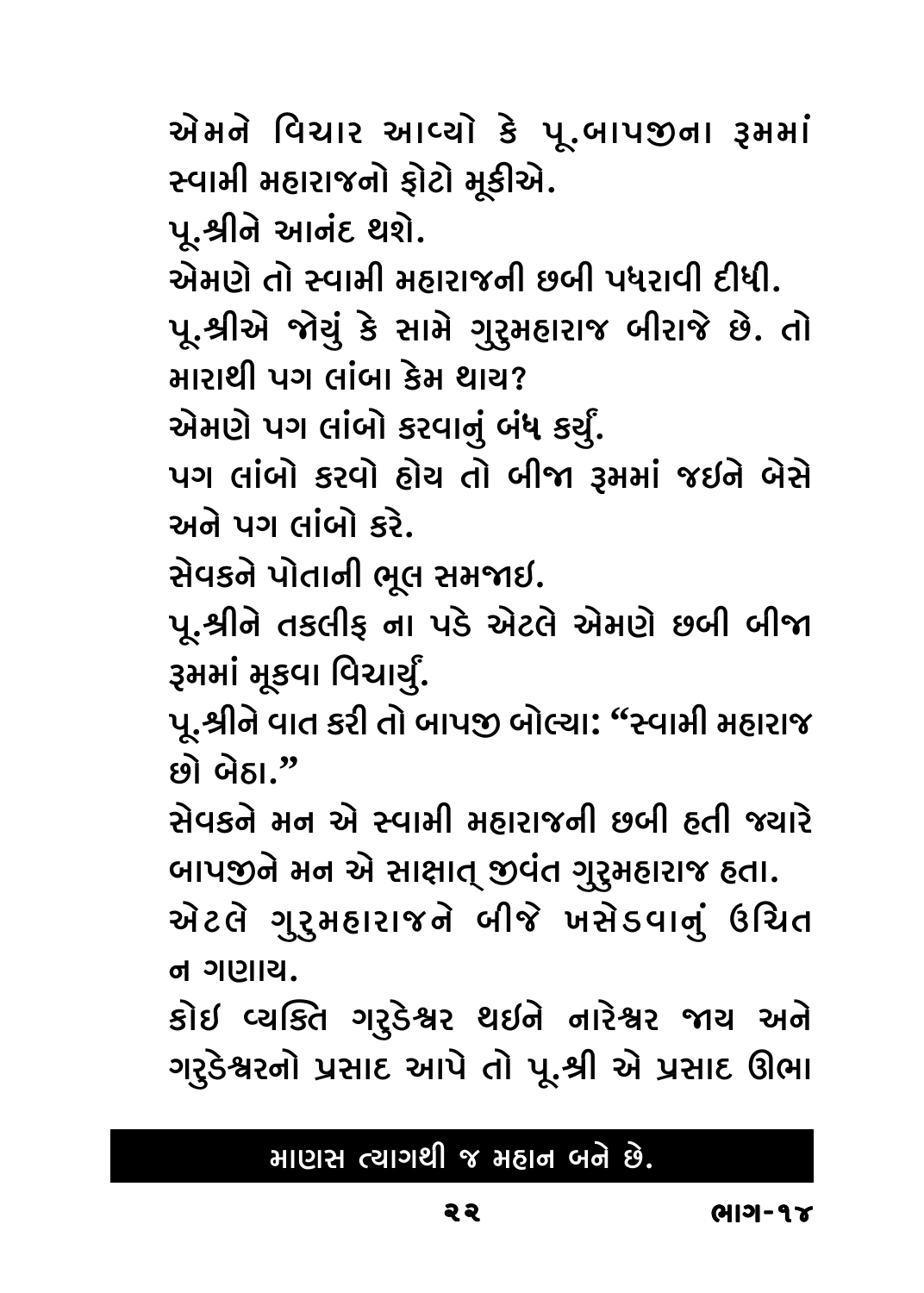થઈ જઈને લેતા.

પોતાના ગુરૂમહારાજ પ્રત્યેનો આદરભાવ એટલો ઊંચો કે ગરૂડેશ્વર સ્થાન વિશે કે તેના કાર્ચકર વિશે પોતે તો ઘસાતું ન બોલે પણ કોઈને બોલવા પણ ના દે.

મારો ગુરૂમહારાજ મારૂં સર્વસ્વ છે.

હું જે કાંઇ છું તે એમની કૃપાનું ફળ છે એવો ભાવ તિકલ નિર્ણયકં

બાળકો! ગુરૂને સાક્ષાત્ પરબ્રહ્મ માનીને એ પ્રમાણે જે જીવી ગયા તે જ સાચા અર્થમાં જીવી ગયા અને ગુરૂસ્વરૂપ થઈ ગયા.

## $(e)$

### <u>- અ્જ્ર સિદ્ધ છતાં સરળ સંત જ્ગસ્ત </u>

પૂ.શ્રીના જીવનમાં વિષ્ણુસહસ્રનામ પૈકી 'અમાની માનદો માન્ય:' એ વિશેષણ-નામ ચરિતાર્થ જોવા મળતું.

પૂ.શ્રી પોતે અમાની- માનની ઈચ્છા ન રાખે અને છતાં માનદ: - બીજાને માન આપે.

ત્યાગથી જ માનવને શાંતિ મળે છે.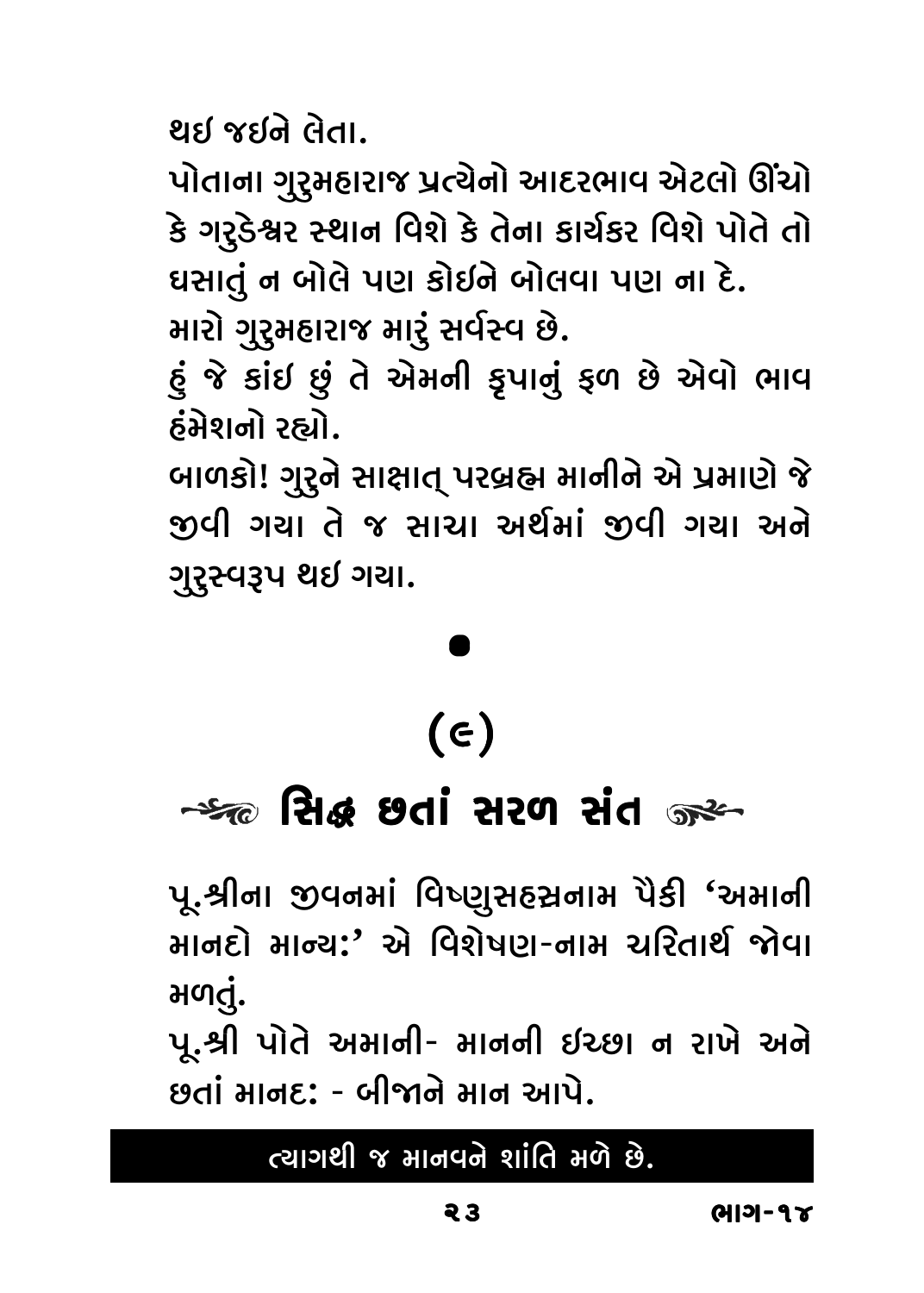આવું જીવન જીવનારને 'વણમાગ્ચે રંગ મળે પ્રભુતા'નો<br>અનુભવ થાય.

એમને મોટાપણું સામે ચાલીને આવી મળે છે.

્ર્રેગ વ્યવસ્થી આપણી આપણી.<br>પૂ.શ્રી દત્તજચંતી ઉપર સિદ્ધપુર પદ્માર્થા.<br>ત્રિહ્મારમાં દત્તજચંતી નિમિત્તે મોટો ઉત્સવ

સિદ્ધપુરમાં દત્તજચંતી નિમિત્તે મોટો ઉત્સવ.<br>સિદ્ધપુરમાં પવિત્ર સરસ્વતી નદી વહે.

એ નદીના એક તીરે સિદ્ધપુર ગામ.

સામે તીરે અરવડેશ્વર નામનું સ્થળ.

આ સ્થળે સિદ્ધપુરના જ એક બ્રાહ્મણ વર્ષો થયા તપશ્ચર્યા કરે.

એ સંતનું નામ દેવશંકર બાપા.

એમણે ઘર છોડ્યું.

#@fio@ n∑ ©ÂÛ@g⁄√. …pO— fÛ∑ xO∑— YÛfi@ wxO…Û∑@ "}Û '}Û∑@ QÂ w…}fi Ë—AÛ@ કે હવે જીવનમાં કચારેચ આ નદી ઓળંગી સામે કિનારે<br>નહિ જાઉં, ગામમાં નહિ જાઉં.

પૂ.શ્રી સરસ્વતી નદીના એક કિનારે અને દેવશંકર .<br>બાપા સામે કિનારે.

દેવશંકર બાપાને પૂ.શ્રીના દર્શનની તીવ્ર ઇચ્છા.

પોતાનો નિચમ નડે પણ નિચમ તોડવાની પણ તૈયારી. .<br>એમણે પૂ.શ્રીને સંદેશો મોકલ્યો: "સરસ્વતી પાર ન

### ત્યાગના પાચામાં પ્રેમ અપેક્ષિત છે. '}Û"…Û fÛ}ÛfiÛ√ fV@fi #f@wÆE ©Â@.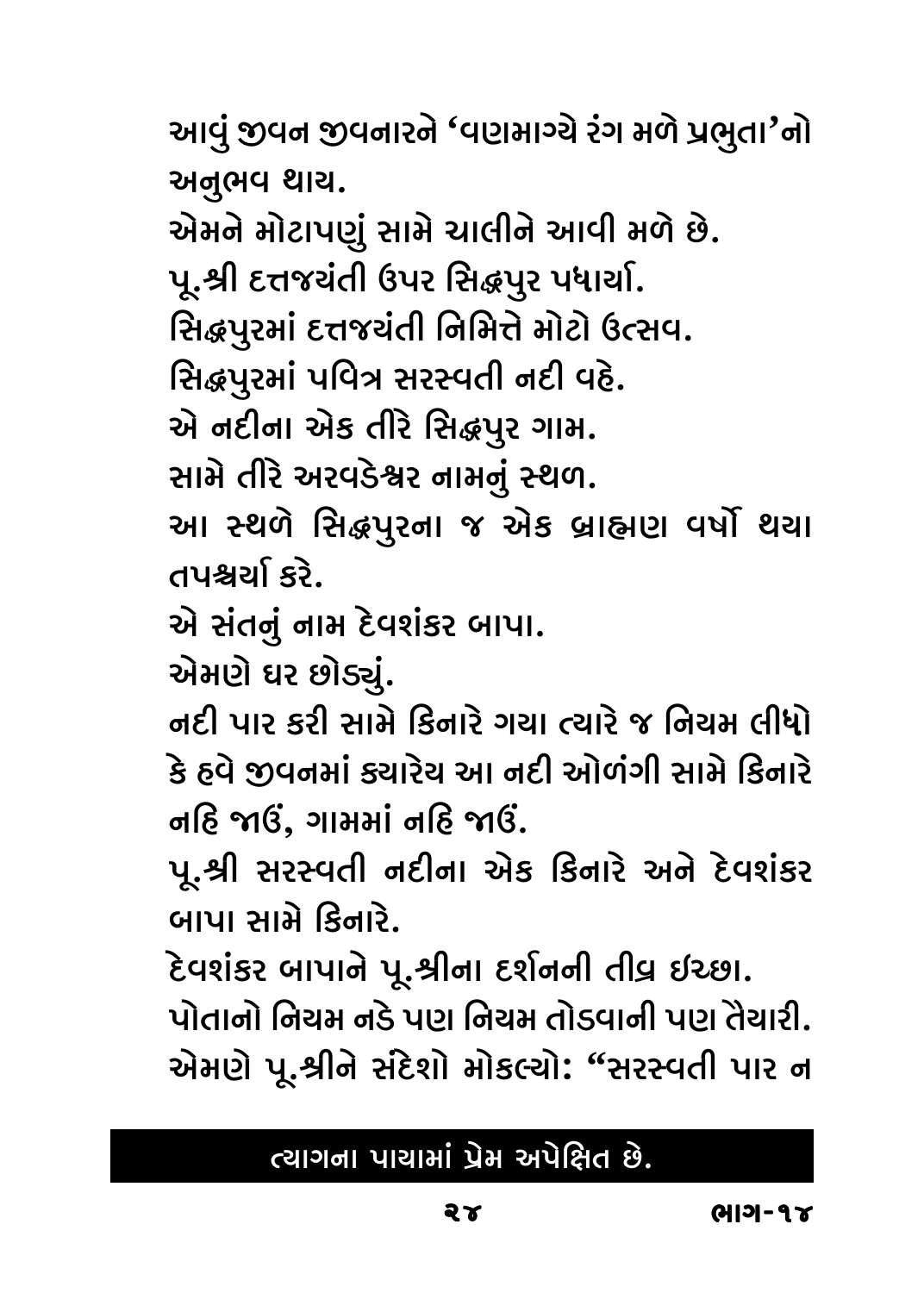કરવાનો મારો નિચમ છે એટલે આવી શકતો નથી,<br>પણ દર્શન તો કરવા જ છે. આપના દર્શન માટે હં મારો fo pOB™… EÛ@ xO∑\_Û Q ©Â@. #Ûf…Û pOB™… fiÛŸ@O ˜÷√ fiÛ∑Û@ w…}fi EÛ@¤O—…@ fo #Û\_—B.**"**

પૂ.શ્રીએ કહેવડાવ્યું**: ''**નિયમ તોડશો નહિ.

ઠું આવીશ.''<br>અરવડેશ્વરનો રસ્તો વિકટ **હતો**.

પૂ.શ્રીને તકલીફ પડે એમ હતું છતાં પોતે અરવડેશ્વર باد الحرار بي المصري الصلاح الصلاح المركب المركب المركب العربي.<br>العالم

બંને સંતોનું મિલન દિવ્ય અને અદ્ભુત હતું. પૂ.શ્રી સરળ હતા તો દેવશંકર બાપા તો અતિસરલ હતા.

પૂ.શ્રી પ્રત્યે એમના ભક્તિભાવ ખૂબ ઊંચા હતા. પૂ.દેવશંકર બાપાએ પૂ.શ્રીને ઊંચે પાટ પર બેસાડ્યા અને પોતે નીચે બે**દા** 

#…@ fÛ@E@ …—{@ µ@sOÛ. f\.C—…— #Û◊}Û»'fixO xOÆÛ µÛfÛ #Û@¥«EÛ ˜EÛ. પૂ.શ્રી સિદ્ધ અને સમર્થ હોવા છતાં સામી વ્યક્તિના<br>નિચમને જાળવ્યો

સરળ થવું ખરેખર અઘરૂં છે.

Y∑¥ Z\_⁄√ «∑@«∑ #n∑⁄√ ©Â@. QÂ@ Y∑¥ ˜Û@} #@…⁄√ QÂ Y√E'\_ YÛ{⁄√ "oÛ}.

### <u>પ્રેમ વગર ત્યાગ સંભવતો નથી.</u> <u>fi a de este este este este este este</u>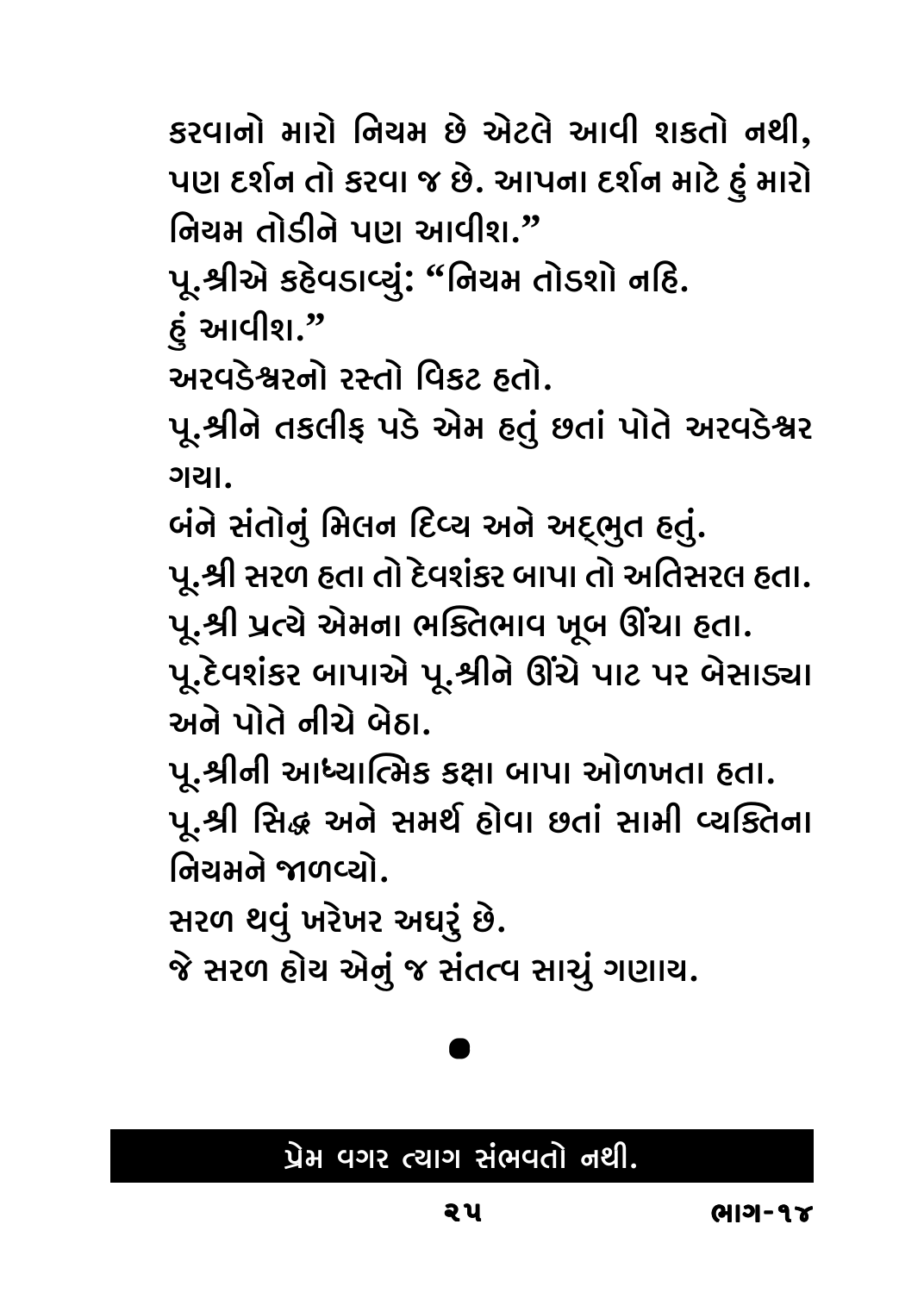# ન્ક્ર્જ્ રાખી પવિત્ર વૃત્તિ, કરો પ્રવૃત્તિ જ્રસ્ન

''તમે શું કરો છો એ મહત્ત્વનું નથી, તમે કઈ વૃત્તિથી કરો છો એ મહત્ત્વનું છે."

"It is not important what you do, it is more important with what intention you are  $\binom{1}{2}$ 

ડૉકટર અને બદમાશ ગુંડો બંને છરી ચલાવે છે અને બંને દ્વારા વ્યક્તિનું મૃત્યુ થાય છે પરંતુ ગુંડાએ ખૂન કર્યું કહેવાચ પણ ડૉકટરે ખૂન કર્યું એમ ના કહેવાચ.

ડૉકટરનું ઓપરેશન નિષ્ફળ ગયું એમ કહેવાચ.

ડૉકટરને ફાંસીની સજા ના થાય કારણ કે એની વૃત્તિ દર્દીને સારી જિંદગી બક્ષવાની હતી.

પૂ.શ્રી.એ પોતે ઘરબાર છોડ્યું પણ બીજાને ઘરબાર છોડતા રોક્ચા.

લગ્ન કર્યા હોય એવી વ્યક્તિને ગૃહસ્થાશ્રમ શોભાવવાની સલાઠ આપી.

ઘર લઈને બેઠા છો તો હવે ઘરની જવાબદારી નિભાવો, સારી રીતે નિભાવો.

### प्रेमना पेटमां त्याग ४न्मे.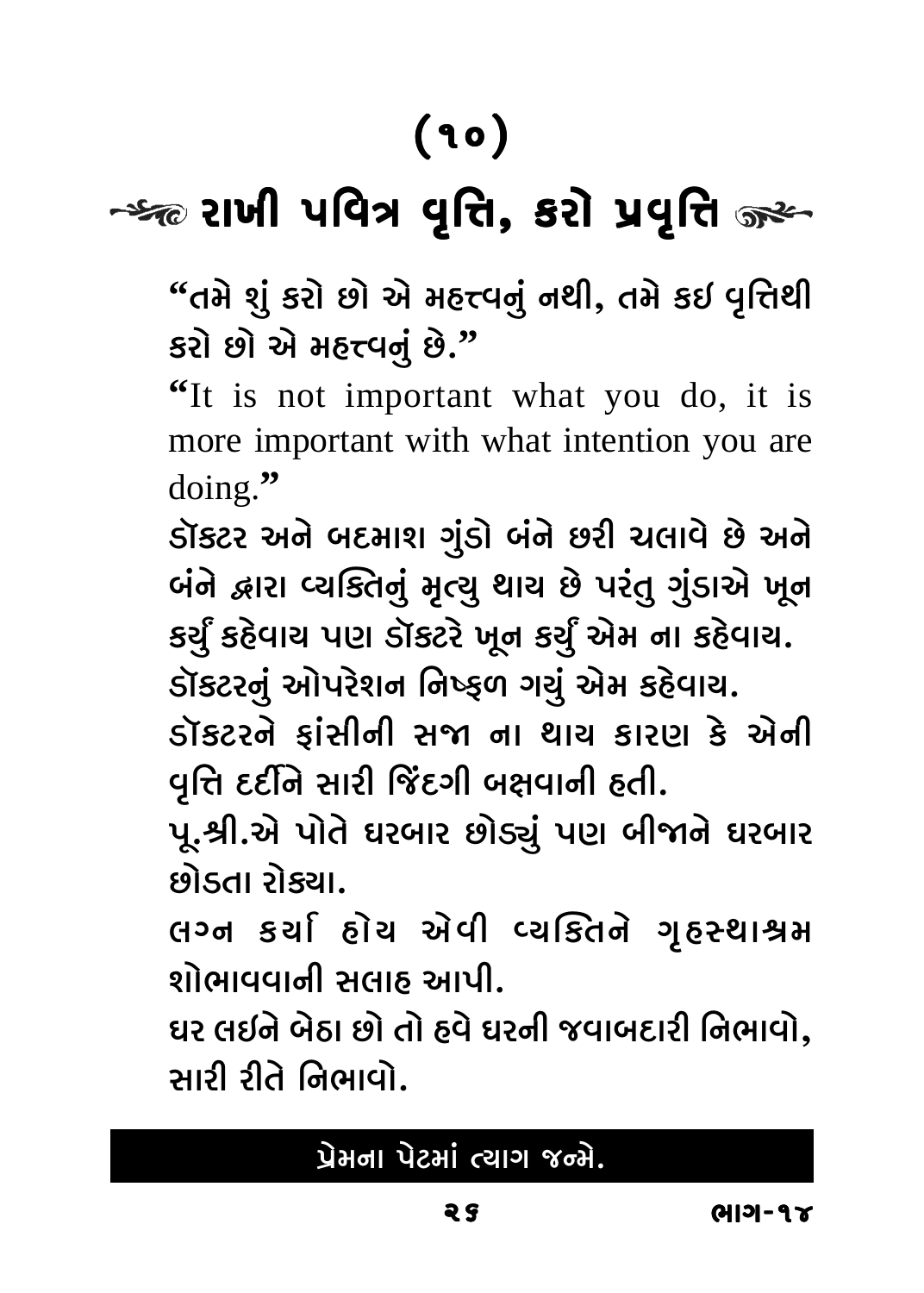પોતાની જવાબદારી નિભાવવી એ ફરજ છે.<br>પૂ.શ્રી.નો લીંચમાં મુકામ.

મુ.બચુભાઈના પિતા કર્મકાંડી બ્રાહ્મણ.

ચજમાનવૃત્તિ કરે.

બચુભાઈ પણ કર્મકાંડ કરાવે.

 $\sim$ رام $\mu$  ادرار ج $\mu$ ه لارد لح  $\mathcal{A}(\mathcal{B},\mathcal{C})$ લીધેલો.

વાતમાં ને વાતમાં બાપજીને પૂછ્યું: "બાપજી! આ ચજમાનવૃત્તિ ગમતી નથી. એ છોડી દઉં?''<br>પુજ્ય બાપજી એકદમ વ્યવહાર્.

્<br>વળી કોઈ પણ ધર્મકાર્ચ પોતે તો ખરાબ હોતું જ નથી<br>તેમ

પૂ.શ્રી.એ સુંદર જવાબ આપ્યો.

ો હતાલ ભુજ કારા લગકર<br>આવા આપ થી  $40<sup>6</sup>$ 

્ર<br>પૂ.શ્રી. બોલ્યા: ''વસિષ્ઠ મહારાજ પણ ચજમાનવૃત્તિ<br>નો<sup>?</sup>તા કરતા? એ પણ દશરથના પરોકિત જ હતાને! નો'તા કરતા? એ પણ દશરથના પુરોહિત જ હતાને! વૃત્તિની પવિત્રતા જાળવો. સમચ આવે છૂટી જશે.''<br>પોતાનો કોરંબિક વ્યવસાય સહજપણે છૂટે તો એ સાચું. છોડવા માટે ધમપછાડા કરવા પડે તો એ ખોટું.  $\overline{O}$ 

# ત્યાગની કૂખે અધિકાર અવતરે.<br>**૨**૭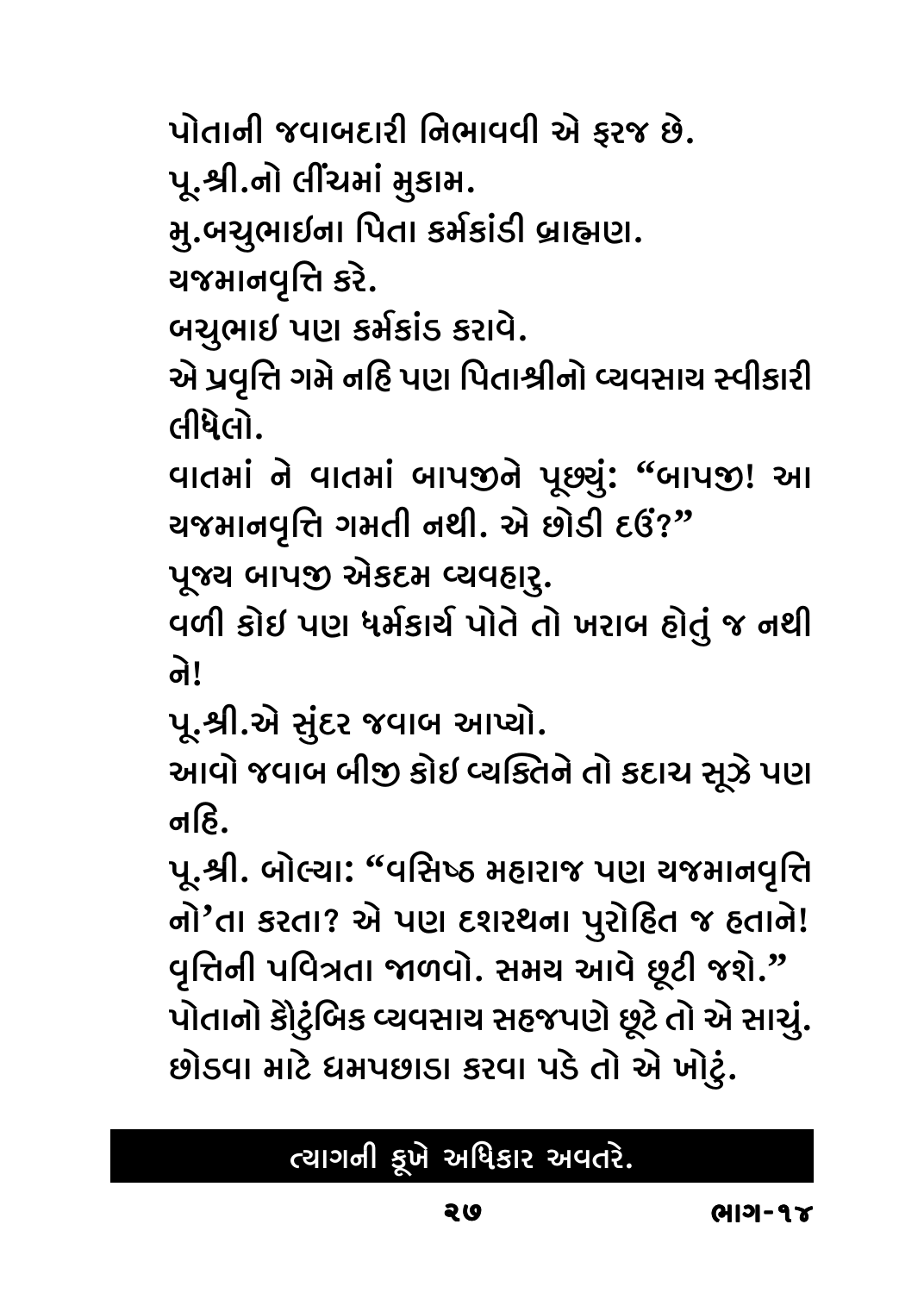ઘરમાં ઝઘડો પણ પેસી શકે.

્રદેવની બીક રાખીને ધર્મકાર્ચ કરાવો, પવિત્ર વૃત્તિથી<br>ક્યુવો અને લોબ ગામ્યા વિના ક્યુવો તો એ ક્ટાવો અને લોભ રાખ્યા વિના કરાવો તો એ<br>ચજમાનવૃત્તિ પણ કલ્ચાણ કરનારી છે.

<u>જો સારા માણસો કર્મકાંડ કરાવવાનું છોડી દેશે તો પછી</u> એ વ્યવસાય ગમે તેવાના ઠાથમાં આવી જશે. પવિત્ર વૃત્તિ રાખીને કરેલી પ્રવૃત્તિ એ જ સાચું ચજ્ઞકાર્ય છે. પૂ.શ્રી.ના આશીર્વાદથી પછી બચુભાઈની ચજમાનવૃત્તિ  $\kappa$  for a number for  $\beta$  in the form  $\zeta$  .

 $\sim$   $\sim$   $\sim$ 

### $(99)$  $\frac{1}{\sqrt{1-\frac{1}{\sqrt{1-\frac{1}{\sqrt{1-\frac{1}{\sqrt{1-\frac{1}{\sqrt{1-\frac{1}{\sqrt{1-\frac{1}{\sqrt{1-\frac{1}{\sqrt{1-\frac{1}{\sqrt{1-\frac{1}{\sqrt{1-\frac{1}{\sqrt{1-\frac{1}{\sqrt{1-\frac{1}{\sqrt{1-\frac{1}{\sqrt{1-\frac{1}{\sqrt{1-\frac{1}{\sqrt{1-\frac{1}{\sqrt{1-\frac{1}{\sqrt{1-\frac{1}{\sqrt{1-\frac{1}{\sqrt{1-\frac{1}{\sqrt{1-\frac{1}{\sqrt{1+\frac{1}{\sqrt{1-\frac{1}{\sqrt{1+\frac{1$

# finds for  $\mathcal{L}$  with  $\mathcal{L}$  with  $\mathcal{L}$  with  $\mathcal{L}$  with  $\mathcal{L}$  with  $\mathcal{L}$  with  $\mathcal{L}$

સમર્થ સિદ્ધ પુરુષ હોવા છતાં પૂ.શ્રી. એકદમ વ્યવહારુ<br>હતા.

~<br>ધર્મમાં પૂરી શ્રદ્ધા રાખે, છતાં ચીલાચાલુ જડ પ્રથાને<br>પોત્સાઠિત ના કરે

પરિસ્થિતિને પામી જઈ એને અનુરૂપ નિર્ણય લે.  $\frac{1}{2}$ 

**'**fiÛ**'**…— fifiEÛ, wfEÛ…— YfiEÛ, fi¥@ #@\_— ˜Û@ ÆfiEÛ.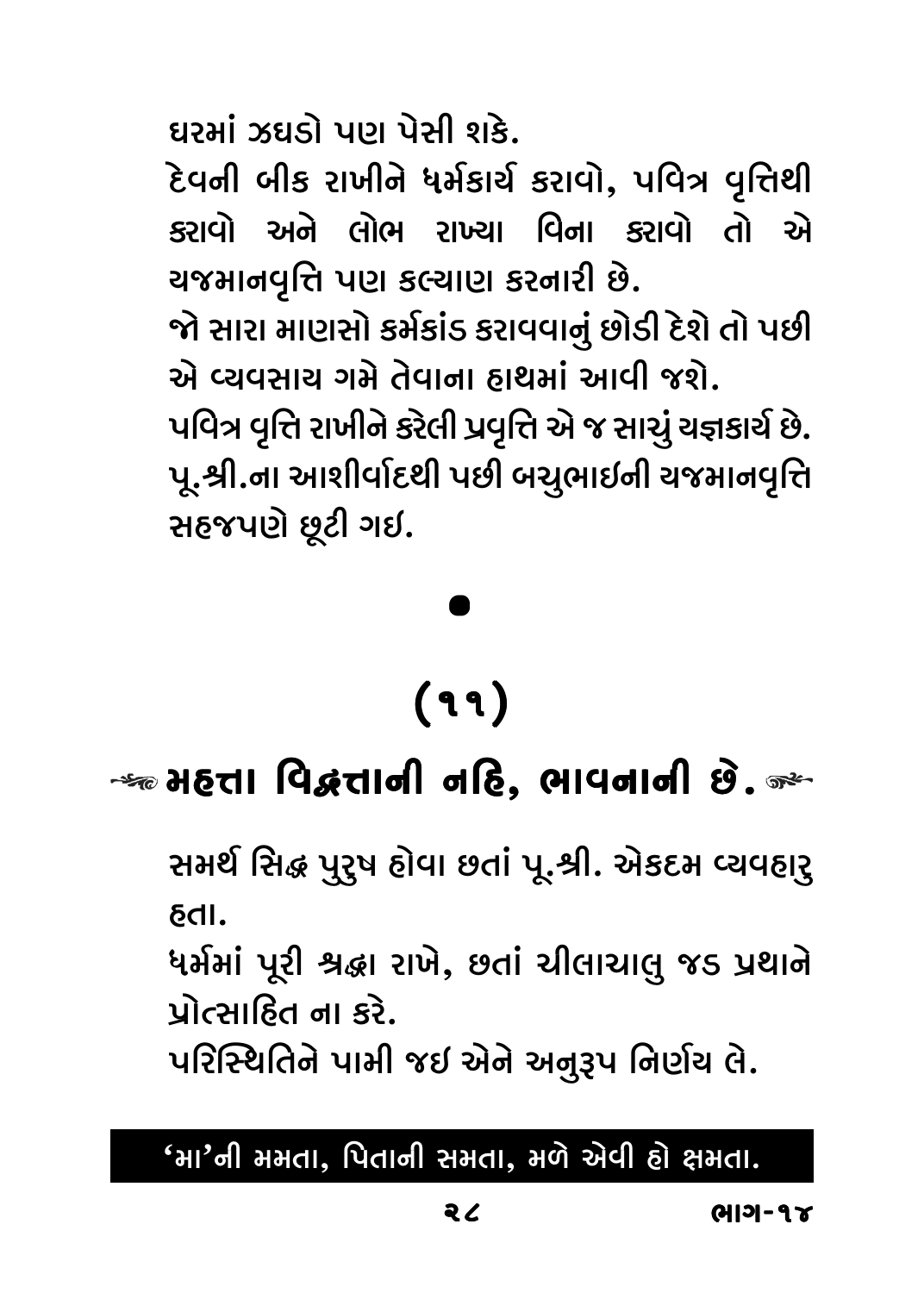આમ ક્રાંતિકારી વિચારધારાના સંત.<br>એમના માત્4્રીની તબિચત કથળતી જતી હતી.

પૂ.શ્રીને તો અણસાર આવી જ ગયા હતો.

એમણે લીંચના બચુભાઈ રાવલ (હાલના પૂ.પ્રેમ .<br>અવધૂતજી)ને પાંડવા-મોક્ષેશ્વર સ્થાન જોવા મોકલેલા.<br>આ માજનો દેહવિલય શયા અલીની ઉત્તરકિયા આ પૂ.માજીનો દેહવિલચ થચા પછીની ઉત્તરક્રિયા આ<br>સ્થાનમાં કરવાનો વિચાર હ્તો

ÕZÛ…fiÛ√ xO∑\_Û…Û@ w\_{Û∑ ˜EÛ@.  $f(x) = f(x) + f(x)$ આવ્યું છે.<br>પાલનપુરથી ત્યાં જવાય.

પૂ.શ્રીએ બચુભાઇને કહ્યું: ''તું જાતે જઇને સ્થળ<br>જોઈ આવા બધું નક્કી કરી પરેપરી તૈરાણી કરી ગામ જોઈ આવ. બધું નક્કી કરી પૂરેપૂરી તૈયારી કરી રાખ.  $4$  ug) આ કિયા પણ તારે જ કરાવવાની છે.<sup>"</sup>

પૂ.શ્રીની વિચારધારા કેવી ક્રાંતિકારી છે!<br>હવે મુ.બચુભાઈનો કર્મકાંડનો અભ્યાસ ઓછો.

~<br>આવી શાસ્ત્રોકત વિધિ ઓછી ફાવે.<br>એમણે તો ૫ શ્રીતે સ્પષ્ટતા કરતાં કહ્યં: ''બ

એમણે તો પૂ.શ્રીને સ્પષ્ટતા કરતાં કહ્યું: "બાપજી!<br>મને ના ફાવે. મારૂં કર્મકાંડનું જ્ઞાન સામાન્ય અને fi…@ …Û lÛ\_@. fiÛ∑⁄√ xOfi™xOÛ√¤O…⁄√ GÛ… YÛfiÛ±} #…@ Y√ÕxOÈE…Û@ #F}ÛY fo #Û@©ÂÛ@ ©Â@.**"**

# fiÛoY…— YÛ{— #Û@¥«Ûo #ÛxOÈwE …Z—, fVxOÈwE ©Â@.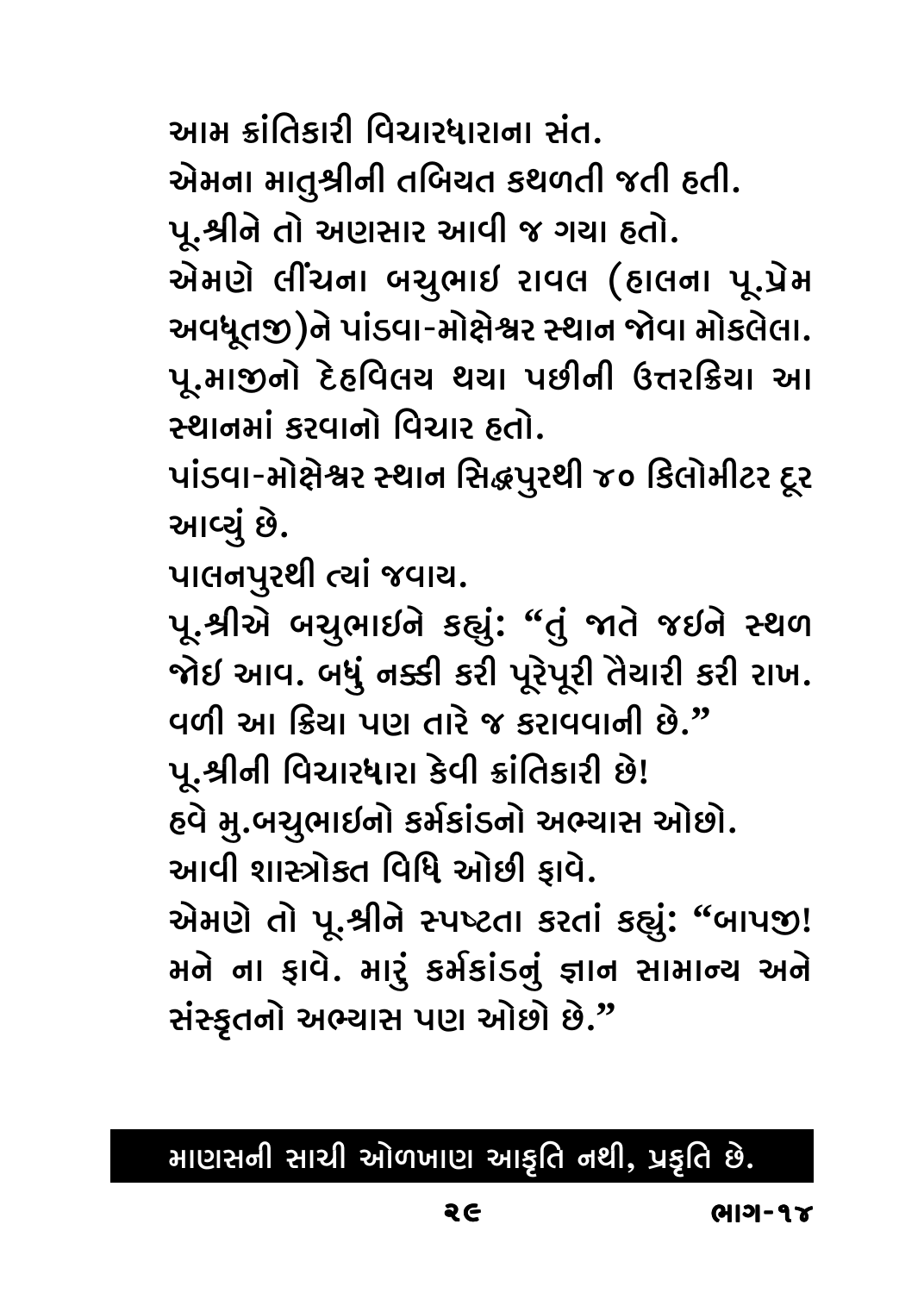પૂ.શ્રીએ તરત જ દિંમત આપતા કહ્યું: "વિ*દ્ભ*ત્તાની અગત્ય નથી. તારે તો ફકત વાંચવાનું જ. બીજું બધું હું<br>કરી લઈશ. ભાવ જ મુખ્ય છે.

xO∑— Ë\$B. IÛ\_ Q fi⁄ˆ} ©Â@. YÛfiÛ±} w\_{Û∑AÛ∑ÛfiÛ√ u\_EÛ@ Y√E EÛ@ fÛ@EÛ…— માતાની ઉત્તરક્રિયા માટે સિદ્ધપુરના કોઈ અતિ વિદ્વાન<br>શાસ્ત્રીની ગોઠવણ કરવાનું જ કહે જે પૂ.શ્રીએ ના કહ્યું. દરેક પ્રવૃત્તિમાં તમારી ભાવના, વૃત્તિ અને શ્રદ્ધાનું જ  $\overline{\text{a}}$ 

અંત:કરણની પવિત્રતા વિનાના વિદ્ભાનની વિદ્ભુતાને શું કરવાનું?

જીવનમાં ઉતર્યું ન હોય એ જ્ઞાન તો ભારરૂપ છે ને? ઘણીવાર આદિવાસી અને ગરીબ ભિલ લોકોનું નિર્મળ અને નિર્દોષ અંત:કરણ જોઇને પૂ.શ્રી કહેતા કે જો મારે બીજો જન્મ લેવો જ પડે તો હું આદિવાસીઓના घरभां જનમવાનું પસંદ કરૂં. એ લોકો કેવા ભોળા, સરળ અને નિર્દોષ છે!! ભણ્યા નથી પણ ગણ્યા  $\overrightarrow{AB}$  છે ∂ો

## \_@pO…Û…@ f{Û\_@ #@…— \_Ûo— \_@pO\_Ûo— µ…@ ©Â@.

.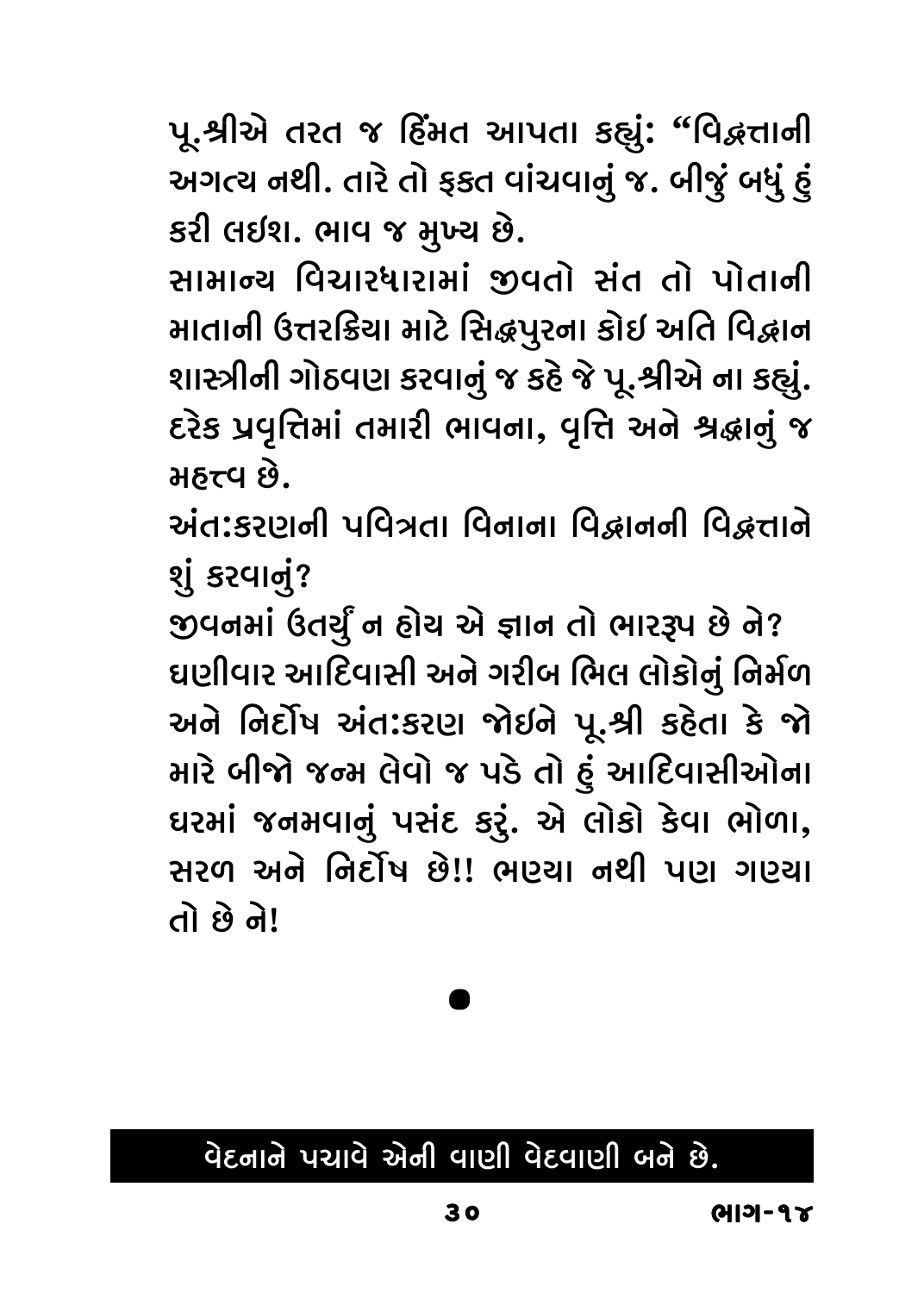### $\frac{1}{2}$ અવધૂતી આ<mark>નં</mark>દ

પૂ.શ્રીનો જ્યાં પણ મુકામ હોચ ત્યાં આનંદ અને<br>ઉલ્લાસનું વાતાવરણ હોચ. પૃથ્વી ઉપર જાણે વેફુંઠ ઉતર્યું. એક વાર પૂ.શ્રી પોરમાં બીરાજતા હતા. #@xO \_Û∑ f\.C— fÛ@∑fiÛ√ µ—∑ÛQÂEÛ ˜EÛ. **'**…fi™pOÛ fiÛ**'**…— fw∑∏OfiÛ «⁄ºË@ f"@ xO∑@Ë— #@ŸOË@ ઝાડી-જંગલમાંથી પ્રદક્ષિણા માટે ચાલવાનું એટલે હોકર પણ વાગે અને લોઠી પણ નીકળે. sOÛ@xO∑ fo \_Û"@ #…@ ËÛ@˜— fo …—xO¥@. #\_A\Eu B∑—∑…@ f¤OEÛ xO‰O…@ fi˜b\_ … #Ûf@. એમને દેહભાન પણ ઓછું.<br>આપણા જેમ શરીરનો જ વિચાર કરનારા ન્નઠિ-શારીરુંગામા વહિ` પોરમાં હતા ત્યારે શિચાળો હતો. શિચાળાની ઠંડીને કારણે પગમાં ચીરા પડે. પગ ફાટે. આ ચીરા પડે એ દુ:ખે. આ ચીરાની પીડા ઓછી થાચ એ માટે ભકતો પૂ.શ્રીને પગે કોકમનું ધી લગાવતા.  $\frac{6}{\omega}$ 

# <u>બાલિશ (Childish) નંદિ, બાળવત્ (Child like) બનો.</u><br>3٩- બાગ-૧૪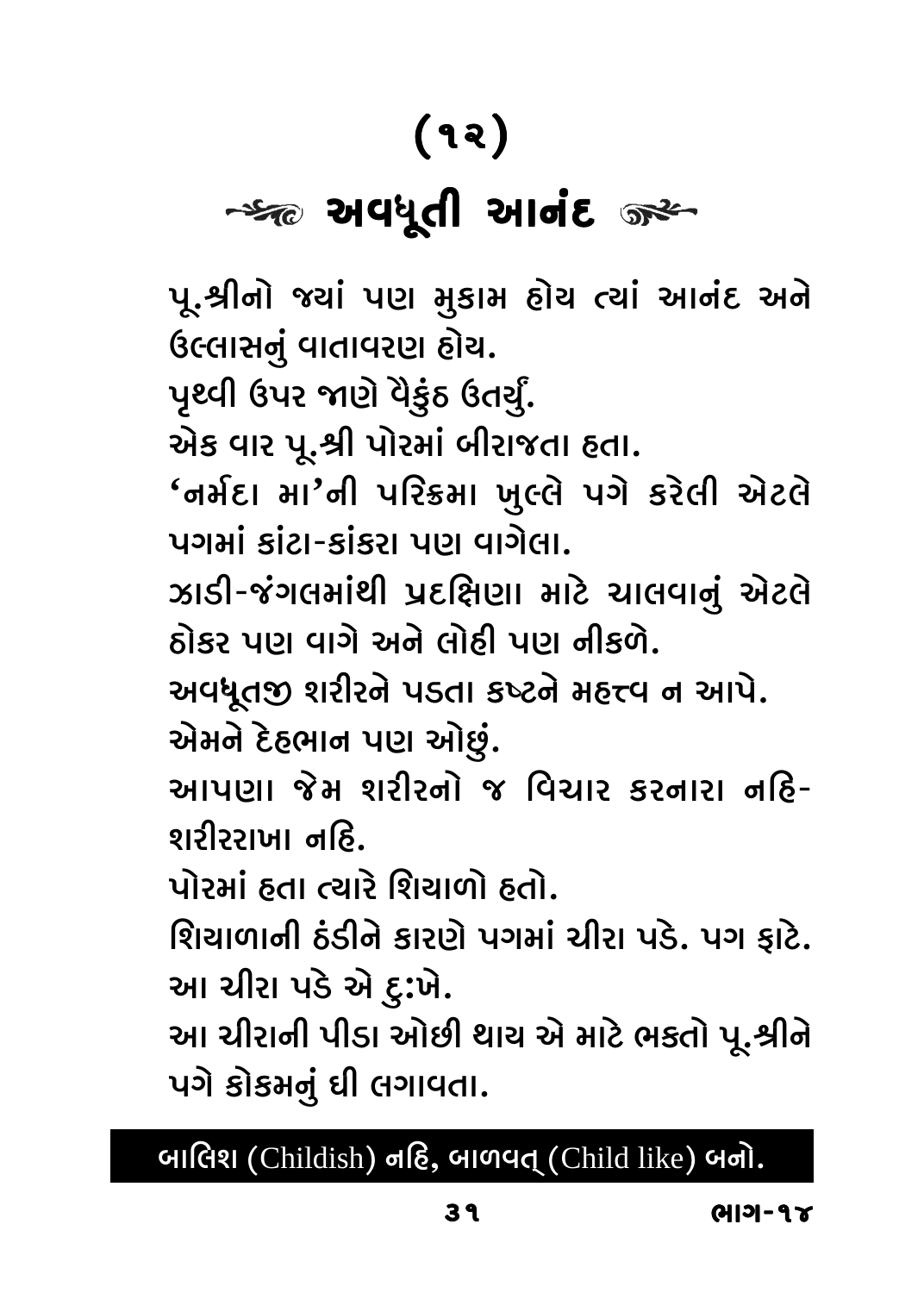દુ:ખની પરિસ્થિતિને પણ સુખમાં ફેરવે તે સંત.<br>પીડાને પણ ઠળવાશથી સઠી તે તે સંત

આર્ત (દુ:ખ)નું આનંદમાં રૂપાંતર કરે તે સંત.

પૂ.શ્રી ભકતોના મનમાં દુ:ખ ન થાય એટલા માટે  $\hat{\mathbf{c}}$ a l $\hat{\mathbf{c}}$ lo

આવધૂતજી કહે: ''આ તો 'મા'ની પ્રસાદી છે. એ તો<br>ભાગ્ગશાળીને મળે ''  $\mathbf{u}$  Supposer  $\mathbf{v}$ 

પછી વાતાવરણને હળવું કરતાં કહે: ''જુઓ! સંતોના<br>ચરણોમાં અડસઠ તીરથ રહેલાં છે એમ ભજનમાં <u>તોકો જે ગાચ છે તે અડસઠ તીરથ એટલે પગમાં પડેલા</u> .<br>આ સાંભળીને પાસે બેઠેલા ભક્તો મુકામદાર ફસી પ*ે*.<br>આ સાંભળીને પાસે બેઠેલા ભક્તો મુકામદાર ફસી પડે

#Û YÛ√I¥—…@ fÛY@ µ@s@OËÛ I®EÛ@ «¤O«¤OÛŸO ˜Y— f¤@O. Efi@ ËÛ@xOÛ@ "Û\_ ©ÂÛ@ …@ x@O **'**YxO¥ E—∑Z fiÛ∑Û Y√E…Û ચરાગે, પુ આ પ<del>ા</del>રજ્ઞ

આવો અદ્ભુત અને અલૌકિક અવધૂતી આનંદ<br>પૂ.શ્રી કરાવે.

<u>સૂખ અને દુ:ખ એ તો મનનાં સ્વપ્ન સમા છે અને</u> ્ય સ્થાપિત કરવા છે.<br>જન્મ તથા મરણ એ તો શરીરની ગંધ જેવાં છે એવું<br>પ શ્રીએ ભજનમાં ગણું છે તે! પૂ.શ્રીએ ભજનમાં ગાચું છે ને!

## www.android.com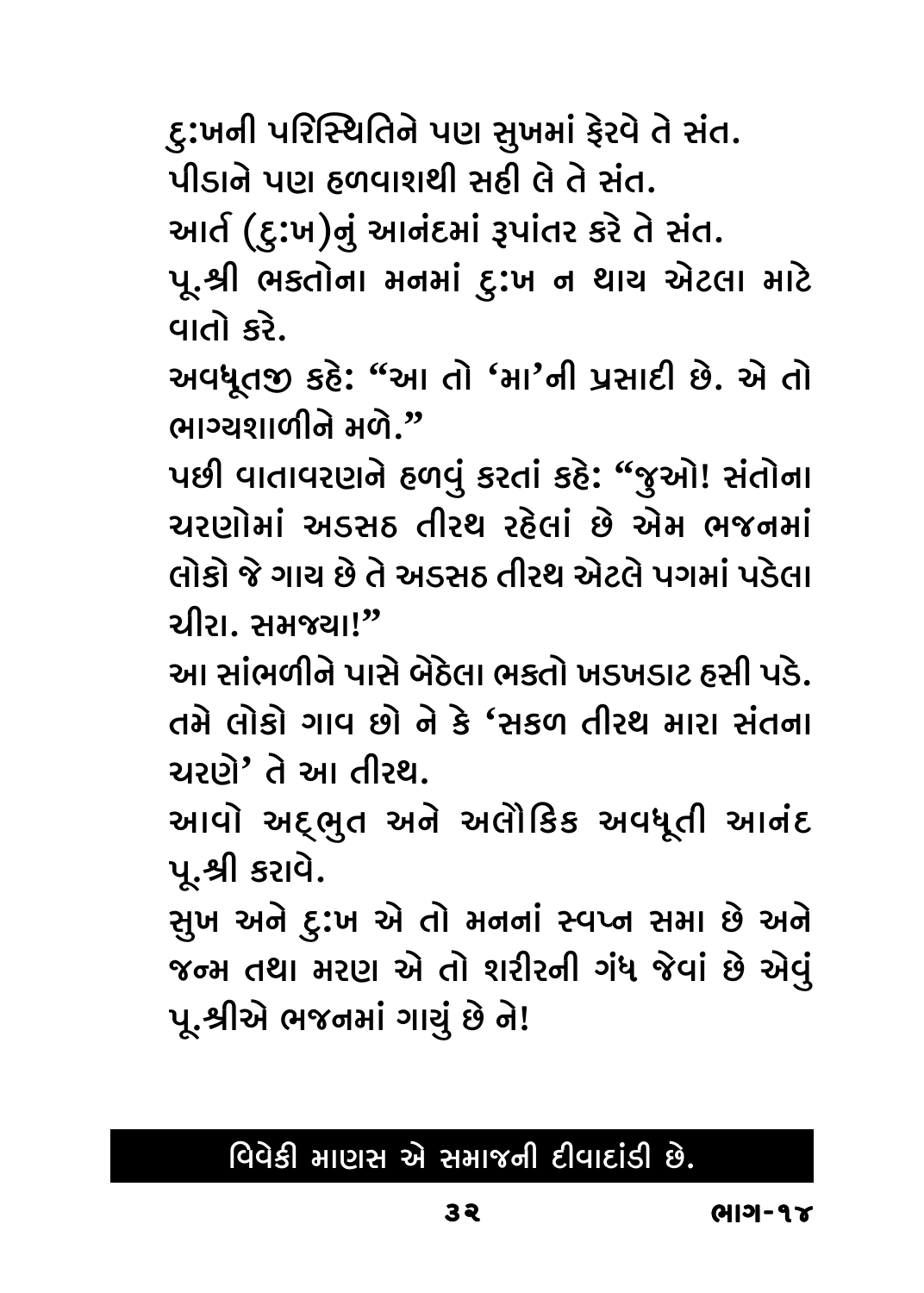### સુખદુ:ખ મનનાં સોણલાં જન્મમરણ તન ગંધ,<br>બની રમકડું ઇશનું ખેલ **રંગ** નિ*ર્દ્ઘ*.  $\frac{1}{3}$   $\frac{1}{3}$   $\frac{1}{3}$   $\frac{1}{3}$   $\frac{1}{3}$   $\frac{1}{2}$   $\frac{1}{3}$  w.

### $(93)$  $\ddot{\phantom{1}}$

# છેતરનારા<mark>થી</mark> સાવધાન

આપણા રંગદાદાની વિચારધારા સમજવા જેવી<br>ઠોચકે

સમાજમાં પરિસ્થિતિનો ગેરલાભ ઊઠાવનારા ઠોચ છે. <u>લોકોને છેતરનારા ઠોચ છે પણ છેતરનાર કરતાં પણ</u> ્<br>છેતરાઈ જનાર તો વધુ સજાને પાત્ર છે.<br>છેલ્હાઈ જનાર તો વધુ સજાને પાત્ર છે.

સો વાર વિચાર કરવો જોઈએ.

સાચું લાગે તો જ એ વાતનો સ્વીકાર કરવો જોઈએ. આદિવાસી વિસ્તારમાં એક ભાઈ એના કુટુંબ સાથે રહેતા હવા.

\_\_\_<br>એની પત્ની વધુ ભાવુક હતી.<br>પતિ બહિશી વિગાગ્નેને પછી

fwE µ⁄wWZ— w\_{Û∑—…@ f©Â— \_E™…Û∑Û@ ˜EÛ@.

Gwelet a bû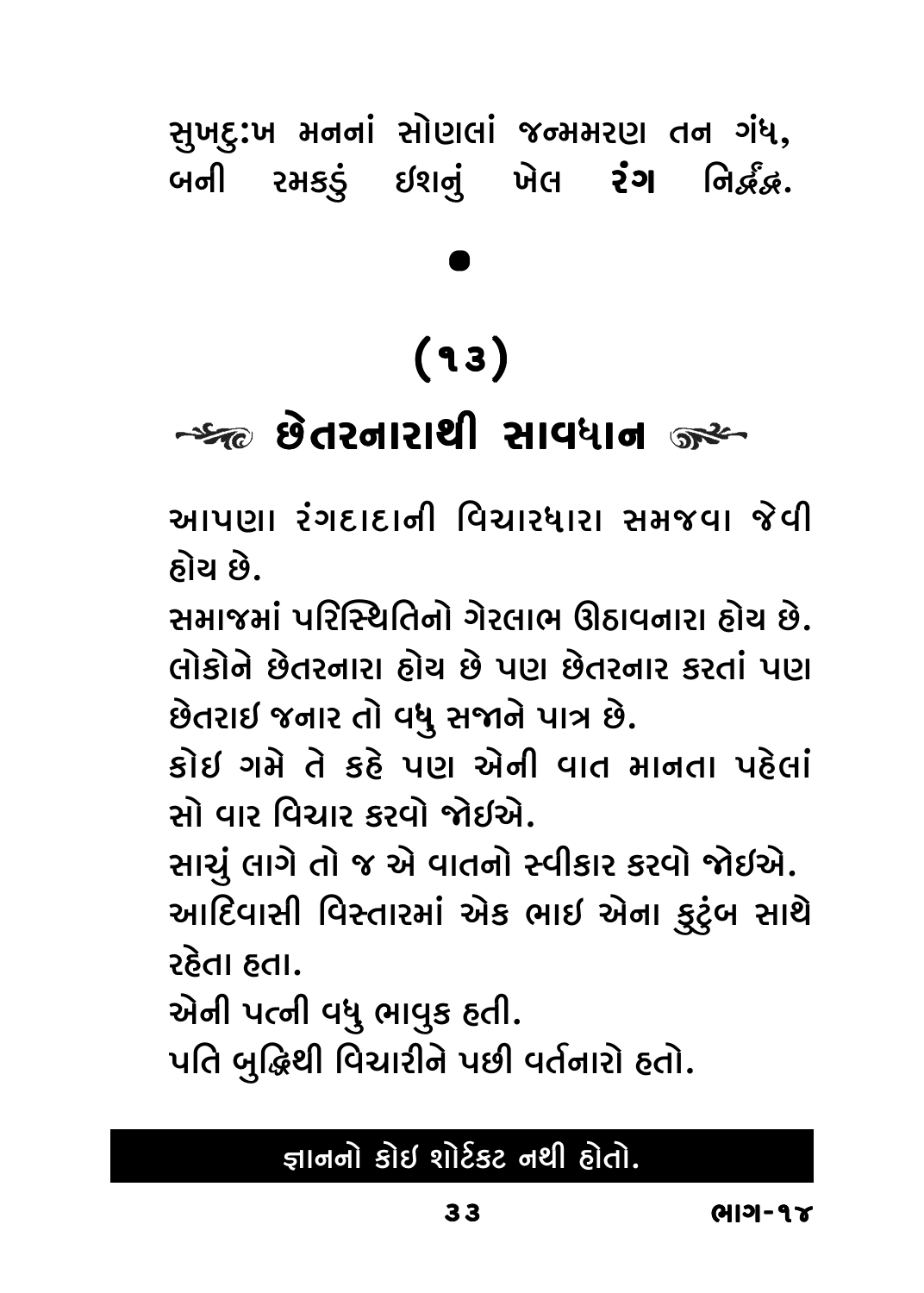એક વાર એક ભાઈ એમના ઘરે આવ્યા.

એ પૃ.શ્રીને માનતા હશે.

— દૂ<sub>ધમાનનનન</sup>ા<br>એમણે પેલા ભાઈની પત્નીને કહ્યું: "મને આજે<br>આત્નમાં તમારા ઘરે આવવાનું કહ્યું અને મિષ્ટાષ</sub> જમવાની આજ્ઞા કરી.''<br>જમવાની આજ્ઞા કરી.''<br>પેલા બેન તો વાત માની ગયા

ખૂબ ભાવથી અને પ્રેમપૂર્વક મિષ્ટાન્ન બનાવીને પેલા  $\alpha$  is  $\alpha$  whisperve

પતિને આ વાતની ખબર પડી.

એને આ વાત ન ગમી.

એણે એનો વિરોધ કર્યો.<br>પત્નીને ખોર્ટ લાગ્યું

પત્નીને ખોટું લાગ્યું.<br>એ જ ભાઈ થોડા દિવસ પછી પાછા આવ્યા.

#@ Q IÛ\$ ZÛ@¤OÛ wpO\_Y f©Â— fÛ©ÂÛ #Û[}Û. #Û\_—…@ xO˜@\_Û ËÛa}Û: **"**fi…@ µÛfu#@ EÛ∑Û n@∑ µ@-Lo wpO\_Y ∑˜@\_Û xO·⁄√. Y∑Y fi•Û…Û fË√" f∑ ¤OÛ "ÛpOËÛ …Û√«—…@ fZÛ∑— xO∑QÂ@.**"**

પૂછવાનું નક્કી કર્યું.

લંને જણા એક બીજા સાથે સહ્મત થયા નહિ એટલે પતિએ કહ્યું કે ચાલ નારેશ્વર જઈએ અને બાપજીને  $\mathcal{F}_{\mathcal{O}}^{(1)}$ 

### ₩¥<del>€Z</del>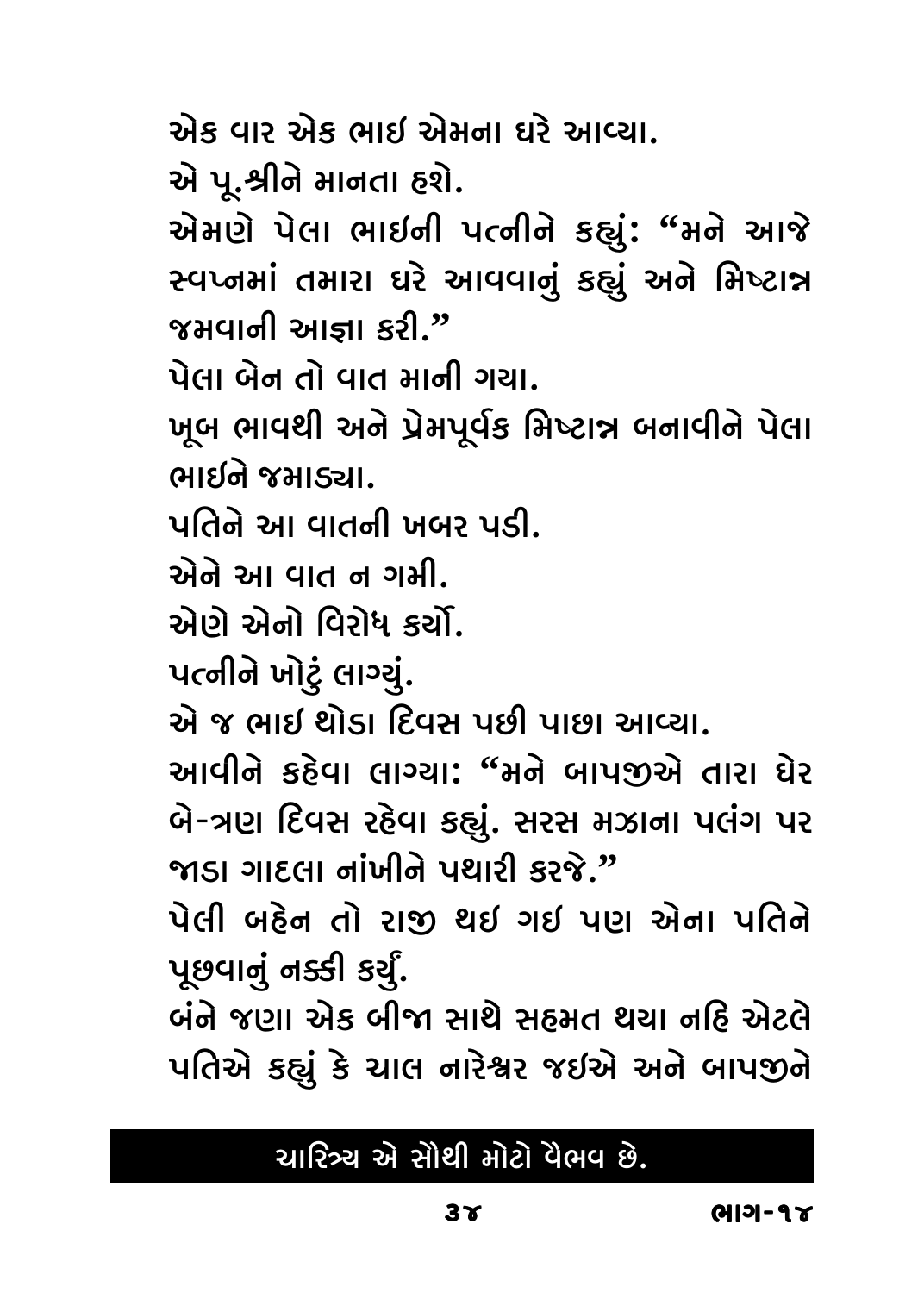પૂછીએ. પૂ.શ્રી કહે તેમ કરીશું.<br>બંને નારેશ્વર ગચા

 $y.$ શ્રીને વાત કરી.

પૂ.શ્રીએ પેલા બહેનને ઠપકો આપ્યો.

<sub>\_</sub><br>પછી હસીને કહ્યું: ''અરે! તું સહેજ તો વિચાર કર કે<br>કં પો*તે* મિષ્ટાસ ન ખાતો કોઉં તો પછી કોઈને હું પોતે મિષ્ટાન્ન ન ખાતો હોઉં તો પછી કોઈને<br>સ્વપ્નમાં મિષ્ટાન્ન ખાવાનું કહું ખરો? હું ગાદલા પર ન સૂતો હોઉં તો ગાદલા-પલંગ ઉપર સૂવાની આજ્ઞા કરૂં ખરો? કોઈ તો ગમે તે કહે પણ એટલે આપણે <sub>ુ</sup><br>માની લેવાનું?''<br>બોબીગા હોય ત્યાં ધતારા ભામે ના મરે એ ચાદ ગામી</sub>

લોભીચા હોચ ત્યાં ધૂતારા ભૂખે ના મરે એ ચાદ રાખી

છેતરનારાથી સાવધાન રહેવાની શિખામણ હતી.<br>હે બાળકો! ખોટું કરનારાની રજૂઆત તો આકર્ષક હોચ છે પણ આપણે ભલા-ભોળા બનવાનું નથી. એવાને ભોળા નહિ કહેવાચ, ભોટ કહેવાચ.  $\frac{1}{\sqrt{2}}$ 

### w. Černe moi version en û eo ê

.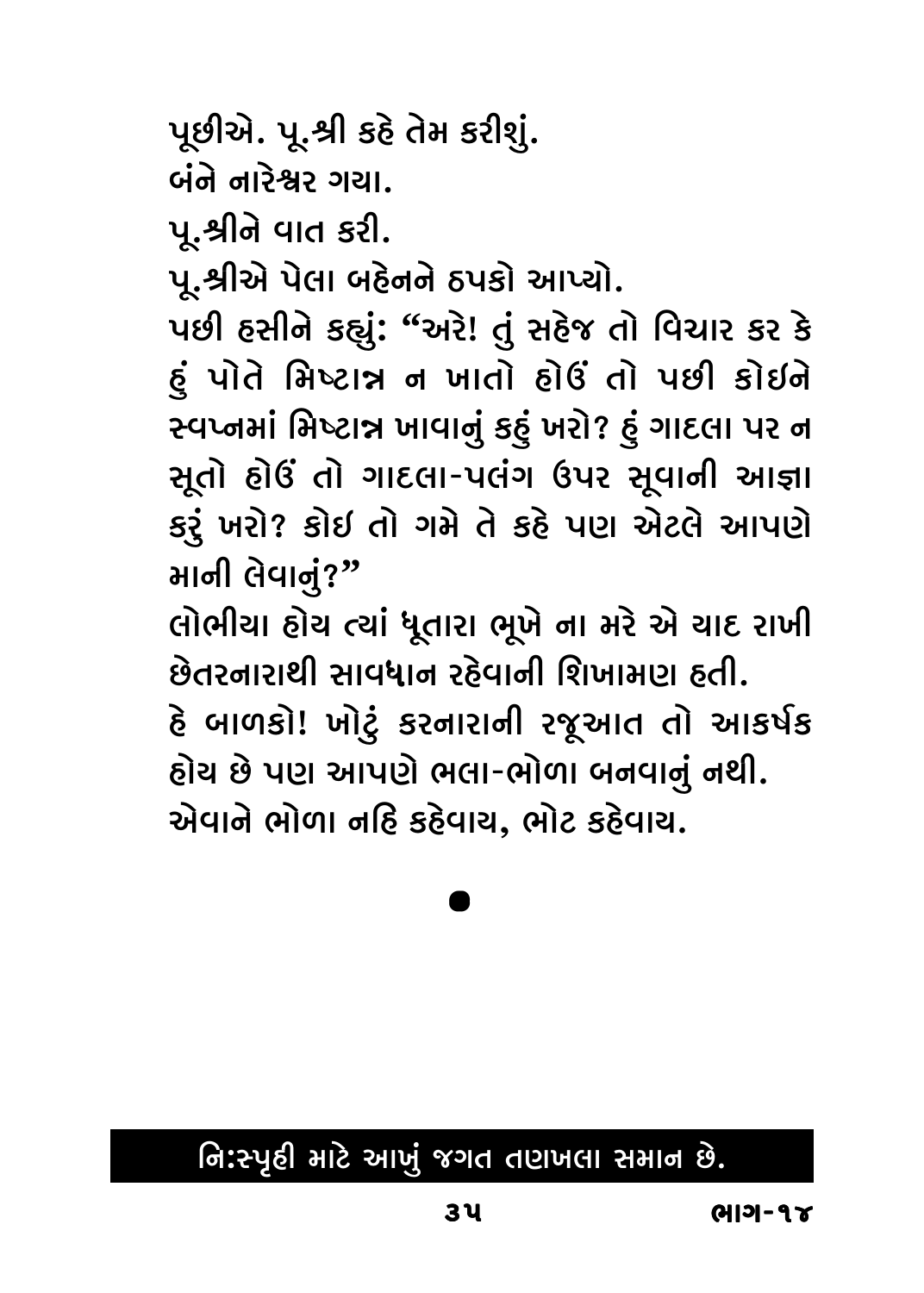## (૧૪)<br>ત્ર્‱પાદરાની પંચાવનમી રંગજચંતી <del>જ</del>્રસ્ત fÛpO∑Û…— f√{Û\_…fi— ∑√"QÂ}√E— fÛpO∑Û…— f√{Û\_…fi— f√{Û\_…fi— ∑√"QÂ}√E—

પૂજ્યશ્રીની જાહેરમાં સૌ પ્રથમ જચંતી દિવેરના<br>ભક્તમંડળેઉજવી

પછી ઝણોર, ઉમલ્લા વગેરે સ્થળોના મંડળે ઉજવી. ંગજચંતીની ઉજવાગીમાં પાદગની પંચાવનમી જચંતી §ાેઓેે ભ**યી** રહી

પાદરામાં એક બાહ્યણ રહે.

નામ એનું ગુણવંતભાઈ પાઠક.

કોઈને ખબર ન પડે એ રીતે ગુણવંતભાઈ એક <u>સઠારાજ પાસે બારોબાર સત્યનારાયણની કથા કરાવે.</u> આ કથા વિશે એક મઠારાજ જાણે અને બીજા ગુણવંતભાઈ જાણે.

એક વાર પૂ.શ્રી એક સંતને મળવા પાદરા ગચેલા.

ત્યાં ગુણવંતભાઈ પણ બેઠેલા હતા.

ત્યાં પૂ.શ્રીએ વાત વાતમાં કહ્યું કે એમ છાનામાના સત્યનારાયણની કથા કરાવ્યે કશું ના વળે.

બસ! ગુણવંતભાઈએ પૂ.શ્રીના ચરણમાં માથું  $y$ s man  $\zeta$  and  $\zeta$  and  $\zeta$ 

# ્વારસામાં ગાદી મળે, ગુણ તો કેળવવા પડે.<br>- રક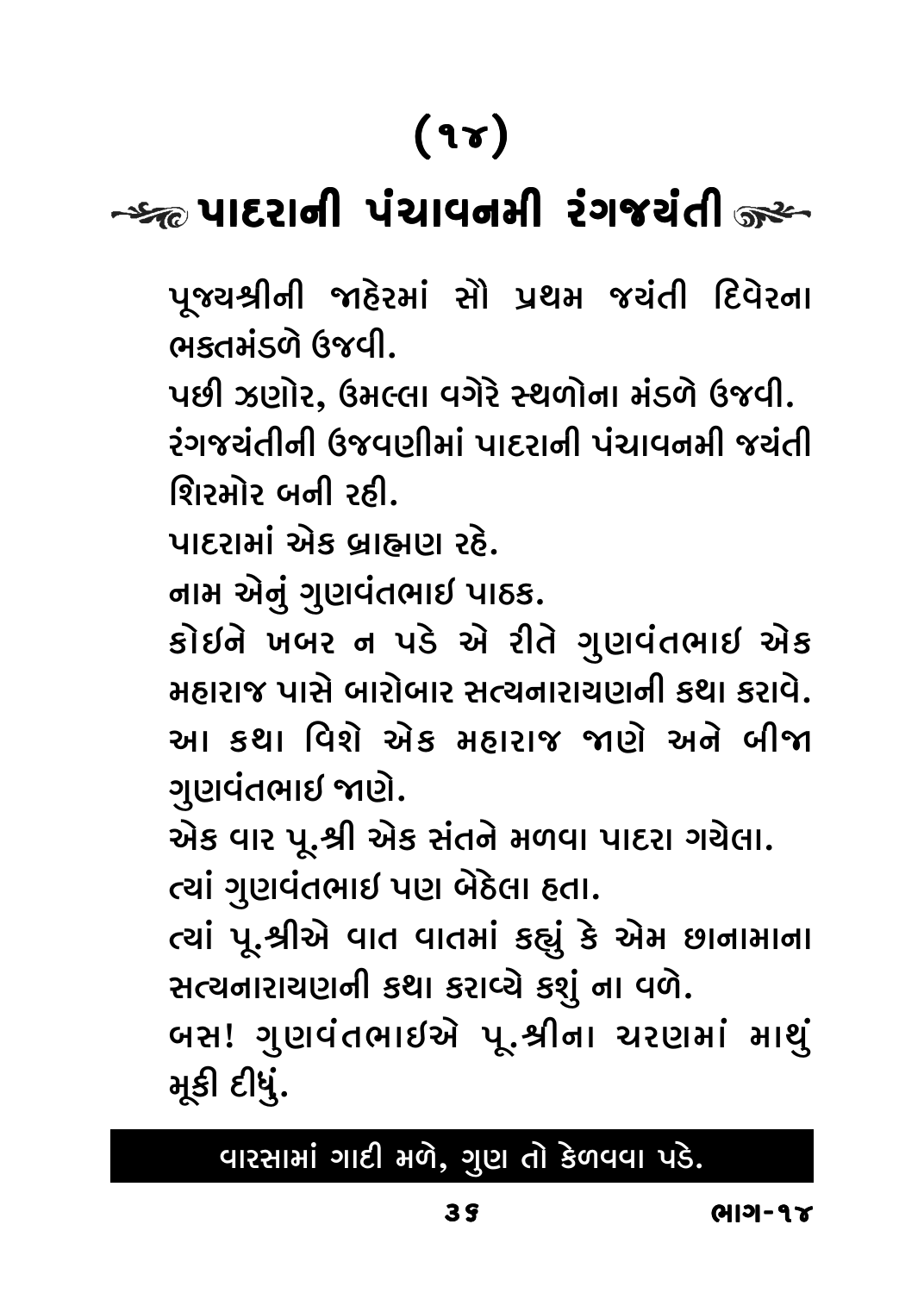ક છે એવું માની લીધું.<br>જ છે એવું માની લીધું.<br>ગાગવંતભાઈનો, ભાવ-ભક્તિ-શ્વઢાનો, ઉછળતો

ગુણવંતભાઈનો ભાવ-ભક્તિ-શ્રદ્ધાનો ઉછળતો<br>મહેરામણ જોઈને પૂ.શ્રીએ રંગજચંતી ઉજવવાની હા કહી. <u>સને ૧૯૫૩નું વર્ષ.</u>

 $\dot{a}$ યત ૨૦૧૦.

પૂ.શ્રીને પંચાવન વર્ષ પૂરા થતા હતા એટલે પંચાવનમી રંગજચંતી. (પણ છપ્પનમું વર્ષ બેસતું હતું એટલે એ દૃષ્ટિએ છપ્પનમી રંગજચંતી પણ કહી  $\tilde{\mathcal{C}}$  . The form of  $\tilde{\mathcal{C}}$  is the following  $\tilde{\mathcal{C}}$  and  $\tilde{\mathcal{C}}$ 

કારતક સુદ આઠમના રોજ પૂજ્યશ્રી પાદરાના  $\rho$ ોદાગ $\delta$ 

ÕŸ@OB…@ &E}Û™. ZÛ@¤O— w\_CÛ√wE Ë—A—.

.<br>સ્વાગતની તૈયારી અને ઉમળકો જોઈ અવધૂતજી<br>બોલ્ગા કે ''આ તો પાદગ છે કે અગોધ્યાપત્રી?'' બોલ્ચા કે ''આ તો પાદરા છે કે અચોધ્ચાપુરી?''<br>પાદરાનું સ્વાગત બેનમૂન હતું.

બે શ્વેત ઘોડાની શણગારેલી બગીમાં પૂ.શ્રી બેઠા. આગળ બેંડવાજાવાળા, ઢોલકવાળા, જુદા જુદા સંપ્રદાચોના ભક્તમંડળો, ભાવિક પુરૂષ ભકતો હતા.  $\frac{33}{\sqrt{2}}$ 

# મુર્માતે અને સંપત્તિ માણસને સન્મિત્રો આપે છે.<br>સાગ-૧૪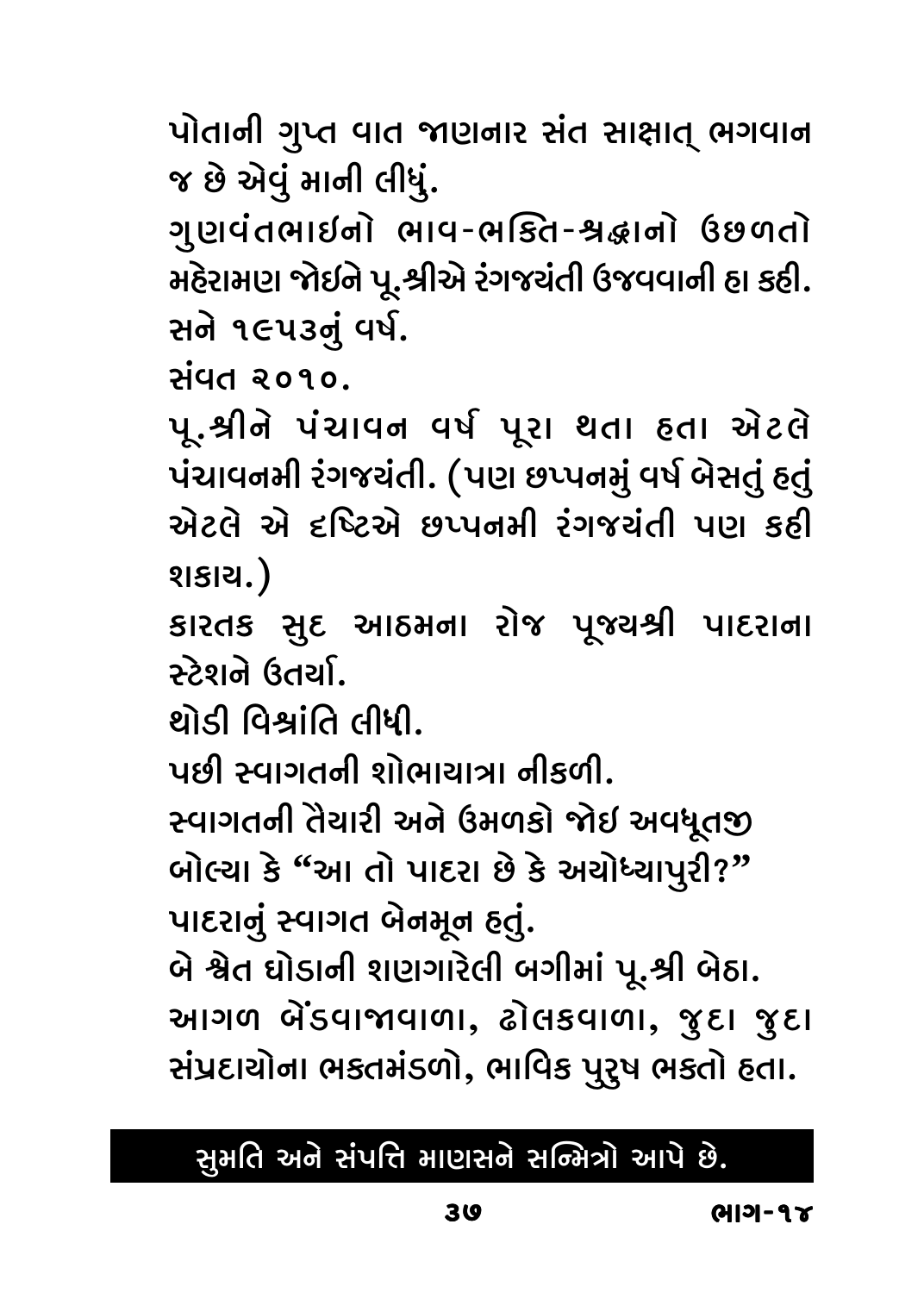બગીની પાછળ કુમારિકાઓ સુંદર વસ્ત્રોથી સજ્જ થઈ<br>માશે કળશ લઈને ચાલતી ઠતી

એમની પાછળ બીજી બહેનો હતી.

ગામમાં પ્રવેશતાં મુસ્લિમ વગો આવ્યો.

એમણે સાચકલોનું તોરણ લટકાવી સ્વાગત કર્યું.

પોતાનો પચગંબર આવ્યો હોચ એવા ભાવથી સ્વાગત કર્યું અને "રંગ અવધૂત મહારાજની જચ"<br>એવો જગઘોષ કર્યો

<u>માળીવાડમાં આસોપાલવનો દરવાજો હતો અને</u> ેઠર ઠેર ગુલાબના ફલોની વૃષ્ટિ થઈ.

\_<br>સ્વર્ગમાંથી દેવાંગનાઓ પુષ્પવષ્ટિ Õ\_"™fiÛ√Z— p@O\_Û√"…Û#Û@ f⁄≈f\_Èw‰O xO∑E— ˜Û@} #@\_⁄√ લાગ્યું.<br>પછી ઝંડા બજાર આવ્યું.

f©Â— •√¤OÛ µ∑ #Û[}⁄√. •√¤OÛ µ∑ A-fEÛxOÛZ— Bo"Û}⁄q ˜E⁄√.

પછી છીપવાડ આવી.

.<br>એ લોકોનો ધંધો મંડપ બાંધવાનો.<br>એમાગે હસ હરવાજાઓ બના

#@fio@ pOY pO∑\_Û#Û@ µ…Û\_@ËÛ #…@ #Û«— ©Â—f\_Û¤O…@ Yl@pO \_mÛ@Z— JOÛ√xOfl pO—A@Ë—.

# pOÛ……Û@ Yp≤OIÛ\_ \_@∑…Û p⁄OIÛ™\_…Û@ …ÛB xO∑@ ©Â@.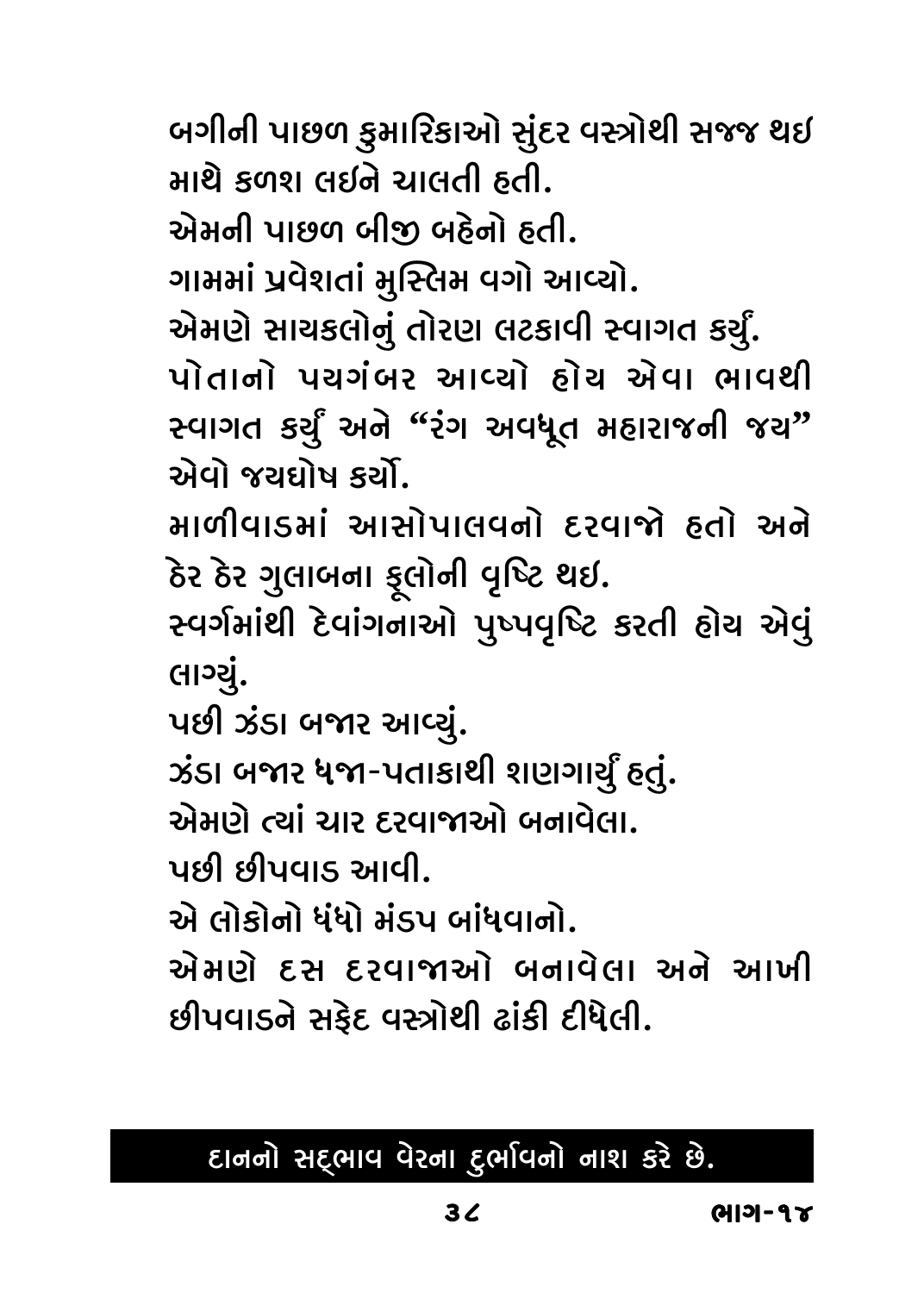l∑ર્દીન ફરતી શોભાચાત્રા પ્રખ્યાત શાક માર્કેટ<br>ફરતી ફરતી શોભાચાત્રા પ્રખ્યાત શાક માર્કેટ fÛY@ #Û\_— '}Û∑@ xOÛw©Â}Û ËÛ@xOÛ@#@ pOB xO¥B— (3200 wxO."VÛ.) x@O¥Û…Û@ pO∑\_Û@ µ…Û\_— #…@T√

સ્વાગત કર્યું.<br>ખરાદીવાડમાં લાકડાની ખીંટીઓનું તોરણ હતું.

.<br>ગાંધીચોક પાસે શ્રીફળનો દરવાજો બનાવ્યો હતો.<br>અને જ્યાં શોભાચાત્રા રોક્સી બજારમાં આવી

્લિયાની આંખ કરી છે.<br>બધાની આંખ દંગ થઈ ગઈ.<br>બધાની આંખ માટે આ કરીના

ચોકસીઓએ ચાંદીના-સોનાનાં નેકલેસ, કંગન,<br>કંદોરો વગેરે દાગીનાનો દરવાજો બનાવ્યો હતો.

સોના ચાંદીના દાગીનાથી શોભતા દરવાજાને વટાવ્યા પછી કુંભારવાડો આવ્યો જ્યાં માટલાનો દરવાજો હતો. પછી આવી કંસારાવાડ.

તાંબા-પિત્તળના વાસણના દરવાજાથી કંસારાવાડ શોભતી **હતી**.

પછી આવ્યો નાગરવેલના પાનનો દરવાજો અને પછી આવી ચજમાન શ્રી ગુણવંતભાઈ પાઠકની નાંદેરા શેરી. ેશમી વસ્ત્રોની બિછાત પથરાઇ ગઈ.

∑@Bfi— \_mÛ@…— wµ©ÂÛE fZ∑Û\$ "\$. ∑@Bfi— \_mÛ@ f∑ ¤O" fiÛ√¤OEÛ #\_A\Eu #Û√"o@

# hોતાના દોષ જુઓ અને પારકાના ગુણો જુઓ.<br>3G - ભાગ-૧૪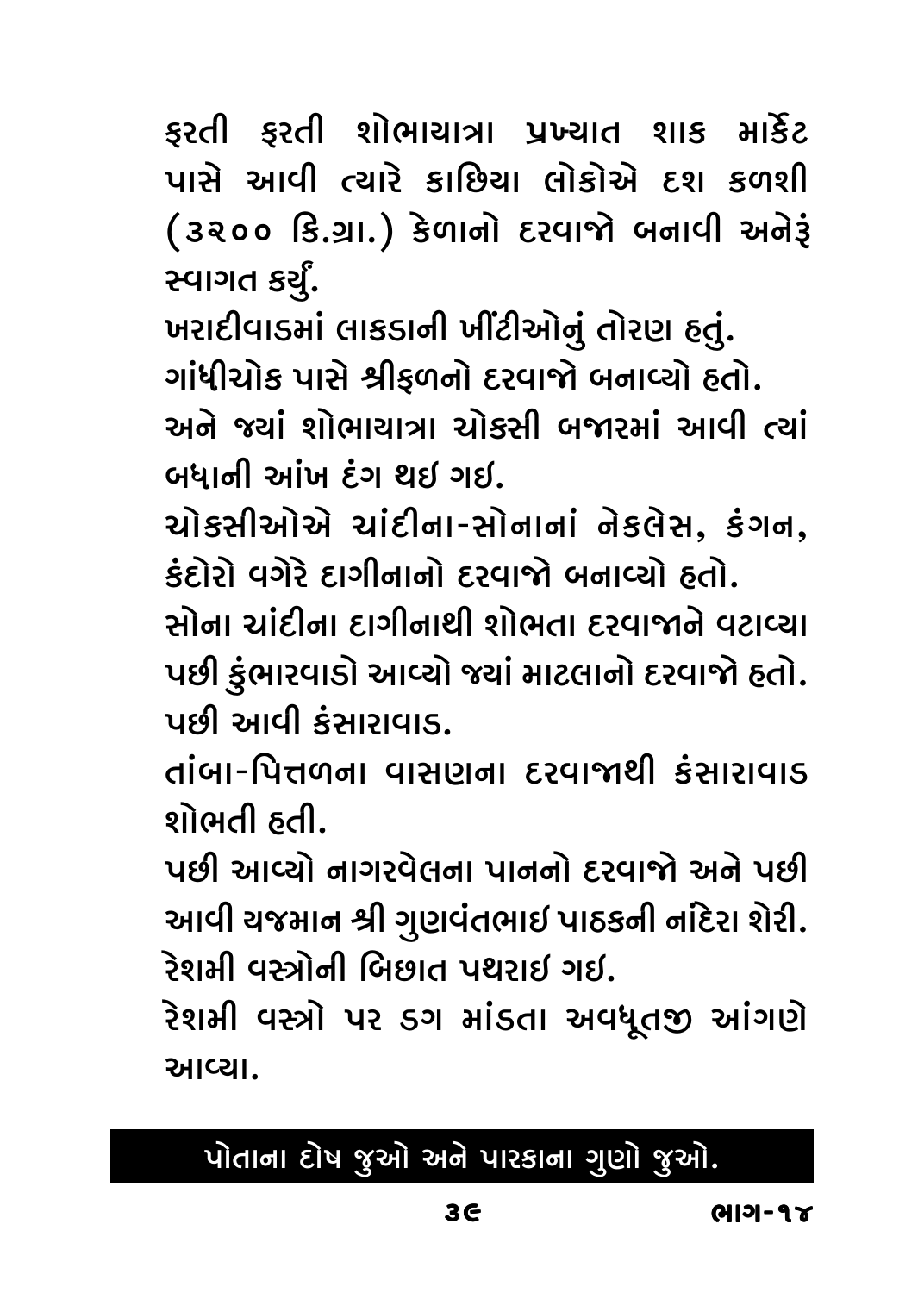.<br>ધર્મપત્ની અ.સૌ. જમનાબેને પૂ.શ્રીને સાચા મોતીડે<br>વધાવ્યા  $Q$  $Q$  $Q$  $Q$ 

ઘરમાં પ્રવેશીને બેસતા જ પૂ.શ્રી બોલ્ચા**: ''**અવધૂત આ <u>બે</u>ઠો! આ અવધૂત બેઠો!"

બસ! ત્યારથી અવધૂતજી ત્યાં જ બેઠા છે અને ત્યાંથી<br>ગચા નથી

એના પરચા હજી આજે પણ મળે છે.

પૂ.શ્રી રામચંદ્ર ડોંગરે- ડોંગરે મહારાજની ભાગવત <u>સપ્તાહનું આચોજન પણ થયું હતું.</u>

પૂ.શ્રીના આદેશાનુસાર કથાકાર તરીકે ડોંગરે  $f$  ha lea  $\beta$  be $\alpha$ leako

લોકોનો અદમ્ય ઉત્સાહ, હૃદચનો ભાવ અને શ્રદ્ધા ભક્તિ જોઈને આવેલા લોકો પણ આભા બની ગયા. હજી આજે પણ રંગજચંતીની વાત નીકળે ત્યારે પાદરાની રંગજચંતી ચાદ આવે જ અને ચાદ આવે એનું બાદશાહી સ્વાગત.

કવિઓએ આ જચંતીનું વર્ણન કરતાં કાવ્યો અને ભજનો પાગ લખ્યા. IQÂ…Û@ fo ˈ}Û.

### $\frac{1}{2}$  . The final mass  $\frac{1}{2}$  was equal to  $\frac{1}{2}$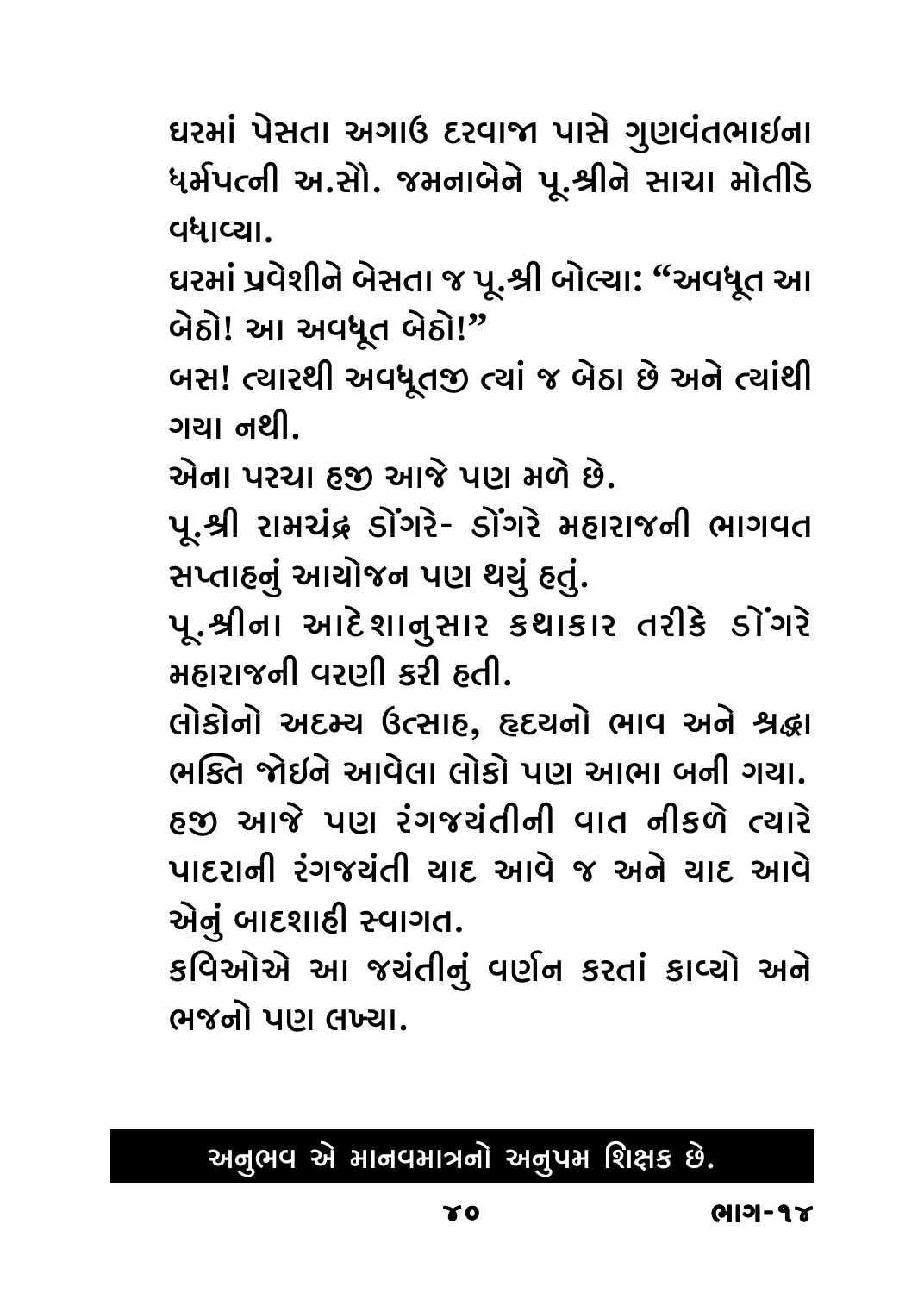્<br>''દત્ત દિગંબર આવો આવો અંતરના મહેમાન'<br>નમણ કાર્યકર્ય હાદ કરીએ સન્માન'

 EfiÛ∑Û BÛ xO∑—#@ Y±fiÛ…**"**. ગુણવંતભાઈ પાઠક અને એ ગુણવંતભાઈનું આ ⁄ભજન રંગ પરિવારનાં આગમોલ સંભારણાં છે. એ ક્યારેય ભૂલાશે નહિ.  $\sum_{i=1}^{n} a_i$ 

### $(94)$

### <del>- પ્ર</del>િલી પ્રકારની રિતેમ instants <del>જ</del>

.<br>સંવત ૧૯૯७ એટલે સને ૧૯૪૦માં દિવેરમાં YaB Ilcıp $\bm{\gamma}$ Bib 1997 Yardi Mariti Mariti

પછી ઝણોર, ઉમલ્લા, પોર, છાણી, પાદરા વગેરે  $\epsilon$  ) apply and to pouge

પરંતુ પૂ.માજી પોતાના પનોતા પુત્રની જન્મજચંતીની f&dibious f& f&el and finitious for the equal of  $\delta$ 

 $\mathcal{S}_{\mathcal{S}}$ ećir (predsjednje od mesto slovenskih člana). x@OŸOËÛxO I®EÛ@#@ #@xO ∑√"QÂ}√E— …Û∑@U∑fiÛ√ &QÂ\_\_Û…⁄√ નક્કી કર્યું.<br>-<br>ચાચનાની શરૂઆત સાથે જ ગેોરવનો અંત આવે છે.

### }Û{…Û…— BT#ÛE YÛZ@ QÂ "Û≠∑\_…Û@ #√E #Û\_@ ©Â@.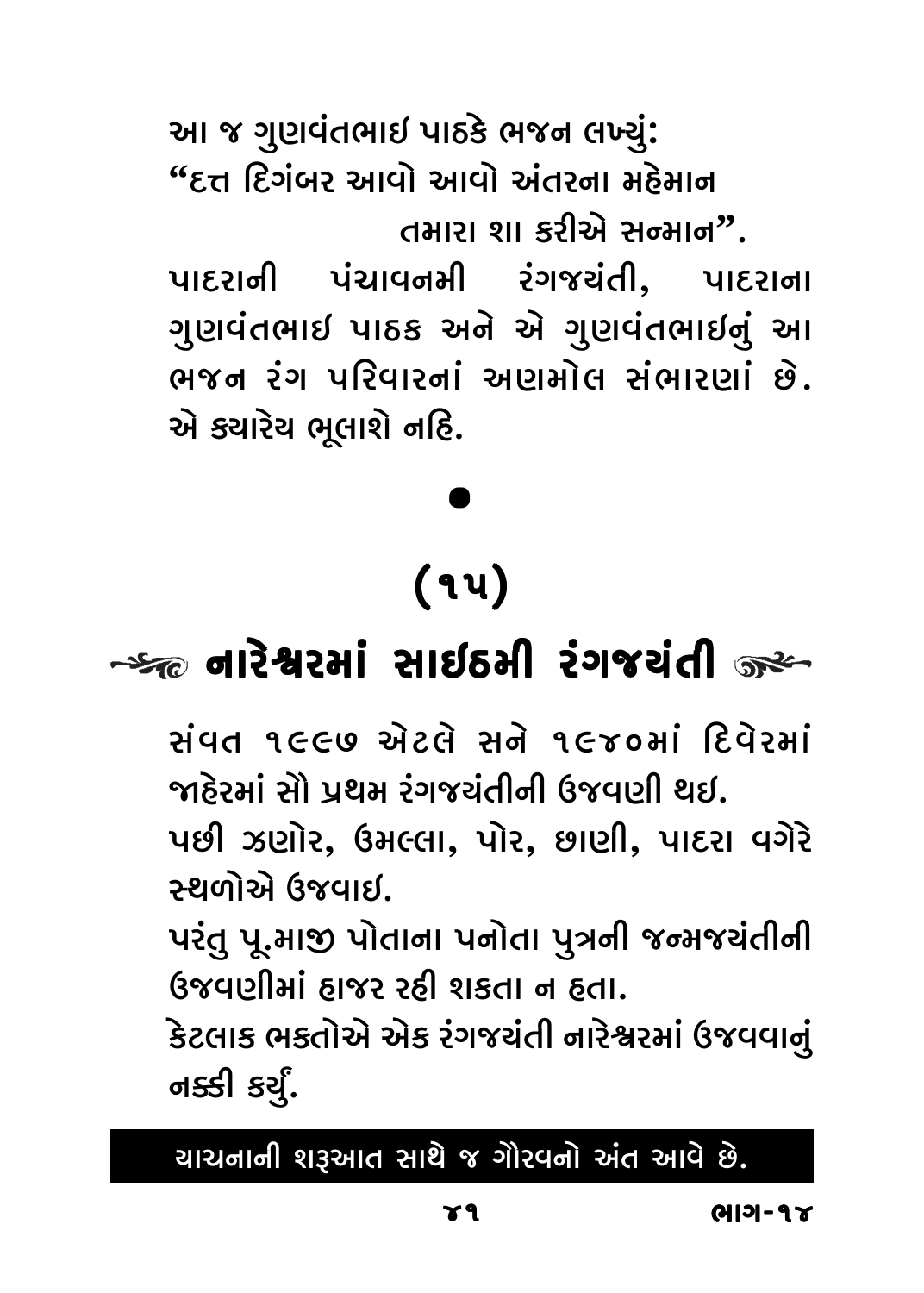નારેશ્વરમાં રંગજચંતીનો ઉત્સવ ઉજવાચ તો પૂ.માજી<br>પણ ઉત્સવ જોઈ શકે

પોતાના પનોતા પુત્રની જચંતીનો ઉત્સવ જોવાની પૂ.માજીને ઈચ્છા થાચ એ સહજ છે.

મને ૧૯૫૭ એટલે કે સંવત ૨૦૧૪ની ૬૦મી રંગજચંતી નારેશ્વરમાં ઉજવવાનું નક્કી થયું.

ை<br>ભકતોએ મનોમન નક્કી તો કર્યું પણ અવધૂતજીની<br>સંમતિ મેળવવાની બાકી કતી

પહેલા તો પૂ.શ્રીએ સંમતિ ન આપી પણ પછી એમણે  $\epsilon$  fo for the form in formulation in the formulation  $\epsilon$  $\frac{\kappa}{\kappa}$  ,  $\frac{\kappa}{\kappa}$  ,  $\frac{\kappa}{\kappa}$  ,  $\frac{\kappa}{\kappa}$ 

એ શરત અનુસાર પૂ.શ્રી. સૌ પ્રથમ પોતાના ગુરૂદેવના  $\epsilon$ ર્શને ગરૂડેશ્વર ગયા.

pOB™…@ "∑⁄¤@OU∑ "}Û. &'Y\_fiÛ√ «Û@ŸOÛ@ «{Û@™ … ZÛ} #…@ Afi™…— f∑√f∑Û અનુસાર ભક્તિભાવ ભર્ચા સત્કર્મો થાચ એ શરત પણ<br>મંજૂર થઈ.

ચારે વેદોના ચૂકો થયાં.

નામસ્મરણની, ભજનની મસ્તી ચઢે એ રીતના કાર્ચક્રમ ઓઠવાચા.

ખભેખભા મીલાવીને ભકતોએ સરસ કાર્યક્રમ કર્યો. «I@«I© final» and in the EU final method is the EU final method in the EU final method in the EU final method in the EU final method in the EU final method in the EU final method in the EU final method in the EU final met

આશા માણસને દોડાવનારું પ્રેરકબળ છે.<br>જશ્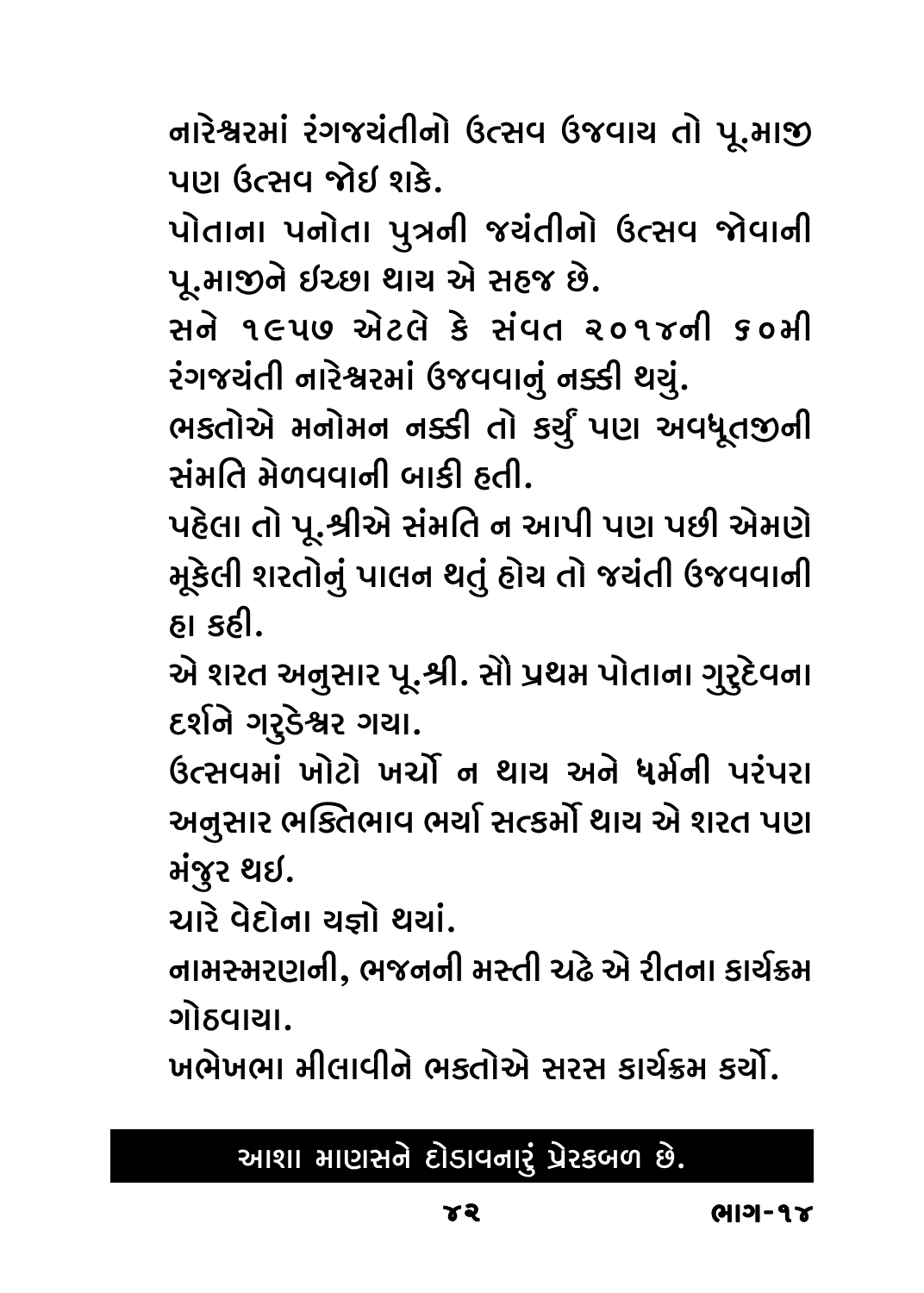કવિ સંમેલન થયું.<br>માસ્ટર વસંત અને દોસ્ત મઠમદ જેવા સંગીતના ઉસ્તાદોએ મન મૂકીને ભજનો ગાચાં અને પ્રદર્શન  $\sum_{i=1}^{n}a_{i}^{(i)}$  final film… final fixement

ચોજાયું.<br>નારેશ્વર ઉપર સ્વર્ગ ઉતરી આવ્યું એમ કહી શકાચ.  $\mathcal{L}$ 

### $(95)$  $\sqrt{2}$

# $\alpha$

સોરાષ્ટ્રમાં ગોદડિચા મહારાજ તરીકે જાણીતા થચેલા<br>સંત પ.પૂ. પ્રકાશાનંદજી મૂળ બેલગામના.

પોતાના મિત્રની પત્નીનું ભર ચુવાનીમાં અવસાન થયું. ભળતી ચિતાને જોતા જ યેરાગ્ચ જન્મ્યો.

પૂર્વના પુણ્યબળે વેરાગ્ય તીવ્ર થતાં ઘર છોડ્યું.

્<br>ગોધરાના ડેપ્ચુટી કલેકટર લલ્લુભાઈ ગોરધનભાઈના<br>અંપર્કમાં આવ્યા

જનક રાજાની જેમ ગૃહસ્થ હોવા છતાં લલ્લુભાઈનું આધ્યાત્મિક સ્તર ઊંચુ જણાતાં એમને ગુરુપદે<br>સ્થાપચા ÖZÜCÜ

# $\overline{{\bf 22}}$ તે પશુ, વિચરે તે મનુષ્ય.<br>જરૂ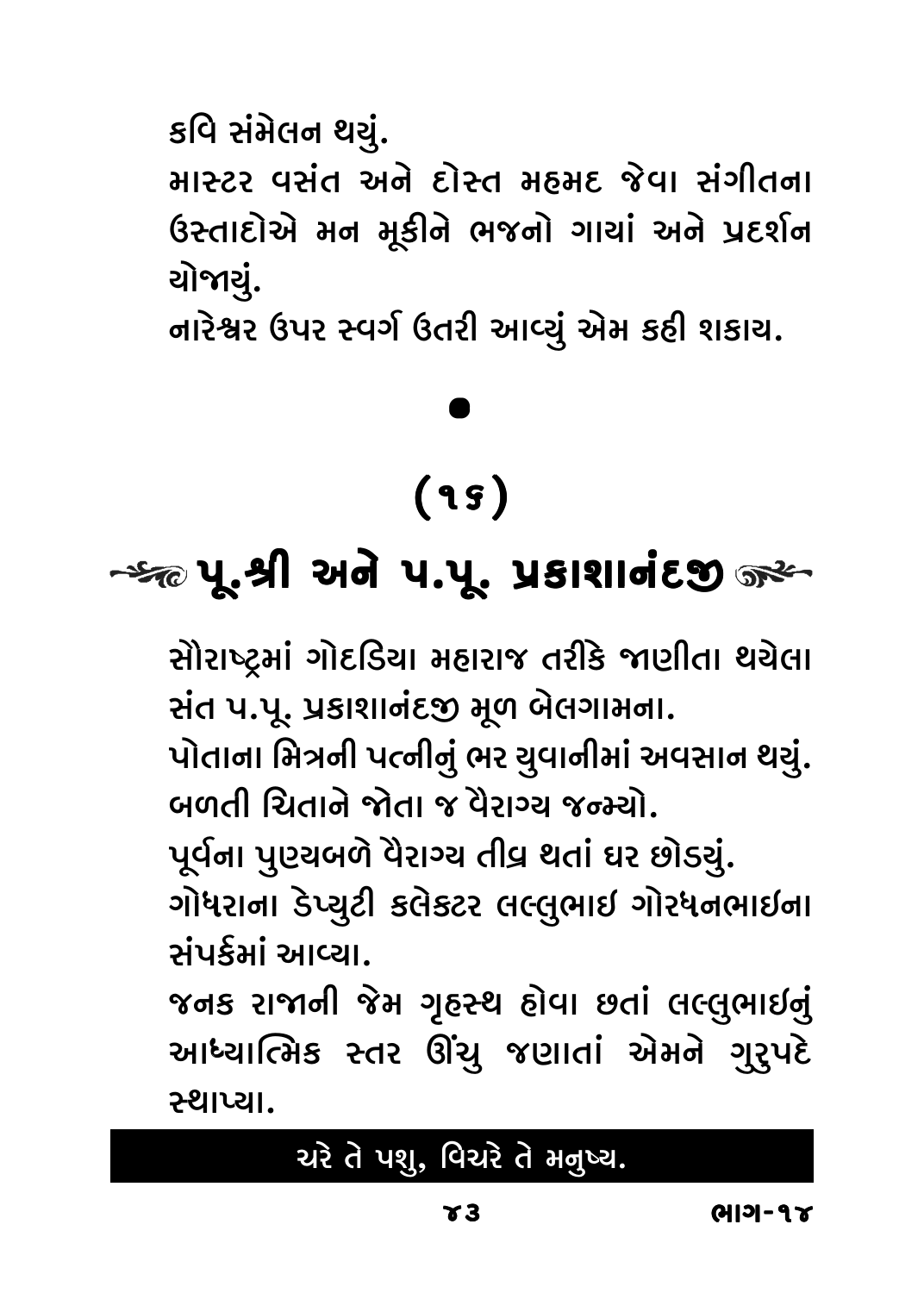એક વાર પ.પૂ. પ્રકાશાનંદજી નડિચાદમાં હતા.<br>મૂ. શાંતિભાઈ ઠાકરને ત્યાં મુકામ હતો. મુ. શાંતિભાઈ ઠાકર અતિ વિદ્વાન અને સંતપ્રેમી. fi⁄. BÛ√wEIÛ\$ sOÛxO∑ #wE w\_›Û… #…@ Y√EfV@fi—. f\.C— #\_A\Eu fV'}@ fo ≥>{Û@ IÛ\_.

પૂ.શ્રી નડિચાદ પધાર્યા.<br>એમને ખબર પડી કે શાંતિભાઈને ત્યાં સંતરાજ પ.પૂ. પ્રકાશાનંદજી વિરાજે છે.

પ.શ્રી દર્શને ગયા.

પૂ.શ્રીની ભરચુવાની અને વેરાગ્ચના બેતાજ બાદશાહ  $\,$ (جەرد $\,$  10  $\,$  100  $\,$  100  $\,$ ) א $\,$  100  $\,$ 

પૂ.શ્રીનો વેરાગ્ય જોઇને પ્રકાશાનંદજી મહારાજને  $\mathcal{F}$  (GR  $\mathcal{F}$  of Duk

પૂ.શ્રી દર્શન કરીને ગયા પછી પ.પૂ. પ્રકાશાનંદજી ્ર<br>મહારાજે શાંતિભાઈને કહ્યું: "જો આમનો આવો<br><sup>તે</sup>ગગ્ગ જવનભર ટકે તો એમની માતાને ધન્ય છે." પેરાગ્ચ જીવનભર ટકે તો એમની માતાને ધન્ચ છે.''<br>અને ખરેખર! પૂ.શ્રીએ એ **વેરાગ્ચને ટકાવી રાખ્યો** અને વેરાગ્યની તીવ્રતામાં વધારો કર્યો.<br>ખ શ્રીની ૬૫મી જન્મજરાંતી ઢારકામાં ઉજવાડી

પૂ.શ્રીની કપમી જન્મજચંતી દ્વારકામાં ઉજવાઇ.<br>એ વખતે પૂ.શ્રી પ.પૂ. પ્રકાશાનંદજી મહારાજની .<br>સમાધિના સ્થાને ગયા અને પોતાનો હૃદયનો ઊંચો<br>

# $\xi:$ ખને સ્વીકારી લેવાથી તે પજવી શકતું નથી.<br>હાઇ તમારી તે હિન્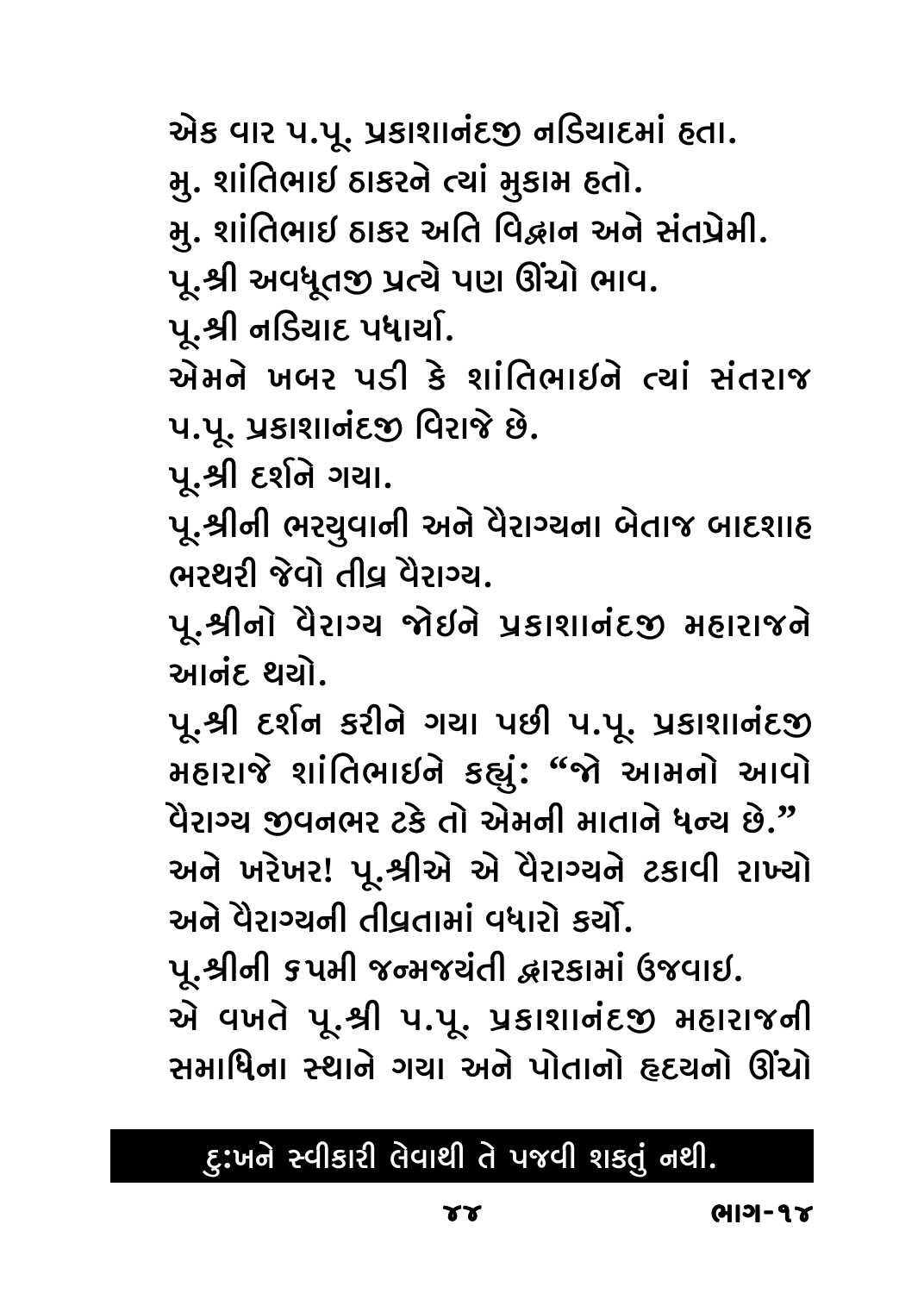ભાવ વ્યકત કર્યો.

સમાધિ સ્થળની પવિત્રતાને આ જ રીતે જાળવી<br>ગામજો એવં સરાન પણ કર્યં

—<br>પ.પૂ. પ્રકાશાનંદજીના 'વાર્તાલાપ' અને 'ધર્માલાપ'<br>નામના બે પસ્તકો સસ્ત સાહિત્ય પ્રકાશને પ્રકાશિત  $\mathcal{L}$  is the conduct  $\mathcal{L}$  for  $\mathcal{L}$ 

શાંતિનિકુંજની પૂ.શ્રીની લાચબ્રેરીમાં આ બે ગ્રંથો <u>સાચવી રખાચા છે.</u>

### $(90)$  $\frac{1}{\sqrt{2}}$

# $\alpha$   $\sim$   $\alpha$   $\sim$   $\alpha$

પૂ.શ્રી વડોદરામાં પાંડુરંગ વળામેના નામે કોલેજમાં<br>ભણતા હતા ત્યારે એ જ કોલેજમાં ચુનીભાઈ ભાવસાર ગામે એક વિદ્યાર્થીના સંપર્કમાં આવ્યા.

આ જ ચુનીભાઈ પાછળથી પૂ. હરિ: ૐ મોટા તરીકે <u>જાણીતા શરાા.</u>

o—EÛ Z}Û. µ√…@ wfiLÛ@#@ YÛZ@ xOÛ@Ë@QÂ ©ÂÛ@¤O— #…@ f\. "Û√A—u…— ˤOEfiÛ√ @¤OÛ}Û.

## ભક્તિ રહિત તપ મુક્તિ બક્ષતું નથી.<br>સ્ત્રા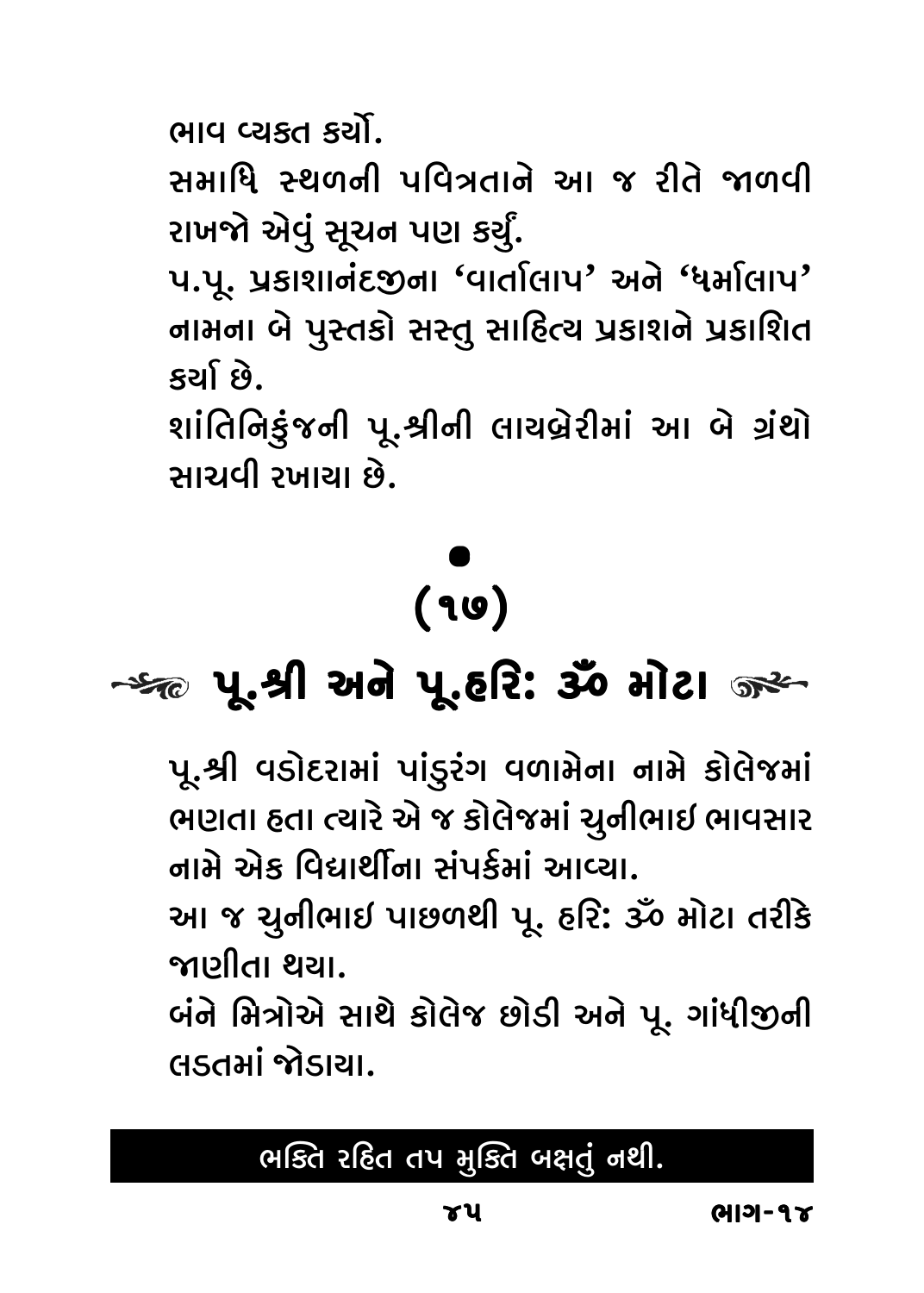પૂ.શ્રીનું સંસ્કૃતનું જ્ઞાન ઘણું સરસ.<br>ભાષા ઉપર ગજબનું પ્રભૃત્વ. પૂ.શ્રી પેસાનો સ્પર્શ કરે નહિ. પૂ. મોટા સમાજના ઉત્થાન કાર્ચ માટે પૈસા સ્વીકારે. પૂ. મોટાને બાપજી પ્રત્યે ઊંચો સદ્ભાવ.

સને ૧૯૬૮માં પૂ.શ્રી નારેશ્વરથી નીકળીને નડિચાદ y 1968<br>De la componente la componente la componente la componente la componente la componente la componente la compo

પૂ. મોટા બાપજીને મળવા આવ્યા.

બંને સંતો અને જૂના મિત્રો મળ્યા.

પૂ.શ્રીને પગે સોજા હતા.

પણુઝાપ ભષ્ટ ઝાગુ <sup>બ</sup> ષ્ય્<br>જ  $\mathcal{E} = \mathcal{E}$  in finite formulation  $\mathcal{E}$ 

પૂ. મોટાએ ભાવપૂર્વક આગ્રહ કર્યો હતો.

એક વાર પૂ.શ્રી મોટાએ પૂ. બાપજીને કહ્યું કે હવે આ શરીર રોગનું ઘર થઈ ગચું છે. એ સમાજની સેવા  $\frac{1}{2}$ ખાર સારા છે. આ જિલ્લા છે જે આ જિલ્લાનું મન  $\frac{1}{\sqrt{2}}$  , which is not the positive basic  $\frac{1}{\sqrt{2}}$ 

્ર<br>પૂ.શ્રીએ તરત કહ્યું: "ઉતાવળ ના કરશો. પહેલા<br>કં જઉં ત્યાં જલ્હેતનમારી બ્યવસ્થા કરં પછી આવજો <sup>?</sup>' કું જઉં. ત્યાં જઈને તમારી વ્યવસ્થા કરું. પછી આવજો.''<br>અને ખરેખર થયું પણ એવું જ.  $\mathcal{S}$   $\mathcal{S}$   $\mathcal{S}$ 

Yeway and the Baga finang finangkal diayaga fi ang tidak.<br>Tagaaloo ahalo ahalo ay faada faada faan faada faada faada faada faada faada faada faada faada faada faada faa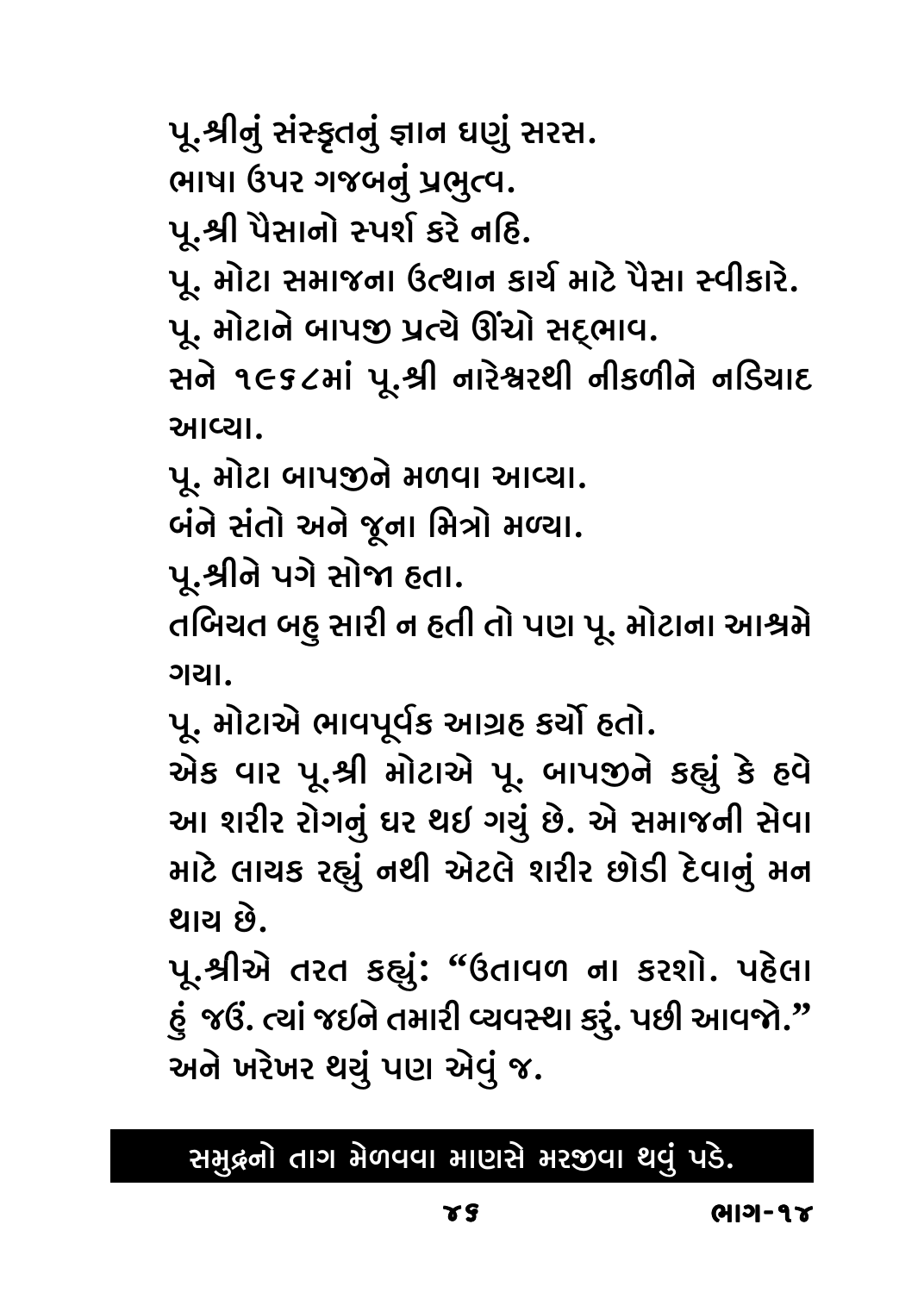પૂ.શ્રીએ સને ૧૯૬૮માં દરિદ્વારમાં દેહ છોડ્યો પછી<br>આઠ વર્ષે પૂ. મોટાએ સને ૧૯૭૬માં પોતાનો દેહ \*ີ້. ຄົນ fool man fool man fool man fool f

પૂ.શ્રી પ્રત્યે પૂ. મોટાનો સદ્ભાવ ઘણો ઊંચો.

એમણે પૂ.શ્રીને આપેલી શ્રદ્ધાંજલિમાં આ ભાવ વ્યક્ત થતો હતો.

,<br>'સ્ઝાધ્યાત્મિક દષ્ટિએ ગુજરાતમાં એ એક મહાન પુરુષ<br>''<br>'' સાધન એક સાહ નથી રહેતા. શરીર ન હોચ પણ દર્શન આપે. ભગવાનની કૃપાથી આ ગરીબ માણસનો ભાગ્યોદચ ાઓ કે એમનું મિલન થયું.''<br>આગળ બોલતાં પ**્ર** મોટાએ જણાવ્યું: ''ક્રોલેજમાં એ

આગળ બોલતાં પૂ. મોટાએ જણાવ્યું: "કોલેજમાં એ એક વર્ષ મારાથી આગળ હતા પણ અમારો સંબંધ ગાઢ<br>હતો. મારા પર એમનો અઢળક ભાવ હતો. આ જીવ ક્યાં અને એ કચાં? એમની ખરેખરી જાણ કોઈને થઈ ®}Û√ #…@ #@ ®}Û√? #@fi…— «∑@«∑— o xOÛ@\$…@ Z\$ ાણિ. xxxxx ગુજરાતમાં એમને નામથી તો ઘણા<br>નહિ. xxxxx ગુજરાતમાં એમને નામથી તો ઘણા જાણતા હતા, પણ અંદરના રામથી બહુ ઓછા<br>જાણતા. એમનામાં જે`દેવત હતું એનો લાભ આપણા ્ટિયાન<br>ગુજરાતે લીધો નહિ.''<br>આમ પ*ા*મોટાને પ બાપજ પત્ચે ઊંચો સદભાવ ક્રતો

 $\sim$   $\sim$   $\sim$   $\sim$   $\sim$   $\sim$   $\sim$ 

# َ સ્વસ્થ શરીર એ ધર્માચરણનું પહેલું સાધન છે.<br>૪૭ - આગ-૧૪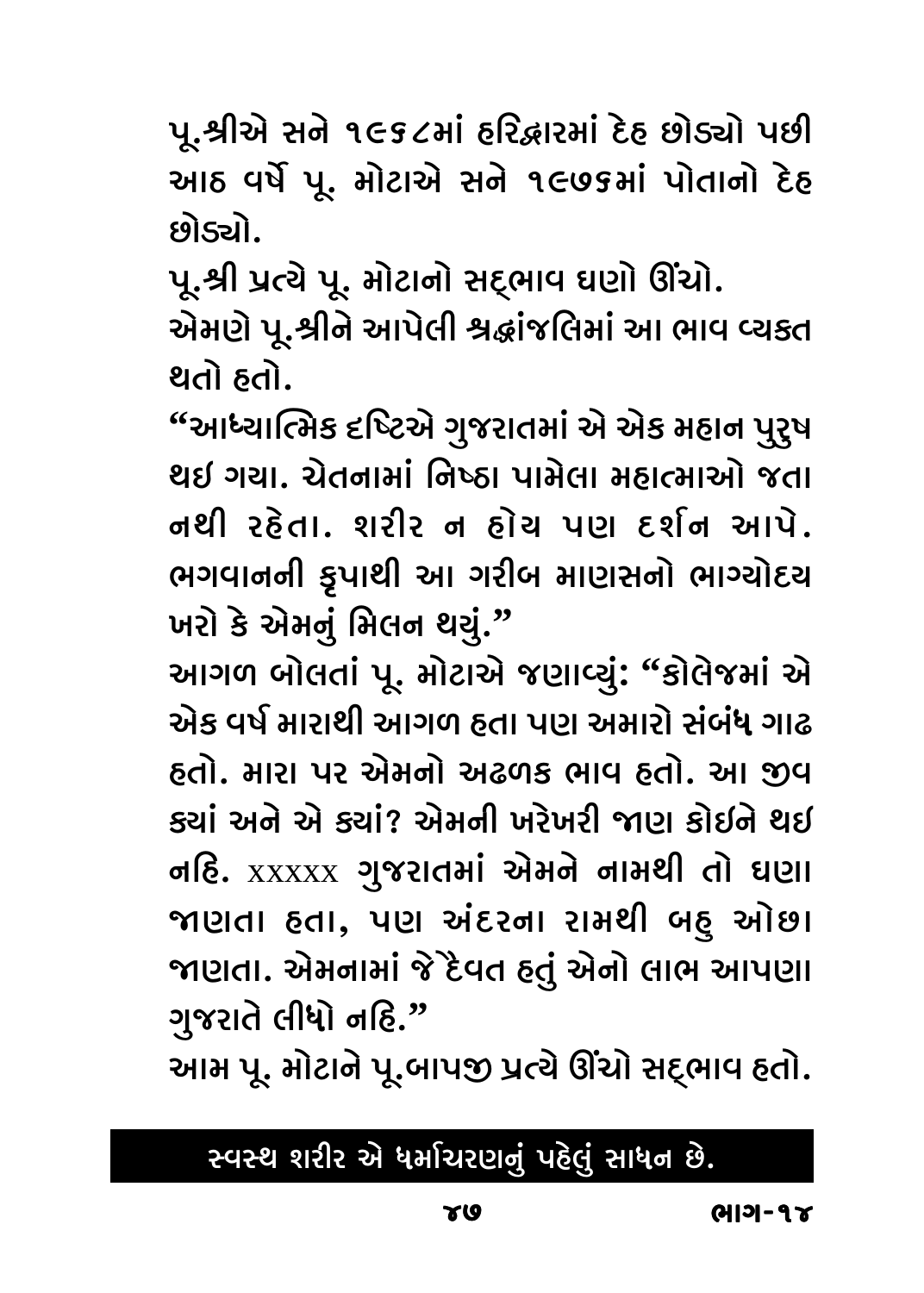પૂ.શ્રી પણ સુરત જાય તો હરિ ॐ આશ્રમે જાય.<br>ગુજરાતના બંને મહાન સંતોના ચરણોમાં લાખ લાખ  $\frac{1}{2}$ °  $\frac{1}{2}$ 

### $(9c)$  $\sqrt{18}$

# f\.C— #…@ f\.fi⁄®EÛ…√pOµÛµÛ f\.C— #…@ f\.fi⁄®EÛ…√pOµÛµÛ f\.C— #…@ f\.fi⁄®EÛ…√pOµÛµÛ

પૂ.મુકતાનંદબાબા એટલે પૂ.નિત્યાનંદબાબાના શિષ્ય.<br>મુંબઈ પાસે આવેલા વસઈથી થોડે દૂર વજ્રેશ્વરી પાસે ગુરૂદેવ આશ્રમ (ગણેશપુરી) નામે એમનો આશ્રમ આવેલો છે.

ચોગમાર્ગમાં ખૂબ આગળ વધેલા સંત.<br>'ઊાતિશક્તિ, વિલાસ', નામનં, એમ

'ચિતિશક્તિ વિલાસ' નામનું એમનું પુસ્તક ખૂબ<br>જાણીતું.

∍ن<br>∪داراµال  $\frac{1}{2}$ 

સદ્ભાવ.<br>ભરૂચની આજુબાજુના સ્થળેથી કોઈ ભક્ત વજ્રેશ્વરી <u>જાય અને નિત્યાનુંદભાભાવે ખભર પડે તો તરત કઠે કે </u> } #…@ w…'}Û…√pOµÛµÛ…@ «µ∑ f¤@O EÛ@ E∑E xO˜@ x@O

<mark>ચિંતાઓથી મુકત થવા ચિંતન કરો.</mark><br>૪૮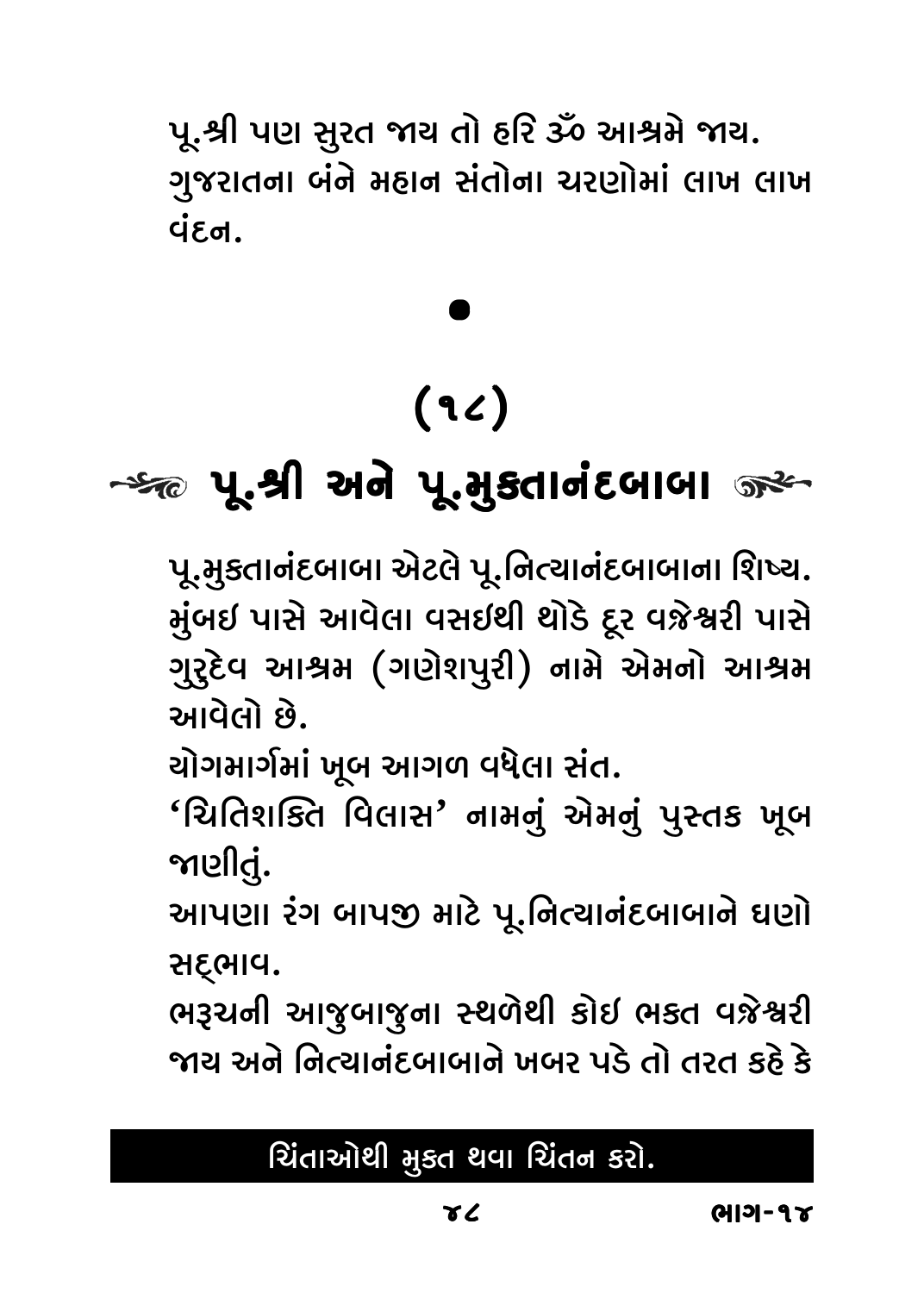અહીં સુધી આવવાની શી જરૂર હતી? નારેશ્વરમાં હું જ<br>છં ને! મુકતાનંદબાબાના આશ્રમમાં પૂ.શ્રી ગયા હતા. fi⁄®EÛ…√pOµÛµÛ…Û #ÛCfifiÛ√ f\.C— "}Û ˜EÛ. '}Û√ #fi@w∑xOÛ…Û@ #@xO YÛAxO #Û[}Û@ ˜EÛ@. ાર જારામ ગયુ ગામા<br>સાધનામાં આગળ વધેલો.<br>પરમતત્ત્વની શોધની ગડર પરમતત્ત્વની શોધની ગડમથલ કરે.<br>એક સવારે પૂ.શ્રી અને મુકતાનંદબાબા આશ્રમના બગીચામાં કરવા નીકળ્યા. પૂ.શ્રીની નજર દફ્રિ જ્હોન પર પડી. દિ &ઇવવી બઝિકા ભદલી વાંગી<br>દિલ્હ કરવી માટે જો પ્રદેશન પદ પણ ગંબ કે ગંવળત કાગુ પુ હિલ્દો અવ<br>ગર્વ સ્ટાનના બેંબરા પરમા નામા આમચિક્સાં વાર્ગલ્ટો છે. તેઓશ્રી નારેશ્વર પણ આવી ગયા છે. પૂ.મુકતાનંદબાબા પણ નારેશ્વર પૂ.શ્રીના દર્શને f\.fi⁄®EÛ…√pOµÛµÛ fo …Û∑@U∑ f\.C—…Û pOB™…@ પૂ.શ્રીએ હરિદ્વારમાં દેહ છોડ્યો પછી એના અંત્યેષ્ટિ Hessin on Espai dai can buayan belas  $\mathcal{S}$ પશ્ચિત રહ્યા હતા. &f»ÕZE ∑·Û ˜EÛ.

# xOÛ@\$ fo fVxOÛ∑…Û **'**#wE**'**…@ "—EÛ \_ƒ}™ "o@ ©Â@.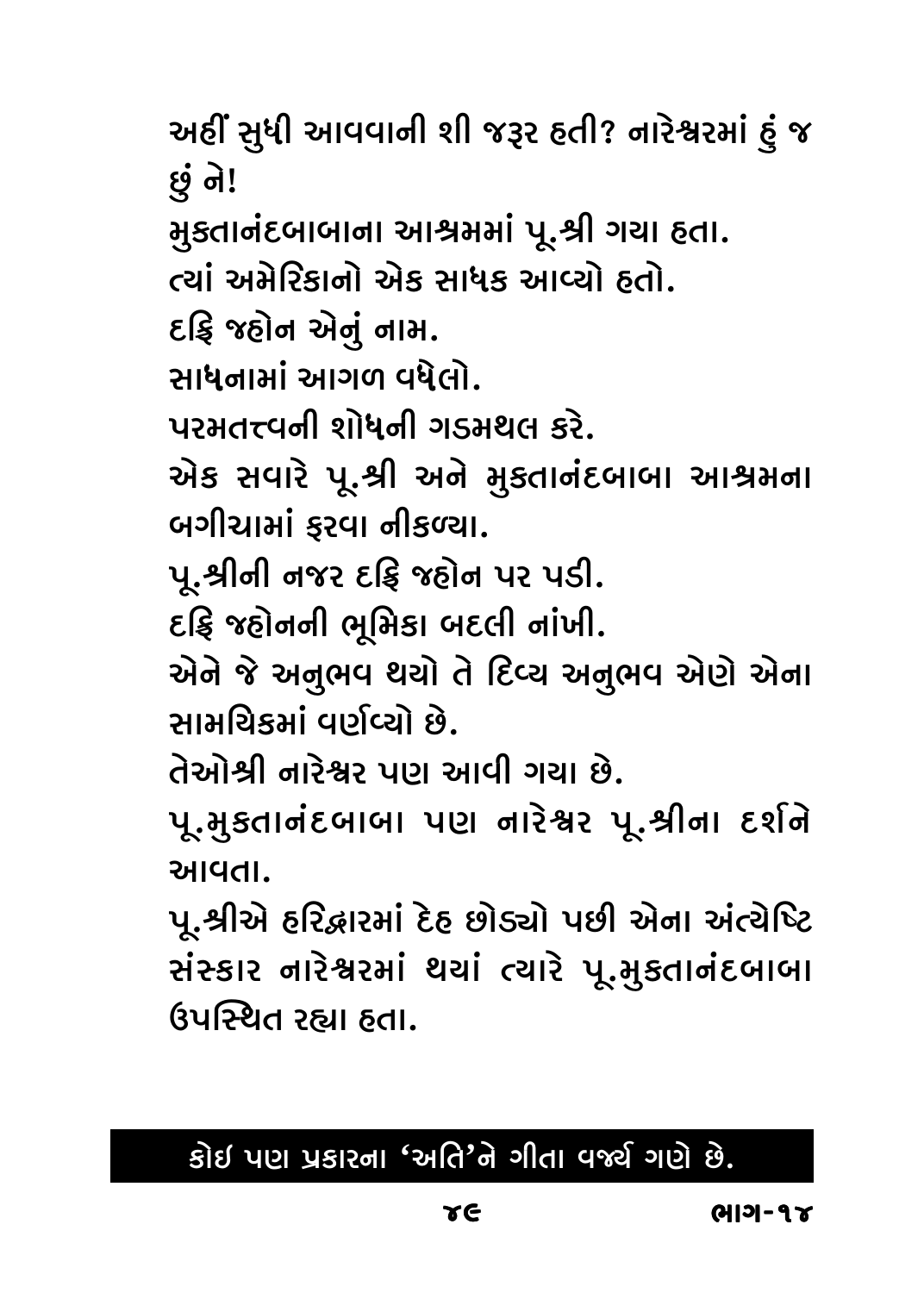પૂ.શ્રીની પ્રથમ પુણ્યતિથિ નિમિત્તે નારેશ્વર ધામમાં ચોજાચેલ ધર્મસત્ર-જ્ઞાનસત્ર દરમ્યાન પૂ.મુક્તાનંદબાબાએ નારેશ્વર પધારી પૂ.બાપજી પ્રત્યેનો સદ્ભાવ વ્યક્ત<br>કર્યો ઠતો.

પૂ.મુકતાનંદબાબાએ એમના આશ્રમના પ્રવેશદ્વારે જ f\.fi⁄®EÛ…√pOµÛµÛ#@ #@fi…Û #ÛCfi…Û fV\_@B›Û∑@ QÂ f\.µÛfu#@ #Ûf@Ë⁄√ Y\L **'**f∑Õf∑p@O\_Û@ I\_**'** fi\®}⁄√ ©Â@.

## $(9e)$

### $\frac{1}{2}$  $\delta$

ગુજરાતમાં શ્રીમદ્ ભાગવત કથાના મહાન કથાકાર બે.<br>એક પૂ. રામચંદ્ર ડોંગરે- પૂ. ડોંગરે મહારાજ અને બીજા  $\mu$ . ફૃષ્ણશંકર શાસ્ત્રી- પૂ. દાદાજી.

્ર - દૂ<br>પ.પૂ. અવધૂતજીની ૧૯૫૩માં પંચાવનમી જચંતી<br>પાદરામાં ઉજવાઈ

ચજમાન હતા મુ. ગુણવંતભાઈ પાઠક.

પૂ.શ્રીએ પૂ. ડોંગરેજીની ભાગવત સપ્તાહ બેસાડવા  $\kappa$  and  $\kappa$  and  $\kappa$  are in the following  $\kappa$  $\sim$ 

## www.wa∆oz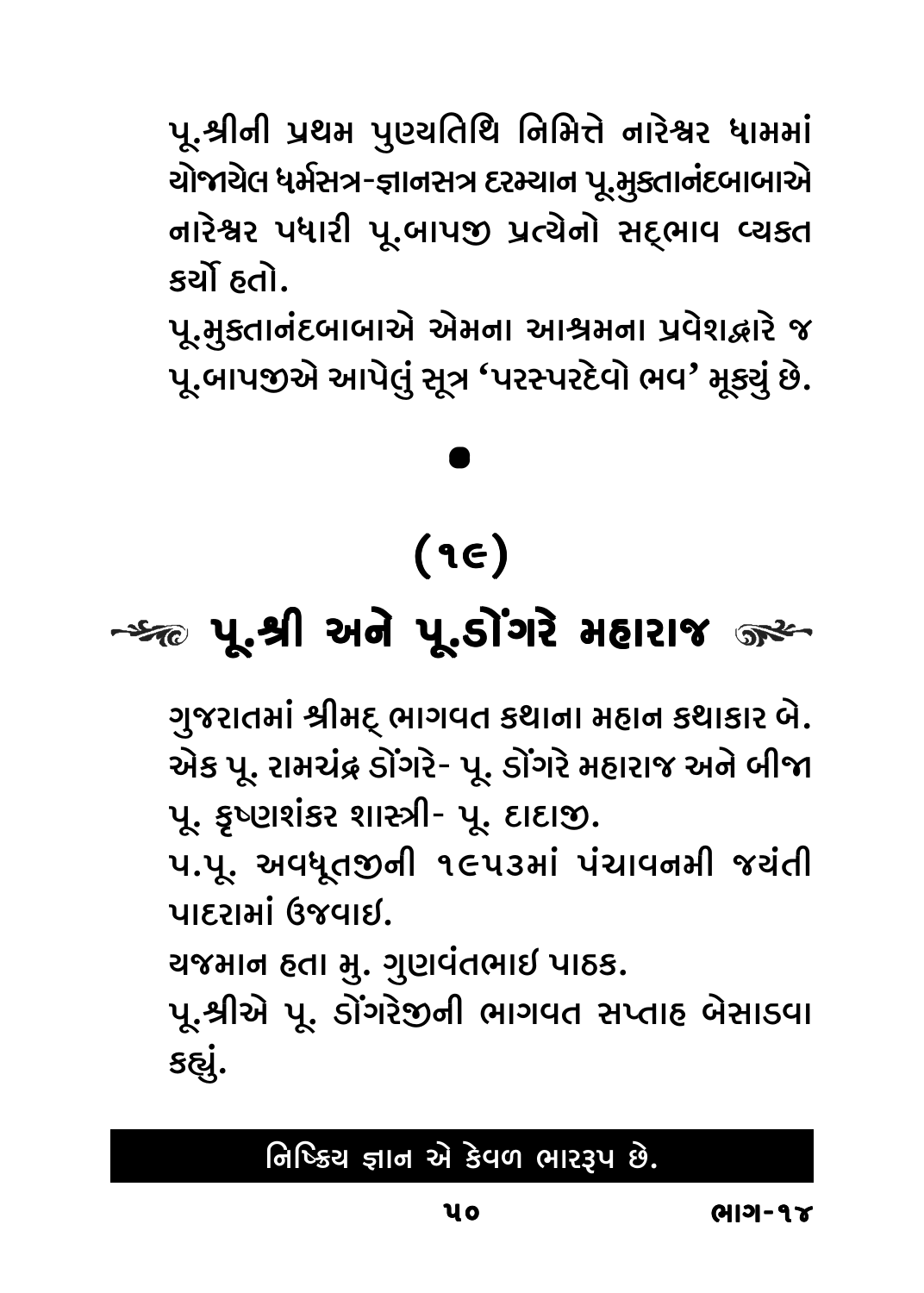એ સમયે પૂ. ડોંગરે મહારાજની લોકપ્રસિદ્ધિ ખૂબ ઓછી.<br>ઘણાએ ગુણવંતભાઈને કહ્યું કે તું ડોંગરે મહારાજના ગુરૂ પૂ. નરહરિની ભાગવત સપ્તાહ રાખ.

પણ ગુણવંતભાઈએ તો એક જ જવાબ આપ્યો કે મારા ગુરૂએ મને કહ્યું એટલે હું તો ડોંગરે મહારાજની ભાગવત સપ્તાહ જ બેસાડીશ.

ભાગવત કથા કરવા જતાં પહેલાં પૂ. ડોંગરે મહારાજ દસ-પંદર મિનિટ પૂ.શ્રી પાસે બેસતાં અને પછી વંદન કરીને કથા વાંચતા.

\_<br>આ કશા મછી મ #Û xOZÛ f©Â— f\. ¤OÛ@>"∑@ fi˜Û∑ÛQ «\µ Q fVwYwW

સને ૧૯૬૩માં સુરતમાં ઠાકોરભાઈ મીઠાઈવાળાને ત્યાં પૂ. ડોંગરે મહારાજની ભાગવત સપ્તાહ હતી.

પૂ.બાપજીનો મુકામ પણ હતો.

પૂ.શ્રી કથામાં જતા.

વ્યાસપીઠને વંદન કરીને પોતાનું આસન ગ્રહણ કરતાં. વ્યાસપીઠ કરતાં પોતાનું આસન નીચું રખાવતા અને ્ય માર્ગ માર્ગ કરી માર્ગ કરી માર્ગ માર્ગ કરી છે.<br>ધર્મની પરંપરા જાળવતાં.<br>પા શ્રી અને પા ડોંગરે મુકારાજ બંને મુકારાષ્ટ્રીયન કર્તા

પૂ.શ્રી અને પૂ. ડોંગરે મહારાજ બંને મહારાષ્ટ્રીયન હતા.

### GÛ… \_"∑…— w∏O}Û #@ \_@sOTf ©Â@.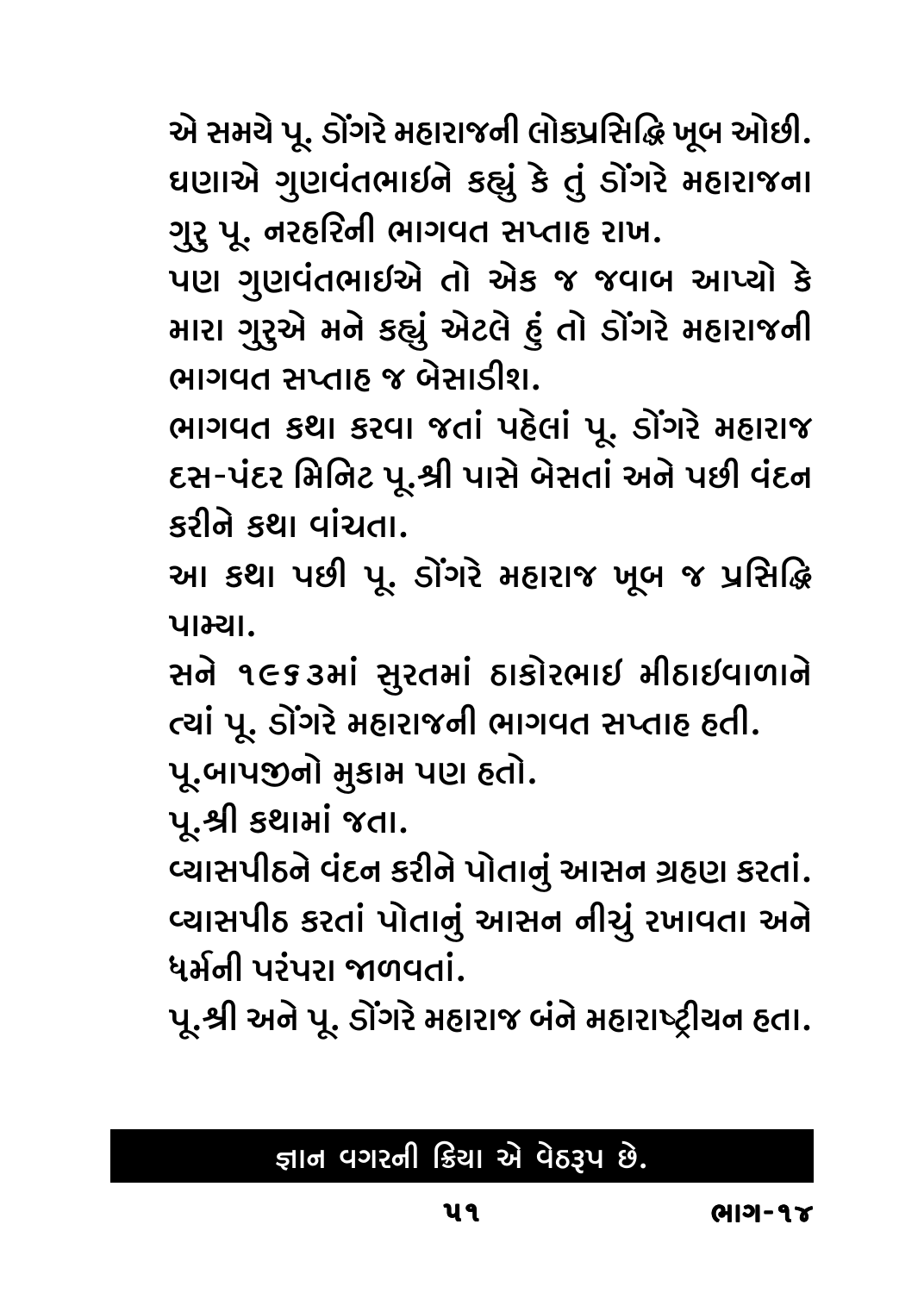પૂ.શ્રીએ આજીવન બ્રહ્મચર્ચ આશ્રમ પાળ્યો જ્યારે<br>પૂ. ડોંગરે મહારાજે ગૃહસ્થાશ્રમ સ્વીકાર્યો હતો. ેદેહ છોડતાં પહેલાં પૂ. ડોંગરે મહારાજે આતુર સંન્ચસ્ત p@O˜ ©ÂÛ@¤OEÛ√ f˜@ËÛ√ f\. ¤OÛ@>"∑@ fi˜Û∑ÛQÂ@ #ÛE⁄∑ Y√±}ÕE Ë—AÛ@ ˜EÛ@. fw∑oÛfi@ f\. ¤OÛ@>"∑@ fi˜Û∑ÛQÂ…@ QÂ¥YfiÛw<sup>A</sup>

## $\sqrt{2}$  $\int \mathcal{L} \mathbf{F} \cdot \mathbf{F} \cdot \mathbf{F}$ **(દાદાજી)**<br>ગુજરાતના જાણીતા ભાગવત કથાકાર બે.

 $(a)$ 

એક પૂ. ડોંગરે મહારાજ અને બીજા પૂ. દાદાજી એટલે પૂ. કૃષ્ણશંકર શાસ્ત્રીજી.

પૂ. દાદાજી મૂળ નડિયાદના.

એમને પૂ.બાપજી પ્રત્યે અનહદ અનુરાગ.

<u>નારેશ્વર જવાની ઈચ્છા તીવ્ર પણ અનુકૂળતા ઓછી</u>  $\mathcal{L}$ 

.<br>એમણે અમદાવાદ પાસે સોલાધામમાં ભાગવત<br>વિદ્યાપીઠની સ્થાપના કરી  $\overline{\phantom{a}}$ 

 $\frac{1}{2}$   $\frac{1}{2}$   $\frac{1}{2}$   $\frac{1}{2}$   $\frac{1}{2}$   $\frac{1}{2}$   $\frac{1}{2}$   $\frac{1}{2}$   $\frac{1}{2}$   $\frac{1}{2}$   $\frac{1}{2}$   $\frac{1}{2}$   $\frac{1}{2}$   $\frac{1}{2}$   $\frac{1}{2}$   $\frac{1}{2}$   $\frac{1}{2}$   $\frac{1}{2}$   $\frac{1}{2}$   $\frac{1}{2}$   $\frac{1}{2}$   $\frac{1}{2}$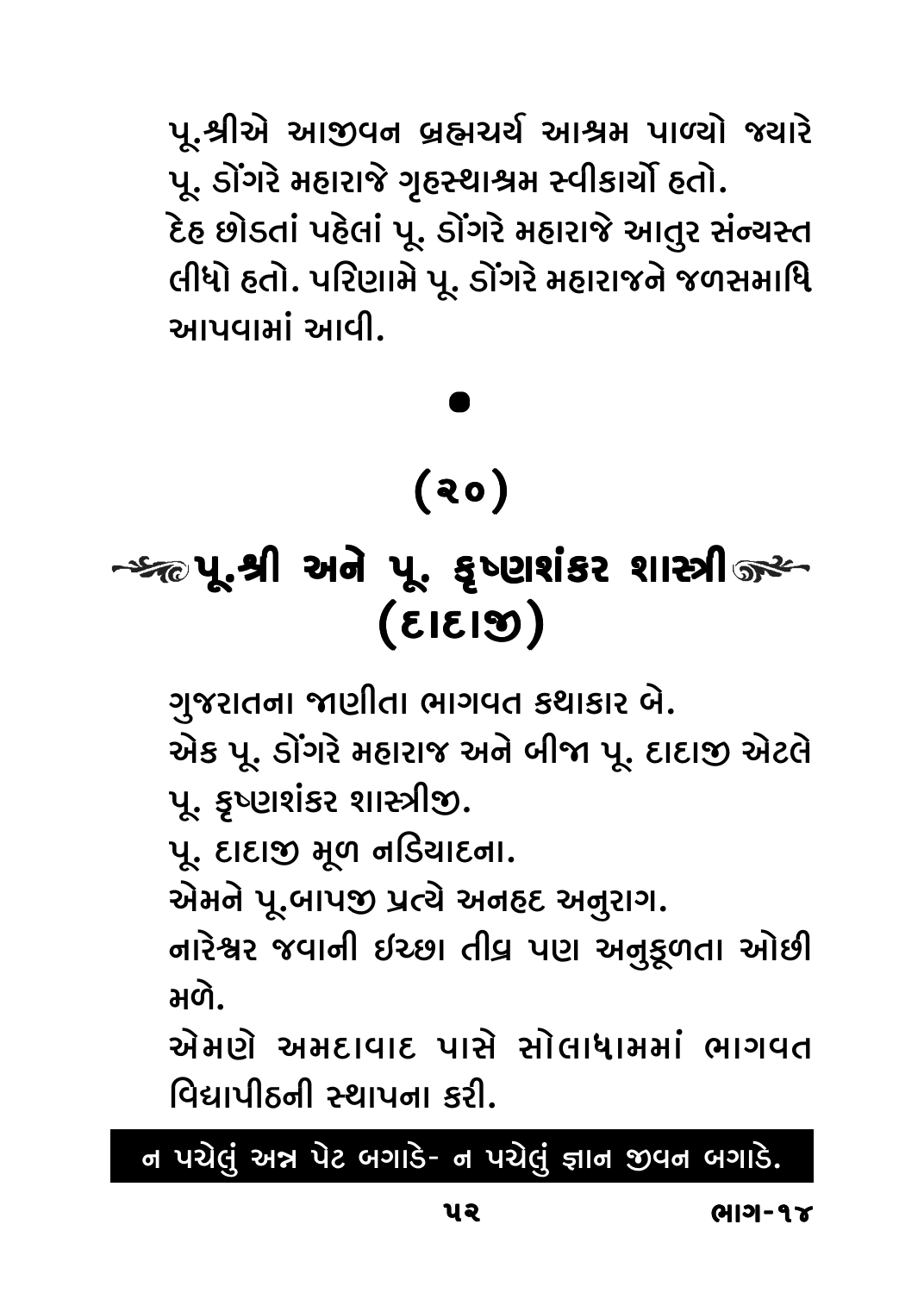ભારતના ભવ્ય ભૂતકાળના પ્રતીકરૂપ તક્ષશિલા અને<br>નાલંદા વિદ્યાપીઠને ચાદ કચવે એવી

…ÛË√pOÛ w\_ÚÛf—sO…@ }ÛpO xO∑Û\_@ #@\_—. IÛ"\_E w\_ÚÛf—sO fiÛŸ@O f\. pOÛpOÛu ÕZÛ… BÛ@A@. બંધે તપાસ કરે.

પૂ.શ્રીએ કહેલું: "શાસ્ત્રીજી! ભગવાન સામે ચાલીને જગ્યા આપશે. ચિંતા ના કરશો.''<br>સોલા ગામ પાસે જમીન મળી અને પૂ.શ્રીના દર્શને

YÛ@ËÛ "Ûfi fÛY@ QÂfi—… fi¥— #…@ f\.C—…Û pOB™…@ "}Û EÛ@ f\.µÛfu#@ xO·⁄√: **"**˜\_@ Y'\_∑@ xOÛ}™ BT xO∑Û@.**"** ખાતમુદૂર્તનો કાર્ચક્રમ ચોજાચો.

પૂ.શ્રીને આમંત્રણ મળ્યું.

પૂ.બાપજીએ પત્ર લખી જણાવ્યું પણ ખરું કે fo ma sama film mana sama sama.<br>"<br>Waliofalal da da da da da walisha iya xarafiya."<br>"Yo <sup>200</sup>0" wa mana da wasan ya mana wa kafi wa wasan wa mana

પરંતુ એના જવાબમાં પૂ. દાદાજીએ માત્ર એક લીટીનો<br>પત્ર લખ્યો

લખ્યું: "આપ સમર્થ નિરુપાય છો, હું સામાન્<mark>ય</mark><br>નિગુધાર છું " જિરાધાર છું.''<br>બસ! આ એક લીટીમાં વ્યકત થચેલા પ્રેમ, <del>શ્ર</del>દ્ભા અને

ામ કાર્ય કરવામાં આવે કે આ કરવા છે.<br>હૃદચના ભાવે પૂ. અવધૂતજીને લાચાર બનાવ્યા અને<br>પા. અવધતજા આવ્યા પૂ. અવધૂતજી આવ્યા.

# الاطار dt المركبة dt us …<br>28-^0 119-17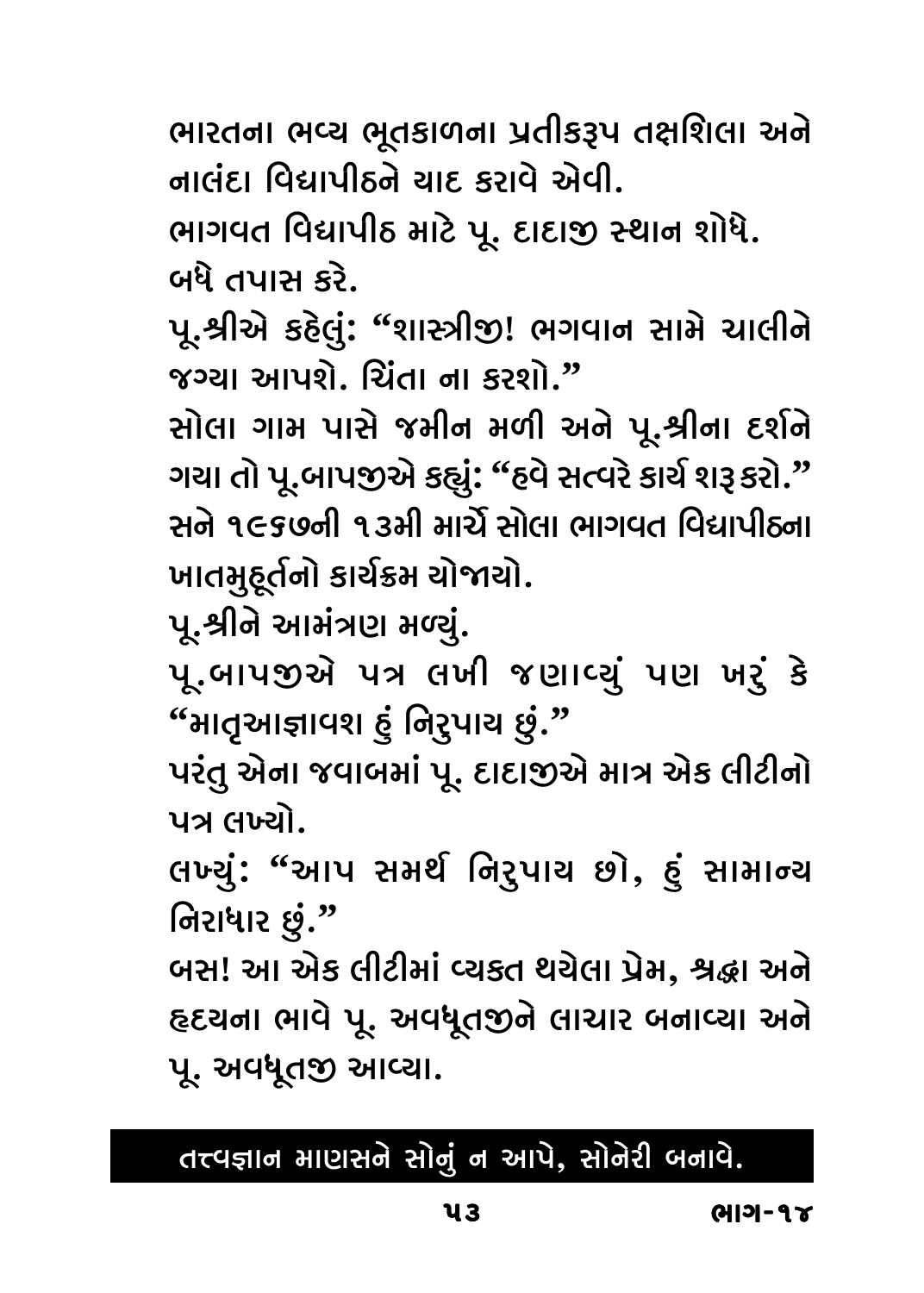મોટરમાં ન બેસાચ તો પણ બેઠા. ખાતમુહૂર્તમાં હાજર રહ્યા. પૂ. દાદાજીએ સમગ્ર ખેતરમાં પૂ.શ્રીને ફેરવ્યા. <u>જાણે જમીનને અભિમંત્રિત કરાવી.</u> ு<br>]cווור הם ער הבר או זו בער ש  $\int \int \, d\mu \, d\mu$ એવું પૂછ્યું.<br>પ.શ્રીએ સ્થળ બતાવ્યું.  $\tilde{\phantom{a}}$ ત્યાં બોર કર્યો. પુષ્કળ પાણી મળ્યું. મીઠું પાણી મળ્યું અને એ જ સ્થળ પાસે પૂ. દાદાજીએ ્ઝ્<br>પૂ.શ્રીની પ્રતિમા પધરાવી.<br>આજે શ્રીરંગ મંદિર . સોલાનું આ દિલ્ય સ્થાન આ આજે શ્રીરંગ મંદિર, સોલાનું આ દિવ્ય સ્થાન આ<br>વાતની સ્મૃતિમાં શોભી રહ્યું છે. પૂ.શ્રીએ પૂ. દાદાજી પાસે નારેશ્વરમાં પ્રાર્થનાખંડનું f&ઘlad sired fq. પૂ.શ્રીએ હરિદ્વારમાં દેહ છોડ્યો પછી વિદ્વાનોએ જે શ્રદ્ધાંજલિ આપી એમાં પૂ. દાદાજીએ આપેલી શ્રદ્ધાંજલિ દિવ્ય, અદ્ભુત અને અલોકિક હતી.

 $\mathcal{L}_{\mathcal{S}}$  =  $\mathcal{L}_{\mathcal{S}}$  =  $\mathcal{L}_{\mathcal{S}}$  =  $\mathcal{L}_{\mathcal{S}}$ 

۔<br>ایج કાનના પ્રકાશ સામે અંધશ્રદ્ધાના અંધારા ટકી શકતા નથી.<br>.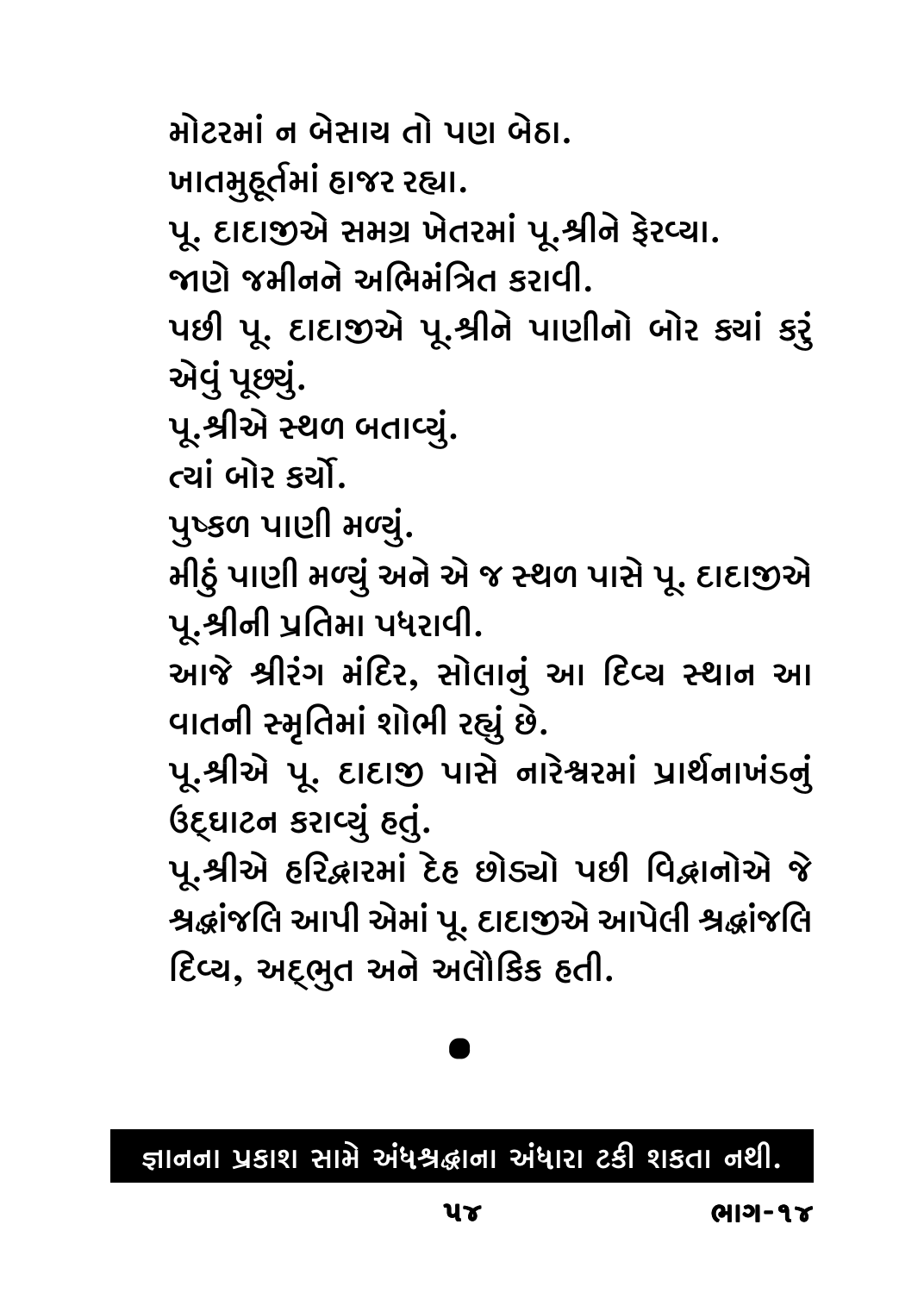# (૨૧)<br>~‱ સનની સનસાં રહી ગઈ િસ્

મને ૧૯૫૭ એટલે સંવત ૨૦૧૩નો પોષ માસ હતો. Y…@ 1957 #@ŸOË@ Y√\_E 2013…Û@ fÛ@∆ fiÛY ˜EÛ@. #\_A\E µÛfu fÛ@∑ fAÛ}Û™ ˜EÛ. પૂ.શ્રી માટે પોર એ આરામ લેવાનું સ્થાન.<br>ભકતોમાં શિસ્ત ઊંચી અને ભક્તિભાવ પણ ખૂબ. બાપજીને પોર ખુબ ગમે.

પોષ મહિનાની એક સવાર **હતી**.

બાપજી કુટિરની બહાર પીપળાના ઝાડ નીચે ખુરશીમાં <u>બેઠા હતા.</u>

પૂ.શ્રીની પાસે ગોવિંદભાઈ ઉપાધ્યાય બેઠા હતા.<br>પોર ગામના વગોવૃદ્ધ વડિત શ્રી કેશવલાલભાઈ

fÛ@∑ "Ûfi…Û \_}Û@\_ÈW \_w¤OË C— x@OB\_ËÛËIÛ\$ ZÛ@¤@O p\O∑ µ@Y— f\.C—…Û wpO[} Õ\_Tf…⁄√ ◊}Û… A∑— ∑·Û ˜EÛ.

e<br>દુધરા તાર માંથી માં આવ્યુ : આ ગા  $\tilde{\mathcal{C}}$ 

µ˜Û∑ xOÛıÛ@. "Û@w\_√pOIÛ\$…— …QÂ∑ f\.C—…Û ˜ÛZ…Û \_A@ËÛ …« f∑ f¤O—.

# GÛ… fiÛoY…@ #√Efi⁄™« µ…Û\_@ ©Â@.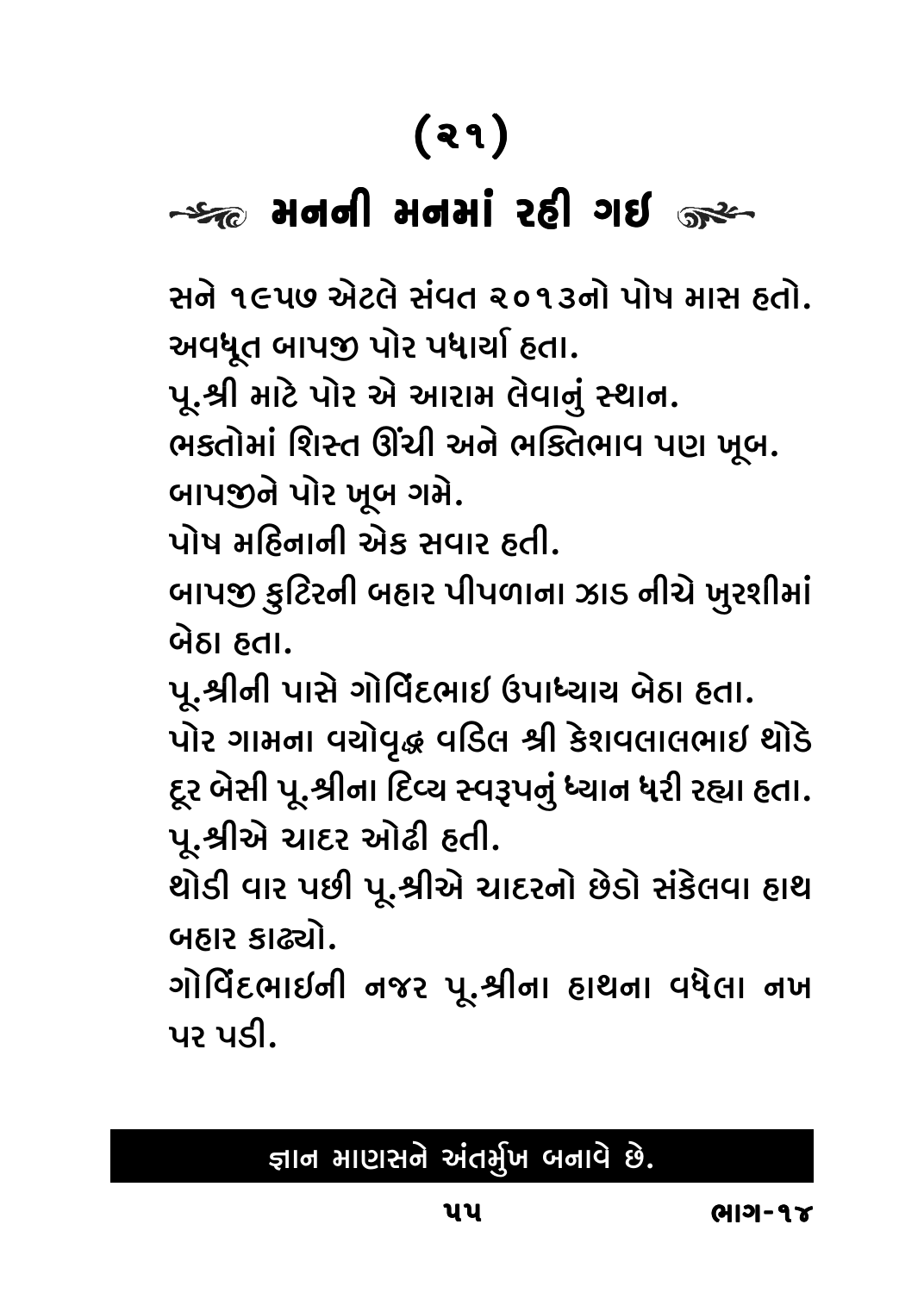બધી ગચા છે. લઈ લઉં?<br>વધી ગચા છે. લઈ લઉં?<br>પા શ્રીએ નામ જોગા અને પછી કહ્યં∙ ''લે\_લઈ નામ

પૂ.શ્રીએ નખ જોચા અને પછી કહ્યું: "લે, લઈ નાખ

ત્યારે.''<br>ગોવિંદભાઈ ઊઠીને નેઈલ કટર લેવા <u>ફ</u>ુટિરમાં ગચા.

<u>નખ લેવાની તૈયારી દરમ્યાન મનમાં એક વિચાર</u>  $\mathsf{P}^\mathsf{H}(\mathsf{C})\mathsf{D}^\mathsf{H}(\mathsf{C})\mathsf{D}^\mathsf{H}(\mathsf{C})\mathsf{D}^\mathsf{H}(\mathsf{C})\mathsf{D}^\mathsf{H}(\mathsf{C})\mathsf{D}^\mathsf{H}(\mathsf{C})\mathsf{D}^\mathsf{H}(\mathsf{C})\mathsf{D}^\mathsf{H}(\mathsf{C})\mathsf{D}^\mathsf{H}(\mathsf{C})\mathsf{D}^\mathsf{H}(\mathsf{C})\mathsf{D}^\mathsf{H}(\mathsf{C})\mathsf{D}^\mathsf{H}(\mathsf{C})\mathsf{$ 

કપાચેલા નખ સાચવવાનો.

એમને થયું કે પૂ.શ્રીના કપાએલા નખને હું ફેંકી નહીં દઉં. રાખી મૂકીશ. આ નખને ચાંદીની ડબ્બીમાં મૂકી એની રોજ પૂજા કરીશ.

ખૂબ સારો વિચાર. પવિત્ર વિચાર.

આ વિચારથી મન હસુ હસુ થઈ રહ્યું.

મુખ મલકી ગયું.

ગોર્વિંદભાઈએ નખ કાપવાનું શરૂ કર્યું ત્યાં બાપજી .<br>બોલ્ચા: નખ બહુ જલદી વધી જાચ છે. હજુ હમણાં જ-<br>શોડા દિવસ પહેલા જ સાસ્તરે (સમનભાઈએ) નામ ZÛ@¤OÛ wpO\_Y f˜@ËÛ QÂ fiÛÕE∑@ (Y⁄fi…IÛ\$#@) …« Ë—AÛ ˜EÛ. ZÛ@¤O— \_Û∑fiÛ√ QÂ fÛ©ÂÛ \_A— "}Û. ગોર્વિંદભાઈએ કહ્યું**: ''**બાપજી! નખ જલદી વધે એ તો

તંદુરસ્તીની નિશાની કહેવાચ."

# اس કાર્ન એ મુક્તિની અને ચોગ એ કર્મ તથા ભક્તિની સાધના છે.<br>અ-- ભાગ-૧૪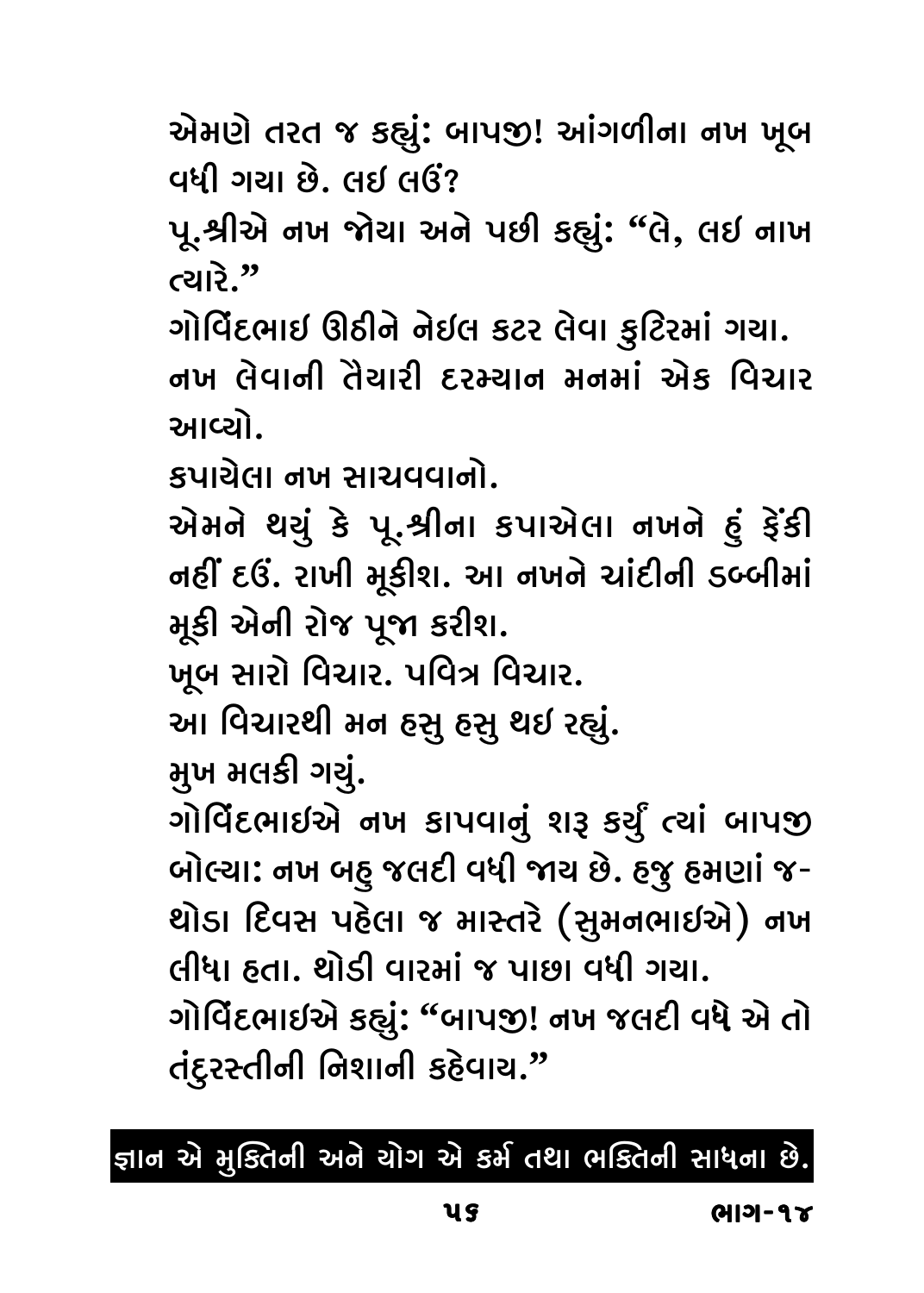બધા નખ લેવાઈ ગચા.<br>સાચવી રાખવાની ભાવના મનમાં ઠતી.

એક કાગળમાં ભેગા કર્યા.

્ટિન્ટ્રેન્ટ્રેન્ટ્રેન્ટ્રેન્ટ્રેન્ટ્રેન્ટ્રેન્ટ્રેન્ટ્રેન્ટ્રેન્ટ્રેન્ટ્રેન્ટ્રેન્ટ્રેન્ટ્રેન્ટ્રેન્ટ્રેન્ટ્ર<br>આગળમાં નખ બાંધે તે પહેલા જ અવધૂતજીએ જરા<br>ચિંગા અને કદક અવાજે કહાં ''એને ગામી મકવાના  $@$ યા અને કડક અવાજે કહ્યું: "એને રાખી મૂકવાના નથી. જા, હમણાં જ નદીના જળમાં જઇને પધરાવી

આવ.''<br>આટલું બોલતાં પૂ.શ્રીએ ગોર્વિદભાઈ તરફ અને દૂર ્ર્રેજ્ય સમાપ્ત દૂધની સાર્થી સ્થાપ્ય કર્યો છે.<br>બેઠેલા કેશવલાલભાઈ તરફ વેધક દષ્ટિ ફેંકી.<br>ગરતી આના માશે રાટાવીને ગોવિંદભાઈ ઉપડ્યા

ગુરુની આજ્ઞા માથે ચઢાવીને ગોવિંદભાઈ ઉપડ્યા.<br>નદીમાં ઉતર્ચા.

ાપ્લ્યાત્મ હતુા અમામ

માથે અને કપાળે સ્પર્શ કરી ગુરૂદેવદત્તની ગર્જના fiÛZ@ #…@ xOfÛ¥@ ÕfB™ xO∑— "⁄∑⁄p@O\_pO˙…— "Q™…Û YÛZ@ …pO—fiÛ√ fA∑Û\_— pO—AÛ.

ગુરુની આજ્ઞા પ્રમાણે નખ નદીમાં પધરાવી દીધા.<br>મનની ઈચ્છા મનમાં જ રહી ગઈ.

થોડી વાર પછી કેશવલાલભાઈએ ગોર્વિંદભાઈને કહ્યું: ZÛ@¤O— \_Û∑ f©Â— x@OB\_ËÛËIÛ\$#@ "Û@w\_√pOIÛ\$…@ xO·⁄√: **"**"Û@w\_√pO! "⁄∑⁄fi˜Û∑ÛQÂ fiÛ∑Û fi……— \_ÛE o— "}Û.**"** <u>ગોવિંદભાઈએ પૂછ્યું: ''શું થયું?''</u>

### $\mathbb{R}^n$  we can be defined with  $\mathbb{C}^n$  of  $\mathbb{R}^n$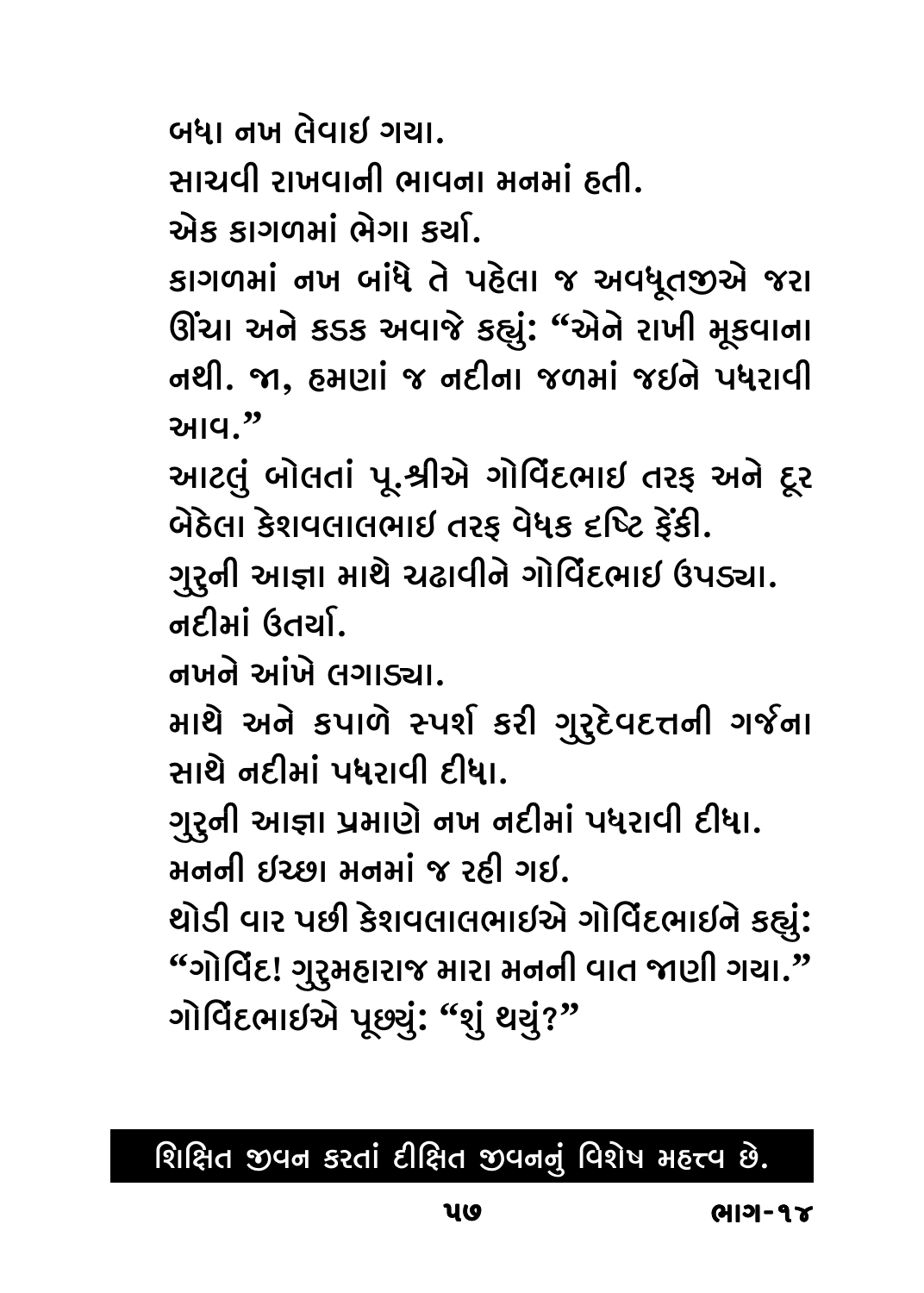એમણે કહ્યું: ''તું જ્યારે નખ લેતો હતો ત્યારે મને એવો<br>વિચાર આવ્યો કે આ નખને હં લઈ લઈશ અને એને પૂજામાં રાખી મૂકીશ. પરંતુ પૂ.શ્રીએ મારા મનની વાત

્ર*ે*<br>જાણીને જ તને નખ નદીમાં પધરાવવાનું કહ્યું."<br>"તામ રાખી સફલાના નથી. એને નદીસાં પધરાલી કે" "નખ રાખી મૂકવાના નથી. એને નદીમાં પધરાવી દે"<br>એવું ક**દેતી વખતે પૂ.શ્રીએ કેશવભાઈ તરફ** પણ ્<br>વેધક દષ્ટિ ફેંકી હતી તેનું રહસ્ય ગોવિંદભાઈ સમજી<br>ગયા

બંને ભક્તોની મનની ઈચ્છા મનમાં જ રહી ગઈ. ગુરૂની વૃત્તિમાં પોતાની વૃત્તિ સમાવીને, ગુરૂ કહે તેમ "⁄∑⁄…— \_Èw˙fiÛ√ fÛ@EÛ…— \_Èw˙ YfiÛ\_—…@, "⁄∑⁄ xO˜@ E@fi xO∑…Û∑ #Û\_Û "⁄∑⁄I®E…@ fo A±}\_ÛpO. "⁄∑⁄fi˜Û∑ÛQÂ EÛ@ wB≈}…⁄√ C@} QÂ \$ ©Â@…@!

.

## <u>x∞ manual — f</u>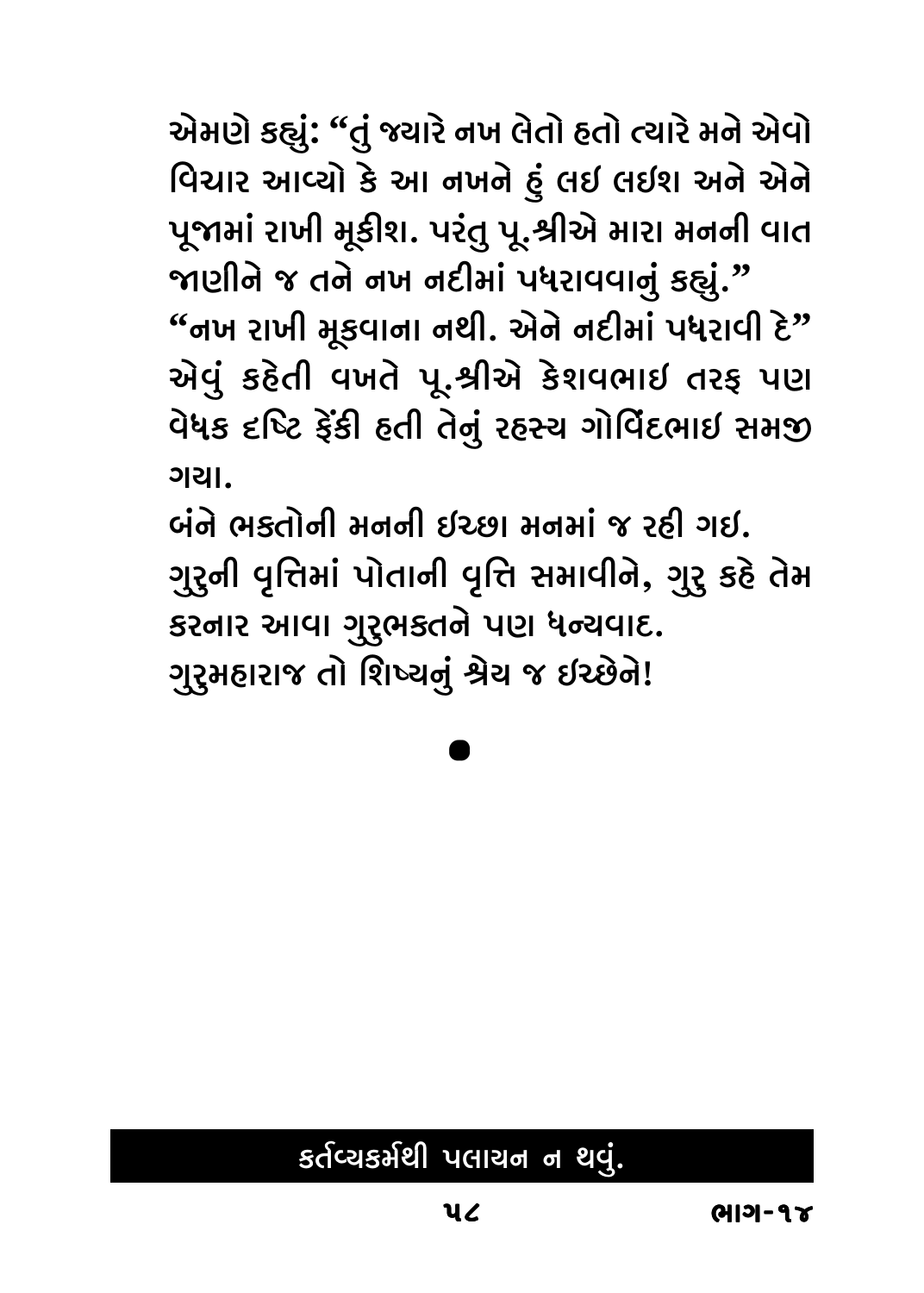## (૨૨)<br>⇔િજ્ઞતપાતની તને ન ચીડ િસ્સ્ક્ EfÛE…— E…@ … {—¤O EfÛE…— E…@ {—¤O …

ત્રવે એ નારેશ્વર રોડ સ્ટેશન તરીકે ઓળખાચ છે.

એમાં એક મુસલમાન રહે.

દાદૃર્ભિયા એનું નામ.

માલોદ રેલવે સ્ટેશનના સ્ટેશન માસ્તર બાપજીના es in ksp

એનું નામ ચિંતામણિભાઈ.

ચિંતામણિભાઈ અને દાદુર્મિયા જીગરી દોસ્ત.

એ દોસ્તીના નાતે દાદૃર્મિયા પણ બાપજીનાં ભક્ત #@ pOÛ@ÕE—…Û …ÛE@ pOÛp⁄Owfi√}Û fo µÛfu…Û√ I®E

………<br>નાની-મોટી ઉપાધિમાં બાપજીનો જ આશરો.<br>બાપજીની કપાથી બધું સારૂં શક(જાગ એટલે શ્વ

બાપજીની કૃપાથી બધું સારું થઈ જાચ એટલે શ્રદ્ધા ખૂબ.<br>દર ગુરૂવારે નારેશ્વર જાચ.

એક વાર દાદૃર્ભિયા ગંભીર માંદગીમાં પટકાચા.

&વિસે દિવસે તબિચત બગડતી ચાલી.

દાકતરની દવા પણ અસર કરતી ન હતી.

દાદૃર્ભિયા પથારીવશ થઈ ગયા.  $\frac{1}{\sqrt{2}}$ 

# ڪِر& સ્વકર્મ આચરી તેનું ફળ પરમાત્મા પર છોડી દેવું.<br>પદ અગ્રગ-૧૪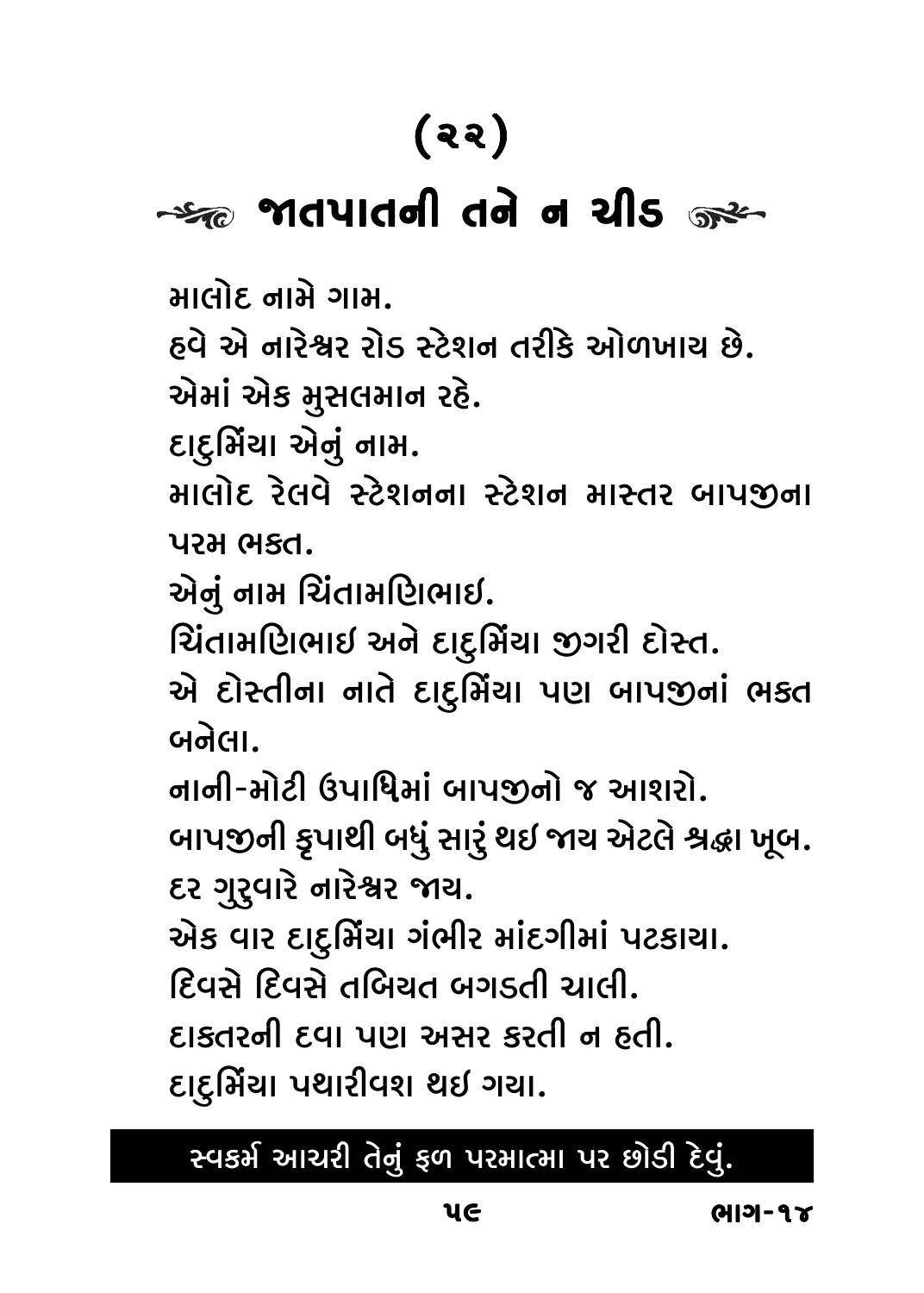એ દરમ્યાન દત્તજચંતી આવી.

.<br>ધામધૂમથી દત્તજચંતી ઉજવાઈ<br>ધાર્મસંગાની ગેરુકાજરીની અવધ

દાદુર્મિયાની ગેરહાજરીની અવધૂતજીએ નોંધ લીધી.<br>દત્તજચંતીના ચોથા દિવસે ચિંતામણિભાઈ નારેશ્વર  $\rho$ ונכוכ $\Gamma$ 

આજે માગશર વદ ચોથ.

<u>નજીકના ભકતોને મન એનું ખૂબ મહત્ત્વ.</u>

સંવત ૧૯૮૨ની માગશર વદ ચોથના દિવસે પૂ.શ્રીએ પોતાનું પહેલ વહેલું આસન નારેશ્વરમાં ભગવાન શંકર પાસેના લીમડા નીચે મૂકેલું.

્લાલમાં ને વાતમાં અવધૂતજીએ ચિંતામણિભાઈને<br>પછ્યું: "માસ્ત્રગ આ વામતે ઉત્સવમાં માલોદવાળા પૂછ્યું: **"**માસ્તર! આ વખતે ઉત્સવમાં માલોદવાળા

pOÛp⁄Owfi√}Û…@ fi@> …Û @}Û. #@fi…Û B⁄√ YfiÛ{Û∑ ©Â@?**"** બસ! આ વાત નીકળતાં જ ચિંતામણિભાઈએ બધી<br>વાત કરી

.<br>એમણે કહ્યું: ''બાપજી! દાદુર્મિયા તો પથારીવશ છે.<br>ગેગશી એવા ઘેગચેલા છે કે આજની ગત પણ ભાગ્ગે ∑Û@"Z— #@\_Û n@∑Û}@ËÛ ©Â@ x@O #ÛQÂ…— ∑ÛE fo IÛa}@ QÂ xOÛJ@O. #@fi…@ p@O˜…⁄√ fo IÛ… ∑·⁄√ …Z—.**"**

આવી ગચા.

### $\ldots$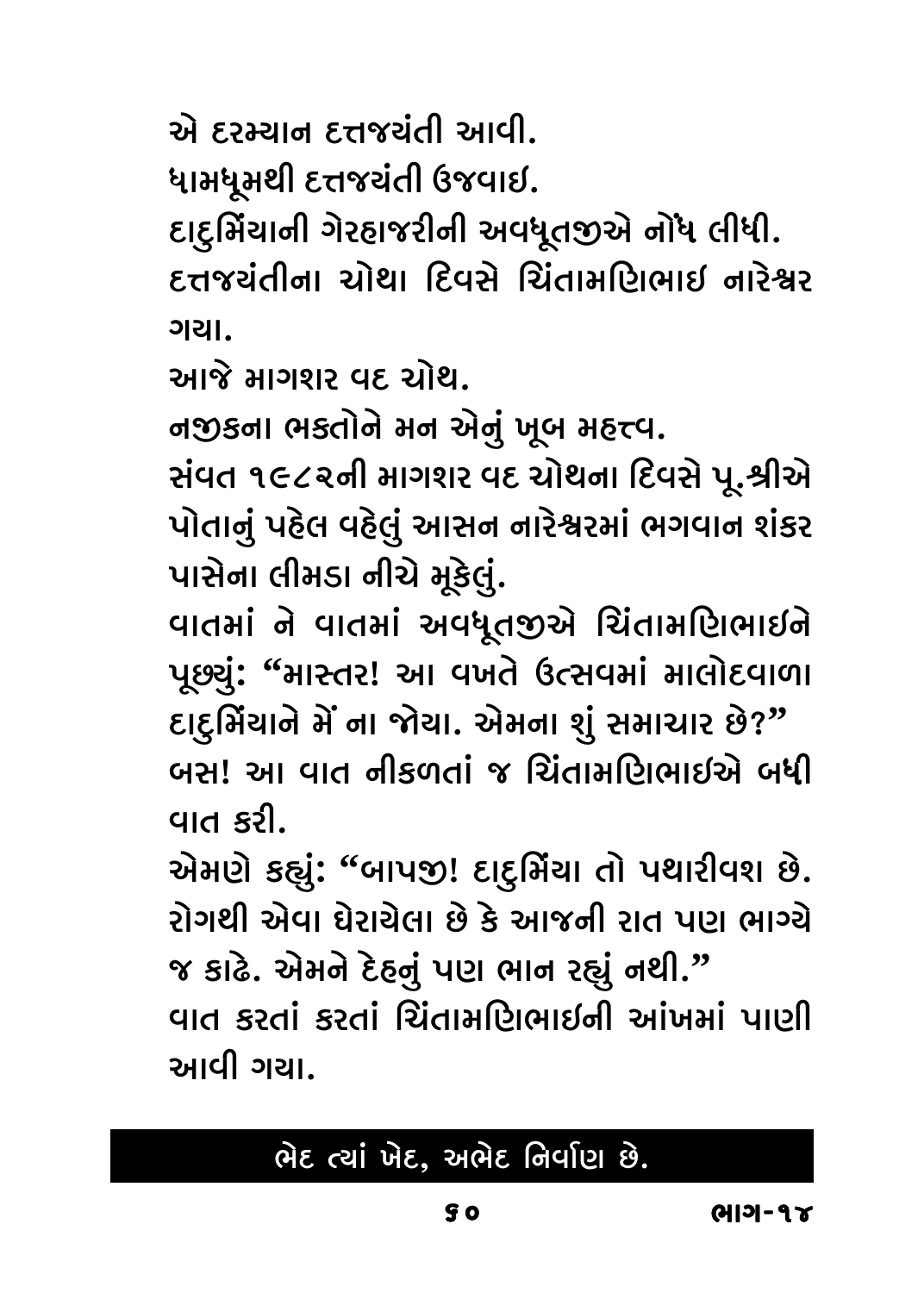્<br>એમણે તરત કહ્યું: "માસ્તર! દાદુએ જવાનું નથી.<br>એના ફાળને પાછો ફાટીશ <sup>?</sup>' એના કાળને પાછો કાઢીશ.''<br>આમ કહીને પૂ.શ્રીએ રતનલાલ મહાત્માને કહ્યું:

આમને પસાદના ત્રાગ લાડવા આપો.

પછી બાપજીએ ચિંતામણિભાઈને કહ્યું કે આ પ્રસાદ ્<br>લઈને તમે સીધા દાદુર્મિયાના ઘરે જજો અને એના<br>ભારતે જઈ મોટેશી બોલાવજો. નારેશ્વરશી પત્રાદ લાવ્યો છું એમ કહેજો અને ત્રણે લાડવા એને ખવડાવી દેજો. એને નવું જીવન મળી જશે.

ચિંતામણિભાઈને પૂ.શ્રીમાં અખૂટ શ્રદ્ધા છતાં મન વિચારે ચઢ્યં.

મરણપથારીએ પડેલો, દેહભાન વગરનો દાદુર્મિયા <u>કેમ કરીને પ્રસાદ ખાશે? અને તે પાછા ત્રણ લાડવા?</u> xo∑— for early and the formula of the formula of the formula of the formula of the formula of the formula of t<br>Design to the formula of the formula of the formula of the formula of the formula of the formula of the formul

પરંતુ અશક્યને શક્ય કરે તે સંત.

.<br>"કર્તુમ્ અકર્તુમ્ અન્યથા કર્તુમ્" એવા પૂ.શ્રી માટે<br>"\* સ્ટિબ્સ કર્યો એ તમારી ઉાંતામપિણવાડા બધું જ શકચ છે એવી શ્રદ્ધાથી ચિંતામણિભાઈ<br>માલોદ પઠોંચી ગયા.

દાદૂર્મિંચાને ત્યાં લોકોની ભારે ભીડ.  $\mathcal{O}$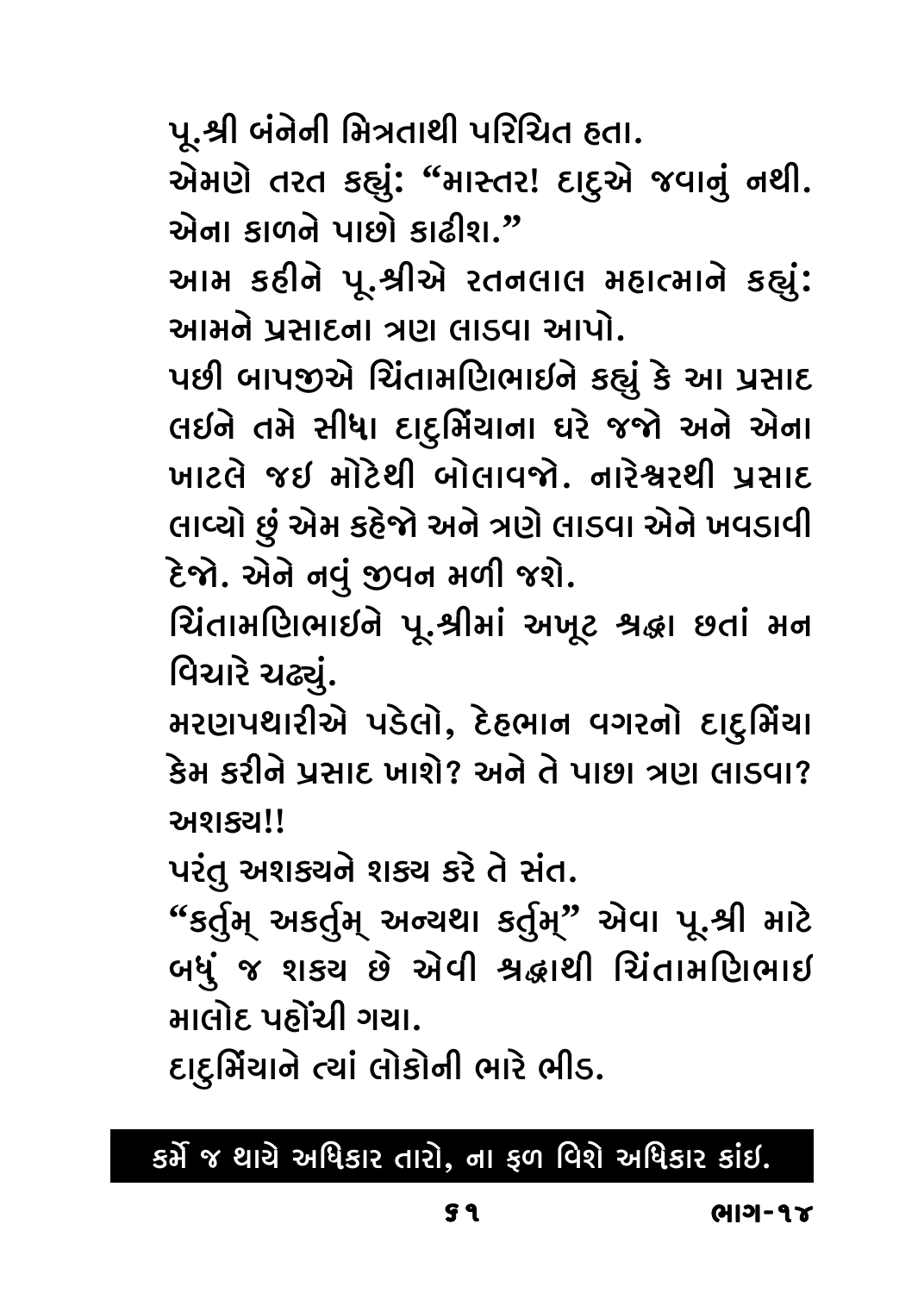ડોસા ઠવે ઘડી-બે ઘડીના મઠેમાન ઠતાં. ચિંતામણિભાઈએ કહ્યું કે મને દાદૂર્મિયા પાસે જવા દો. હું નારેશ્વરથી પ્રસાદ લાવ્યો છું. <sub>૱</sub><br>એમનો દીકરો બોલ્યો: ''કાકા! હવે પ્રસાદનો કોઈ<br>અર્થ નથી નાડી પણ બંધ શહા ગ્રહ છે '' <u>અર્થ નથી. નાડી પાગ બંધ થઇ ગઇ છે."</u> ચિંતામણિભાઈએ જોચું કે બધાં જ રડતાં હતાં.<br>તો પાગ ચિંતામણિભાઈ ઠિંમત ઠાર્ચા નઠિ દાદુર્ભિયાના ખાટલા પાસે ગયા. ્યું.<br>બધાને કહ્યું કે કોઈ રડશો નહિ.<br>ખાટલા પાસે જઈ દાદસિંગાના ક .<br>"ભગત! ઓ ભગત! નોરેશ્વરથી પ્રસાદ લાવ્યો છું.<br>'માસ તમારા માટે અવધતજીએ મો*કલ્*ગો છે. તમારે જ ખાસ તમારા માટે અવધૂતજીએ મોકલ્ચો છે. તમારે જ બધો પસાદ ખાવાનો છે. બીજા કોઈને આપવાનો નથી.''<br>દાદ્દમિંચાનું શરીર હાલ્યું. એમણે આંખ ખોલી. પછી મોં ખોલ્યું. ચિંતામણિભાઈ મોંમાં લાડવાનો ભૂકો મૂકતા જાચ અને દાદુર્ભિયા ખાતા જાય. લોકો તો જોઈ જ રહ્યા. ËÛ@xOÛ@ EÛ@ @\$ QÂ ∑·Û.

# xOfi™H}@\_ÛwAxOÛ∑ÕE@ fiÛ lË@∆⁄ xOpOÛ{…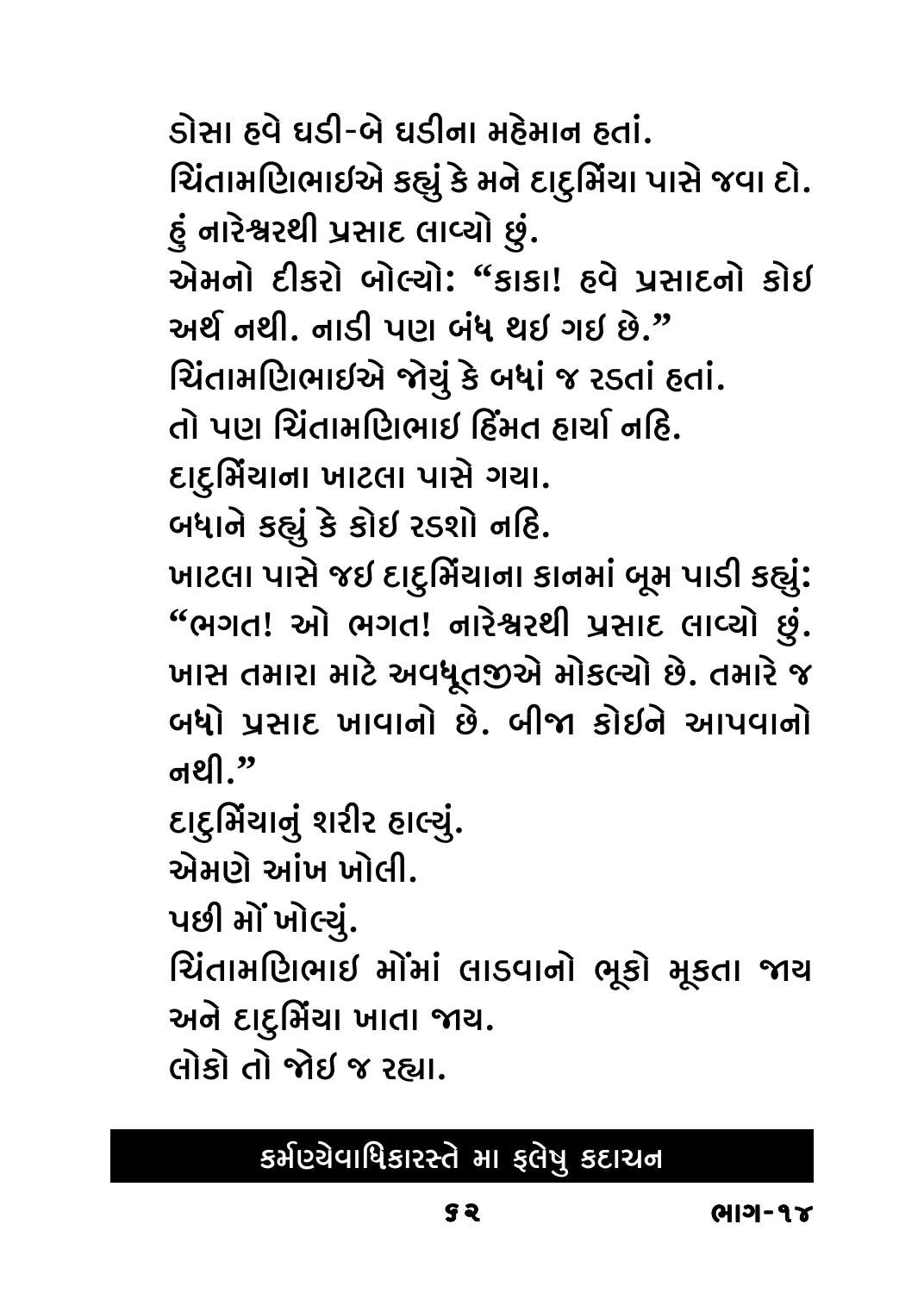ધીમે ધીમે પૂ.શ્રીની વાતો કરતાં કરતાં ચિંતામણિભાઈએ ત્રણે લાડવા ખવરાવી દીધાં અને દાદુર્મિંચા ખાઈ પણ<br>ગયા.

"}Û. <sup>A</sup>—fi@ A—fi@ pOÛp⁄Owfi√}Û…— Ewµ}E Y⁄A∑\_Û ËÛ"—.

એકદમ સારા થયા એટલે નારેશ્વર ગયાં.

પૂ.શ્રીનાં ચરણમાં શ્રીફળ મૂકીને પ્રણામ કર્યાં ત્યાં જ આંખમાંથી બોર બોર જેવા આંસુ પડવા લાગ્યાં.

#Û√«fiÛ√Z— µÛ@∑ µÛ@∑ QÂ@\_Û #Û√Y⁄ f¤O\_Û ËÛa}Û√. µÛfu µÛ@º}Û√: **"**#∑@ pOÛp⁄Owfi√}Û! Q–EZ— fÛ©ÂÛ કર્યા છો. હવે રડો છો કેમ?<sup></sup>"

અવધૂતજી ચિંતા હરે ચિંતામણિ નિમિત્ત,<br>જાતપાતની ચીડ ના નિર્મળ-નિષ્કલ ચિત્ત  $E = \frac{1}{2} \sum_{i=1}^{N} \frac{1}{2} \sum_{i=1}^{N} \frac{1}{2} \sum_{i=1}^{N} \frac{1}{2} \sum_{i=1}^{N} \frac{1}{2} \sum_{i=1}^{N} \frac{1}{2} \sum_{i=1}^{N} \frac{1}{2} \sum_{i=1}^{N} \frac{1}{2} \sum_{i=1}^{N} \frac{1}{2} \sum_{i=1}^{N} \frac{1}{2} \sum_{i=1}^{N} \frac{1}{2} \sum_{i=1}^{N} \frac{1}{2} \sum_{i=1}^{N} \frac{1}{2} \sum_{i=1}$ 

.

# ચોગ: કર્મસુ કેોશલમ્ $\frac{1}{3}$ કર્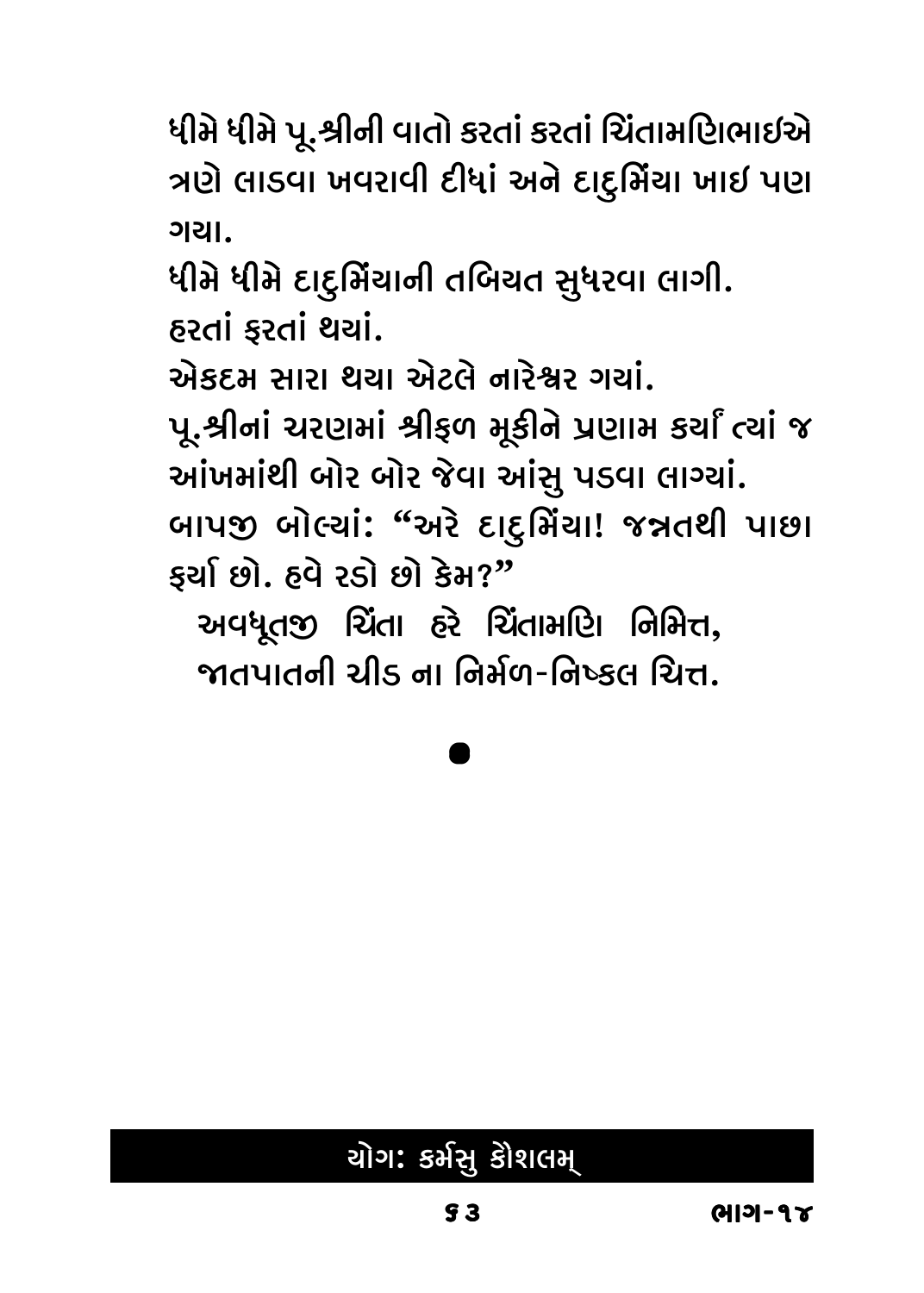### $\frac{1}{2}$ <mark>ખુમારીભરી વિચાર</mark>ધારા

સદ્ગુણોના આચરણથી પોતાની તાકાત, આંતરિક ્ઙ<br>શક્તિ વધારવાનો પ્રચત્ન કરે.<br>કોઈને પ્રભાવિત કરવાની ઈરછા નકિ

xOÛ@\$…@ fVIÛw\_E xO∑\_Û…— \$ ©ÂÛ …w˜. xOÛ@\$…— fi˜@∑µÛ…—Z— fÛ@EÛ…⁄√ fi˜b\_ \_AÛ∑\_Û…—

\$ ©ÂÛ …w˜. ≥>{⁄√ ◊}@} ∑Û«\_⁄√ #…@ #@ wYW xO∑\_Û Õ\_@ ©ÂÛ#@ xO‰O ઊઠાવવું એવી એમની વિચારધારા.<br>એમની તપની વ્યાખ્યા પણ એ જ.

<u> સરપ્રેહ્નથા એક રંગભક્ત</u>

श्री જગન્નાથભાઈ ત્રિવેદી એમનું નામ.

પૂ.શ્રીના નજીકના કહી શકાચ એવા ભકત.

્<br>એક વાર એમણે બાપજીને કહ્યું: ''બાપજી! જગદ્ગુ<u>રુ</u><br>શંકગગાર્ગને નારેશ્વર આવવાની ઈટક્યા છે '' B√xO∑Û{Û}™…@ …Û∑@U∑ #Û\_\_Û…— \$ ©ÂÛ ©Â@.**"**

પૂજ્યશ્રીએ કહ્યું: ''ભલે આવતા. એમનું સ્વાગત થશે.'' પરંતુ જગન્નાથભાઈએ કહ્યું: ''બાપજી! એમને આમંત્રણ આપીએ તો આવે ને!**''** 

## xon aw de aw de aw de aw de aw de aw de aw de aw de aw de aw de aw de aw de aw de aw de aw de aw de aw de aw<br>De aw de aw de aw de aw de aw de aw de aw de aw de aw de aw de aw de aw de aw de aw de aw de aw de aw de aw de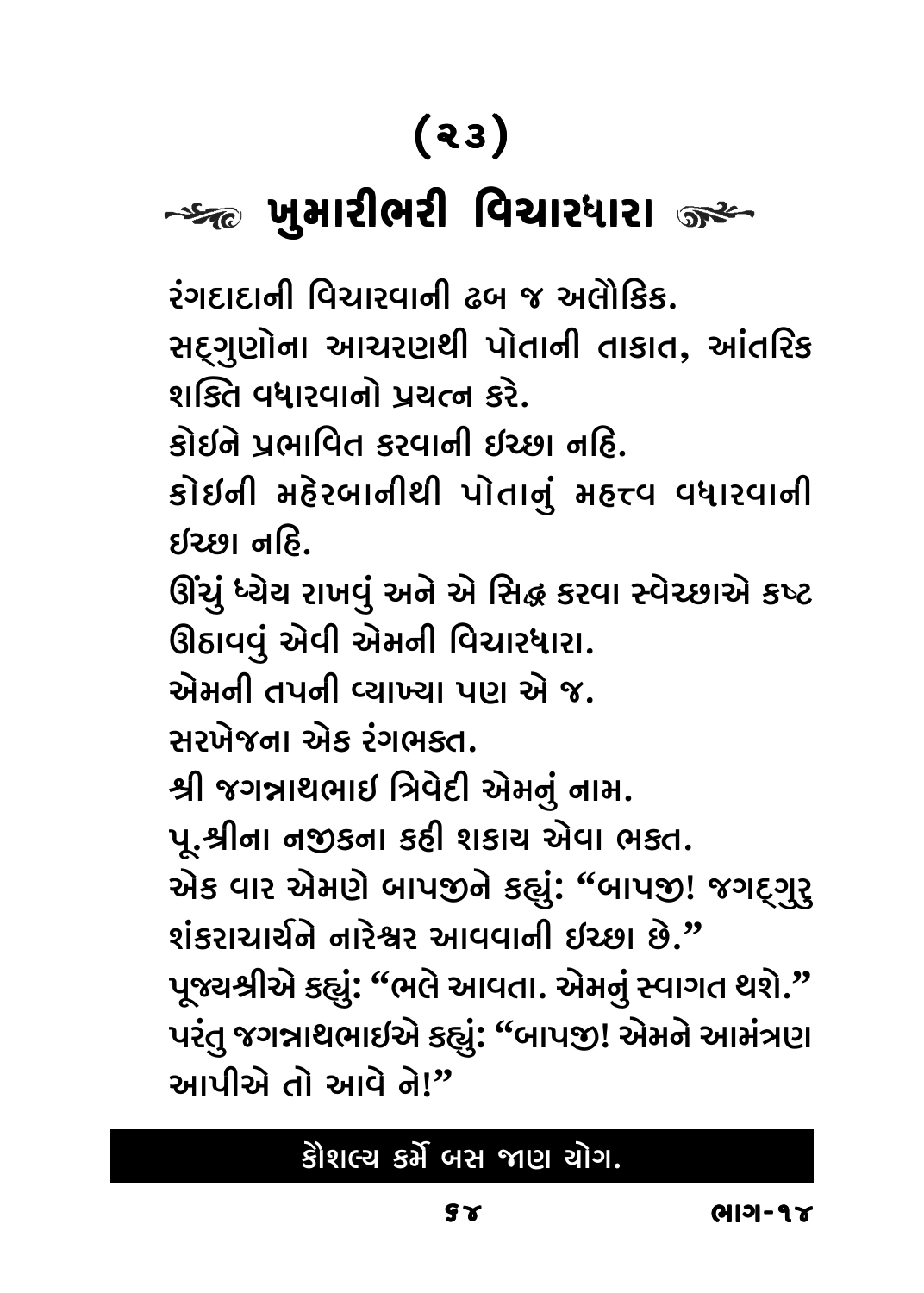બાપજીએ તરત જ કહ્યું કે તો તારે આમંત્રણ આપી<br>દેવાનું. નારેશ્વર કંઈ મારૂં એકલાનું થોડું છે? નારેશ્વર <u>તો તારૂં પણ છે જ ને?</u>

જગન્નાથભાઈએ જગદ્ગુરૂ શંકરાચાર્યને વ્યવસ્થિત આમંત્રણ આપ્યું.

્ર<br>નારેશ્વરમાં શંકરાચાર્ચજી પધાર્યા.<br>ભલ્ય સ્વાગત શર્ગ

ભવ્ય સ્વાગત થયું.<br>જગદ્ગુરૂ શંકરાચાર્યની પાટ પૂ.શ્રીની પાટ કરતાં થોડી વીંરી રાખવામાં આવી.

પૂ.શ્રીની સૂચના હતી.

જગદ્ગુરૂ શંકરાચાર્ચનો પૂરેપૂરો માન-મરતબો જળવાયો. ઘણાને સવાલ એ થયો કે બાપજીએ કેમ આમંત્રણ ન આપ્યું?

્<br>પૂ.શ્રીની ખુમારીભરી વિચારધારા એવી કે સામેથી<br>કોઈને આમંત્રણ ન આપવં કોઈને આમંત્રણ ન આપવું.<br>આમંત્રણ કોણ આપે?

જાેગે પોતાનો વેભવ બતાવી કોઈને પ્રભાવિત કરવા હોચ તે આમંત્રણ આપે અથવા અમુક વ્યક્તિના ઁે છે.<br>આવવાથી પોતાના સ્થાનનું મહત્ત્વ વધે એવું માનનાર<br>આમંત્રાગ આપે #Ûfi√Lo #Ûf@.

# I બગવાન કૃષ્ણ એટલે ધર્મનું મૂર્તિમંત સ્વરૂપ.<br>કપ બાગ-૧૪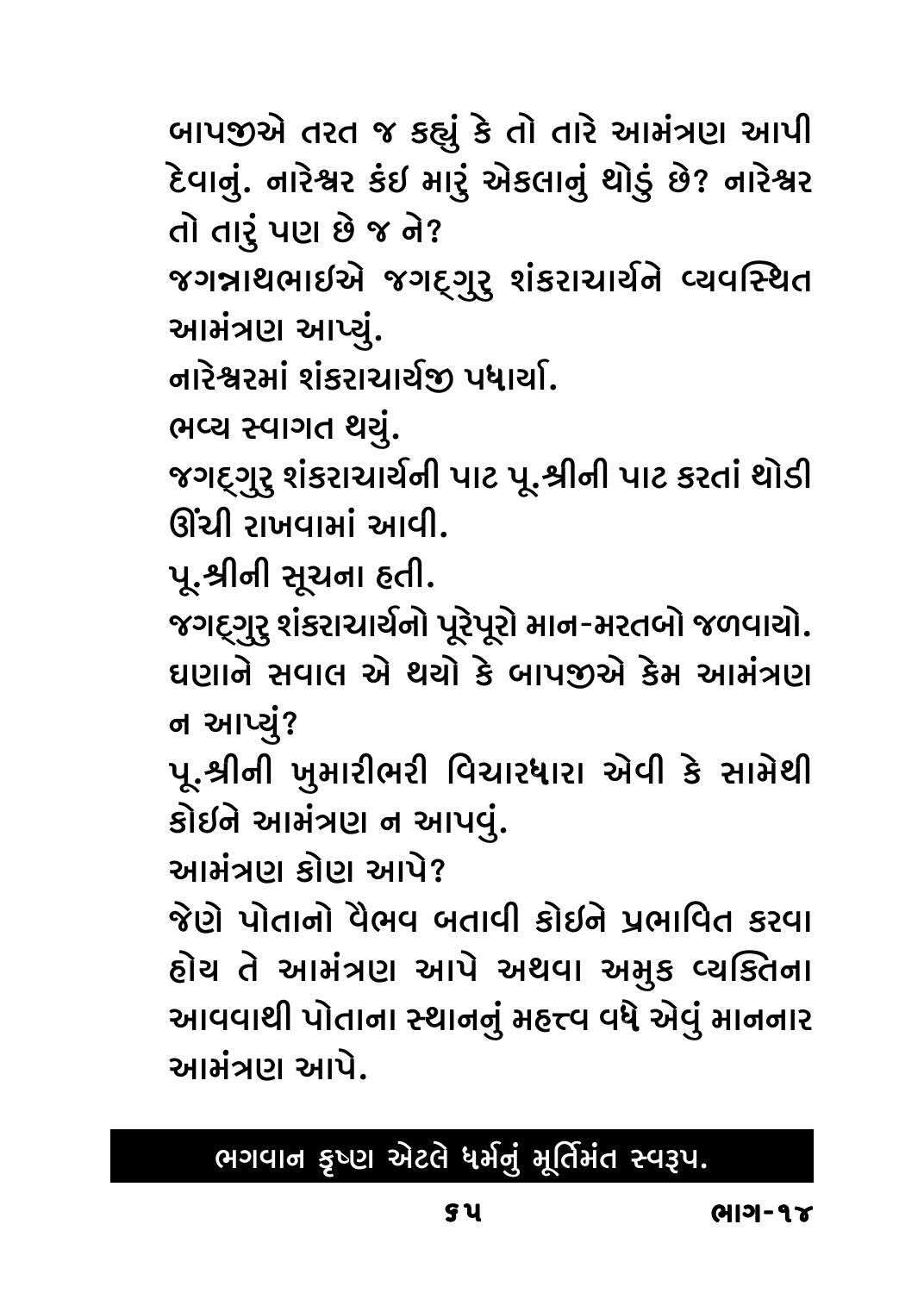કોઈના આવવાથી પોતાના સ્થાનનું મહત્ત્વ વધારવાની<br>પામરતા પૂ.શ્રીને ગમે નહિ.

આંતરિક હીરથી જ જીવન જીવવાની એમની તમન્ના. સામાન્ય રીતે ચીલાચાલુ રસ્તો છોડીને નવો અલોકિક અને બેનમૂન રસ્તો સર્જવાની અવૂતજીની ખુમારીભરી #…@ µ@…fi\… ∑ÕEÛ@ YQ™\_Û…— #\_\Eu…— «⁄fiÛ∑—I∑— w\_{Û∑AÛ∑Û…@ ËÛ«ËÛ« \_√pO… ˜Û@!

### ์<br>จ  $\frac{1}{2}$

# $\frac{1}{\sqrt{2}}$

નારેશ્વરની સ્મશાનભૂમિ.<br>પૂ.શ્રીએ તપશ્ચર્યા દ્વારા એને તીર્થભૂમિ બનાવી.

પૂ.શ્રીએ સદાચરણ દ્વારા નારેશ્વરના વનને નંદનવન  $\kappa$  . We not now the wave  $\Sigma$ 

બનાવ્યું.<br>પૂ.શ્રીની ખ્યાતિ ફેલાવા માંડી.

અનેક લોકો દર્શને આવવા લાગ્યા.

મોટા ભાગના અર્થાર્થી અને આર્ત ભક્તો.

અર્થાર્થી એટલે પૈસાની ઈચ્છાથી આવનારા.

## અર્જુન એટલે કર્મનું મૂર્તિમંત સ્વરૂપ.<br>કક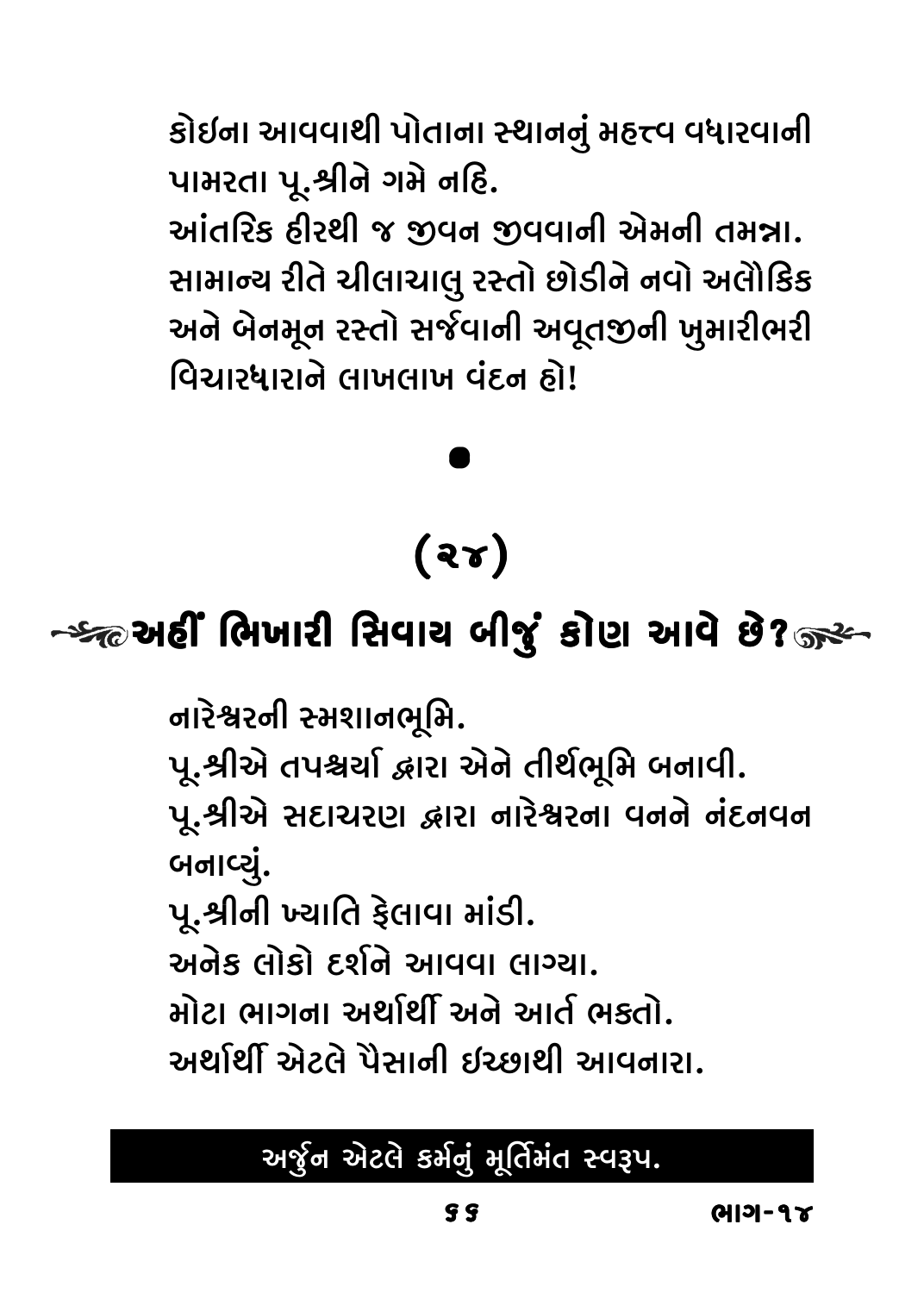પોતાને દુન્ચવી સુખ મળે એવી કામનાથી આવનારા<br>ભક્તો

આર્ત એટલે દુ:ખી.

સંતાનનું દુ:ખ, દીકરીના લગ્ન ન થતા હોચ તેનું ્દુ:ખ, તબિચત<u>નું</u> દુ:ખ, ગરીબીનું દુ:ખ એવા દુ:ખથી ્ટ્;ખી થચેલા ભકતો એટલે આર્તભકતો.

ભકતો પૂ.શ્રી સમક્ષ પોતાના પ્રશ્નો રજૂ કરે.

એ પશ્ચોનો ઉકેલ માગે.

#@ fVÀÛ@…Û@ &x@OË fiÛ"@. f\.C— µAÛ…— p⁄O:«…— \_ÛEÛ@ YÛ√I¥@.

પોતાની દિવ્ય શક્તિનો ઉપયોગ કરી બનતું બધું<br>ક્ર્ગ છરે કરી છૂટે.<br>સામી વ્યક્તિનો ભાવ,શ્રદ્ધા કેવાં છે એ મહત્ત્વની વાત.

YÛfi— [}»®E…Û@ IÛ\_,CWÛ x@O\_Û√ ©Â@ #@ fi˜b\_…— \_ÛE. #Û µAÛ I®EÛ@ pOB™… xO∑—…@ #ÛCfi…— µ˜Û∑ …—xO¥@.  $\mathcal{S}$ <br>p⁄o:

આવા ભકતો બઠાર આવે એટલે કેટલાક ભિખારી એમળી પાસે ભીખ માગે

<sub>.</sub><br>"ભાઈ! આ ગરીબને કંઈ આપતા જજો" એવી બૂમ<br>લગાવે

# َ y، સ્વેક કર્મને ચજ્ઞકર્મ બનાવવા પુરુષાર્થ કરવો.<br>દ**િ**જ્ઞાગ-૧૪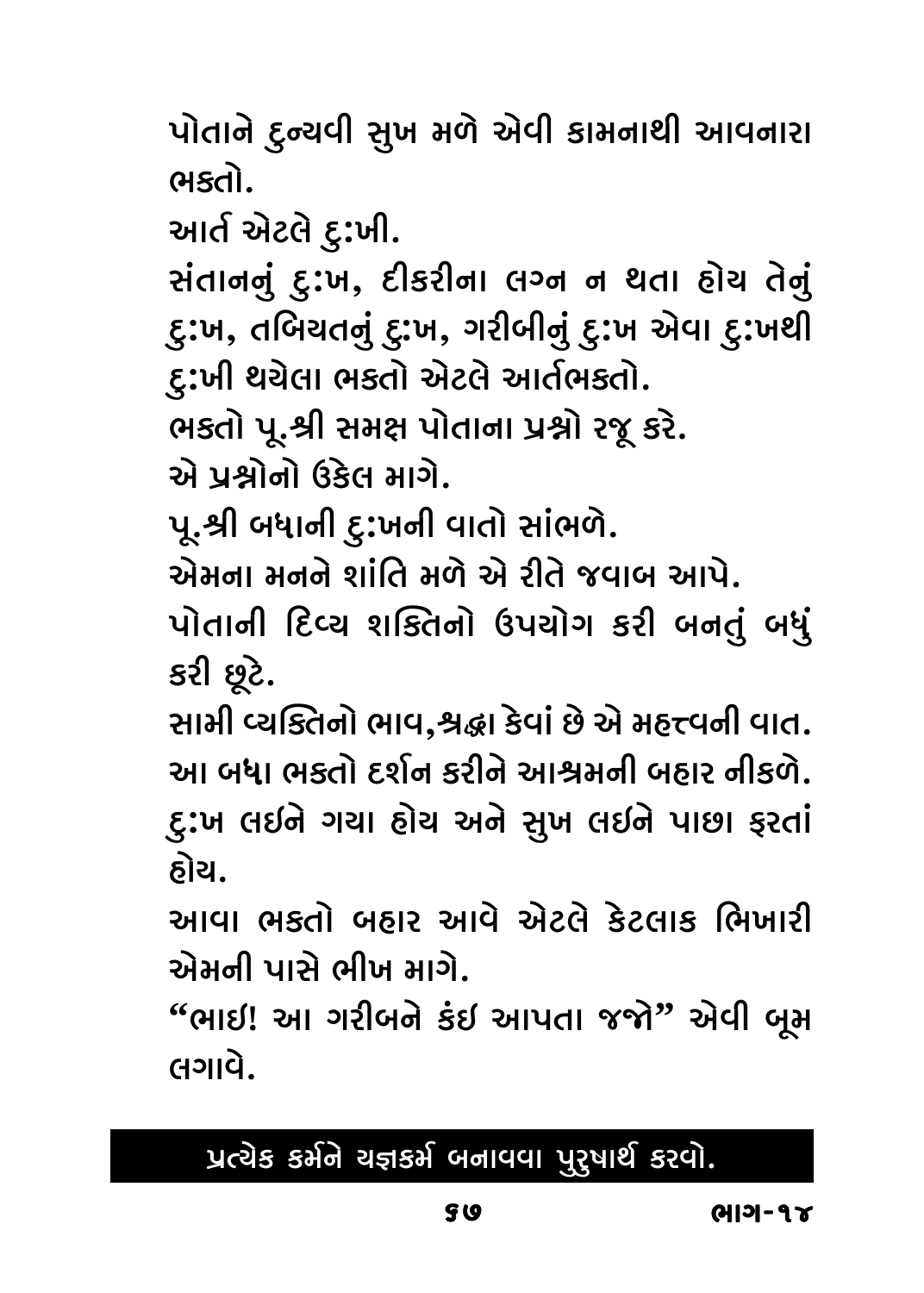ભકતોને કદાચ થોડી ઠેરાનગતિ પણ થતી ઠશે. એ જોઈને પૂ.શ્રીના નજીકના એક ભકતને દુ:ખ થયું. આ સ્થિતિની ફરિયાદ કરતાં મુ. ભાલભાઈ (હાલના ્યો છે છે છે આ કે આ કે આ કે બીટી કરી.<br>પૂ. બાલ અવધૂતજી)એ રંગ બાપજીને ફરિયાદ કરી.<br>એમણે કહ્યં: ''બાપજો! આપણા તારેશ્વરમાં આવા એમણે કહ્યું: ''બાપજી! આપણા નારેશ્વરમાં આવા<br>ભિખારીવેડા શોભતા નથી. નારેશ્વરમાં આવા ભિખારી <sup>o</sup> છેવા જોઈએ."<br>બે છેવા જોઈએ."<br>ન કરિયા કરવારતા સતમાં કદારા એવં હશે કે ૫ શ્રી

ફરિયાદ કરનારના મનમાં કદાચ એવું હશે કે પૂ.શ્રી<br>આ વાતને સ્વીકારશે અને સંમત થશે.

.<br>પરંતુ આ તો અવધૂત! ન ઉકેલી શકાચ એવો કોચડો.<br>એ શું જવાલ આપશે એની તો કલ્પના જ ન શુંધ શકે પૂ.શ્રીએ કહ્યું: ''નારેશ્વરમાં ભિખારી સિવાચ બીજું કોણ<br>આવે છે? સારી ખાસે ખાગ બધા સાગવા જ આવે છે તે! આવે છે? મારી પાસે પણ બધા માગવા જ આવે છે ને!<br>તમારી પાસે બે પૈસા માગ્યા તેની તમો કરિચાદ .<br>કરો છો. ઠું તો ફરિયાદ કરતો જ નથી.''<br>મૂ ભાલભાઈને નવી દુષ્ટિ મળી

મુ. ભાલભાઈને નવી દષ્ટિ મળી.<br>મહાનતા કરિચાદ નહિ કરવામાં અને સામી વ્યક્તિની નબળાઈ, મર્ચાદા સ્વીકારવામાં છે.

પૂ.શ્રીનું ચિંતન અલૌકિક, રજૂઆત અદ્ભુત અને વાત f\.C—…⁄√ w{√E… #ËÛ≠wxOxO, ∑Q\Â#ÛE #p≤OI⁄E #…@ \_ÛE  $\bullet$ 

#### .<br>18<br>94 fi…⁄≈} QÂ@ IÛ\_Z— I»®E xO∑@ E@\_⁄√ QÂ l¥ fi@¥\_@ ©Â@.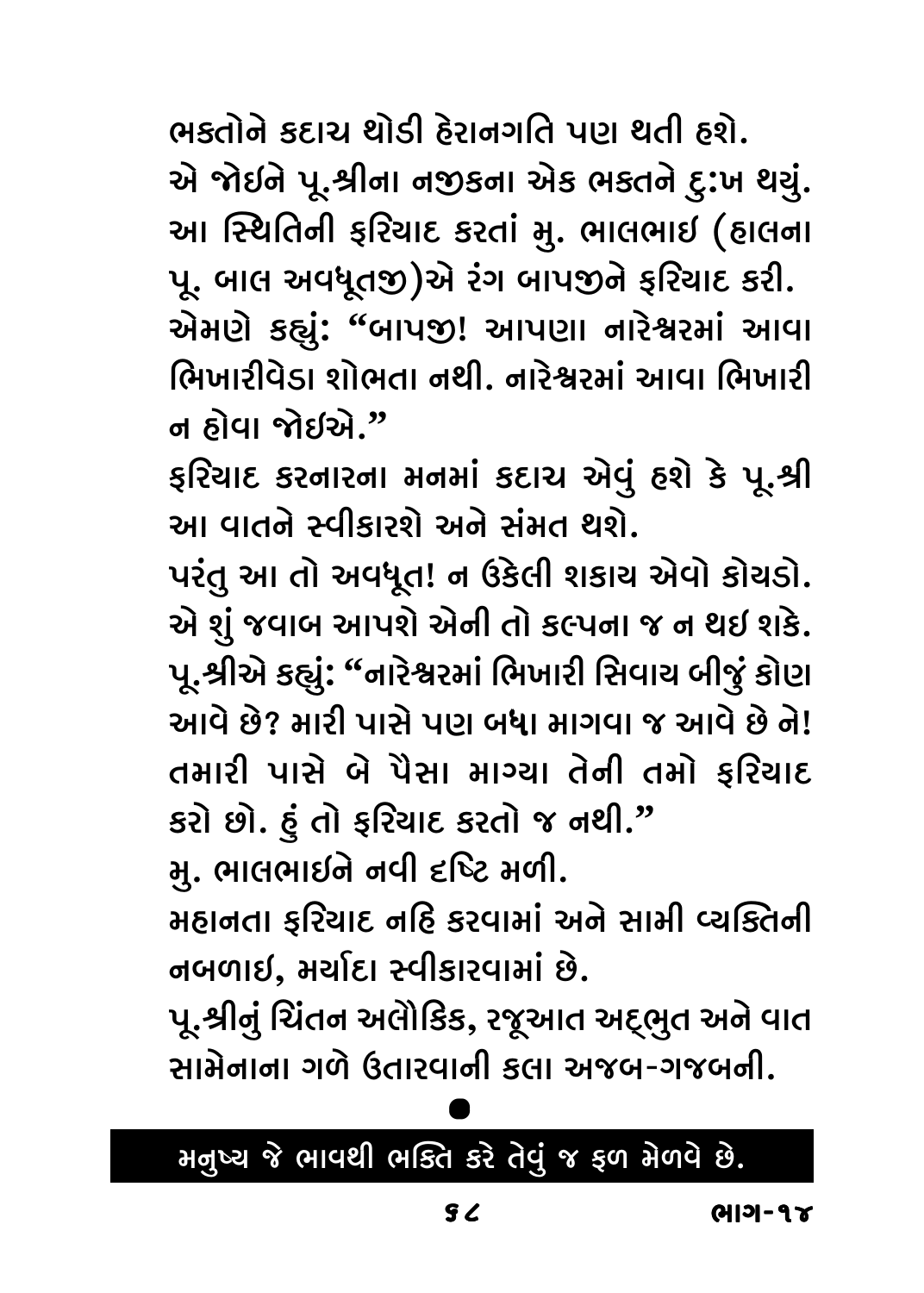# $\sqrt{2}$

#### [}\_˜Û∑pOÆ #\_ [}\_˜Û∑pOÆ #\_A\Eu

પૂ.શ્રી અવધૂતજી એટલે વેરાગ્ચના બેતાજ બાદશાહ.<br>સંસારમાં લેપાચા નહિ પરંતુ સંસારીજનો સાથેનો એમનો વ્યવહાર ધ્યાન ખેંચે એવો.<br>બોમનો વ્યવહાર ધ્યાન ખેંચે એવો.<br>આવઠારદસતા એવી કે સંસારીને પાગ શીખવાનું મળે

વ્યવહારદક્ષતા એવી કે સંસારીને પણ શીખવાનું મળે.<br>સંસાર માંડ્યો નહિ એનો અર્થ એવો નહિ કે પ્રસંગ આવ્યે સંસારના વ્યવહારને અનુરૂપ નહિ વર્તવાનું. રાજપીપળા તે સમચે નાંદોદ નામે ઓળખાતું. એ નાંદોદ ગામમાં નંદલાલભાઈ નામના રંગભક્ત રહે. <u>રંગચરાગમાં અનન્ય શરાગભાવ.</u>

આ નંદલાલભાઈ પાઠક મૂળ દિવેરના.

દિવેર ગામ નારેશ્વર નજીક આવેલું એટલે નંદલાલભાઈને પૂ.શ્રીનો સત્સંગનો લાભ ખૂબ વહેલો મળ્યો.

ू<br>અવધૂતની પહેલી બટાલીચનના અદના સૈનિક.<br>ઈ. સ. ૧૯૫૮ની સાલ

એટલે સંવત ૨૦૧૪નો વૈશાખ માસ.

આ વૈશાખ મહિનામાં નંદલાલભાઈને ત્યાં ત્રણ શુભપ્રસંગો.  $\frac{3}{\sqrt{2}}$ 

# સારું કરનારની કદી પણ દુર્ગતિ થતી નથી.<br>કલ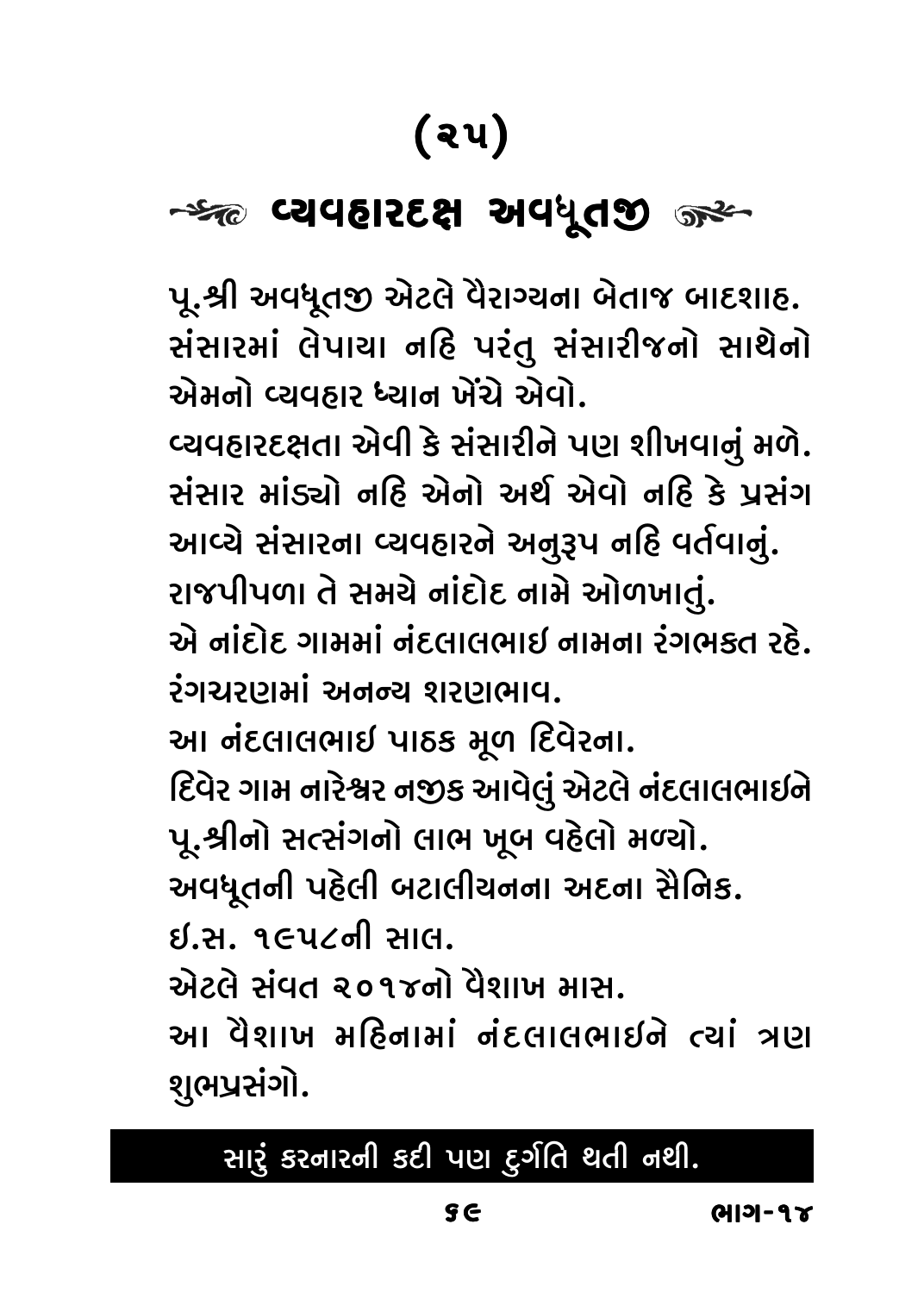ે વેશાખ સુદ બીજે નાના પુત્ર નવીનનું ચજ્ઞોપવીત,<br>અખાત્રીજે દીકરી ભાનુમતીના લગ્ન અને વેશાખ સુદ આઠમે મોટા પુત્ર દત્તુનું લગ્ન.

 $\frac{1}{2}$ IÛ…⁄fiE—…Û Ëa… fÛ©Â¥…Û@ pOÛ@∑—Y√{Û∑ fo

અવધૂતનો જ.<br>નંદલાલભાઈ એટલે ઘરના માણસ, અંગત માણસ, અનન્ય બિષ્ઠાવાળા માણસ.

એમણે પૂ.શ્રીને આમંત્રણ આપ્યું અને પૂ.બાપજીએ સહર્ષ સ્વીકાર્યું પણ ખરૂં.

Y˜∆™ Õ\_—xOÛ}⁄q fo «∑⁄√. #\_A\Eu \_≠BÛ« Y⁄pO µ—QÂ@ fAÛ}Û™ #…@

…\_—……Û xOÛ…fiÛ√ "Û}L—fi√L l\ √®}Û@. #\_A\Eu…Û@ fi⁄xOÛfi …Û√pOÛ@pO "Ûfi…— µ˜Û∑ અવધૂત નિવાસમાં.<br>અખાત્રીજે ભાનુમતીબેનનું લગ્ન.

અવધૂત નિવાસથી પૂ.શ્રીની શોભાચાત્રા નીકળી.<br>આ દિલ્ય શોભાચાત્રા નંદલાલભાઈના ઘરની મુકૂર્ય

આ દિવ્ય શોભાચાત્રા નંદલાલભાઈના ઘરની ખડકીએ<br>આવી પહોંચી

પરંતુ એ જ સમચે બીજી બાજુથી ભવ્ય વરચાત્રા  $f(x)$ ည်။  $f(x)$ ည်း  $\sum_{i=1}^{n}$ 

### w∰€∰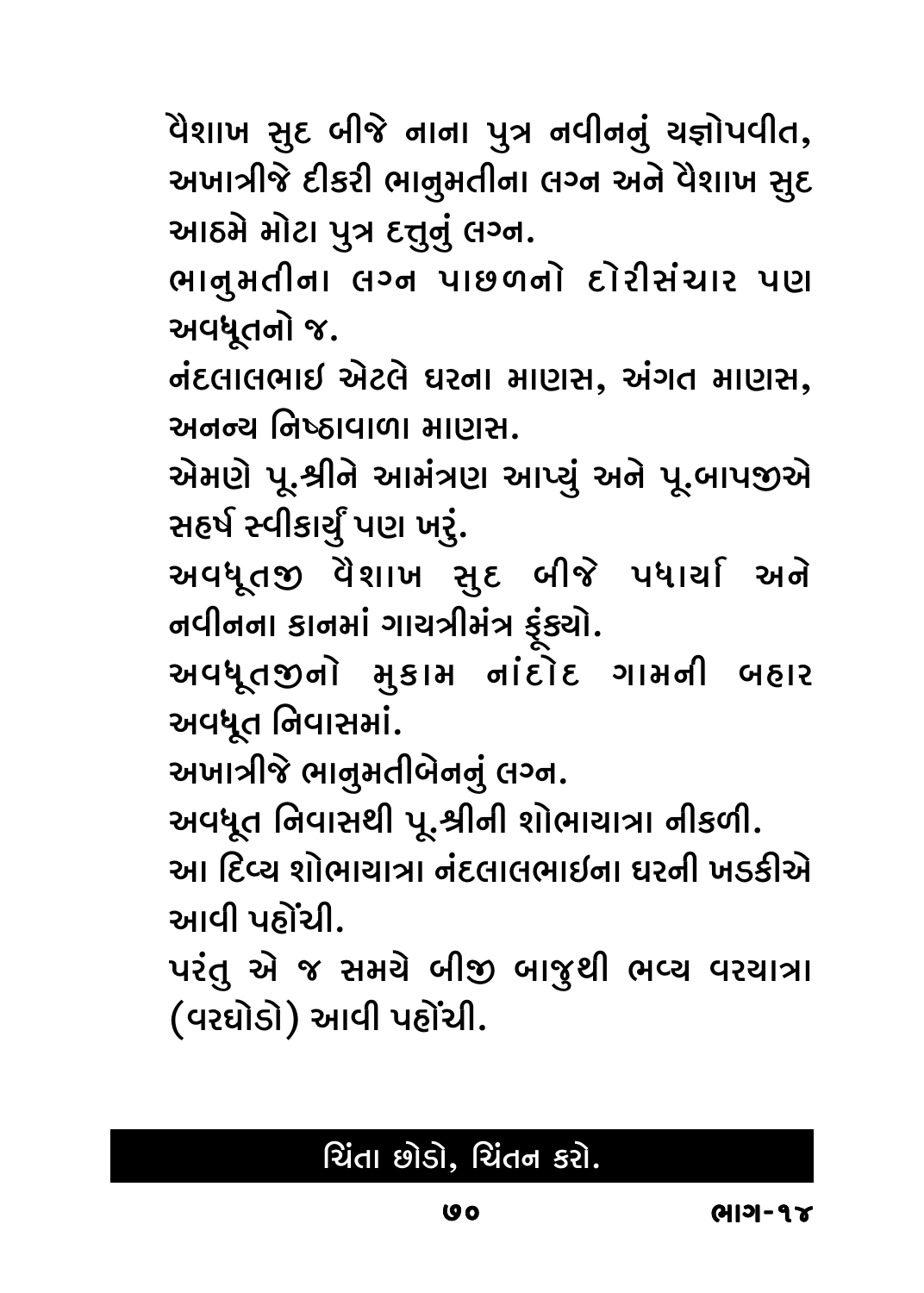એક તરફ 'દિગંબરા'ની ધૂનની રમઝટ તો બીજી બાજુ ંડસ્ટાકર નિર્ગાતગાન ધર્મ અને વ્યવઠારનો સંગમ. આ સંગમને જોતાં આનંદ થયો પણ એક પ્રશ્ન પણ થયો, નંદલાલભાઈને મૂંઝવણ થઈ. પહેલું સ્વાગત કોનું કરવું? મનના માનેલા માણીગરનું કે પછી જેને પોતાનો દિલનો ટૂકડો સોંપવાનો છે તે વરરાજાનું? પઠેલા વ્યવઠાર કે પરમાર્થ? પઠેલા કોને પોંકવા? અંતર્ચામી અવધૂત તો મૂંઝવણ સમજી ગયા. વળી આ તો વ્યવહારદક્ષ અવધૂત. સંસારની વ્યવહારદક્ષતામાંથી પોતે તો પાર ઉતરે જ પણ પોતાના ભકતને પણ ઠેમખેમ પાર ઉતારે. પૂ.શ્રીએ પોતાના ભકત સુમનભાઈ પુરોહિત (ભજન ભાસ્કર) દ્વારા સંદેશો મોકલ્ચો. એ કેવળ સંદેશો ન હતો. એ અવધૂતનો આદેશ હતો. पू.श्रीએ કહ્યું: "નંદલાલને જઈને કહો કે પહેલા વરરાજાનું સ્વાગત કરે. આજના દિવસે તમારા માટે

मन यत छे सेने यंथत जनता सटडापपानुं छे.

**99**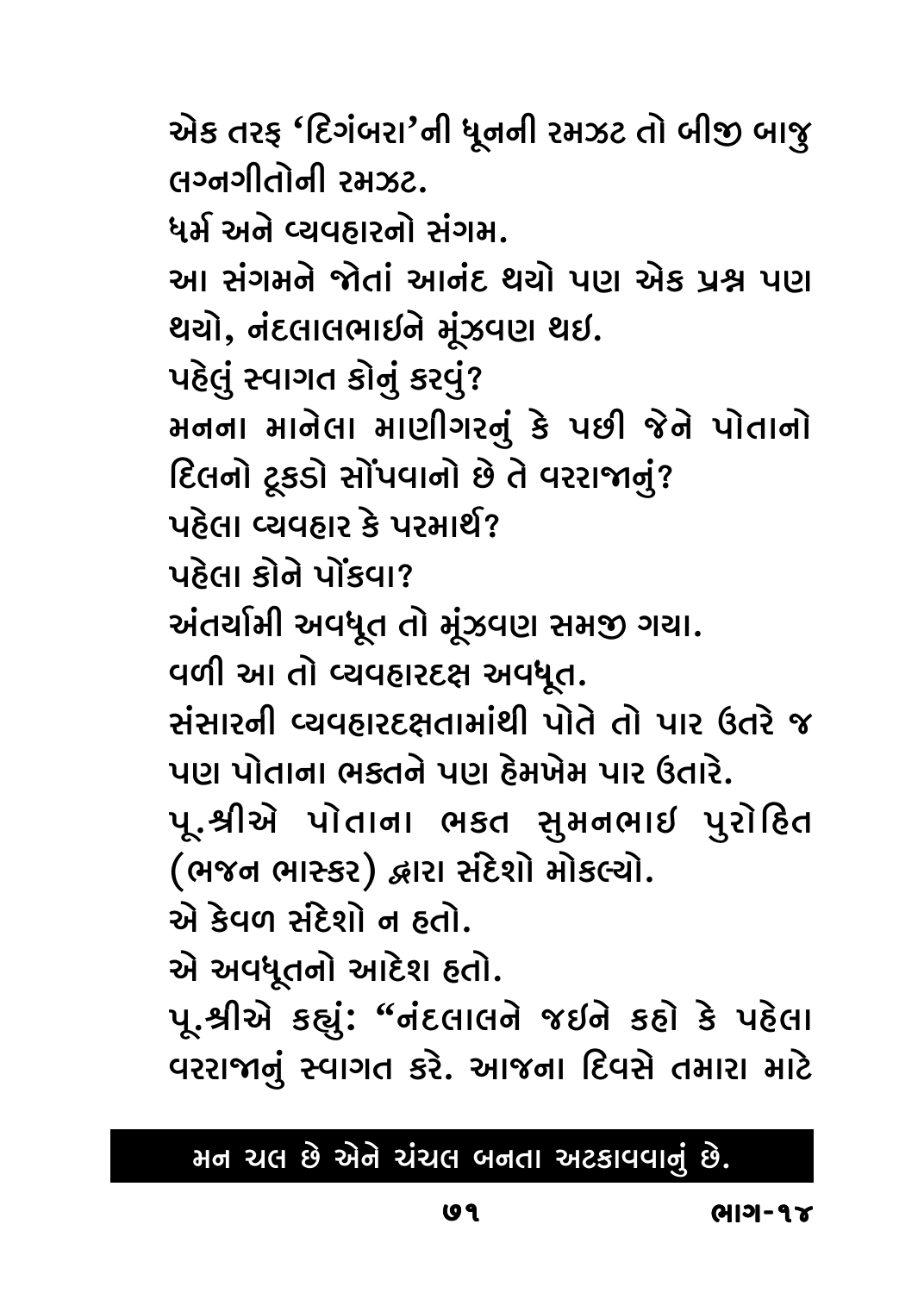એમનું જ મહત્ત્વ વધારે હોચ. આજે તો વરરાજા એ જ<br>રાજા. હં તો કચાં જવાનો છું? વળી હં પણ દીકરીનો ∑Û. ˜÷√ EÛ@ ®}Û√ QÂ\_Û…Û@ ©⁄Â√? \_¥— ˜÷√ fo pO—xO∑—…Û@ µÛf ©⁄Â√! #ÛQÂ@ fiÛ∑⁄√ f˜@Ë⁄√ Õ\_Û"E … ˜Û@}.**"**

એ પશ્ચ ઉકેલે.

એ પશ્ચ ઊભા ન કરે.

અને એવું જે કરી શકે, જે વ્યવહારદક્ષતા બતાવી શકે, બજાવી શકે તે જ દેવપુરુષ કહેવાચ.

આપણને બહ્ મોટી શિખામણ છે.

માન માગવાનું ના હોચ, માન આપવાનું હોચ.

આની માનદો માન્ય: | એ વિષ્ણુસહસનામના શ્લોકનું જીવંત આચરણ.

'ËÛ@xO…⁄√ u\_√E #Û{∑o. fiÛa}Û \_"∑ fiÛ@ŸOÛ\$ fi¥@ fiÛa}Û \_"∑ fiÛ@ŸOÛ\$ fi¥@ fiÛa}Û \_"∑ fiÛ@ŸOÛ\$ fi¥@#@…— {Û\_— #\_A\E@

વાણી, વર્તન, વાકચે સમતા,

નિરહંકૃતિ, ના જેને મમતા,

વણ માગ્ચે **રંગ** મળે પ્રભુતા,

એના સુખને કચાંચ વિરામ નથી.  $\frac{1}{2}$ 

.<br>जे <sub>ड्</sub> fi… QÂ µ√A… #…@ fi⁄»®E…⁄√ xOÛ∑o ©Â@.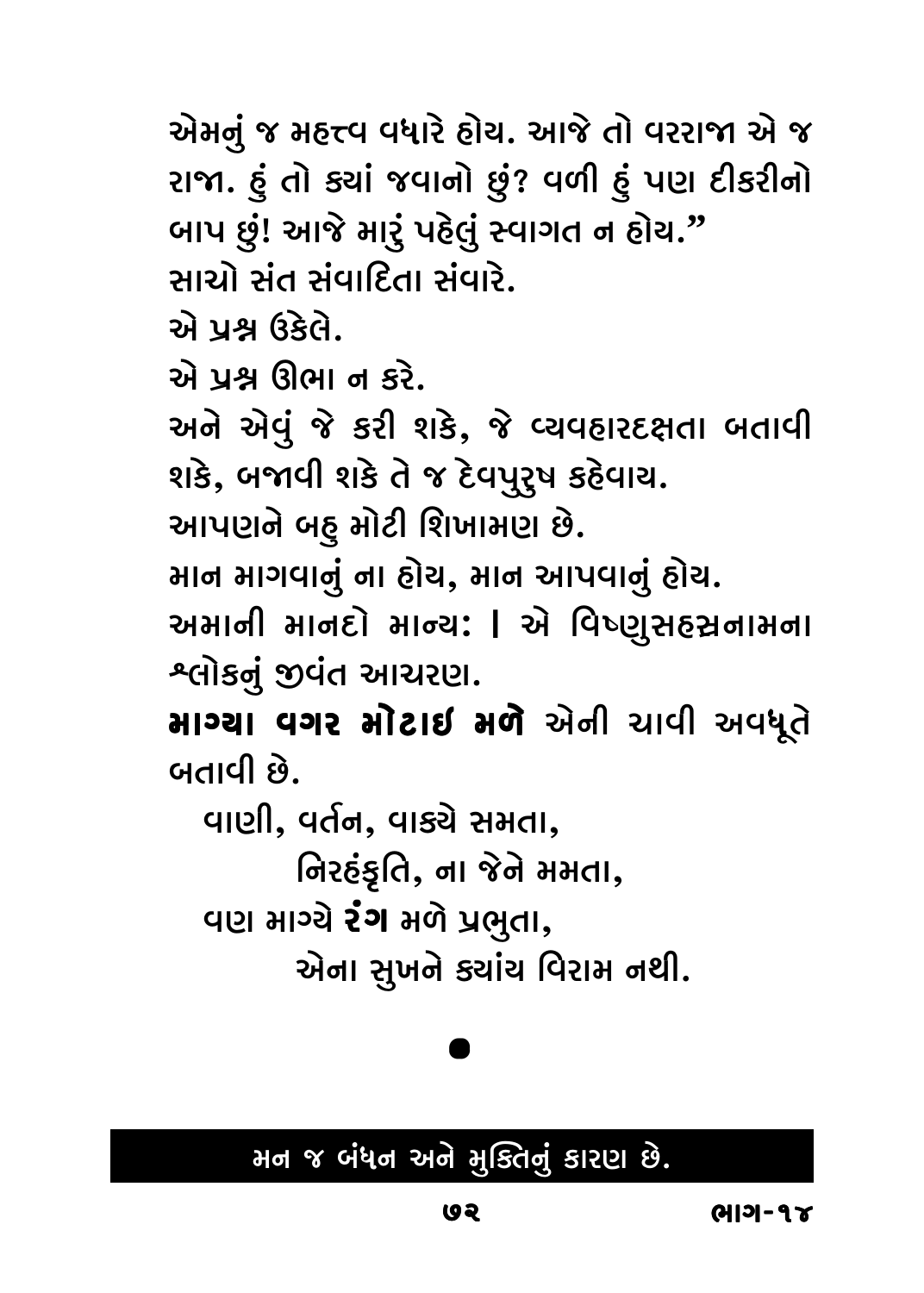(અનુસંધાન પેજ ૪)

(४) तेश्वरची नावधितमस्तु (नौ अधितमस्तु) :-આપણા ઉભય (બંને)નું ભણતર તેજસ્વી હો. આમાંથી એક-બીજામાં પરસ્પર દેવત્વની ભાવના પ્રગટે, એક-બીજા માટે આદર ને સહાનુભૂતિની જ્યોત જાગે, અને તો જ મનુષ્યમાં સાચી માનવતા જાગે. મનુષ્ય મનુષ્ય માટે મરી પડે ને અંગત સ્વાર્થ બાજુએ મૂકી પરમાર્થનાં પગલાં માંડે સ્વ ભૂલી સર્વમાં સમાઇ જાય અને વિશ્વમાં શાંતિ અને સમૂહિનું સામ્રાજ્ય પથરાઇ જાય.

(૫) માવિદ્વિષાવહૈ**:**-આપણે કદીયે એકબીજાનો દેષ ન કરીએ. 'હું' માં 'તું' અને 'તું' માં 'હું' નિહાળી સર્વત્ર હું-તું, મારૂં-તારુંથી પર એક અવિનાશી અખંડ પરમતત્ત્વનાં દર્શન કરી.

બધે એક અભંગ, આધ્યાત્મિક એકતા અનુભવી જગતમાંથી વેરઝેર, દુઃખ દારિકય, યુદ્ધ-અથડામણને દેશવટો આપી સુખ, શાંતિ ને આનંદે આનંદના મંડાણ કરીએ.

> રંગ અવધૂત (અમર આદેશમાંથી)

નૌ એ अस्मद् 'હું' સર્વનામનું બીજી વિભક્તિ " द्विवयननुं आवाम्नुं दृंदु ३५ છे.) अहम् आवाम् वयम् । माम्-मा आवाम्-नौ अस्मान्-नः ।